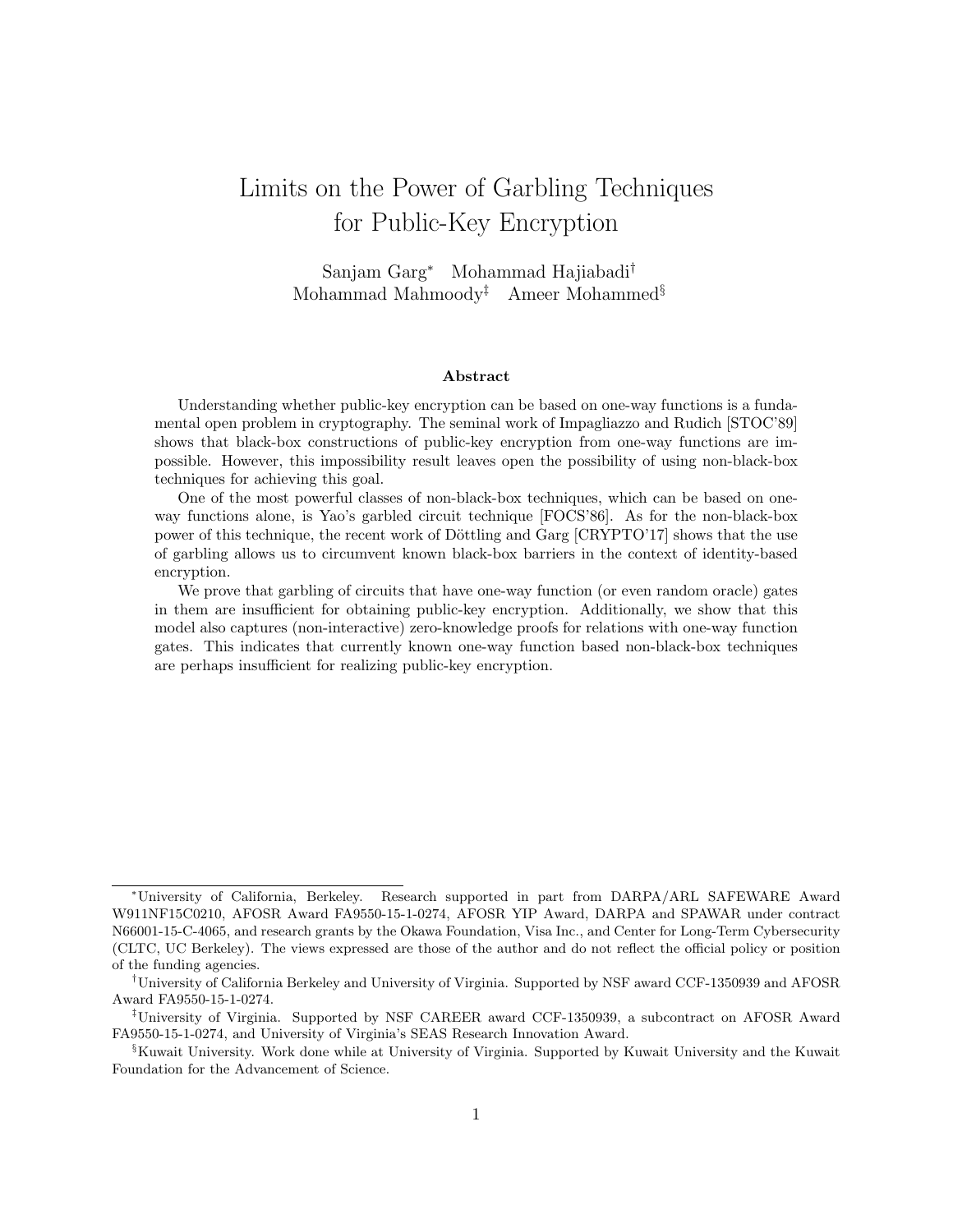# <span id="page-1-0"></span>Contents

| 1                       |     | Introduction                                                                         | 3              |
|-------------------------|-----|--------------------------------------------------------------------------------------|----------------|
|                         | 1.1 | Our Result                                                                           | $\overline{4}$ |
|                         | 1.2 |                                                                                      | $\overline{5}$ |
|                         | 1.3 |                                                                                      | $\overline{5}$ |
| $\overline{\mathbf{2}}$ |     | <b>Technical Overview</b>                                                            | $\bf{6}$       |
|                         | 2.1 | Big Picture: Reducing the Problem to the Result of [IR89]                            | 6              |
|                         | 2.2 |                                                                                      | $\overline{7}$ |
|                         | 2.3 | Compiling Out the Garbling Power of $O$ from the Construction $\ldots \ldots \ldots$ | $\overline{7}$ |
| $\bf{3}$                |     | <b>Preliminaries</b>                                                                 | 10             |
|                         | 3.1 |                                                                                      | 11             |
|                         | 3.2 |                                                                                      | 11             |
|                         | 3.3 |                                                                                      | 12             |
|                         | 3.4 |                                                                                      | 13             |
| $\overline{\mathbf{4}}$ |     | <b>Separating Public-Key Encryption from OWF-based Garbling</b>                      | 13             |
|                         | 4.1 | Removing Garbling Evaluation Queries from Encryption                                 | 17             |
|                         |     | <b>Definitions</b><br>4.1.1                                                          | 18             |
|                         |     | 4.1.2                                                                                | 19             |
|                         |     | 4.1.3                                                                                | 20             |
|                         |     | 4.1.4                                                                                | 20             |
|                         |     | 4.1.5                                                                                | 23             |
|                         | 4.2 | Removing Garbling Evaluation Queries from Decryption                                 | 24             |
|                         |     | 4.2.1<br><b>Definitions</b>                                                          | 25             |
|                         |     | 4.2.2                                                                                | 25             |
|                         |     | 4.2.3                                                                                | 26             |
|                         |     | 4.2.4                                                                                | 27             |
|                         |     | 4.2.5                                                                                | 34             |
|                         |     | A Extension to Constant-Round Key Agreement                                          | 46             |
|                         | A.1 |                                                                                      | 46             |
|                         | A.2 |                                                                                      |                |
|                         |     |                                                                                      | 49             |
|                         |     |                                                                                      | 49             |
|                         |     |                                                                                      | 51             |
|                         |     | <b>B</b> NIWI from Ideal Garbling                                                    | 55             |
|                         | B.1 | <b>WI-OWF Using Garbling</b>                                                         | 56             |
|                         | B.2 |                                                                                      | 59             |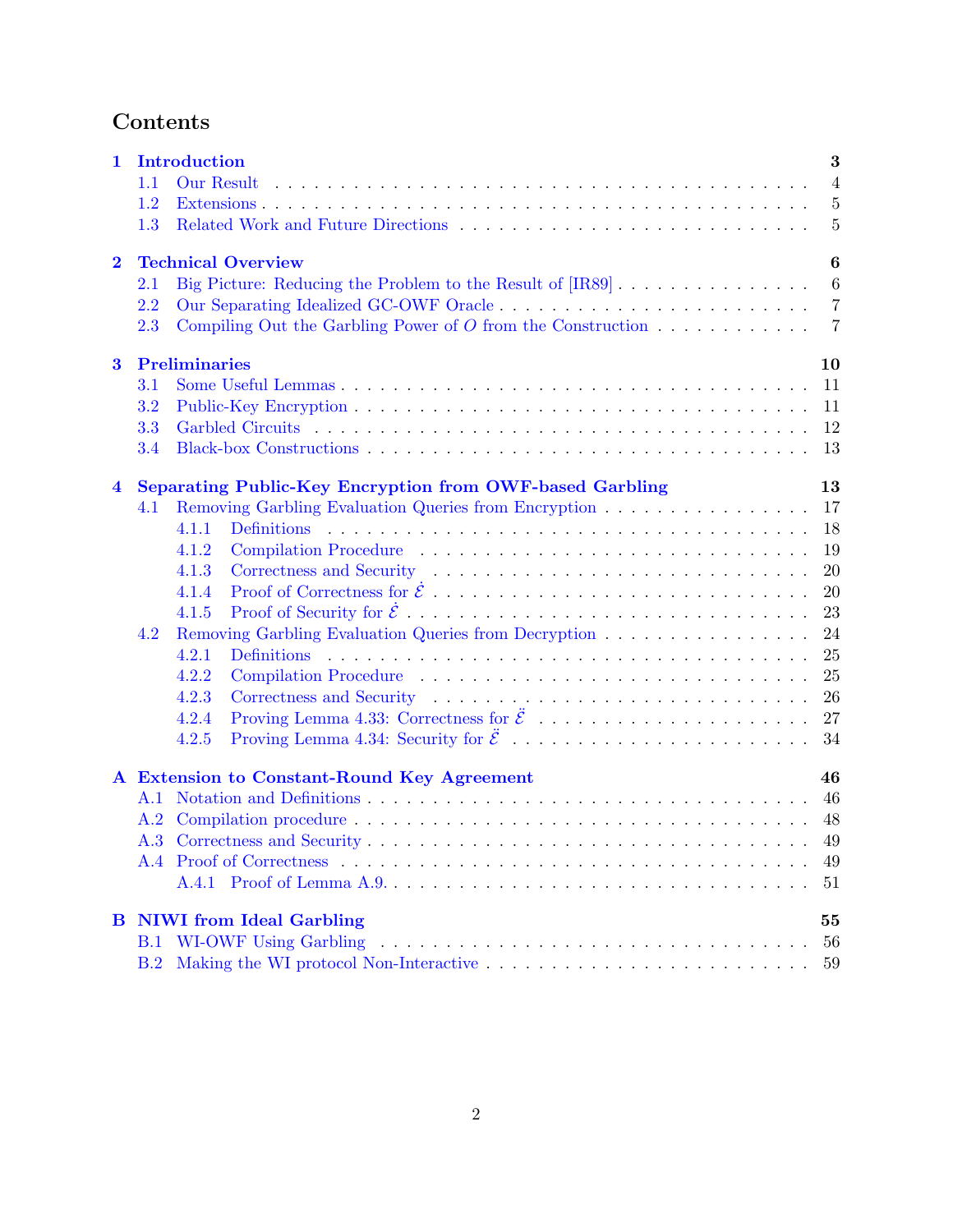## <span id="page-2-2"></span><span id="page-2-0"></span>1 Introduction

Public-key encryption (PKE) [\[DH76,](#page-43-0) [RSA78\]](#page-44-1) is a fundamental primitive in cryptography and understanding what assumptions are sufficient for realizing it is a foundational goal. Decades of research have provided us with numerous constructions of PKE from a variety of assumptions; see a recent survey by Barak [\[Bar17\]](#page-41-0). However, all known constructions of PKE require computational assumptions that rely on rich structure and are stronger than what is necessary and sufficient for private-key cryptography, namely the mere existence of one-way functions (OWF). The seminal work of Impagliazzo and Rudich [\[IR89\]](#page-44-0) provides some evidence that this gap between the assumption complexity of private-key and public-key encryption may be inherent. In particular, the work of [\[IR89\]](#page-44-0) shows that there is no black-box construction of PKE from OWFs.[1](#page-2-1)

When studying the *impossibility* of basing PKE on OWFs, focusing on a class of constructions (e.g., black-box constructions as in [\[IR89\]](#page-44-0)) is indeed necessary. The reason is that to rule out "OWFs implying PKE" in a logical sense, we have to first prove the existence of OWFs unconditionally (thus, proving  $P \neq NP$ ) and then rule out the existence of PKE altogether (thus breaking all assumptions under which PKE exists). That is why this line of separation results focuses on ruling out the possibility of using certain techniques or generic proof methods (here black-box proofs/techniques) as possible natural paths from OWFs to PKE.

Garbled circuits. Over the past few decades, garbling techniques [\[Yao86,](#page-45-2) [LP09,](#page-44-2) [BHR12,](#page-42-0) [App17\]](#page-41-1) (or randomized encodings [\[IK00\]](#page-43-1) more generally) have been extensively used to build many cryptographic schemes. Roughly speaking, in a circuit garbling mechanism, a PPT encoder  $\mathsf{Garb}(C)$  takes a circuit C as input, and outputs a *garbled circuit* C and a set of *input labels*  $\{\textsf{label}_{i,b}\}_{i\in[m],b\in\{0,1\}}$ where m is the number of input wires of C. Using another algorithm  $Eval(·)$ , one can use the garbled circuit C and input labels  $\{\textsf{label}_{i,x_i}\}_{i\in[m]}$  for an input  $x = (x_1,...,x_m)$ , to compute  $\mathsf{C}(x)$  without learning any other information. Note that if the original circuit C needs to run a cryptographic primitive f internally (e.g., a circuit C for a pseudorandom generator built from a OWF  $f$ ), this use of garbling leads to a *non-black-box* construction. This is because the algorithm Garb needs to work with an actual circuit description of  $\mathsf{C}$ , whose circuit description is in turn obtained by the circuit description of  $f$ , hence making non-black-box use of  $f$ .

Garbling, as a primitive, may itself be realized using one-way functions [\[Yao86,](#page-45-2) [LP09\]](#page-44-2). This puts forward the intriguing possibility of basing PKE solely on OWFs by making black-box use of garbling mechanisms over circuits that can run the one-way function. As stated above, such constructions will make non-black-box use of the underlying OWF (caused by garbling circuits that run the OWF internally) and hence the impossibility result of Impagliazzo and Rudich [\[IR89\]](#page-44-0) has no bearing on such potential constructions. In fact, such non-black-box garbling techniques, combined with the Computational Diffie-Hellman assumption, have recently been used by Döttling and Garg  $[DG17]$  to circumvent black-box impossibility results  $[BPR<sup>+</sup>08, PRV12]$  $[BPR<sup>+</sup>08, PRV12]$  $[BPR<sup>+</sup>08, PRV12]$  in the context of identity-based encryption (IBE). Thus, it is natural to ask:

Can non-black-box garbling techniques be used to realize PKE from OWFs?

Our model. We study the above question in the model of Brakerski, Katz, Segev and Yerukhimovich [\[BKSY11\]](#page-42-2) (see also follow up works [\[AS15,](#page-41-2) [AS16,](#page-41-3) [BDV17\]](#page-42-3)) which gives a general way of

<span id="page-2-1"></span> $1_A$  (fully) black-box construction is one that treats the OWF as an oracle, and the security proof uses the OWF and the adversary both as oracles; see the surveys of [\[RTV04,](#page-44-4) [BBF13\]](#page-42-4) for formal definitions.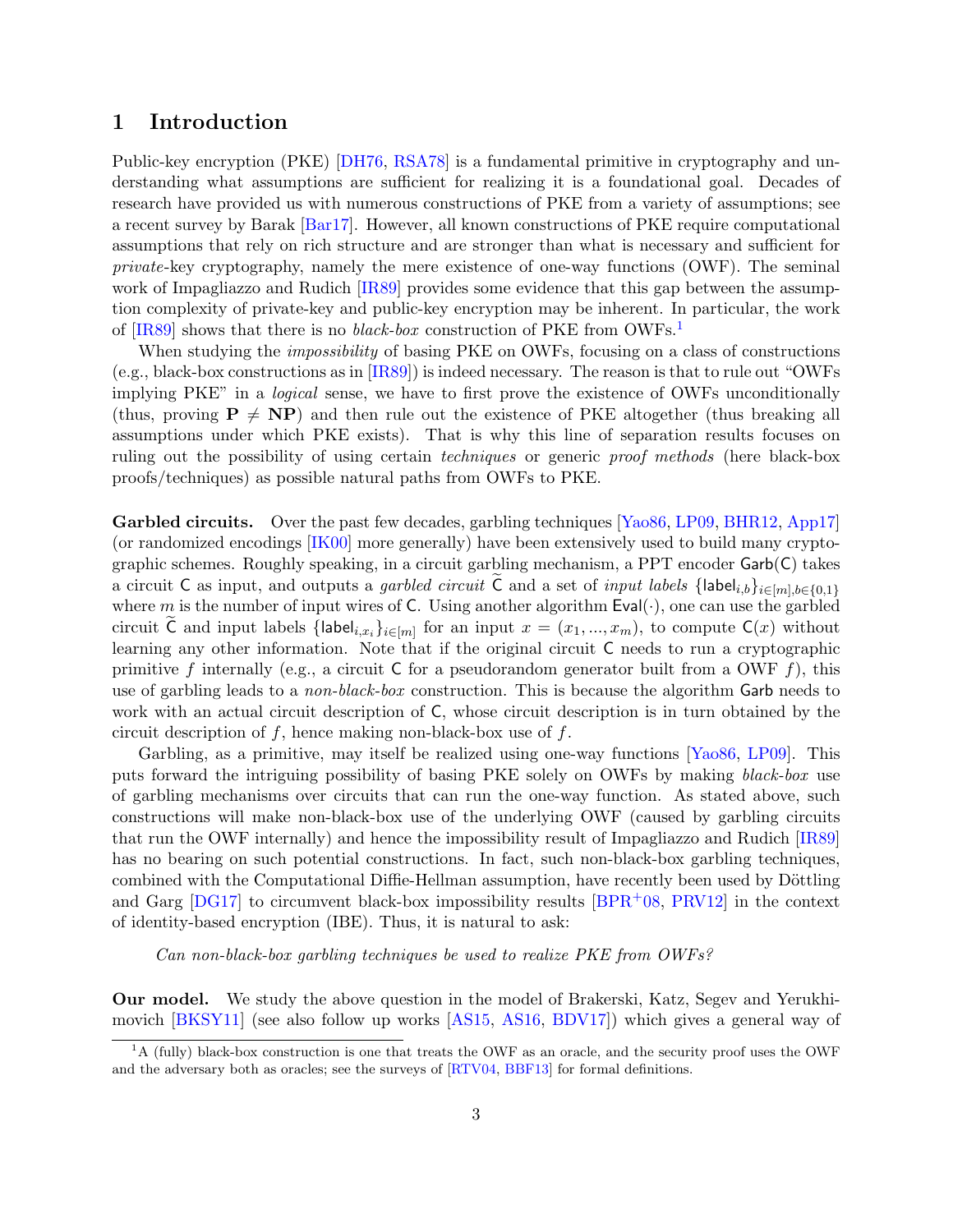<span id="page-3-2"></span>capturing non-black-box techniques via circuits with cryptographic gates (e.g., OWF gates). More formally, we will model the above-stated garbling-based non-black-box use of one-way functions as black-box use of garbling mechanisms that can take as input circuits C with one-way function (or even random oracle) gates planted in them. Such constructions are indeed non-black-box according to the taxonomy of [\[RTV04\]](#page-44-4) if viewed as standalone constructions solely based on the OWF itself. We stress that the allowed access to the garbling mechanism itself is black-box; the non-black-box feature arises from the fact that circuits with OWF gates may now be garbled.

A more sophisticated scenario is when the circuits being garbled have *garbling* gates, in addition to OWF gates, planted in them. We do not, however, consider such a recursive scenario and we leave it to future work. It is crucial to note that, to the best of our knowledge, all known constructions that make use of garbling schemes together with one-way functions (e.g., [\[Bea96,](#page-42-5) [LO13,](#page-44-5) [GLOS15\]](#page-43-3)) fall into our model, and thus, understanding the limitations of such techniques towards obtaining PKE is impactful.

#### <span id="page-3-0"></span>1.1 Our Result

In this work, we show that black-box use of garbling mechanisms that allow circuits with OWF gates to be garbled is not sufficient for constructing PKE. More precisely, we prove the following.

<span id="page-3-1"></span>**Theorem 1.1** (Main result – informally stated). There exists no black-box construction of publickey encryption schemes from any one-way function (or even a random oracle) f together with a garbling mechanism that can garble oracle-aided circuits with f-gates embedded in them.

Comparison with prior work: Impossibility from weaker garbling. The work of Asharov and Segev [\[AS15\]](#page-41-2) showed that secret-key functional encryption with one-way function gates cannot be used (as a black-box) to obtain public-key encryption (or even key agreement). This result implies that for the special case of such weaker garbling schemes, called non-decomposable garbling, where the entire input is considered as a single unit (rather that as bit-by-bit input labels) is insufficient for realizing PKE.

On the other hand, throughout this work we use garbling to refer to a notion that supports bit-by-bit input labels, a notion that Bellare, Hoang and Rogaway [\[BHR12\]](#page-42-0) refer to as projective garbling (a.k.a. decomposable garbling). Under projective garbling, for a circuit C of input size m, one generates two garbled label  $\{\text{label}_{i,b}\}_{i\in[m],b\in\{0,1\}}$  for the *i*th input wire of the circuit. An important property enabled by this bit-by-bit garbling is the decomposability property: one can pick a garbled label for each input wire to form a garbled input for a long string. In contrast, under non-decomposable garbling, for each input  $X$  to the circuit, one independently generates a corresponding garbled input  $X$ . As a result, different strings have independent garbled inputs.

We note that projective garbling is crucial for many applications of garbling. For example, even the most basic application of garbling in two party secure computation based on oblivious transfer uses the projective property. We refer the reader to [\[BHR12,](#page-42-0) Figure 3] for a detailed list of applications that require projective garbling. As a recent example, we note that the IBE construction of Döttling and Garg [\[DG17\]](#page-43-2) (that circumvents a black-box impossibility result of Papakonstantinou et al. [\[PRV12\]](#page-44-3) using garbling) uses projective garbling crucially. Specifically, in [DG17] the encryptor provides a sequence of garbled circuits with no knowledge of what input each of those garbled circuits are later evaluated on by the decryptor. This *input-obliviousness* property is enabled by the encryptor sending all the bit-by-bit garbled labels in some encrypted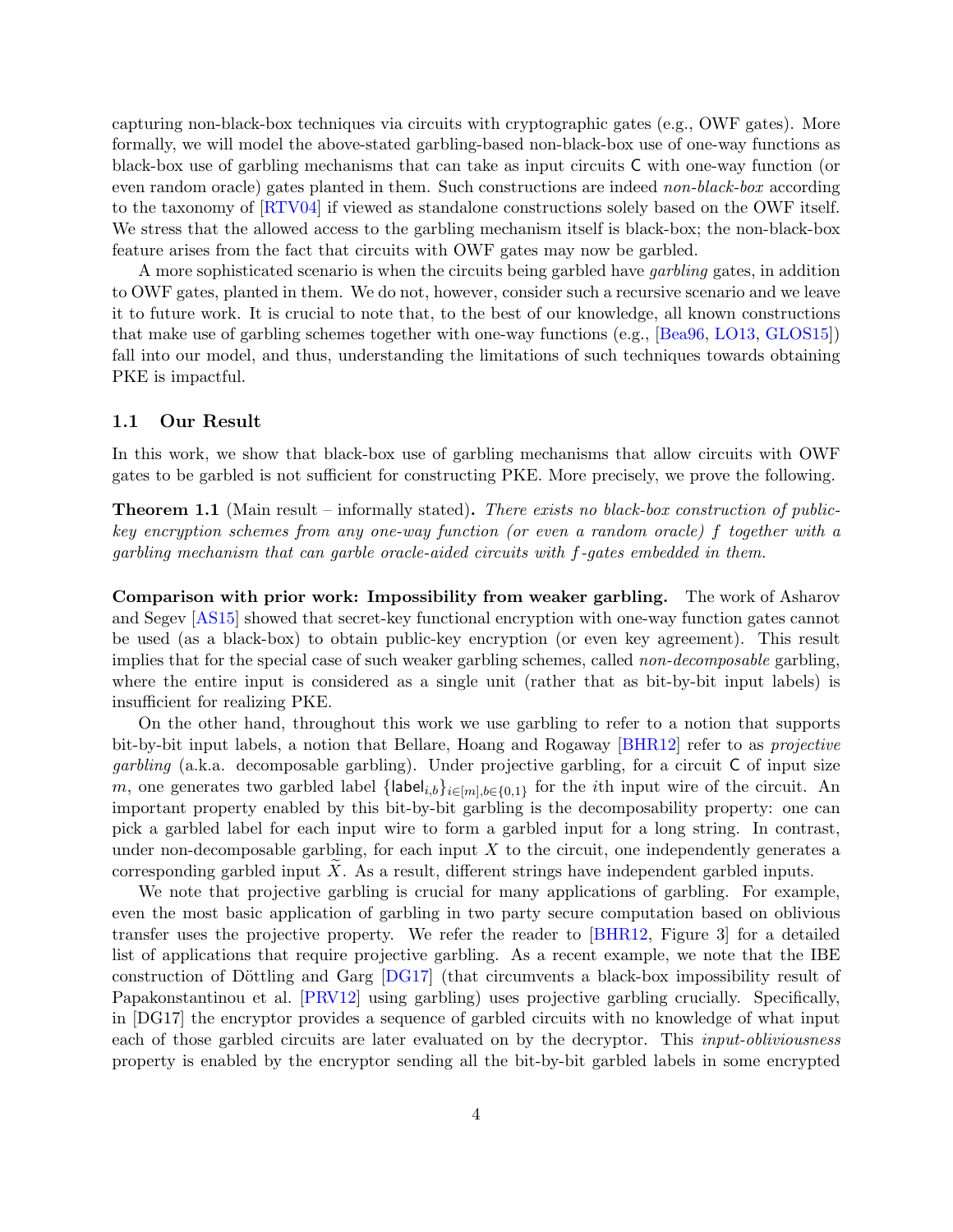<span id="page-4-2"></span>form to the decryptor. Later, the decryptor can open exactly one garbled label for each input wire, hence obtaining a garbled input for the whole string. This input-obliviousness technique cannot be enabled using non-decomposable garbling. This is because a whole garbled input cannot be formed there by putting together smaller pieces. As a result, the party who generates a garbled circuit must be aware of the input on which this garbled circuit is to be evaluated on, in order for him to be able to provide the corresponding garbled input.

#### <span id="page-4-0"></span>1.2 Extensions

Extension to key agreements. Our proof extends to rule out any black-box construction of constant-round key-agreement protocols from OWFs and garbling schemes for oracle-aided circuits. However, the proof of the separation for key-agreement beyond the case of two message protocols (which are equivalent to PKE) becomes much more involved. Therefore, for clarity of the presentation, and because the most interesting special case of constant-round key-agreement protocols happens to be PKE itself, in this presentation, we focus on the case of separation for PKE. See Section [A](#page-45-0) for more details.

Resolving an open question of [\[BKSY11\]](#page-42-2). The work of [\[BKSY11\]](#page-42-2) proved non-black-box limitations for one-way functions when used as part of zero knowledge (ZK) proofs for relations with one-way function gates. They showed that key-agreement protocols with *perfect* completeness cannot be realized in a 'black-box' way from oracles that provide a one-way function f together with ZK proofs of satisfiability for f-aided circuits. They left ruling out the possibility of protocols with imperfect (e.g., negligible) completeness as an open problem, as their techniques indeed crucially relied on the perfect completeness assumption. We demonstrate the power of our new techniques in this work by resolving the open problem of [\[BKSY11\]](#page-42-2) along the way, for the case of PKE schemes (or even constant-round key-agreement schemes). In particular, in Section [B,](#page-54-0) we observe that the oracles we use for proving our separations for the case of garbling, indeed imply the existence of NIZK proofs for satisfiability of circuits with OWF-gates. The extension of the result of [\[BKSY11\]](#page-42-2) explained above then follows from the above observation.

#### <span id="page-4-1"></span>1.3 Related Work and Future Directions

There are quite a few results that prove limitations for a *broad* class of non-black-box techniques [\[Pas11,](#page-44-6) [PTV11,](#page-44-7) [GW11\]](#page-43-4), so long as the security reduction is black-box. In other words, these results are proved against basing certain primitives on any *falsifiable* assumption. However, when it comes to the case of non-black-box constructions of PKE from OWFs, no such general separations are known (and proving such results might in fact be impossible).

As described earlier, the works of [\[BKSY11,](#page-42-2) [AS15\]](#page-41-2) proved limitations of certain non-black-box constructions of PKE from OWFs. This is indeed the direction pursued in this work. The work of Dachman-Soled [\[Dac16\]](#page-42-6) takes yet another path, showing that certain non-black-box uses of one-way functions in the security proof are incapable of obtaining PKE from OWFs.

We note that we only consider a setting in which circuits with random oracle gates are garbled. We do not allow garbling of circuits which themselves include garbling gates. Such techniques are captured by the so called monolithic model of Garg, Mahmoody, and Mohammed [\[GMM17a,](#page-43-5) [GMM17b\]](#page-43-6). We leave open the problem of ruling out such constructions.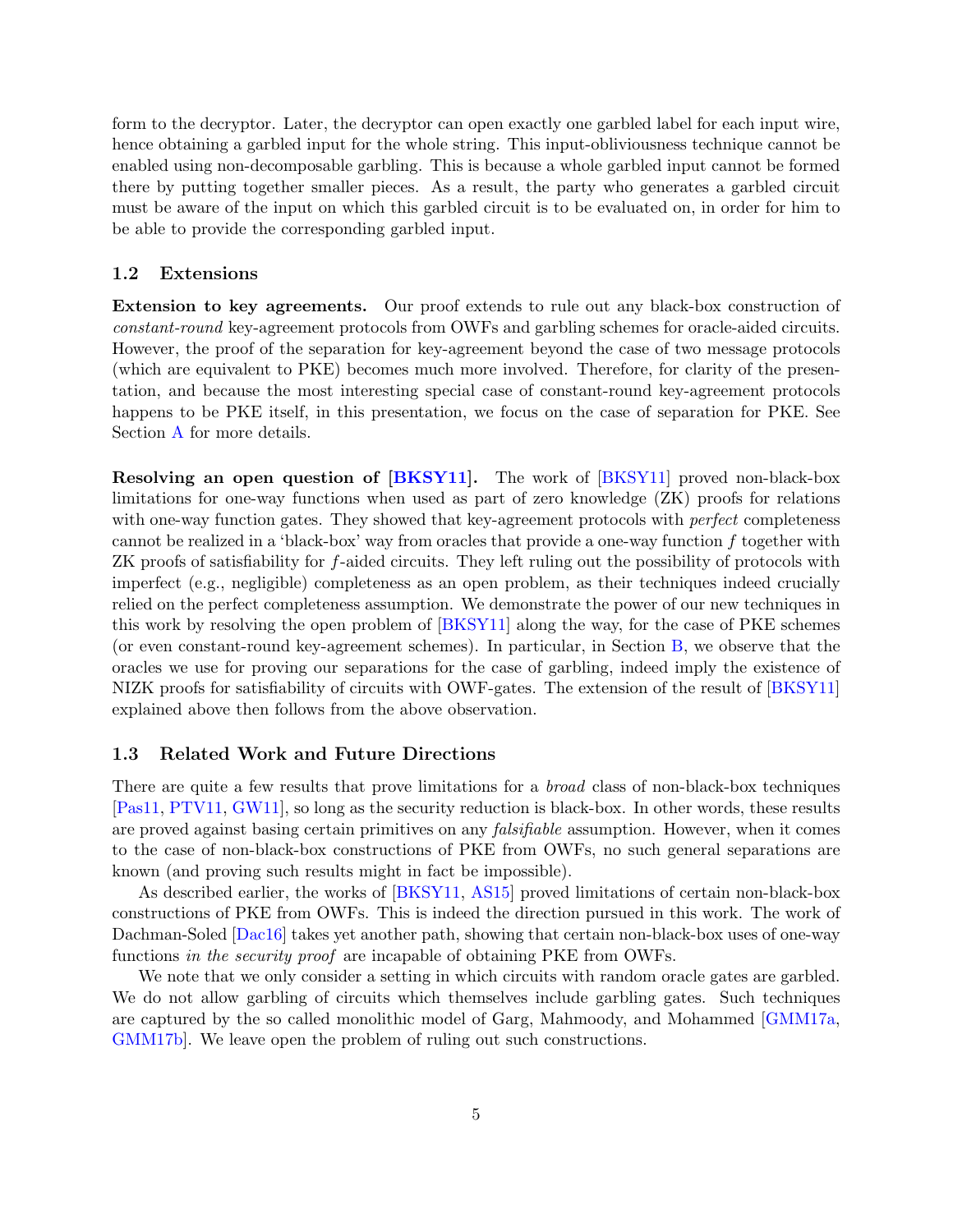<span id="page-5-2"></span>Finally, as noted above, the extension of our results to the key-agreement setting, discussed in Section [A](#page-45-0) only cover the *constant-round* case. The reason is that, during the proof of our main result, we modify the protocol iteratively, once for each round, which increases the parameters of the protocol by a polynomial factor each time. We leave the extension to general polynomial-round protocols as an interesting future direction.

Organization. In Section [2](#page-5-0) we give an overview of our approach and techniques. In Section [3](#page-9-0) we give some definitions and basic lemmas. In Section [4](#page-12-1) we will prove our main impossibility result. In Sections [A](#page-45-0) and [B](#page-54-0) we will describe extensions of our results.

## <span id="page-5-0"></span>2 Technical Overview

For brevity, we refer to the primitive of a one-way function  $f$  and garbling circuits with  $f$  gates as GC-OWF. As usual in black-box separation results, we will prove our main theorem by providing an oracle O relative to which secure GC-OWF exists, but secure PKE does not.

#### <span id="page-5-1"></span>2.1 Big Picture: Reducing the Problem to the Result of [\[IR89\]](#page-44-0)

At a very high level, our approach is to reduce our problem to the result of [\[IR89\]](#page-44-0). Namely, we aim to show that one can always modify the PKE construction that is based on the GC-OWF oracle O into a new one that is almost as secure, but which no longer uses the garbling part of the oracle O. In other words, we modify the construction so that it becomes a construction from an OWF oracle alone. Our main result, then, follows from the impossibility result of [\[IR89\]](#page-44-0) which rules out the possibility of getting PKE from one-way (or even random) functions. We call this process 'compiling out the garbling part' from the PKE construction.

As a technical remark, our transformation does not result in a normal black-box construction of PKE from OWFs, but rather results in an inefficient one which nonetheless makes a polynomial number of queries to the OWF oracle. The key point is that the *proof* of the work of Impagliazzo and Rudich [\[IR89\]](#page-44-0) allows us to break any such (even inefficient, but still polynomial-query) constructions of PKE in the random oracle model using a polynomial number of queries during the attack. Our actual result follows by combining our compilation result with the result of [\[IR89\]](#page-44-0), to get a polynomial query attack against the security of the original PKE. This will be sufficient for a black-box separation.

At a high level, our approach also bears similarities to recent impossibility results for indistinguishability obfuscation [\[GMM17a\]](#page-43-5) as we also compile out the more powerful (and structured) parts of the oracle, ending up with a scheme that uses a much simpler oracle, for which an impossibility is known. However, there is a subtle distinction here. Unlike the results of [\[CKP15,](#page-42-7) [MMN](#page-44-8)+16b, [MMN16a,](#page-44-9) [GMM17a\]](#page-43-5), when we compile out the garbling-related queries from the PKE construction, we end up with an inefficient scheme that potentially runs in exponential time but nevertheless makes a polynomial number of queries. However, as mentioned above, this is fine for deriving our separation, because we can still rely on the fact that the result of [\[IR89\]](#page-44-0) does something stronger and handles inefficient constructions as well.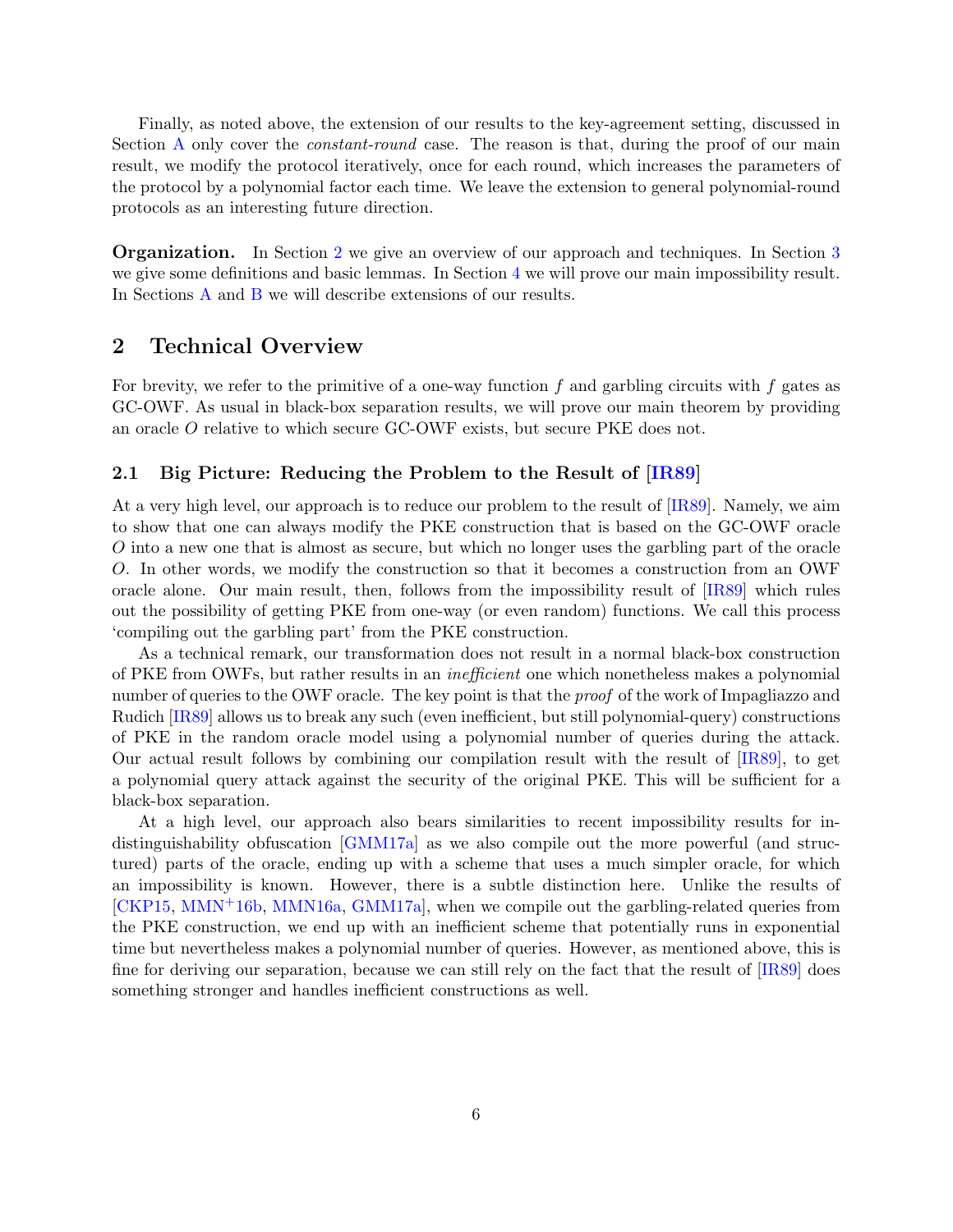#### <span id="page-6-3"></span><span id="page-6-0"></span>2.2 Our Separating Idealized GC-OWF Oracle

In this subsection, we will first describe our oracle  $O$  that gives an intuitive way of obtaining  $GC$ OWFs. The natural first version of this oracle is too strong as it also implies virtual black-box (VBB) obfuscation. We will then add a careful weakening subroutine to this oracle  $O$  to prevent it from implying obfuscation. In the next subsection we describe the ideas behind how to compile out the garbling-related subroutines of  $O$  from the PKE construction, while keeping the PKE construction "secure".

**Our 1st oracle for GC-OWF.** Our first version of the separating oracle  $O = (f, L^f)$  will consist of a random oracle f (giving the OWF part) as well a garbling part  $L^f = (\mathsf{gc}, \mathsf{eval}^f)$ with two subroutines. The encoding/garbling subroutine  $gc(s, C)$  is simply a random (injective) function that takes a seed s and a circuit  $C$  and maps them into a garbled circuit  $\tilde{C}$  as well as labels  $\{\textsf{label}_{i,b}\}_{i\in[n],b\in\{0,1\}}$  for the input wires of C where n is the number of input wires in C.<sup>[2](#page-6-2)</sup> The evaluation subroutine eval<sup>f</sup> takes as input a garbled circuit  $\tilde{C}$  as well as a vector of input labels  $\widetilde{X} = (\widetilde{x}_1 \cdots \widetilde{x}_n)$  and only if they were all encoded using the same seed s, eval<sup>f</sup> returns the right<br>cutput  $Cf(x) = x$ . Note that we include f in the representation of evalf by not in that of  $\sigma$ ; output  $C^{f}(x_1,\ldots,x_n)$ . Note that we include f in the representation of eval<sup>f</sup> but not in that of gc; the reason is gc is simply a random oracle (independent of f), while eval<sup>f</sup> needs to call f in order to compute  $\mathsf{C}^f(x_1,\ldots,x_n)$ .

Adding the weakening subroutine rev. It is easy to see that this first version of the oracle O as described above can realize a secure GC-OWF, but it can do much more than that! In fact this oracle implies even VBB obfuscation of circuits with f gates (which in turn does imply PKE  $[SW14]$ . We will, therefore, weaken the power of the oracle O later on by adding an extra subroutine to it (which we will call rev), which roughly speaking allows an attacker to break the garbling scheme if she has access to two labels for the same wire. We will describe this subroutine after it becomes clear how it will be useful for our main goal of compiling out the garbling aspect of O. Also note that, since we are defining our oracle after the (supposed) construction of PKE from GC-OWF is fixed, without loss of generality, the PKE construction from GC-OWF does not call the extra subroutine rev. This separation technique was also used before in the work of [\[GMR01\]](#page-43-7) and is reminiscent of the "two-oracle" approach that was first formalized in [\[HR04\]](#page-43-8).

#### <span id="page-6-1"></span>2.3 Compiling Out the Garbling Power of  $\hat{O}$  from the Construction

Suppose  $\mathcal{E}^O = (G^O, E^O, D^O)$  is a fully black-box construction of PKE using the oracle O described above. Our goal here is to 'reduce' our problem (of breaking  $\mathcal{E}^O$  using a polynomial number of queries) to the result of  $[IR89]$  by compiling out the 'garbling power' of the oracle O from the scheme  $\mathcal{E}^O$ . But what subroutines do we have to compile out from  $\mathcal{E}$ ? As it turns out, we do not have to eliminate both  $\gcd$  and eval<sup>f</sup> subroutines; removing only eval<sup>f</sup> queries will suffice.

Compiling out eval<sup>f</sup> queries from PKE constructions  $\mathcal{E}^O$ . If we make sure that (the modified but "equally"-secure version of)  $\mathcal E$  does not make any calls to the eval<sup>f</sup> subroutine of the oracle O, it would be sufficient for our purposes, because the oracle  $O' = (f, \text{gc})$  is just a random oracle,

<span id="page-6-2"></span><sup>&</sup>lt;sup>2</sup>In the main body, we will use two separate subroutines gc, gi for encoding circuits vs input labels, but for brevity here we combine them into one subroutine.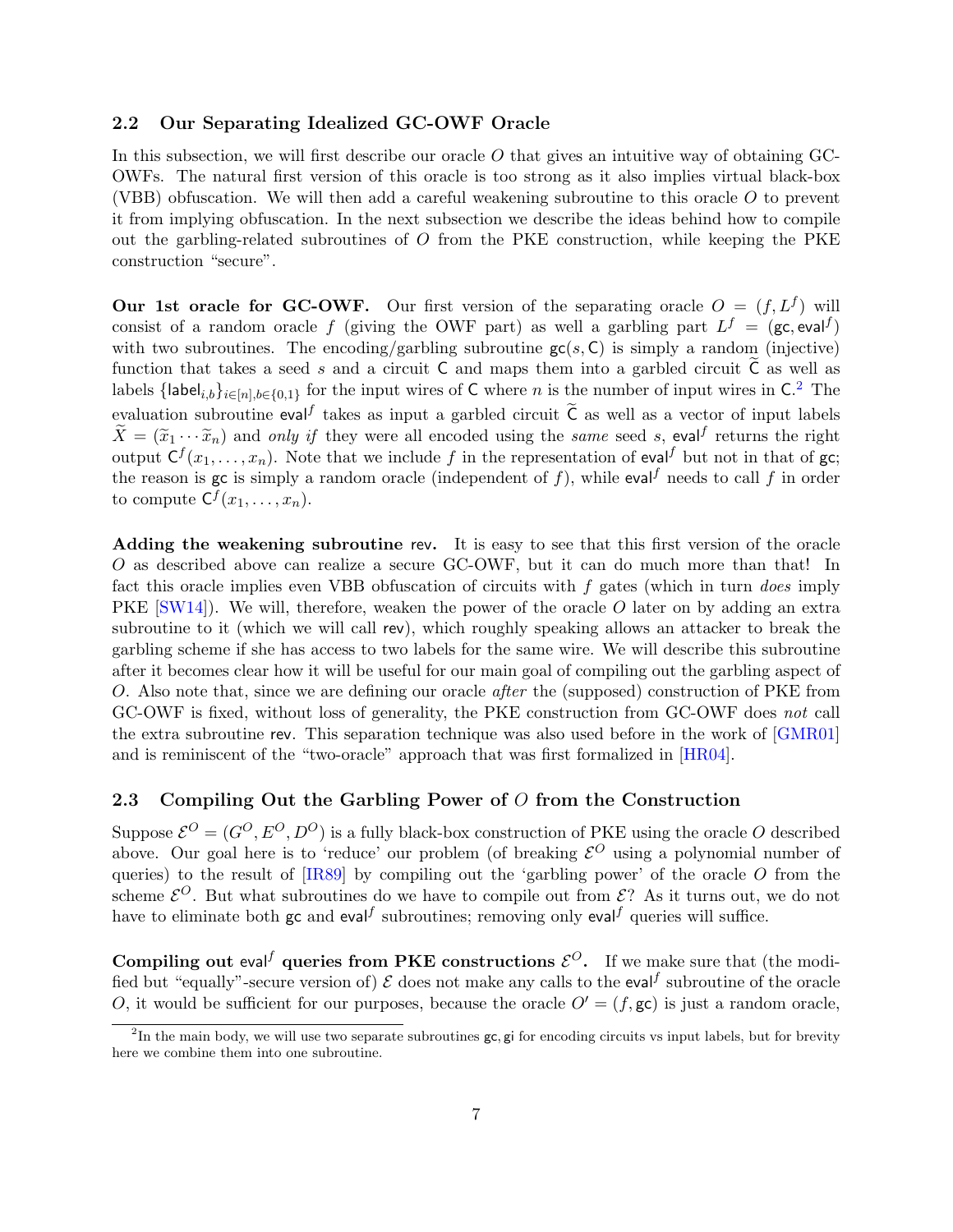<span id="page-7-1"></span>and by the result of [\[IR89\]](#page-44-0) we know that such oracle is not enough for getting PKE in a black-box way. Therefore, in what follows, our goal reduces to (solely) removing the eval<sup>f</sup> queries from PKE constructions  $\mathcal{E}^O$  in a way that we can argue the new construction is 'as secure' as the original one.

In order to make our proof more modular, we compile out eval<sup>f</sup> queries from the different components (i.e., key-generation G, encryption E, and decryption D) of the construction  $\mathcal{E}^O$  =  $(G^O, E^O, D^O)$  one at a time. First, we may easily see that  $G^O$  does not need to call eval<sup>f</sup> at all. This is because  $G^O$  is the first algorithm to get executed in the system, and so  $G^O$  knows all the generated garbled circuits/labels. Therefore,  $G^O$  can, instead of calling eval<sup>f</sup> queries, simply run  $C^{f}(X)$  on its own by further calls to  $f^{3}$  $f^{3}$  $f^{3}$ . Now, we proceed to compile out eval<sup>f</sup> queries from the remaining two subroutines  $E$  and  $D$  in two steps. In each step, we assume that we are starting off with a construction that has no eval<sup>f</sup> queries in some of its subroutines, and then we modify the construction to remove eval<sup>f</sup> queries from the next subroutine.

- Step 1: Starting with  $\mathcal{E} = (G^{f,\text{gc}}, E^O, D^O)$ , we will compile  $\mathcal{E}$  into a new scheme  $\dot{\mathcal{E}} =$  $(\dot{G}^{f,\text{gc}}, \dot{E}^{f,\text{gc}}, D^O)$ , removing eval<sup>f</sup> queries asked by  $E^O$ . We have to make sure  $\dot{\mathcal{E}}$  is 'almost as secure' as the original scheme  $\mathcal{E}$ . This step is detailed in Section [4.1.](#page-16-0)
- Step 2: Given  $\mathcal{E} = (G^{f,\text{gc}}, E^{f,\text{gc}}, D^O)$ , we compile  $\mathcal{E}$  into a new  $\ddot{\mathcal{E}} = (\ddot{G}^{f,\text{gc}}, \ddot{E}^{f,\text{gc}}, \ddot{D}^{f,\text{gc}})$ , removing eval<sup>f</sup> queries asked by  $D^{O}$ . Again, we have to make sure  $\ddot{\mathcal{E}}$  is 'almost as secure' as the original one. This step is detailed in Section [4.2.](#page-23-0)

Once we accomplish both of the steps above, we will combine them into a single compiler that removes eval<sup>f</sup> queries from  $\mathcal{E}^O$ , obtaining another PKE construction that is secure in the random oracle model (which we already know is impossible by the result of [\[IR89\]](#page-44-0)).

Overview of Step 1. Let us start by looking at eval queries of the encryption algorithm  $E^{O}(pk, b)$ . Since the subroutine gc of oracle O is just a random mapping, for any eval query on inputs  $(\widetilde{\mathsf{C}}, \widetilde{X})$ , denoted  $qu = ((\widetilde{\mathsf{C}}, \widetilde{X}) \longrightarrow ?)$ , made by  $E^O$  and whose answer is not trivially  $\bot$ , we must have either of the following cases. Either (a)  $\tilde{C}$  was produced as a result of a gc query during the execution of E itself or (b)  $\bar{C}$  was produced during the execution of G which has led to the generation of the public key pk. If case (a) holds, then E does not need to make that particular eval query at all. If case (b) holds, then in order to allow  $\dot{E}^{f,\mathsf{gc}}$  to simulate  $E^O$  without calling eval<sup>f</sup>, the algorithm  $E^{f,\text{gc}}$  will resort to some 'hint list' H attached to pk by  $G^{f,\text{gc}}$ . That is, a compiled public key  $\dot{pk}$  produced by  $\dot{G}^{f,\text{gc}}$  will now contain the original pk as well as a hint list H. Below, we further explain how the hint H is formed.

How  $\dot{G}^{f,\text{gc}}$  forms the hint list H. A naive idea is to let H contain all the query/response pairs made by  $G^{f,\text{gc}}$  to generate pk. This method hurts security. A better idea is to provide in H answers to individual eval queries like eval( $\tilde{C}$ ,  $\tilde{X}$ ) that are *likely* to be asked by  $E^O(pk, b)$ , and where  $\tilde{C}$  was generated by  $G^{f,\text{gc}}$ . That is,  $\dot{G}^{f,\text{gc}}$  would run  $E^{O}(pk, b)$  many times and would let H contain all encountered eval queries as well as their answers. Note that  $\dot{G}^{f,\text{gc}}$  could simulate almost perfectly a random execution of  $E^O(pk, b)$  without calling eval since  $\dot{G}$  knows the randomness seeds of all the garbled circuits so far. However, this approach also fails! To see the difficulty, recall that a whole garbled input  $X = (\tilde{x}_1, \ldots, \tilde{x}_m)$  is made up of a sequence of garbled labels  $\tilde{x}_i$ , one for each

<span id="page-7-0"></span><sup>&</sup>lt;sup>3</sup>More formally, because of the huge output space of gc, calling eval<sup>f</sup> on a garbled circuit  $\tilde{C}$  that is produced on the fly is bound to be responded with  $\perp$  with overwhelming probability as  $\tilde{C}$  will not be an encoding of any circuit.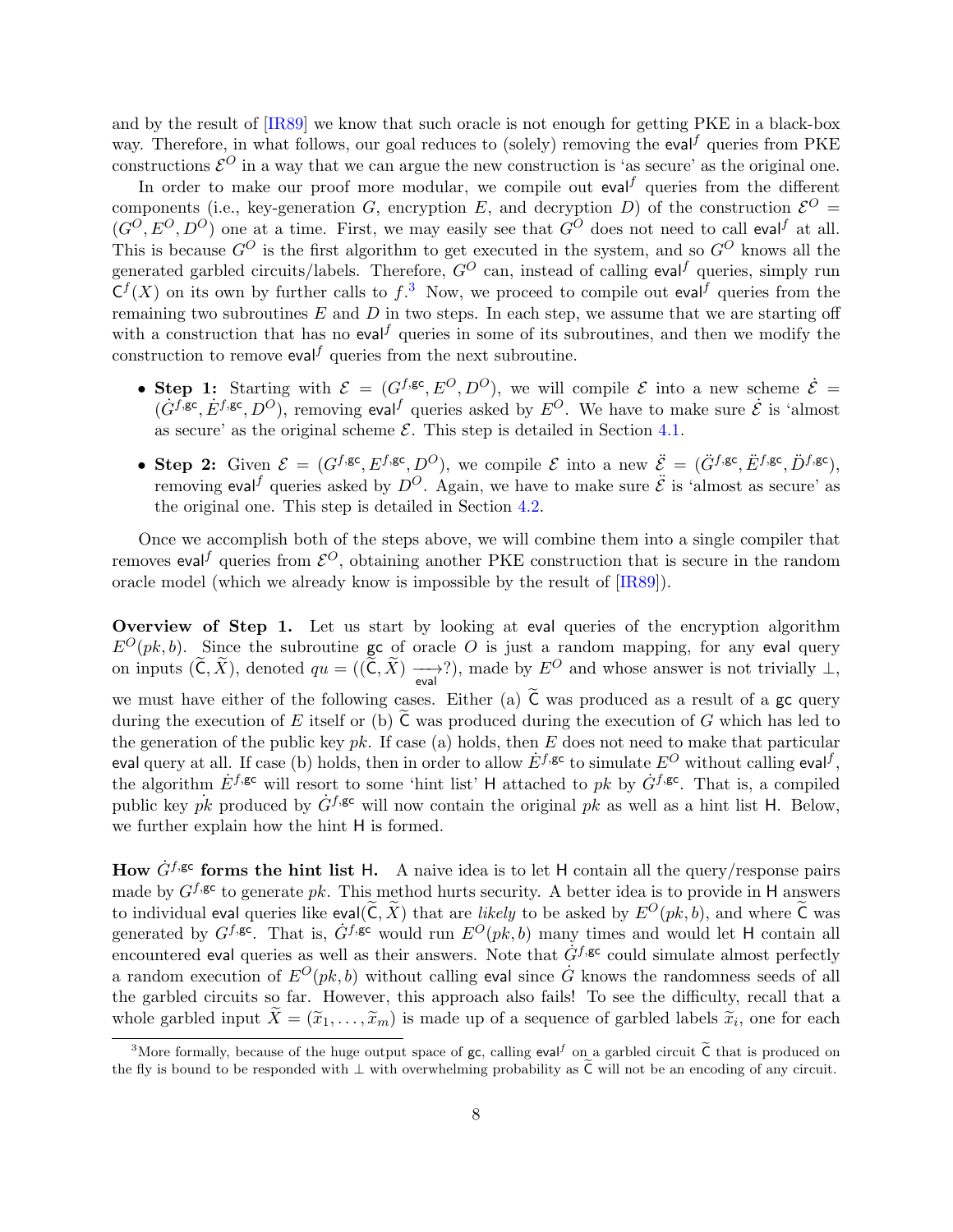<span id="page-8-0"></span>input wire. Now imagine that for a garbled circuit  $\widetilde{C}$  that was generated by  $\widetilde{G}$ , any new execution of  $E^O(pk, b)$  calls the oracle eval on  $\overline{C}$  and on a new garbled input X that is formed by picking each of the garbled labels uniformly at random from the set of two lables for that corresponding input wire. If  $E$  behaves this way, then no matter how many (polynomial) times we sample from  $E^{O}(pk, b)$ , we cannot hope to predict the garbled-input part of the eval query of the next execution of  $E^{O}(pk, b)$ . We refer to this as the *garbled-input unperdictability* problem, which stems from the decomposability nature of our garbling oracle. This is what makes our results different from those of [\[AS15\]](#page-41-2), which dealt with non-decomposable garbling, for which such a complication is absent.

In short, we could only hope to predict the garbled circuit part of an eval query of  $E^O(pk, b)$ , and not necessarily the garbled-input part. To fix this garbled-input unpredictability problem,  $\dot{G}^{f,\text{gc}}$ will do the following trick: while sampling many executions of  $E^O(pk, b)$ , if  $\dot{G}^{f,\text{gc}}$  comes across two different eval queries eval( $\tilde{C}, \tilde{X}_1$ ), eval( $\tilde{C}, \tilde{X}_2$ ) that are both answered with a value that is not  $\perp$  (i.e., both are valid garbled circuits and inputs), then  $\dot{G}^{f,\text{gc}}$  releases the corresponding seed s and the plain circuit C of C. That is, if  $gc(s, C) = (\tilde{C}, \cdots)$ , then  $\tilde{G}^{f,gc}$  puts the tuple  $(s, C, \tilde{C})$  into the hint list H. If, however, during these sampling,  $\tilde{C}$  is evaluated upon at most one matching  $\tilde{X}$ , then  $\dot{G}^{f,\text{gc}}$ simply provides the answer to the query eval( $C, X$ ) in H.

Looking ahead, the algorithm  $E^{f,\text{gc}}((pk, H), b)$ , when facing an eval query  $qu = \text{eval}(\widetilde{C}, \widetilde{X})$ , will check whether  $qu$  is already answered in the list H, or whether the corresponding seed s and plain-circuit C of  $\tilde{C}$  could be retrieved from H. If so,  $\dot{E}^{f,\text{gc}}$  will reply to qu accordingly; otherwise, it will reply to qu with  $\perp$ .

Using the weakening subroutine rev to reduce the security of  $\dot{\mathcal{E}}$  to  $\mathcal{E}$ . Note that  $\dot{G}^{f,\text{gc}}$ does not query any oracle subroutines beyond  $f$  and  $gc$  in order to form the hint list  $H$  attached to pk. This is because  $\dot{G}^{f,\text{gc}}$  has all the (otherwise-hidden) query-answer pairs used to produce  $pk$ , and thus for any encountered valid garbled circuit  $\tilde{C}$  during those sampled executions of  $E$ ,  $\dot{G}^{f,\text{gc}}$  already knows the corresponding seed s and plain circuit C. Now we are left to show that this additional information  $H$  attached to  $pk$  does not degrade the security of the compiled scheme significantly. To this end, we will use the new weakening oracle intended to capture the natural use of garbling: the security of a garbled circuit  $\tilde{C}$  is guaranteed to hold so long as  $\tilde{C}$  is evaluated only on one garbled input. Capturing this, our new oracle rev takes as input a garbled circuit  $\tilde{C}$  and two garbled inputs  $\widetilde{X}_1$  and  $\widetilde{X}_2$ , and if all of  $\widetilde{C}$ ,  $\widetilde{X}_1$  and  $\widetilde{X}_2$  are encoded using the same seed s, then rev simply outputs  $(s, \mathsf{C})$ , where  $\mathsf{gc}(s, \mathsf{C}) = \mathsf{C}$ . For security, we will show that any adversary against the semantic security of  $\mathcal E$  may be used in a black-box way, along with oracle access to  $(f, gc, eval, rev)$ , to mount an attack against the original scheme  $\mathcal{E}$ . This shows that the leakage caused by revealing H was also attainable in the original scheme (in which all parties including the attacker do have access to eval) if, in addition, access to the oracle rev — which reflects the intuitive way in which garbled circuits are supposed to be used — was also granted to the adversary. In our security proof we will crucially make use of the rev subroutine in order to construct tuples  $(s, C, C)$  to store in the simulated hint list whenever C should be evaluated on two different inputs. Tuples of the form  $(C, X, y)$  can in turn be simulated using oracle access to eval.

**Overview of Step 2.** The main idea is similar to Step (1):  $E^{f,\text{gc}}(pk, b)$  would first run  $E^{f,\text{gc}}(pk, b)$ to get the ciphertext c and then appropriately attach a hint  $H$  to c. The idea is that  $H$  should allow the eval-free algorithm  $\ddot{D}^{f,\text{gc}}((sk, H), c)$  to simulate  $D^{f,\text{gc,eval}}(sk, c)$  well enough. Again, since we cannot simply copy the entire private view of  $E^{f,\text{gc}}(pk, b)$  into H (as that cannot be simulated by the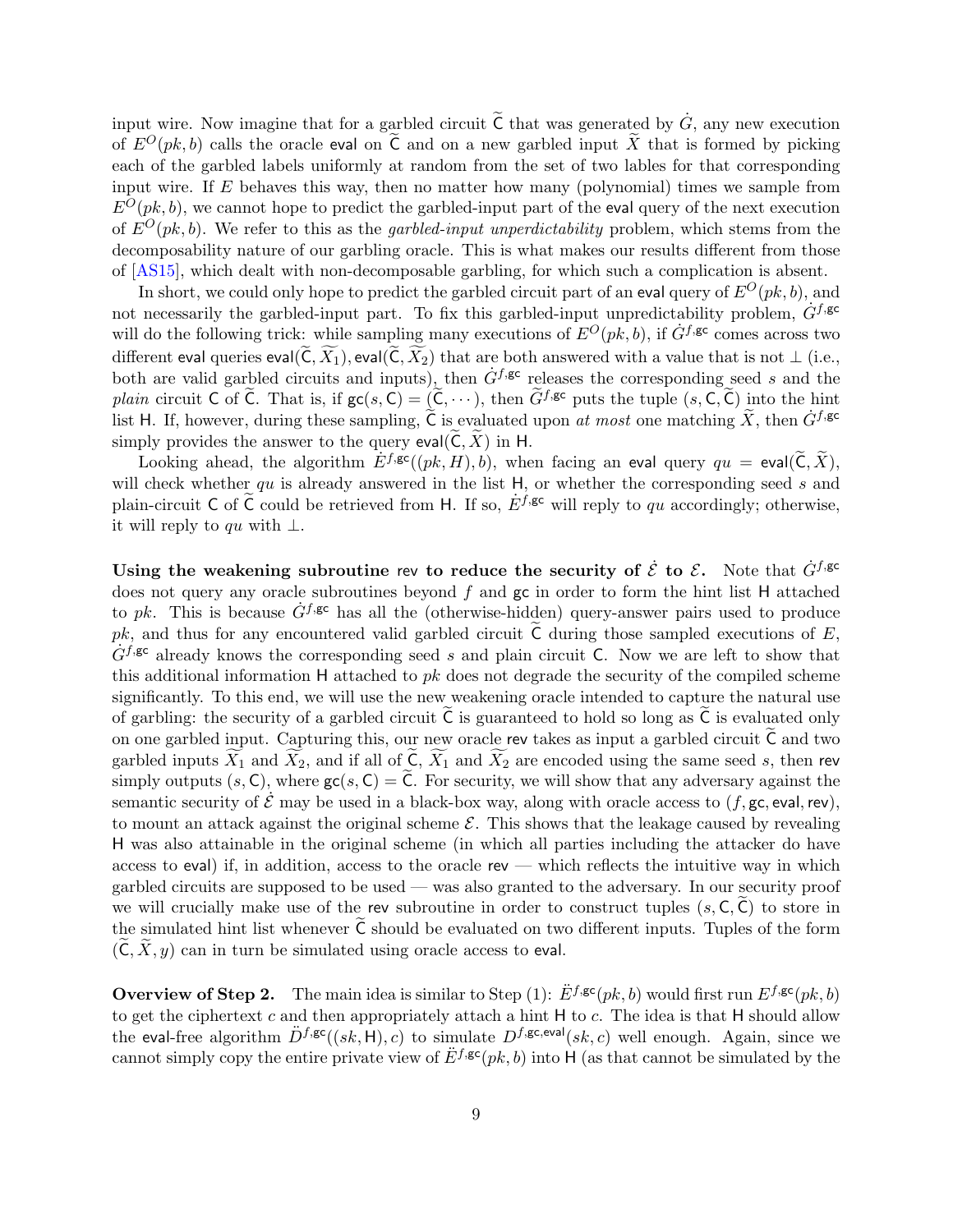<span id="page-9-4"></span>security reduction, and therefore would hurt security) we should instead ensure that w.h.p. all eval queries during the execution of  $D^O(sk, c)$ , whose garbled circuits were generated by  $\ddot{E}^{f, \text{gc}}(pk, b)$ , can be answered using H. Let us call these eval queries  $\ddot{E}$ -tied queries. Unfortunately, when implementing this idea, we run into the following problem:  $E^{f,\text{gc}}(pk, b)$  cannot simply run  $D^{O}(sk, c)$ to get a sense of eval queries because sk is private. This challenge was absent in Step  $(1)$ .

In order to resolve this new challenge, the algorithm  $E^{f,\text{gc}}(pk, b)$  needs to do some more offline work in order to get an idea of  $E$ -tied eval queries that come up during  $D^{O}(sk, c)$ . The main idea is that although the true secret key sk is unknown to  $E^{f,\text{gc}}(pk, b)$ , in the eyes of  $E^{f,\text{gc}}(pk, b)$ , the value of sk is equally likely to be any sk' that agrees with the entire view of  $E^{f,\text{gc}}(pk, b)$ . Put differently, the probability that an  $\ddot{E}$ -tied garbled circuit comes up during  $D^{O}(sk, c)$  is close to the probability that it comes up during the execution of  $D^{O'}(sk', c)$ , where O' is an offline oracle that agrees with all the private information of  $\ddot{E}$ , and also relative to which  $(pk, sk')$  is valid public-key/secret-key. As a result, such a fake sk' that is consistent with the view of  $E^{f,\text{gc}}(pk, b)$  will be used to learn the answers of the evaluation queries asked by  $D^{O'}(sk', c)^4$  $D^{O'}(sk', c)^4$ .

This is the main idea behind the second-step compilation. The full proof needs to take care of many subtle challenges, which we will defer to the main body.

Putting things together. Taken together, Steps (1) and (2) in conjunction with the result of Imagliazzo and Rudich [\[IR89\]](#page-44-0) imply the following.

<span id="page-9-2"></span>Lemma 2.1 (Informal). The (claimed) semantic security of any candidate PKE construction  $\mathcal{E}^{f, \text{gc,eval}}$  can be broken by a poly-query adversary  $\mathcal{A}^{f, \text{gc,eval,rev}}$ .

Moreover, we can show that the oracle rev does not break the one-wayness/garbling aspects of  $(f, \text{gc}, \text{eval}).$ 

<span id="page-9-3"></span>**Lemma 2.2** (Informal). The function  $f$  is one way against all poly-query adversaries with oracle access  $(f, \text{gc}, \text{eval}, \text{rev})$ . Moreover, there exists a garbling scheme  $L^{f, \text{gc}, \text{eval}}$  for garbling circuits with f gates that remains secure against all poly-query adversaries  $\mathcal{B}^{f, \text{gc}, \text{eval}, \text{rev}}$ .

Now Lemmas [2.1](#page-9-2) and [2.2](#page-9-3) imply our main theorem, Theorem [1.1.](#page-3-1)

## <span id="page-9-0"></span>3 Preliminaries

We use  $\kappa$  for the security parameter. By PPT we mean a probabilistic polynomial time algorithm. By an oracle PPT/algorithm we mean a PPT that may make oracle calls. For any oracle algorithm A that has access to some oracle  $O$ , we denote a query qu asked by A to a subroutine T of O as  $(qu \rightarrow ?)$ . If the returned answer is  $\beta$ , then we denote the resulting query-answer pair as  $(qu \rightarrow \beta)$ . For a set S of query/answer pairs, we will use intuitive notation such as  $(* \to \beta) \in S$  to mean that there exists a query qu such that  $(qu \rightarrow \beta) \in S$ . We use  $||$  to concatenate strings and we use "," for attaching strings in a way they could be retrieved. Namely, one can uniquely identify  $x$  and  $y$  from  $(x, y)$ . For example  $(00||11) = (0011)$ , but  $(0, 011) \neq (001, 1)$ . For any given string x, we denote  $x_i$  to be the *i*'th string of x. For (family of) random variables  $\{X_\kappa, Y_\kappa\}_\kappa$ , by  $X \stackrel{\mathsf{c}}{\approx} Y$  we denote that they are computationally indistinguishable; namely, for any poly $(\kappa)$ -time adversary A there is

<span id="page-9-1"></span><sup>&</sup>lt;sup>4</sup>Note that the process of discovering such an  $sk'$  is what makes  $\dot{E}$  an inefficient algorithm.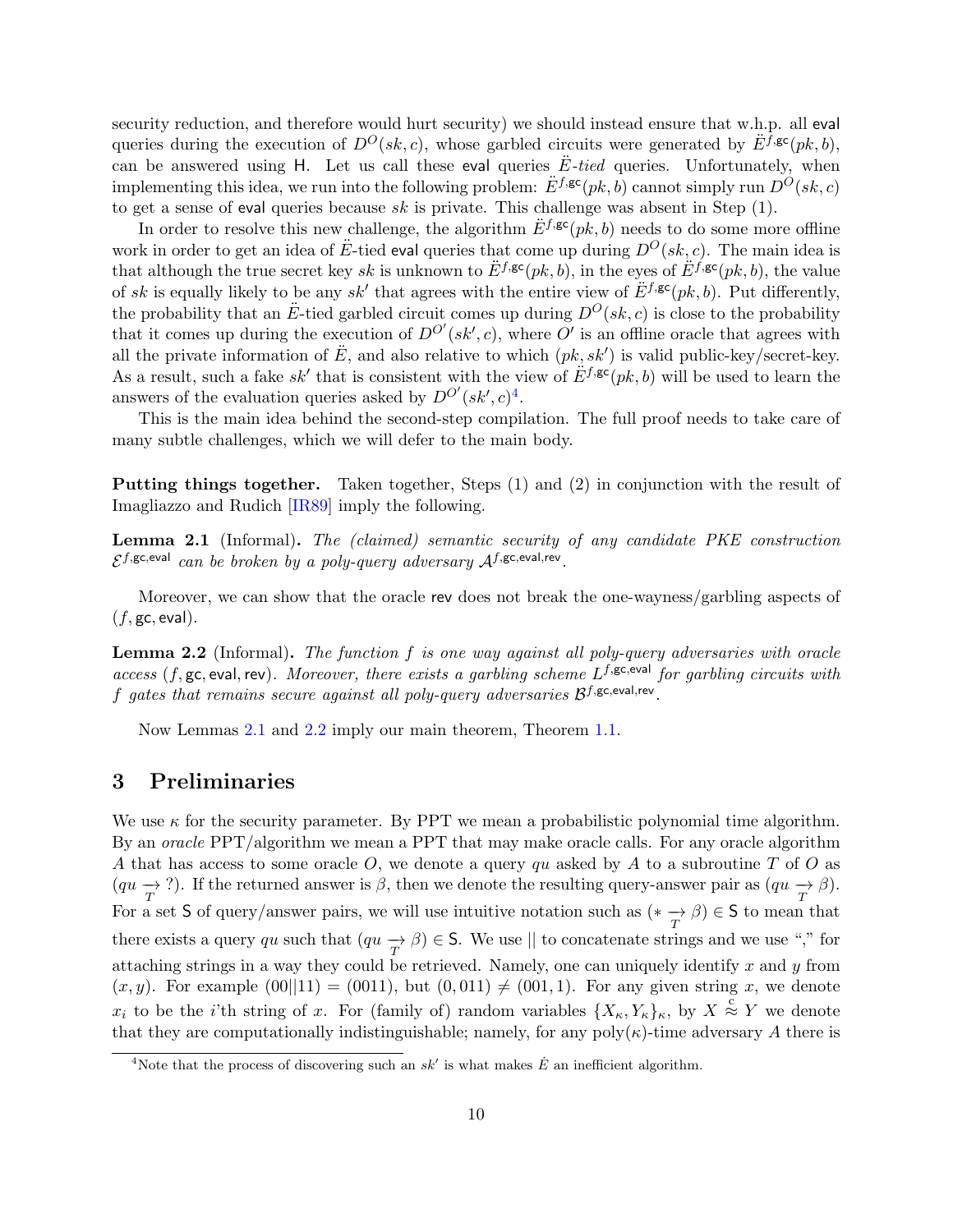a negligible function negl( $\kappa$ ) such that  $|\Pr[A(X_{\kappa}) = 1] - \Pr[A(Y_{\kappa}) = 1]| \leq \text{negl}(\kappa)$ . When writing the probabilities, by putting an algorithm A in the subscript of the probability (e.g.,  $Pr_A[\cdot]$ ) we emphasize that the probability is over A's randomness. For any given probability distribution  $D$ , we denote  $x \leftarrow \mathbf{D}$  as sampling from this distribution and obtaining a sample x from the support of  $\mathbf{D}$ . We may also use  $x \in \mathbf{D}$  to mean that x is in the support of  $\mathbf{D}$ . For any two random variables  $X, Y$ , we denote  $\Delta(X, Y)$  to be the statistical distance between the two random variables. Throughout the paper, whenever we write  $f_1(\kappa) \leq f_2(\kappa)$  we mean that this inequality holds asymptotically; i.e., there exists  $\kappa_0$  such that for all  $\kappa \geq \kappa_0$ ,  $f_1(\kappa) \leq f_2(\kappa)$ .

#### <span id="page-10-0"></span>3.1 Some Useful Lemmas

The following lemma shows that hitting the image of a sparse injective random function without having called the function on the corresponding preimage happens with negligible probability.

<span id="page-10-2"></span>**Lemma 3.1** (Hitting the image of random injective function). Let A be an arbitrary polynomialquery algorithm with access to an oracle  $O: \{0,1\}^{\kappa} \to \{0,1\}^{2\kappa}$  chosen uniformly at random from the set of all injective functions from  $\{0,1\}^{\kappa}$  to  $\{0,1\}^{2\kappa}$ . We have

$$
\Pr[y \leftarrow A^O(1^{\kappa}) \mid \text{ for some } x \colon y = O(x) \land (\ast \xrightarrow{O} y) \notin \mathsf{Q}_A] \le 2^{-\kappa/2},
$$

where the probability is taken over the random choice of O as well as  $A$ 's random coins, and where  $Q_A$  is the set of all A's query-answer pairs.

We will also use the following standard information theoretic lemma frequently in the paper.

**Lemma 3.2.** Let  $X_1, \ldots, X_{t+1}$  be independent, Bernoulli random variables, where  $Pr[X_i = 1] = p$ , for all  $i \leq t + 1$ . Then

$$
\Pr[X_1 = 0 \wedge \dots \wedge X_t = 0 \wedge X_{t+1} = 1] \le \frac{1}{t}.
$$

#### <span id="page-10-1"></span>3.2 Public-Key Encryption

**Definition 3.3.** A *public-key single-bit encryption* (PKE) scheme is a triple of PPT algorithms  $(G, E, D)$ , defined as follows:

- $G(1^{\kappa})$  takes as input a security parameter and outputs a pair  $(pk, sk)$  of public/secret keys.
- $E(pk, b)$  takes as input a public key pk and a bit  $b \in \{0, 1\}$  and outputs a ciphertext c.
- $D(sk, c)$  takes as input a secret key sk and a ciphertext c and deterministically outputs a value  $b' \in \{0, 1\} \cup \{\perp\}.$

We define the following notions.

• Correctness. For a  $\delta = \delta(\kappa)$  we say that  $(G, E, D)$  is  $(\frac{1}{2} + \delta)$ -correct if for all  $b \in \{0, 1\}$ :

$$
\Pr[D(sk, E(pk, b)) = b] \ge \frac{1}{2} + \delta,
$$

where the probability is taken over the choice of  $(pk, sk) \leftarrow G(1^{\kappa})$  and the randomness of E.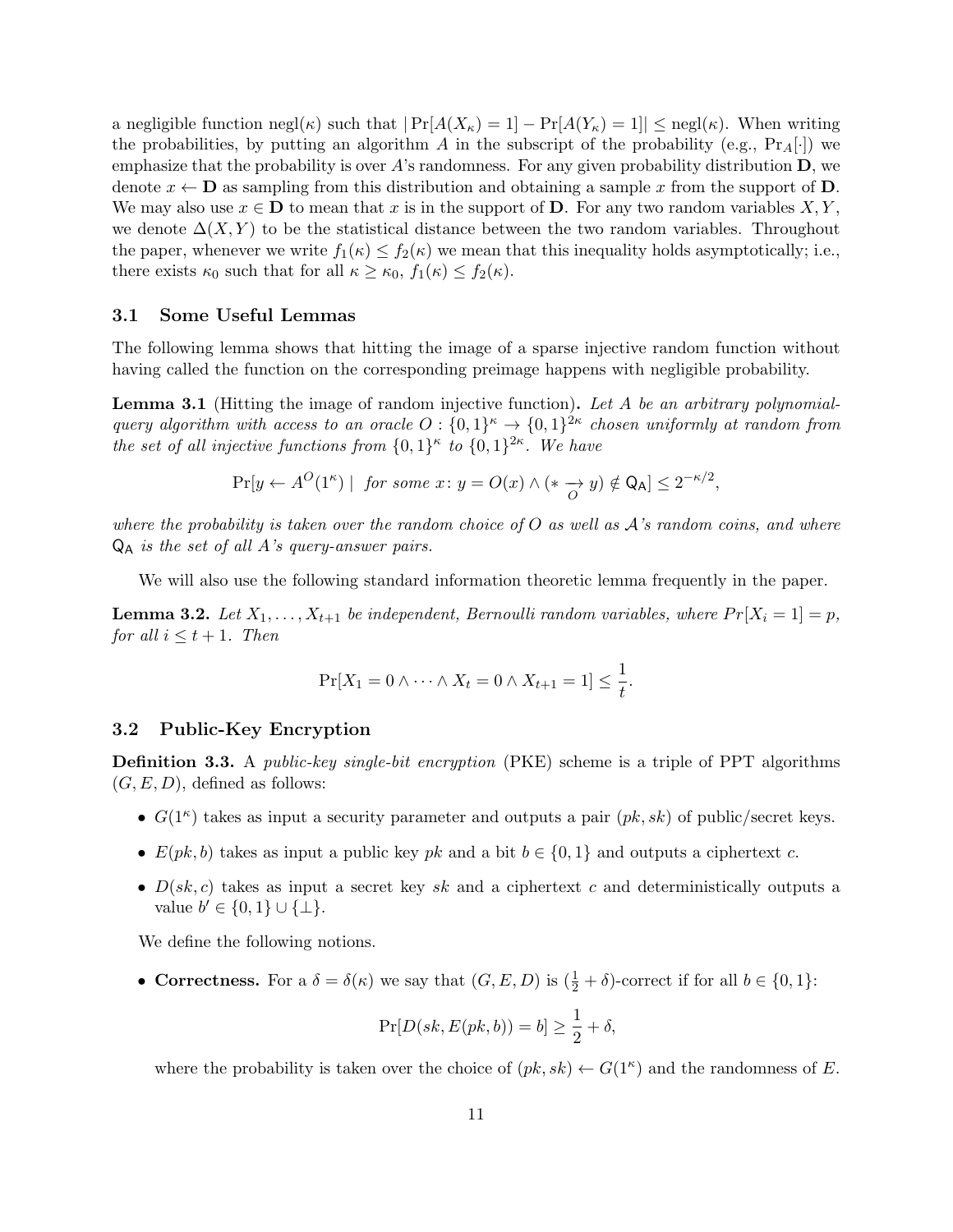<span id="page-11-1"></span>• Semantic security. For  $\gamma = \gamma(\kappa)$  we say that an adversary A  $\gamma$ -breaks  $(G, E, D)$  if

$$
\Pr[A(1^{\kappa}, pk, c) = b] \ge \gamma,
$$

where  $(pk, sk) \leftarrow G(1^{\kappa}), b \stackrel{\$}{\leftarrow} \{0,1\}$  and  $c \leftarrow E(pk, b)$ . We say that A breaks the semantic security of  $(G, E, D)$  if  $\mathcal{A}(\frac{1}{2} + p)$ -breaks the semantic security of the scheme for some polynomial p. We say that  $(G, E, D)$  is semantically secure if there does not exist a PPT adversary A that breaks the semantic security of  $(G, E, D)$ .

#### <span id="page-11-0"></span>3.3 Garbled Circuits

In this section we define the notion of garbling for oracle-aided circuits. First, we start by defining oracle-aided circuits.

**Oracle aided circuits.** A binary-output oracle-aided circuit C is a circuit with Boolean gates as well as oracle gates, and where the output of the circuit is a single bit. The input size,  $\text{insize}(\mathsf{C})$ , is the number of input wires. The circuit size, denoted  $|C|$ , denotes the number of gates and input wires of the circuit. For a fixed function f we write  $C<sup>f</sup>$  to denote the circuit C when the underlying oracle is fixed to f.

<span id="page-11-2"></span>**Definition 3.4** (Garbling schemes for oracle-aided circuits). Fix a function  $f$ . A circuit garbling scheme for oracle-aided circuits relative to f (or with f gates) is a triple of algorithms (Garb, Eval, Sim) defined as follows:

- Garb  $(1^{\kappa}, C)$ : takes as input a security parameter  $\kappa$ , an oracle-aided circuit C and outputs a garbled circuit **C** with a set of labels  $\{label_{i,b}\}_{i\in[m],b\in\{0,1\}}$ , where  $m = \text{inpsize}(\mathsf{C})$ .
- Eval<sup>f</sup>  $(\widetilde{\mathsf{C}}, \{\mathsf{label}_{i, b_i}\}_{i \in [m]})$ : takes as input a garbled circuit  $\widetilde{\mathsf{C}}$  and a garbled input as a sequence of input labels  $\{\textsf{label}_{i,b_i}\}_{i\in[m]},$  and outputs  $y \in \{0,1\}^* \cup \{\perp\}.$

We define the following notions.

• Correctness. For any oracle-aided circuit C and input  $x \in \{0,1\}^m$ , where  $m = \text{inpsize}(\mathsf{C})$ :

$$
\Pr\left[\mathsf{C}^f(x) = \mathsf{Eval}^f\left(\widetilde{\mathsf{C}}, \{\mathsf{label}_{i,x_i}\}_{i \in [m]}\right)\right] = 1
$$

where the probability is taken over  $\mathsf{Garb}\left(1^{\kappa}, \mathsf{C}\right) \mapsto (\widetilde{\mathsf{C}}, \{\mathsf{label}_{i,b}\}_{i \in [m], b \in \{0,1\}}).$ 

• Security. For any polynomial  $m = m(\kappa)$ , any poly-size oracle circuit C with input size m, and any input  $x \in \{0, 1\}^m$ :

$$
\left(\widetilde{\mathsf{C}},\{\mathsf{label}_{i,x_i}\}_{i\in[m]}\right)\stackrel{\text{c}}{\approx}\mathsf{Sim}\left(1^{|\mathsf{C}|},m,\mathsf{C}^f(x)\right)
$$

where  $(\widetilde{\mathsf{C}}, \{\mathsf{label}_{i,b}\}_{i\in[m],b\in\{0,1\}}) \leftarrow \mathsf{Garb}\left(1^\kappa, \mathsf{C}\right)$ .

Remark 3.5. As mentioned before, we will consider projective garbling in our work (as defined above and in [\[BHR12\]](#page-42-0)) where we are allowed to produce bit-by-bit garblings of inputs as opposed to only being allowed to garble the entire input, as was considered in the model of [\[AS15\]](#page-41-2).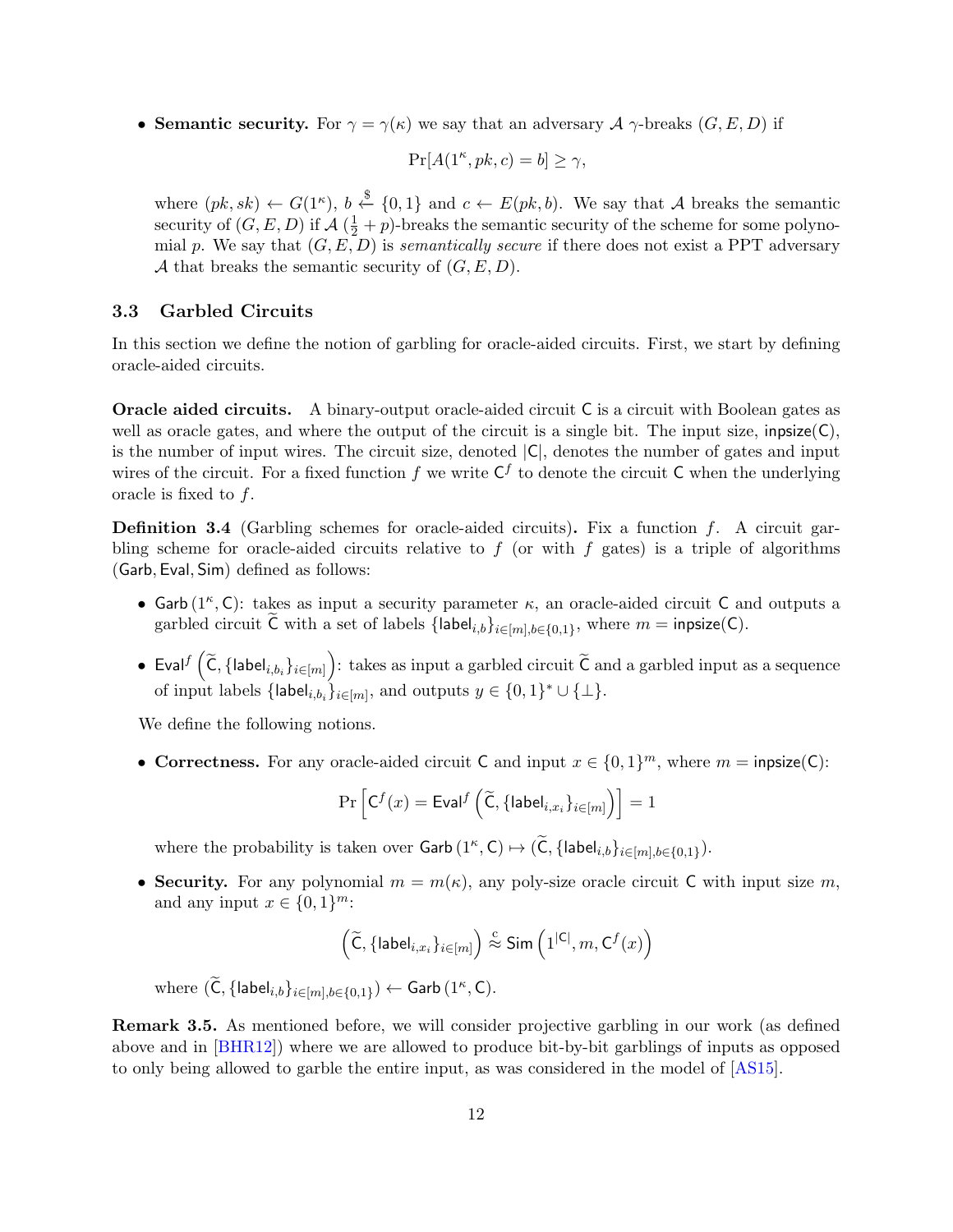#### <span id="page-12-3"></span><span id="page-12-0"></span>3.4 Black-box Constructions

Now, we recall the standard notion of black-box constructions [\[IR89,](#page-44-0) [RTV04,](#page-44-4) [BBF13\]](#page-42-4). We do so in the context of building PKE from one-way functions and garbling.

<span id="page-12-2"></span>Definition 3.6 (Black-box constructions of PKE from GC-OWF). A fully black-box construction of a PKE scheme from a one-way function and a garbling scheme for circuits with one-way function gates (shortly, from GC-OWF) consists of a triple of PPT oracle algorithms  $(G, E, D)$  and a PPT oracle security-reduction  $S = (S_1, S_2)$  such that for any function f and any correct garbling scheme  $L = (Garb, Eval, Sim)$  relative to f, both the following hold:

- Correctness:  $\mathcal{E}^{f,L} = (G^{f,L}, E^{f,L}, D^{f,L})$  is a  $(1 \frac{1}{2^n})$  $\frac{1}{2^{\kappa}}$ )-correct PKE scheme. (See the remark after this definition.)
- Security: For any adversary any A that breaks the semantic security of the PKE scheme  $\mathcal{E}^{f,L}$ , either
	- $S_1^{f,L,A}$  $j<sub>1</sub>U, L, A$  breaks the one-wayness of  $f$ ; or
	- $S_2^{f,L,A}$  $U_2^{J,L,A}$  breaks the security of the scheme  $L = (Garb, Eva, Sim)$  relative to f. That is, for some oracle-aided circuit C and input x,  $S_2^{f,L,A}$  $2^{J,L,A}$  can distinguish between the tuple  $\left(\widetilde{\mathsf{C}},\{\mathsf{label}_{i,x_i}\}_{i\in[m]} \right)$  and  $\mathsf{Sim}\left(1^{|\mathsf{C}|},1^{|x|},\mathsf{C}^f(x) \right)$ , where  $m = \mathsf{inpsize}(\mathsf{C})$  and we are given that  $(\widetilde{\mathsf{C}}, \{\mathsf{label}_{i,b}\}_{i\in[m],b\in\{0,1\}}) \leftarrow \mathsf{Garb}\left(1^{\kappa}, \mathsf{C}\right)$ .

Remark about the correctness condition in Definition [3.6.](#page-12-2) In Definition [3.6,](#page-12-2) for correctness we require that the constructed PKE be  $(1 - \frac{1}{2^n})$  $\frac{1}{2^{k}}$  correct. This is without loss of generality since one may easily boost correctness using standard techniques; i.e., let the new public key be a tuple of public keys under the original scheme. Encrypt a given plaintext bit under each individual public key. For decryption, we decrypt all the ciphertexts and go with the majority bit. The semantic security of this expanded scheme reduces to that of the base scheme using a hybrid argument, which is a fully-black-box reduction.

Calling the base primitives on the same security parameter. For simplicity of exposition, for any given black-box construction  $\mathcal{E}^{f,L}$  we assume that  $\mathcal{E}^{f,L}$  on the security parameter  $1^{\kappa}$  always calls f and L on the same security parameter  $1^{\kappa}$ . There are standard techniques for doing away with this restriction, but those extensions will only complicate the proofs further. Looking ahead, when we define our oracles  $(O', \text{rev})_{\kappa,n}$  in Definition [4.3,](#page-13-0) which are parameterized over a security parameter  $\kappa$  and a circuit size  $n = n(\kappa)$ , the above restriction means that  $\mathcal{E}^{O'}$  on the security parameter  $1^{\kappa}$  always calls O' on parameters such as  $(\kappa, n_1), (\kappa, n_2)$ , etc. That is, the value of  $\kappa$  will be the same across all queries, but each query may use a different value for  $n$ .

## <span id="page-12-1"></span>4 Separating Public-Key Encryption from OWF-based Garbling

In this section, we state our main impossibility result and describe at a high-level the steps that we will take in order to prove our main theorem.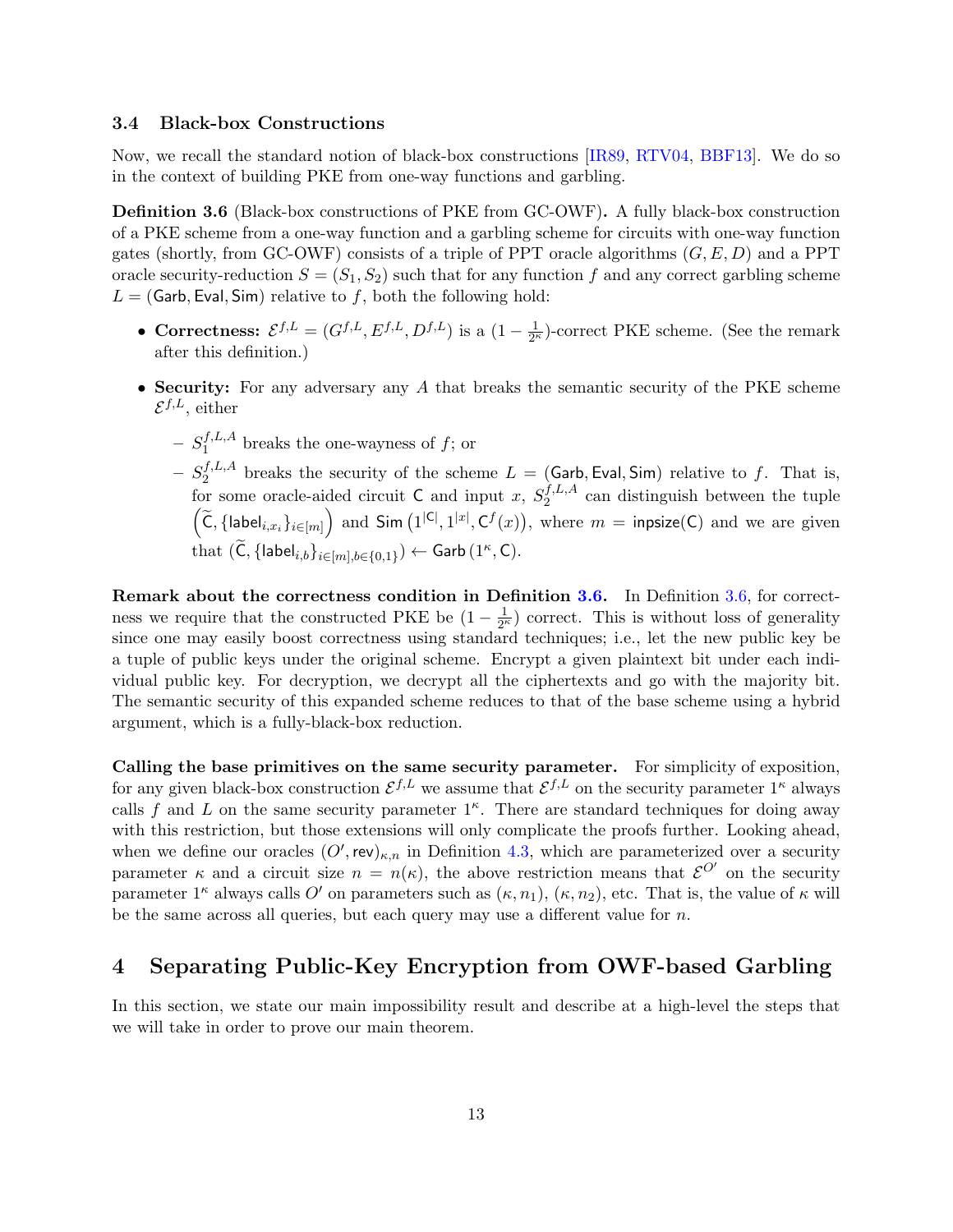<span id="page-13-2"></span>**Theorem 4.1** (Main theorem). There exists no fully black-box construction of a public-key encryption scheme from GC-OWFs; namely garbling schemes that garble circuits with one-way function gates in them (see Definition [3.6\)](#page-12-2).

Our theorem above follows from the following lemma.

<span id="page-13-1"></span>**Lemma 4.2.** There exists an oracle  $O = (f, \text{gc}, \text{gi}, \text{eval}, \text{rev})$  for which the following holds (in what follows, let  $O' = (f, \text{gc}, \text{gi}, \text{eval})$ :

- 1. f is one-way relative to  $(O', \text{rev})$ . That is, f is one-way against all polynomial query (and even sub-exponential query) adversaries  $A^{O',\text{rev}}$ .
- 2. There exists a PPT GC-OWF construction (Garb<sup>O'</sup>, Eval<sup>O'</sup>, Sim<sup>O'</sup>) for f-aided circuits that is secure against any poly-query adversary  $A^{O'}$ , rev.
- <span id="page-13-3"></span>3. For any PKE construction  $\mathcal{E}^{O'}$  with access to the oracle O', there exists an attacker  $\mathcal{A}^{O',\text{rev}}$ that breaks the semantic security of  $\mathcal{E}^{O'}$  using a polynomial number of queries.

Note that Lemma [4.2](#page-13-1) immediately implies Theorem [4.1.](#page-13-2)

**Roadmap: Proof of Lemma [4.2.](#page-13-1)** As common in black-box impossibility results, we will show the existence of the oracles required by Lemma [4.2](#page-13-1) by proving results with respect to oracles chosen randomly according to a distribution. We will describe our oracle distribution below and will then outline the main steps we will take in order to prove Lemma [4.2.](#page-13-1)

<span id="page-13-0"></span>**Definition 4.3** (The ideal model/oracle). Let  $O = (f, gc, gi, eval, rev)_{\kappa,n}$  be an ensemble of oracles parameterized by  $(\kappa, n)$ , where  $\kappa$  denotes the security parameter and n denotes the size of a circuit which we want to garble. We describe the distribution **O** from which these oracles are sampled for fixed values of  $(\kappa, n)$ .

- $f: \{0,1\}^{\kappa} \to \{0,1\}^{\kappa}$ : a uniformly chosen random function.
- $\mathsf{gc}(s, F) : \{0,1\}^{\kappa} \times \{0,1\}^n \to \{0,1\}^{2(\kappa+n)}$ : an injective random function that, given a key  $s \in \{0,1\}^{\kappa}$  and a single-bit-output oracle-aided circuit F, outputs an encoding  $\widetilde{F}$ .
- $\mathsf{gi}(s, i, x_i) : \{0,1\}^{\kappa} \times \{0,1\}^{\log n} \times \{0,1\} \to \{0,1\}^{2(\kappa + \log n)}$ : an injective random function that, given a key  $s \in \{0,1\}^{\kappa}$ , an index  $i \in \{0,1\}^{\log n}$ , an input-wire bit value  $x_i \in \{0,1\}$ , outputs an encoding  $\widetilde{x}_i$ . As notation, for any  $X = (x_1, ..., x_n)$ , we denote  $\mathsf{gi}(s, X) := (\mathsf{gi}(s, i, x_i))_{i \in [n]} = X$ .
- eval $(\widetilde{F}, \widetilde{X})$ : given as input  $\widetilde{F}$  and  $\widetilde{X} = (\widetilde{x}_1, ..., \widetilde{x}_m)$ , if there is a string  $s \in \{0, 1\}^{\kappa}$  and circuit  $F$ <br>such that  $\mathcal{F}(s, F) = \widetilde{F}$  that  $m = \text{iniciz}(F)$  and that for every  $i \in [m]$  there such that  $\gcd(s, F) = \widetilde{F}$ , that  $m = \text{inpsize}(F)$  and that for every  $i \in [m]$  there exists  $x_i \in \{0, 1\}$ such that  $\mathbf{g}(s, i, x_i) = \tilde{x}_i$ , then it outputs  $F^f(x_1 || \cdots || x_m)$ . Otherwise, it outputs  $\perp$ .
- $rev(\widetilde{F}, \widetilde{X}, \widetilde{X}')$ : if there exists  $s \in \{0,1\}^{\kappa}$  and circuit F such that  $\mathsf{gc}(s, F) = \widetilde{F}$  and that there exists  $X, X' \in \{0,1\}^{\text{inpsize}(F)}$  such that  $X \neq X'$ ,  $\mathsf{gi}(s, X) = \tilde{X}$  and  $\mathsf{gi}(s, X') = \tilde{X}'$ , then it outputs  $(s, F)$ . Otherwise, it outputs  $\perp$ .

Remark 4.4. The size of a garbled circuit outputted by the gc oracle is roughly twice the size of the corresponding input circuit. Current garbled circuits constructions are not capable of achieving such a short expansion factor. We are able to do this as we model the garbling mechansim as a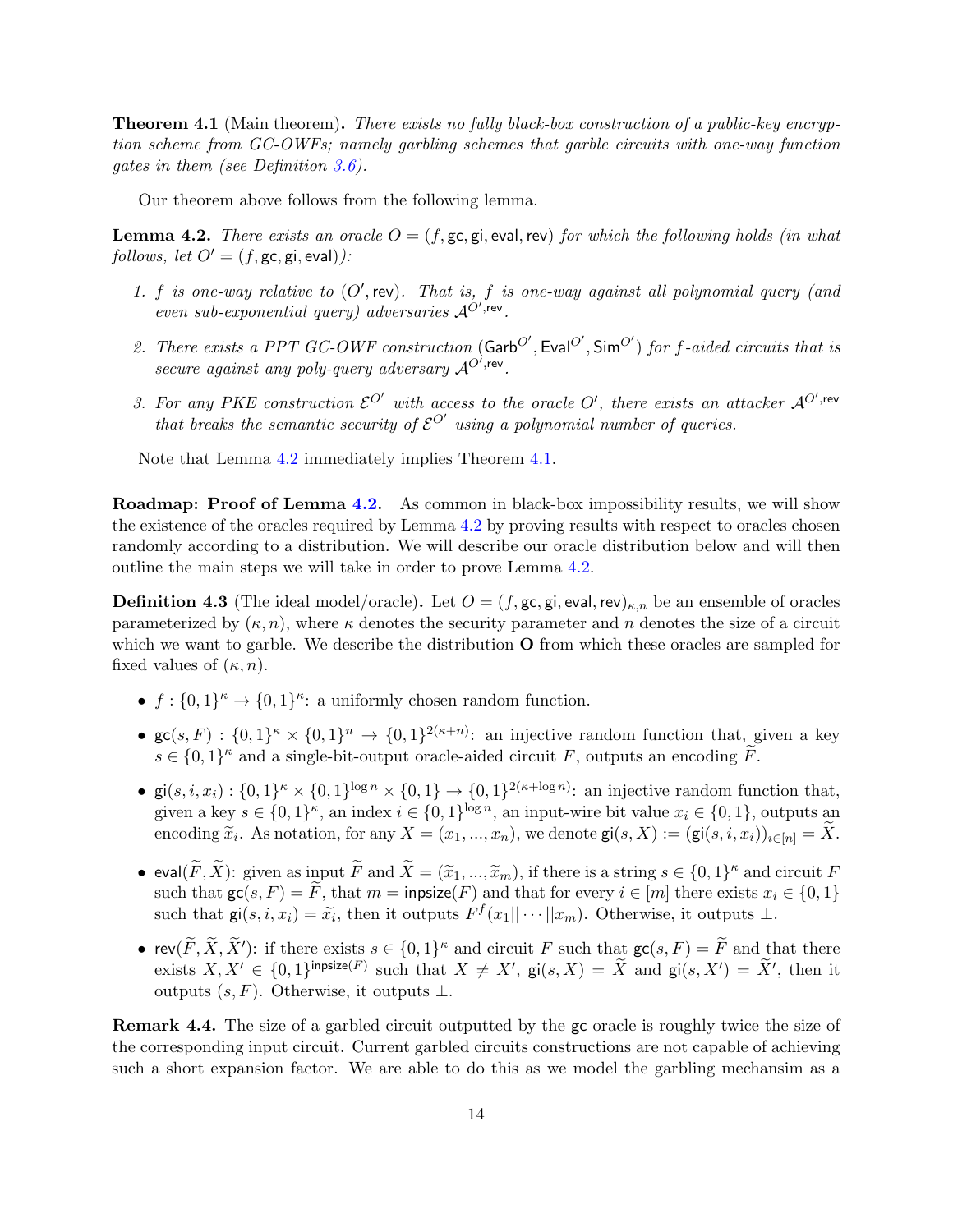<span id="page-14-2"></span>totally random function. Nonetheless, working with such a short size expansion is without loss of generality, because a general black-box PKE construction out of GC-OWF should work with respect to any oracle that implements the GC-OWF securely. We should also mention that all our results hold (without having to make any changes) if the output of gc is bigger than the one specified in Definition [4.3.](#page-13-0)

First, we show that a random oracle  $O = (f, gc, gi, eval, rev)$  chosen according to the distribution  $\Omega$  allows us to implement an ideal version of garbling for circuits with f gates. This is not surprising as O is indeed an idealized form of implementing this primitive.

<span id="page-14-1"></span>**Lemma 4.5** (Secure OWF and garbling exists relative to O). Let  $O = (f, gc, gi, eval, rev)$  be as in Definition [4.3](#page-13-0) and let  $O' = (f, \text{gc}, \text{gi}, \text{eval})$ . Then, with probability (measure) one over the choice of O, the function f is one-way relative to  $O - i.e.,$  f is one-way against any PPT oracle adversary with access to the oracle O. Moreover, there exists a PPT GC-OWF construction (Garb<sup>O'</sup>, Eval<sup>O'</sup>) for f-aided circuits which is secure relative to O with probability one over the choice of  $O \leftarrow \mathbf{O}$ .

*Proof.* The fact that f is one-way relative to O with probability one over the choice of O is now standard (see [\[IR89\]](#page-44-0)). Given any oracle  $O = (O', \text{eval})$ , we now show how to construct a PPT garbling scheme  $L^{O'} = (Garb^{O'}, Eval^{O'}, Sim^{O'})$  for f-aided circuits. The algorithm  $Garb^{O'}$  on input  $(1^{\kappa}, C)$  samples  $s \leftarrow \{0, 1\}^{\kappa}$ , sets  $m = \text{insize}(C)$  and outputs the garbled circuit  $\widetilde{C} = \textsf{gc}(s, C)$  as well as a sequence of garbled inputs  $(\tilde{x}_{1,0}, \tilde{x}_{1,1}, \ldots, \tilde{x}_{m,0}, \tilde{x}_{m,1})$ , where for  $i \in m$  and  $b \in \{0, 1\}$  we have  $\widetilde{x}_{i,b} = \text{gi}(s, i, b)$ .

The algorithm  $\textsf{Eval}^{O'}(\widetilde{C}, \widetilde{x}_1 || \cdots || \widetilde{x}_m)$  simply outputs  $\textsf{eval}(\widetilde{C}, \widetilde{x}_1 || \cdots || \widetilde{x}_m)$ . Correctness holds by definition of the oracle.

For security, we will define  $\textsf{Sim}^{O'}$  as follows: on input  $(1^{\kappa}, n, m, y \in \{0, 1\})$ , where *n* denotes the size of the circuit,  $m$  denotes the number of input wires and  $y$  denotes the output value, we set  $C_0$  to be a canonical circuit of size n and with m input wires that always outputs y. Sample  $s \leftarrow \{0,1\}^{\kappa}$  and let  $\widetilde{C} = \mathsf{gc}(s, C)$  and  $\widetilde{X} = \mathsf{gi}(s, 0^m)$ . Output  $(\widetilde{C}, \widetilde{X})$ . Simulation security follows from the random nature of the oracles. That is, for any polynomial-query distinguisher  $\mathcal{A}^{O',\text{rev}}$ , for any n, m and any circuit C of size n and of input size m and any input  $X \in \{0,1\}^m$ , we have

<span id="page-14-0"></span>
$$
\left| \Pr[\mathcal{A}^{O',\text{rev}}(\widetilde{C}, \widetilde{X}) = 1] - \Pr[\mathcal{A}^{O',\text{rev}}(\widetilde{C'}, \widetilde{X'}) = 1] \right| = \text{negl}(\kappa),\tag{1}
$$

where  $s \leftarrow \{0,1\}^{\kappa}$ ,  $\widetilde{C} = \text{gc}(s, C)$ ,  $\widetilde{X} = \text{gi}(s, X)$  and  $(\widetilde{C}', \widetilde{X}') \leftarrow \text{Sim}^{O'}(1^{\kappa}, n, m, C^f(X))$ . We omit the details of the proof of Equation [1](#page-14-0) as it is a simple information theoretic argument.  $\Box$ 

We are left with proving Part [3](#page-13-3) of Lemma [4.2.](#page-13-1) Proving this part is the main technical contribution of our paper, and is done via an oracle *reducibility* technique. In order to state this reducibility statement formally, we first need to define the notions of correctness and attack advantage in the ideal model.

**Definition 4.6** (Correctness in the ideal model). For a polynomial  $p = p(\kappa)$  we say that a single-bit PKE scheme  $\mathcal{E}^O = (G^O, E^O, D^O)$  is  $\frac{1}{2} + \frac{1}{p}$  $\frac{1}{p}$  correct in the ideal model if for both  $b \in \{0,1\}$ :

$$
\Pr[D^O(sk, c) = b] \ge \frac{1}{2} + \frac{1}{p},\tag{2}
$$

where the probability is taken over  $O \leftarrow \mathbf{O}, (pk, sk) \leftarrow G^O(1^{\kappa})$  and  $c \leftarrow E^O(pk, b)$ .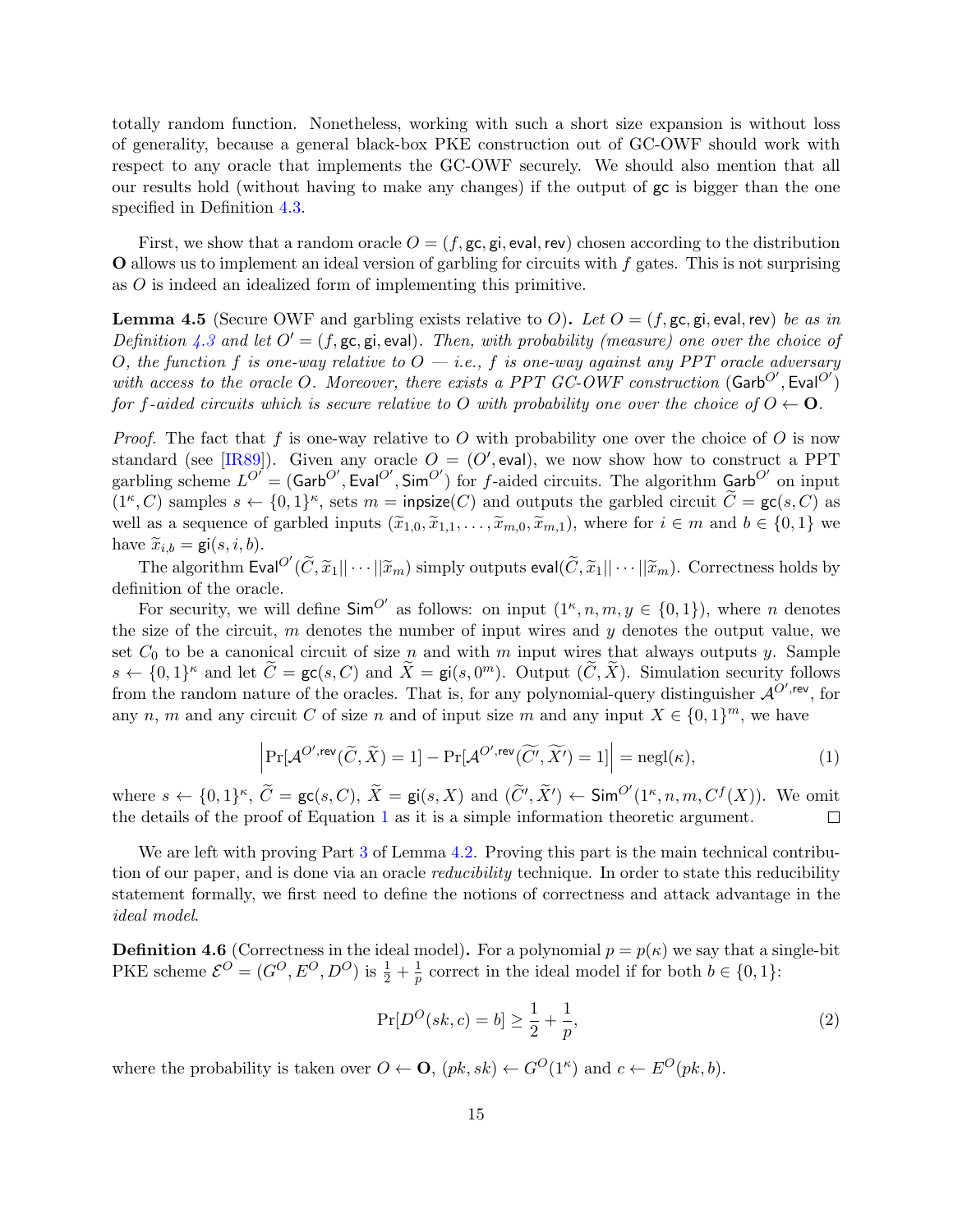<span id="page-15-3"></span><span id="page-15-2"></span>Definition 4.7 (Ideal model attack advantage). We say that an adversary A breaks the semantic security of a single-bit PKE  $(G^O, E^O, D^O)$  in the ideal model with probability  $\gamma$  (or with advantage  $\gamma$ ) if  $Pr[A(pk, c) = b] \geq \gamma$ , where the probability is taken over  $O \leftarrow \mathbf{O}$ ,  $(pk, sk) \leftarrow G^O(1^{\kappa})$ ,  $b \leftarrow \{0, 1\}, c \leftarrow E^O(pk, b)$  and over A's random coins.

We are now ready to describe our oracle reducibility lemma.

<span id="page-15-0"></span>**Lemma 4.8** (Reducibility to the random oracle model). Let  $\mathcal{E}$  be a given PKE construction possibly making use of all the oracles  $O' = (f, \text{gc}, \text{gi}, \text{eval})$ . There exists a compilation procedure and a polynomial-query security-reduction Red such that the compilation transforms  $\mathcal{E}^{\tilde{O}'}$  into a new polynomial-query PKE construction  $\ddot{\mathcal{E}}^{f,\text{gc},\text{gi}}$ , where  $\ddot{\mathcal{E}}$  makes no eval queries and for which both the following hold:

- Correctness: If  $\mathcal{E}^{O'}$  is  $(1-\frac{1}{2^n})$  $\frac{1}{2^{\kappa}}$ ) correct in the ideal model, the compiled scheme  $\ddot{\mathcal{E}}^{f,\texttt{gc},\texttt{gi}}$  has at least  $(1 - \frac{1}{\kappa^7})$  correctness in the ideal model.
- Security reduction. For any constant c the following holds: if there exists an adversary A that breaks the semantic security of  $\ddot{\mathcal{E}}^{f,\text{gc},\text{gi}}$  in the ideal model with probability  $\eta$ , the algorithm Red<sup>O'</sup>,<sup>rev</sup>,A breaks the semantic security of  $\mathcal{E}^{O'}$  in the ideal model with probability  $\eta - \frac{1}{\kappa^c}$ .

Let us first show how to use lemmas [4.5](#page-14-1) and [4.8](#page-15-0) to establish Lemma [4.2.](#page-13-1)

Completing proof of Lemma [4.2](#page-13-1) and Theorem [4.1.](#page-13-2) Let  $\mathcal{E} = (G, E, D)$  be a candidate PKE construction. We will show that with probability one over the choice of  $(O', \text{rev}) \leftarrow \text{O}$ , the PKE construction  $\mathcal{E}^{O'}$  can be broken by a polynomial number of queries to  $(O', \text{rev})$ . Let us first show how to use this claim to complete the proof of Theorem [4.1,](#page-13-2) and we will then prove this claim. By Lemma [4.5,](#page-14-1) we know that with probability one over the choice of O we have (a) f is one-way relative to  $(O', \text{rev})$  and (b)  $(\text{Garb}^{O'}, \text{Eval}^{O'}, \text{Sim}^{O'})$  is a secure GC-OWF construction for f-aided circuits against all polynomial-query adversaries with access to the oracles  $(O',\text{rev})$ . Thus, the foregoing claim coupled with Lemma [4.5](#page-14-1) implies Lemma [4.2.](#page-13-1) In what follows we prove the foregoing claim.

By Definition [3.6](#page-12-2) we know that  $\mathcal{E}^{O'}$  has  $(1 - \frac{1}{2^n})$  $\frac{1}{2^{\kappa}}$ )-correctness in the ideal model. Thus, by Lemma [4.8](#page-15-0) there exists a compiled scheme  $\ddot{\mathcal{E}}^{f,gc,gi}$  that has at least  $(1-\frac{1}{\kappa^7})$ -correctness in the ideal model. Note that the oracles  $f$ ,  $gc$  and  $gi$  are nothing but three independent random oracles. By the results of [\[IR89,](#page-44-0) [BMG09\]](#page-42-8) there exists a polynomial query adversary  $\mathcal{A}^{f,\text{gc},\text{gi}}$  which breaks the semantic security of  $\ddot{\mathcal{E}}^{f,\mathbf{g}\mathbf{c},\mathbf{g}i}$  in the ideal model with probability  $(1-\frac{1}{\kappa^6})$ .<sup>[5](#page-15-1)</sup> (See Definition [4.7](#page-15-2) for the notion of "break in the ideal model.") Invoking Lemma [4.8](#page-15-0) again and choosing the constant c appropriately, we will obtain a polynomial query adversary  $\mathcal{B}^{O^f, \text{rev}}$  which breaks the semantic security of  $\mathcal{E}^{O'}$  in the ideal model with probability  $(1 - \frac{1}{\kappa^5})$ . That is,

$$
\Pr_{O=(O',\text{rev}),pk,b,c} \left[ \mathcal{B}^{O',\text{rev}}(pk,c) = b \right] \ge 1 - \frac{1}{\kappa^5},\tag{3}
$$

where  $(pk, sk) \leftarrow G^{O'}(1^{\kappa}), b \leftarrow \{0, 1\}$  and  $c \leftarrow E^{O'}(pk, b)$ .

Using a simple averaging argument we have

<span id="page-15-1"></span> ${}^{5}$ The results of [\[IR89,](#page-44-0) [BMG09\]](#page-42-8) show how to break the semantic security of any key exchange (and hence PKE) construction in the random oracle model with a probability that is at most  $\frac{1}{\kappa^{c'}}$  less than the correctness probability, for any arbitrary constant  $c' > 0$ .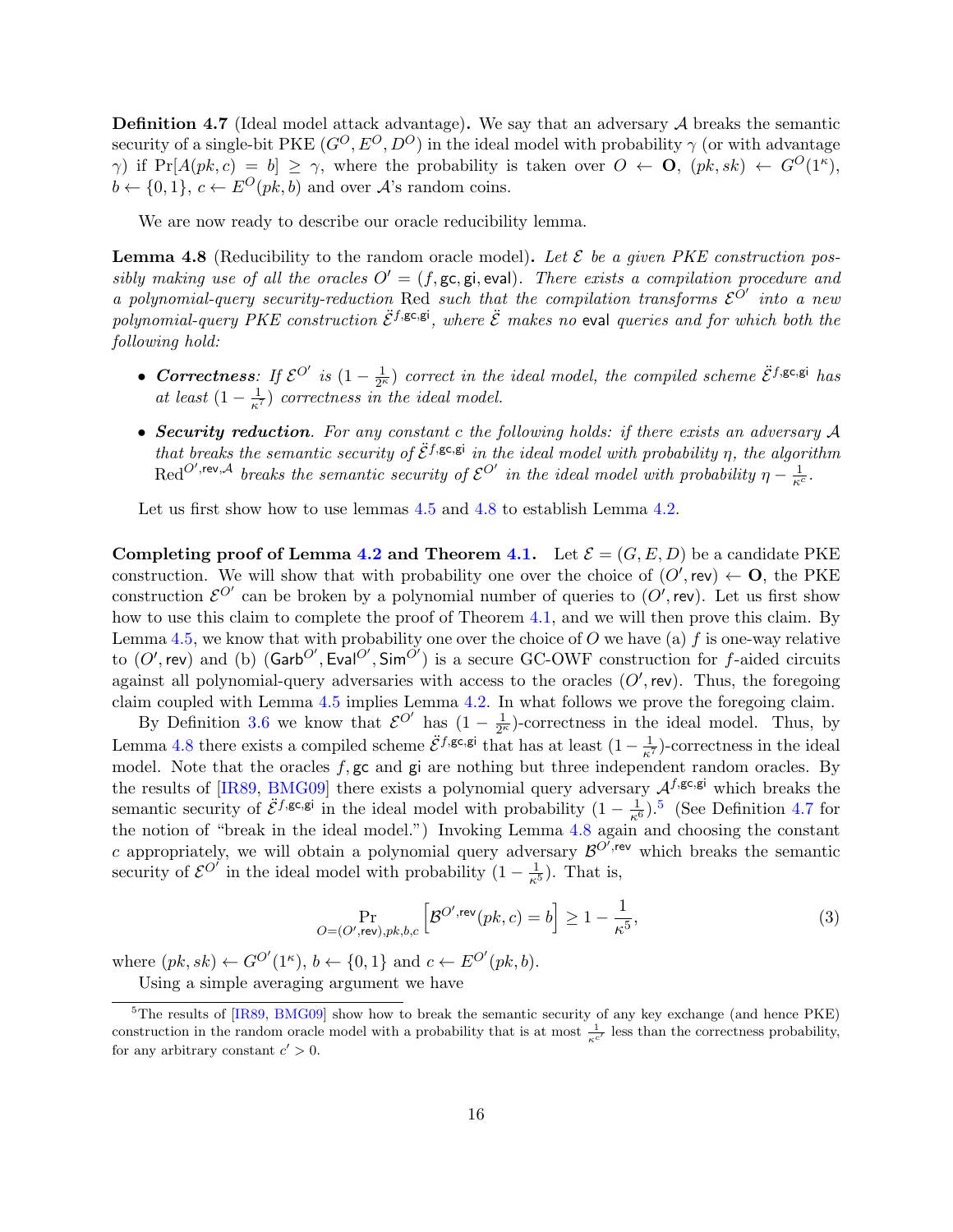<span id="page-16-1"></span>
$$
\Pr_{O = (O',\text{rev})} \left[ \Pr_{pk,b,c} \left[ \mathcal{B}^{O',\text{rev}}(pk,c) = b \right] \ge 1 - \frac{1}{\kappa^3} \right] \ge 1 - \frac{1}{\kappa^2}.
$$
\n(4)

Equation [4](#page-16-1) implies that for at most  $\frac{1}{\kappa^2}$  fraction of the oracles  $O = (O', \text{rev})$ , the adversary  $\mathcal{B}^{O',\text{rev}}(pk,c)$ , on security parameter  $\kappa$ , recovers b with probability less than  $1-\frac{1}{\kappa^3}$ . Since  $\sum_{i=1}^{\infty}\frac{1}{i^2}$  $\overline{i^2}$ converges, by the Borel-Cantelli Lemma we have that for a measure-one fraction of oracles  $O =$  $(O',\text{rev}) \leftarrow \mathbf{O}$ , the adversary  $\mathcal{B}^{O',\text{rev}}$  breaks the semantic security of  $\mathcal{E}^{O'}$ . The proof is now complete.  $\Box$ 

Roadmap for the proof of Lemma [4.8.](#page-15-0) Finally, all that remains is proving Lemma [4.8](#page-15-0) which shows that we can compile out eval queries from any PKE scheme without significantly hurting correctness or security. In the remainder of this paper, we show that such a compilation procedure exists. We obtain the compiled eval-free scheme  $(\ddot{G}^{f,\text{gc},\text{gi}}, \ddot{E}^{f,\text{gc},\text{gi}}, \ddot{D}^{f,\text{gc},\text{gi}})$  in two steps. First, in Section [4.1,](#page-16-0) we show how to compile out eval queries from  $E^{O'}$  only. In particular, we will prove the following lemma.

<span id="page-16-2"></span>**Lemma 4.9** (Compiling out eval from E). Let  $\delta$  be an arbitrary polynomial and parse  $O =$  $(O', \text{rev})$ . There exists a compilation procedure that achieves the following for any constant c. Given any  $(\frac{1}{2} + \delta)$ -ideally-correct PKE scheme  $\mathcal{E} = (G^{O'}, E^{O'}, D^{O'})$ , the compiled PKE scheme  $\dot{\mathcal{E}} = (\dot{G}^{f,\texttt{gc},\texttt{gi}}, \dot{E}^{f,\texttt{gc},\texttt{gi}}, D^{O'})$  is  $(\frac{1}{2} + \delta - \frac{1}{\kappa^c})$ -ideally-correct. Moreover, there exists a polynomialquery algorithm SecRed that satisfies the following: for any adversary A that breaks the semantic security of  $\dot{\mathcal{E}}$  in the ideal model with advantage  $\eta$ , the adversary SecRed<sup>A,O</sup> breaks the semantic security of  $\mathcal E$  in the ideal model with advantage at least  $\eta - \frac{1}{\kappa^c}$ .

Then, in Section [4.2](#page-23-0) we show how to compile out eval from  $D^{O'}$ , assuming neither of the algorithms  $G$  and  $E$  call eval. That is, we prove the following lemma.

<span id="page-16-3"></span>**Lemma 4.10** (Compiling out eval from D). Let  $\delta$  be an arbitrary polynomial. There exists a compilation procedure that achieves the following for any constant c. Given any  $(\frac{1}{2} + \delta)$ -ideally-correct  $PKE\ scheme\ \mathcal{E} = (G^{f,\texttt{gc},\texttt{gi}}, E^{f,\texttt{gc},\texttt{gi}}, D^{f,\texttt{gc},\texttt{gi},\texttt{eval}}),\ the\ compiled\ PKE\ scheme\ \tilde{\mathcal{E}} = (\tilde{G}^{f,\texttt{gc},\texttt{gi}}, \tilde{E}^{f,\texttt{gc},\texttt{gi}}, \tilde{D}^{f,\texttt{gc},\texttt{gi}})$ is  $(\frac{1}{2} + \delta - \frac{1}{\kappa^c})$ -ideally-correct. Moreover, there exists a polynomial-query algorithm SecRed that satisfies the following: for any adversary A that breaks the semantic security of  $\ddot{\mathcal{E}}$  in the ideal model with advantage  $\eta$ , the adversary SecRed<sup>A,O</sup> breaks the semantic security of  $\mathcal E$  in the ideal model with advantage at least  $\eta - \frac{1}{\kappa^c}$ .

Th proof of Lemma [4.8](#page-15-0) immediately follows from Lemmas [4.9](#page-16-2) and [4.10.](#page-16-3)

#### <span id="page-16-0"></span>4.1 Removing Garbling Evaluation Queries from Encryption

In this section, we will prove Lemma [4.9.](#page-16-2) Namely, we will show how to compile the PKE scheme  $\mathcal{E} = (G^{f,\texttt{gc},\texttt{gi},\texttt{eval}}, E^{f,\texttt{gc},\texttt{gi},\texttt{eval}}, D^{f,\texttt{gc},\texttt{gi},\texttt{eval}}) \text{ into a new PKE scheme } \dot{\mathcal{E}} = (\dot{G}^{f,\texttt{gc},\texttt{gi}}, \dot{E}^{f,\texttt{gc},\texttt{gi}}, D^{f,\texttt{gc},\texttt{gi},\texttt{eval}})$ with correctness and security comparable to the original scheme  $\mathcal E$  but where  $\dot E$  would not ask any eval queries. First, we may assume without loss of generality that  $G$  does not make queries to eval — it can predict the answer itself. Thus, we will focus on removing eval queries from  $E$  assuming that G does not make any eval queries.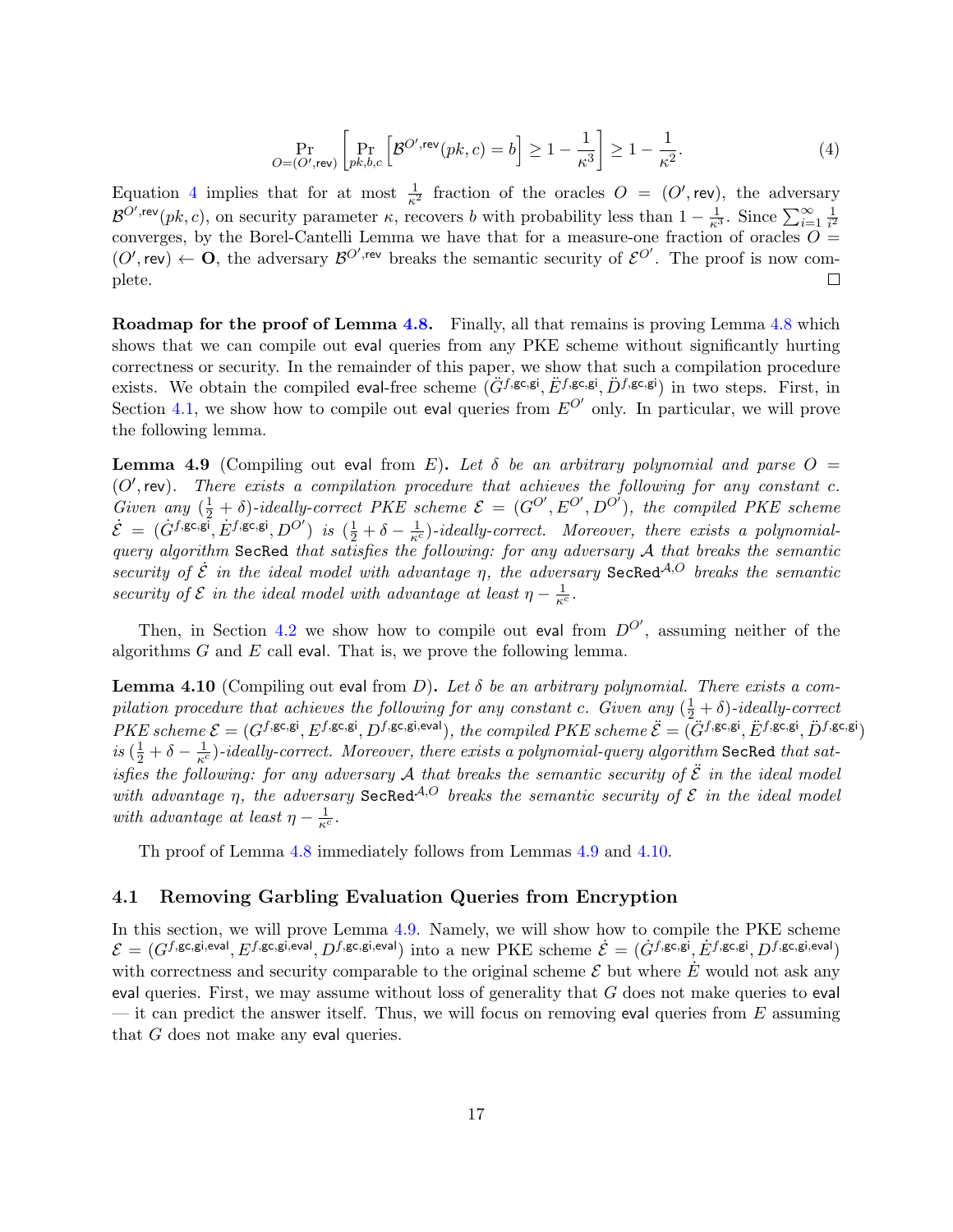#### <span id="page-17-0"></span>4.1.1 Definitions

Before we describe the compilation process, we will first present some definitions that will be used throughout this section.

**Definition 4.11** (Valid outputs). For any oracle  $O = (f, gc, gi, eval, rev)$ , we say that  $\widetilde{F}$  is a valid garbled circuit with respect to O if there exists  $(s, F)$  such that  $\mathsf{gc}(s, F) = \widetilde{F}$ . Similarly, we say that X is a valid garbled input with respect to O if there exists  $(s, X)$  such that  $\mathsf{gi}(s, X) = X$ .

We also define the notion of normal form with respect to oracle-aided algorithms. At a highlevel, a normal form algorithm avoids asking any redundant queries if it already knows the answer to such queries.

<span id="page-17-1"></span>**Definition 4.12** (Normal form). Let A be an oracle algorithm that accepts as input a queryanswer set  $\mathsf{Q}_\mathsf{S}$  and let  $\mathsf{Q}_\mathsf{A}$  be the query-answer pairs that A has asked so far. We say that A is in normal-form if it satisfies the following conditions:

- 1. A never asks duplicate queries.
- 2. Before it asks an  $((F, X) \longrightarrow$ ?) query qu, A first checks if there exists a query-answer pair  $((s, F) \longrightarrow_{\text{gc}} F)$  in  $\mathsf{Q}_{\mathsf{A}} \cup \mathsf{Q}_{\mathsf{S}}$ . If that is the case then it would not issue qu to the oracle but would instead run  $F^f(X)$  on its own where X can be obtained bit-by-bit by searching  $\mathsf{gi}(s, i, x_i)$  for every index position  $i \in n$  and every bit  $x_i \in \{0, 1\}.$

Recall that our goal is to remove eval queries from  $E$  to obtain an eval-free algorithm  $\dot{E}$ . To make this transformation possible, the new algorithm  $\dot{E}$  needs some help from its associated key generation algorithm  $\ddot{G}$  so as to make up for its lack of access to eval. This help is sent to  $\ddot{E}$  as part of a hint list H, attached to the public key, by the key generation algorithm  $\ddot{G}$ . The following definition describes how  $\dot{G}$  forms the hint list H based on its inside information Aux and based on some information  $Q$  that  $G$  has collected about random executions of  $E$ .

<span id="page-17-2"></span>**Definition 4.13** (Constructing helper tuples). We define a function ConstHelp that takes as input a query-answer set Q along with some query-answer set Aux and outputs a set H as follows:

- If there exists  $((\widetilde{F}, \widetilde{X}) \longrightarrow y \neq \bot) \in \mathsf{Q}$  such that for no  $\widetilde{X}' \neq \widetilde{X}$  do we have  $((\widetilde{F}, \widetilde{X}') \longrightarrow$  $y' \neq \bot$ )  $\in \mathsf{Q}$ , then add  $((\widetilde{F}, \widetilde{X}) \longrightarrow_{\text{eval}} y)$  to H.
- If for two distinct  $X_1$  and  $X_2$  we have  $((F, X_1) \longrightarrow y_1 \neq \bot) \in \mathbb{Q}$  and  $((F, X_2) \longrightarrow y_2 \neq \bot)$  $\bot$ )  $\in$  Q, then if for some  $(s, F)$  we have  $((s, F) \longrightarrow_{\mathsf{gc}} F) \in$  Aux, add  $((s, F) \longrightarrow_{\mathsf{gc}} F)$  to H.

Having a hint list H, we give the following definition that describes the idea of how the receiving algorithm  $\dot{E}$  may use it to avoid making eval queries. In the following definition one may think of Q as a hint list.

**Definition 4.14** (Emulating eval queries). For any oracle  $O = (f, gc, gi, eval, rev)$ , we define the function HandleEval<sup>f,gi</sup> to be a subroutine that takes as input a set Q of query-answer pairs to O and a query qu of the form  $((F, X) \longrightarrow ?)$  then performs the following steps to answer qu: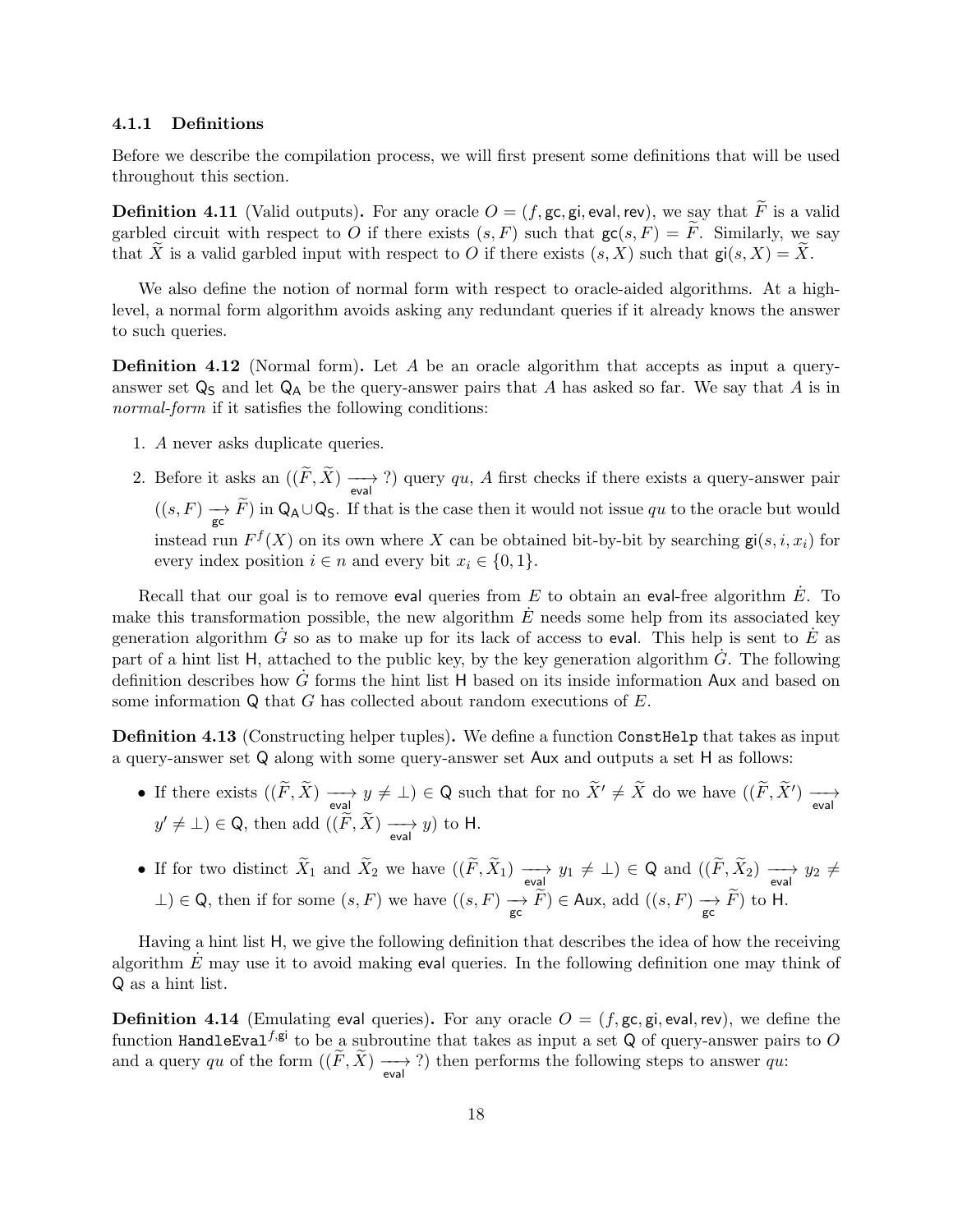- If there exists a tuple  $((F, X) \longrightarrow_{eval} y)$  in Q, then output y.
- If there exists  $((s, F) \longrightarrow \widetilde{F}) \in \mathsf{Q}$ , then find X such that  $\mathsf{gi}(s, X) = \widetilde{X}$  and output  $y = F^f(X)$ .
- If neither of the above cases happen, then return  $\perp$  as the answer to qu.

We will also define the notion of a mixed oracle that uses  $O$  on non-eval queries but uses HandleEval to answer eval queries without resorting to O. This oracle is constructed and used in the newly compiled algorithms when we want to avoid asking eval queries to O.

**Definition 4.15** (Mixed oracle). For an oracle  $O = (f, gc, gi, eval)$  and a set of query-answer pairs S, we denote  $O[S]$  to be an *Eval-mixed* oracle that answers all  $f$ , gc, and gi queries by forwarding them to the real oracle O, but for any eval query qu it will emulate the answer by calling and returning  $y = \texttt{HandleEval}^{f, \text{gi}}(S, qu)$ .

#### <span id="page-18-0"></span>4.1.2 Compilation Procedure

Let  $\mathcal{E} = (G^{f,\text{gc},\text{gi}}, E^{f,\text{gc},\text{gi},\text{eval}}, D^{f,\text{gc},\text{gi},\text{eval}})$  be the give construction for which we want to remove eval queries from E. Without loss of generality, we assume that all the algorithms of  $\mathcal E$  are in normal form (see Definition [4.12\)](#page-17-1).

For simplicity, we keep O as a superscript to all the algorithms of  $\mathcal{E}$ , but it should be understood that the actual oracle access is of the form above.

We need the following definition as we will need to choose parameters in the compilation construction based on the query complexity of the given construction.

<span id="page-18-1"></span>**Definition 4.16** (Parameter  $q = q(\kappa)$ : size-upperbound). Throughout this section, fix  $q = q(\kappa)$  to be an arbitrary polynomial that satisfies the following.

1.  $q \geq \kappa$ ;

- 2. q is greater than the total number of queries that each of the algorithms  $(G^O, E^O, D^O)$  make on inputs corresponding to the security parameter  $1^{\kappa}$  and on  $O \leftarrow \mathbf{O}$ ; and
- 3. q is greater than the size of any query made by any of  $(G^O, E^O, D^O)$  on inputs corresponding to the security parameter  $1^{\kappa}$  and on  $O \leftarrow \mathbf{O}$ .

**Construction 4.17** (The compiled scheme  $\dot{\mathcal{E}}$ .). The compiled scheme  $(\dot{G}, \dot{E}, D)$  is parameterized over a function  $t = t(\kappa)$ , which we will instantiate later.

- $\dot{G}(1^{\kappa})$ : Perform the following steps:
	- 1. Run  $(pk, sk) \leftarrow G^O(1^{\kappa})$ . Add all query-answer pairs generated in this step to OrigG.
	- 2. Generating helper set H for  $\dot{E}$ : Set LocalE =  $\varnothing$ .
		- (a) For  $i = [1, t]$ , do the following: Run  $E^{O[OrigG]}(pk, 0)$  and  $E^{O[OrigG]}(pk, 1)$  and keep adding all the resulting query-answer pairs to LocalE.
		- (b) Set H := ConstHelp(LocalE, OrigG ∪ LocalE).
	- 3. Output  $\dot{pk} = (pk, H)$  and  $\dot{sk} = sk$ .
- $\dot{E}(pk, b)$ : Parse  $pk = (pk, H)$ . Run  $\dot{c} \leftarrow E^{O[H]}(pk, b)$  and add all the query-response pairs to OrigE. Return  $\dot{c}$ .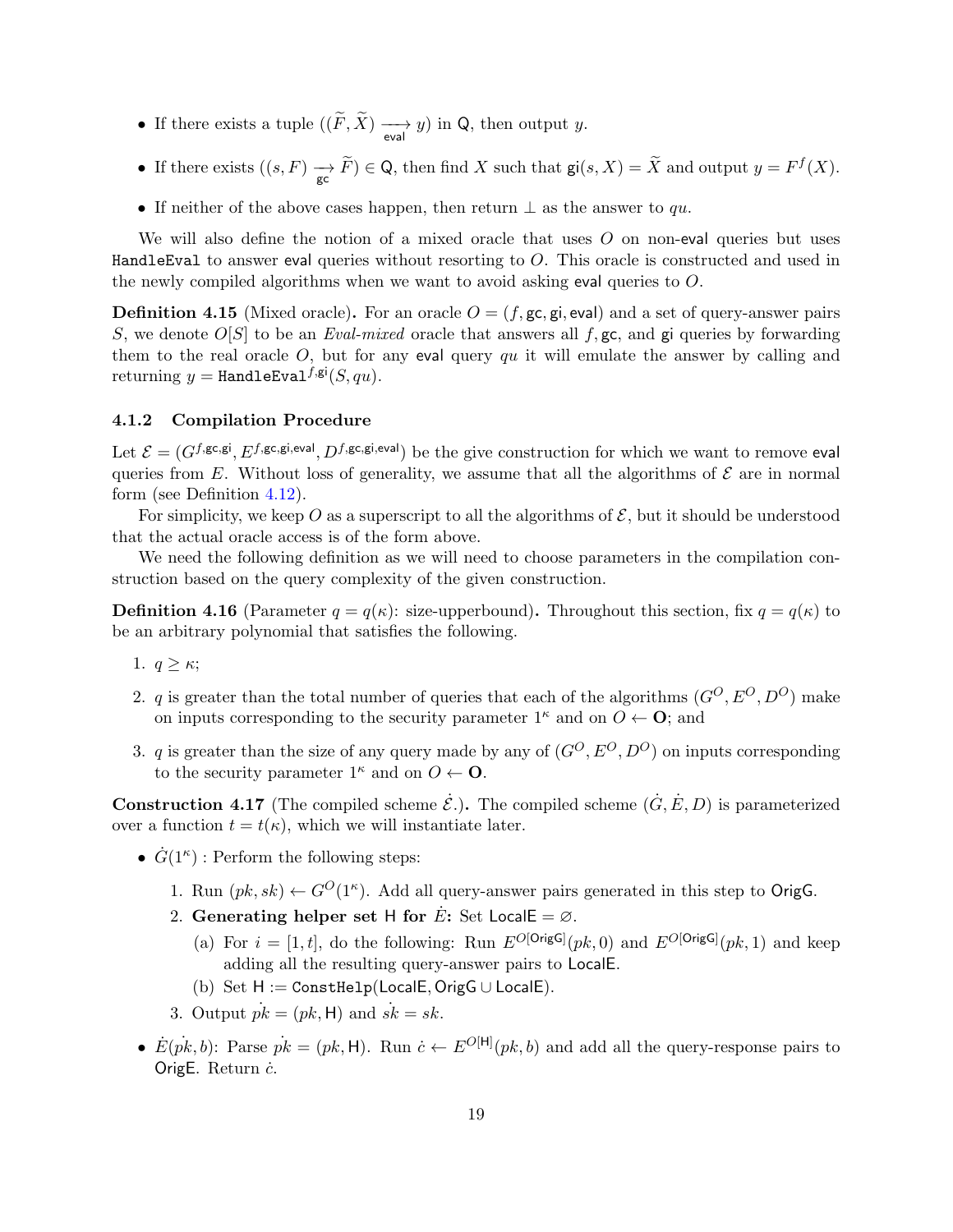**Remark about**  $\dot{E}$ . We note that, by the definition of  $O[H]$ , all the eval queries of  $E^{O[H]}(pk, b)$ will be emulated using  $H$ . Thus,  $E$  will not issue any eval queries.

Query complexity of  $\dot{\mathcal{E}}$ . It is immediate to see that the query complexity of each of the compiled algorithms is polynomial in q and t, where q the query complexity of  $(G, E, D)$ .

**Lemma 4.18.** Let q be the size-upperbound of  $(G, E, D)$  as given in Definition [4.16.](#page-18-1) The query complexity of  $\dot{\mathcal{E}} = (\dot{G}, \dot{E}, D)$  is at most  $q + (2q^2)t \leq 3tq^2$ .

#### <span id="page-19-0"></span>4.1.3 Correctness and Security

In this section we give the correctness and security statements regarding the compiled scheme  $\mathcal{E} = (G, E, D)$  and prove them. By doing so, we complete the proof of Lemma [4.9.](#page-16-2)

<span id="page-19-2"></span>**Lemma 4.19** (Correctness of  $\dot{\mathcal{E}}$ ). Suppose the original scheme  $(G, E, D)$  is  $(\frac{1}{2} + \delta)$  correct in the ideal model. The compiled scheme  $(\dot{G}^O, \dot{E}^O, D^O)$  has at least  $(\frac{1}{2} + \delta - \frac{2q}{t} - \text{negl}(\kappa))$  correctness in the ideal model, where t is the number of iterations performed in  $\dot{G}$ .

In particular, for any constant  $c > 0$  by taking  $t = q^{c+2}$ , the compiled scheme  $(\dot{G}^O, \dot{E}^O, D^O)$ has at least  $(\frac{1}{2} + \delta - \frac{1}{\kappa^c})$  correctness.

<span id="page-19-3"></span>**Lemma 4.20** (Security of  $\dot{\mathcal{E}}$ ). There exists a polynomial-query algorithm SecRed that satisfies the following. For any adversary A that breaks the semantic security of  $(\dot{G}^O, \dot{E}^O, \dot{D}^O)$  in the ideal model with probability at least  $\gamma$ , the algorithm SecRed<sup>A,O</sup> breaks the semantic security of  $(G^O, E^O, D^O)$ with probability at least  $\gamma - \frac{1}{2\pi i}$  $\frac{1}{2^{\kappa/4}} - \frac{1}{\kappa^c}$  for any constant  $c > 0$ .

We prove Lemma [4.19](#page-19-2) in Section [4.1.4](#page-19-1) and Lemma [4.20](#page-19-3) in Section [4.1.5.](#page-22-0)

### <span id="page-19-1"></span>4.1.4 Proof of Correctness for  $\dot{\mathcal{E}}$

In this section, we will prove Lemma [4.19,](#page-19-2) which states that  $\dot{\mathcal{E}} = (\dot{G}, \dot{E}, D)$  is still a correct PKE after having removed the eval queries from E.

Parsing  $pk = (pk, H)$ , recall that  $\dot{E}^O(pk, b)$  simply runs  $E^{O[H]}(pk, b)$ . With this in mind, to prove Lemma [4.19,](#page-19-2) we give the following lemma, which shows that the probability that the outputs of  $E^{O[H]}(pk, b)$  and  $E^{O}(pk, b)$  are different is small.

<span id="page-19-4"></span>**Lemma 4.21.** For  $b \in \{0, 1\}$  we have

$$
\Pr_{O,r,pk,{\sf H}}[E^{O}(pk,b;r) \neq E^{O[{\sf H}]}(pk,b;r)] \leq \frac{2q}{t} + \frac{1}{2^{\kappa/3}}
$$

where  $O \leftarrow \mathbf{O}, ((pk, H), sk) \leftarrow \dot{G}^O(1^{\kappa})$  and  $r \leftarrow \{0, 1\}^*$ .

We first show how to derive Lemma [4.19](#page-19-2) from Lemma [4.21.](#page-19-4)

*Proof of Lemma [4.19.](#page-19-2)* Parse  $pk = (pk, H)$ . All the probabilities below are taken over the random choices of  $\mu k$ , O and r. We have

$$
\Pr[D^{O}(sk, \dot{E}^{O}(pk, b; r)) \neq b] = \Pr[D^{O}(sk, E^{O[H]}(pk, b; r)) \neq b]
$$
  
\n
$$
\leq \Pr[D^{O}(sk, E^{O}(pk, b; r)) \neq b] + 2q/t + \text{negl}(\kappa)
$$
  
\n
$$
\leq \frac{1}{2} - \delta + 2q/t + \text{negl}(\kappa)
$$

where the first inequality follows from Lemma [4.21.](#page-19-4)

 $\Box$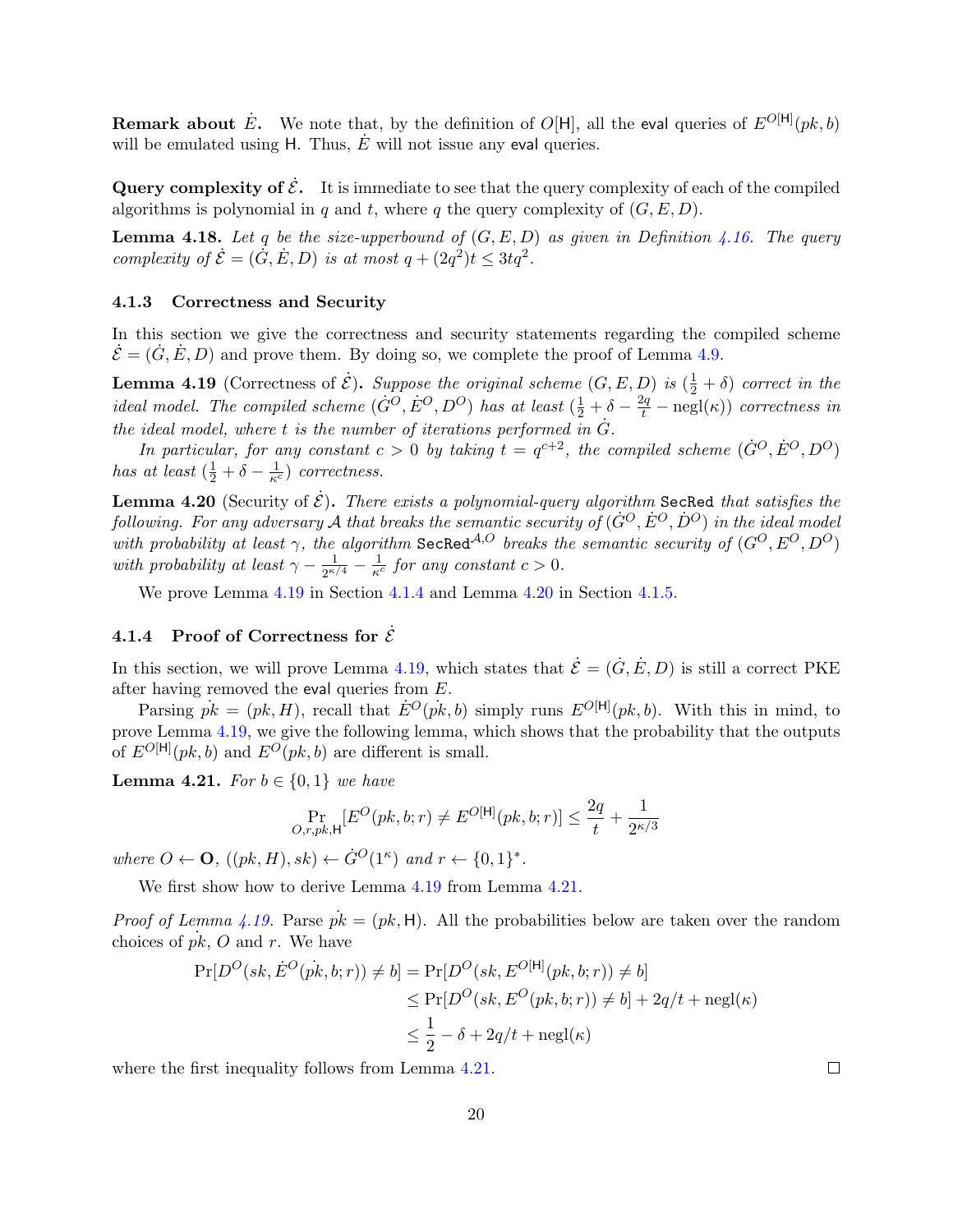We now focus on proving Lemma [4.21.](#page-19-4) Fix  $b \in \{0, 1\}$ . For compactness, we define the following experiment that outputs some random variables that will be later used to define some events.

Experiment Expr(1<sup> $\kappa$ </sup>) for fixed  $b \in \{0, 1\}$ : Output Vars = (pk, OrigG, LocalE, H, r), where pk, OrigG, LocalE and H are sampled as in  $G(1^{\kappa})$  and  $r \leftarrow \{0,1\}^*$  is the randomness to  $\dot{E}(pk, b)$ .

We define the following bad events. Note that all these bad events as well as those that appear later are defined based on the output of Vars, and so we make this dependence implicit henceforth.

- Bad<sub>1</sub>: The event that  $E^O(pk, b; r)$  makes a query  $qu = ((\widetilde{F}, \widetilde{X}) \longrightarrow ?)$ , where  $((*,*) \longrightarrow \widetilde{F}) \notin$ OrigG and eval $(\widetilde{F}, \widetilde{X}) \neq \bot$ .
- Bad<sub>2</sub>: The event that the execution of  $E^O(pk, b; r)$  queries  $qu = ((\widetilde{F}, \widetilde{X}) \longrightarrow ?)$  for which we  $\mathrm{have}~((*,*)\underset{\mathsf{gc}}{\rightarrow} F)\in \mathsf{OrigG},\, \mathsf{eval}(F,X)\neq \bot \,\, \mathrm{and} \,\, O[\mathsf{H}](qu) = \mathtt{HandleEval}(\mathsf{H},qu) = \bot.$

Roadmap for the proof of Lemma [4.21.](#page-19-4) The proof of Lemma [4.21](#page-19-4) now follows from the following lemmas.

<span id="page-20-0"></span> ${\bf Lemma}$  4.22.  ${\rm Pr}_{O,{\rm Vars}}[E^O(pk,b;r) \neq E^{O[{\sf H}]}(pk,b;r)] \leq \Pr[{\sf Bad}_1 \vee {\sf Bad}_2] \; \textit{where} \; O \leftarrow {\bf O} \; \textit{and} \; {\rm Vars} =$  $(pk, OrigG, LocalE, H, r) \leftarrow \text{Expr}(1^{\kappa}).$ 

<span id="page-20-1"></span> $\rm {\bf Lemma ~4.23.~ Pr}_{\it O,Vars}[\rm {\bf Bad}_1] \leq \frac{1}{2\kappa\sqrt{3}}$  $\frac{1}{2^{\kappa/3}}$  where  $O \leftarrow \mathbf{O}$  and  $\text{Vars} \leftarrow \text{Expr}(1^{\kappa})$ .

<span id="page-20-2"></span> $\textbf{Lemma 4.24.} \; \text{Pr}_{O,\text{Vars}}[\textsf{Bad}_2 \wedge \overline{\textsf{Bad}_1}] \leq \frac{2q}{t}$  $t_t^{\log}$  where  $O \leftarrow \mathbf{O}$  and  $\text{Vars} \leftarrow \text{Expr}(1^{\kappa})$ 

The proof of Lemma [4.21](#page-19-4) follows immediately from Lemmas [4.22,](#page-20-0) [4.23,](#page-20-1) and [4.24.](#page-20-2) We now prove all these lemmas below.

*Proof of Lemma [4.22.](#page-20-0)* Let Bad be the event  $E^{O}(pk, b; r) \neq E^{O[H]}(pk, b; r)$ . We show that whenever Bad holds, then either  $Bad<sub>1</sub>$  happens or  $Bad<sub>2</sub>$  happens, hence proving the lemma. Notice that the only difference between the executions of  $E^O(pk, b; r)$  and  $E^{O[H]}(pk, b; r)$  is how eval queries are handled. Specifically, in  $E^{O[H]}(pk, b; r)$ , the eval queries are simulated with respect to the set H whereas in  $E^O(pk, b; r)$ , the real oracle O is used to reply to these queries. All of f, gc, and gi queries will be handled identically in both experiments by forwarding them to O. Thus, we only need to consider what happens in either execution when a new query  $qu = ((F, X) \longrightarrow ?)$  is asked. eval

Suppose Bad holds and let  $qu = ((F, X) \longrightarrow ?)$  be the first eval query that will be answered differently between the two executions. That is, qu will be replied to with  $\perp$  under  $O[H]$ , but receives an answer  $y \neq \perp$  from the real oracle O. We will now show that either Bad<sub>1</sub> or Bad<sub>2</sub> must hold. Consider two cases:

- 1.  $((*,*) \longrightarrow_{\text{gc}} F) \notin \text{OrigG: In this case, the fact that } \text{eval}(F,X) \neq \bot \text{ implies that } \text{Bad}_1 \text{ holds.}$
- 2.  $((*,*) \longrightarrow_{\text{gc}} F) \in \text{OrigG: In this case the facts that } \text{eval}(F,X) \neq \bot$ , that qu is a query during the execution of  $E^O(pk, b; r)$ , and that  $O[H](qu) = \perp$  imply that  $Bad_2$  holds.

 $\Box$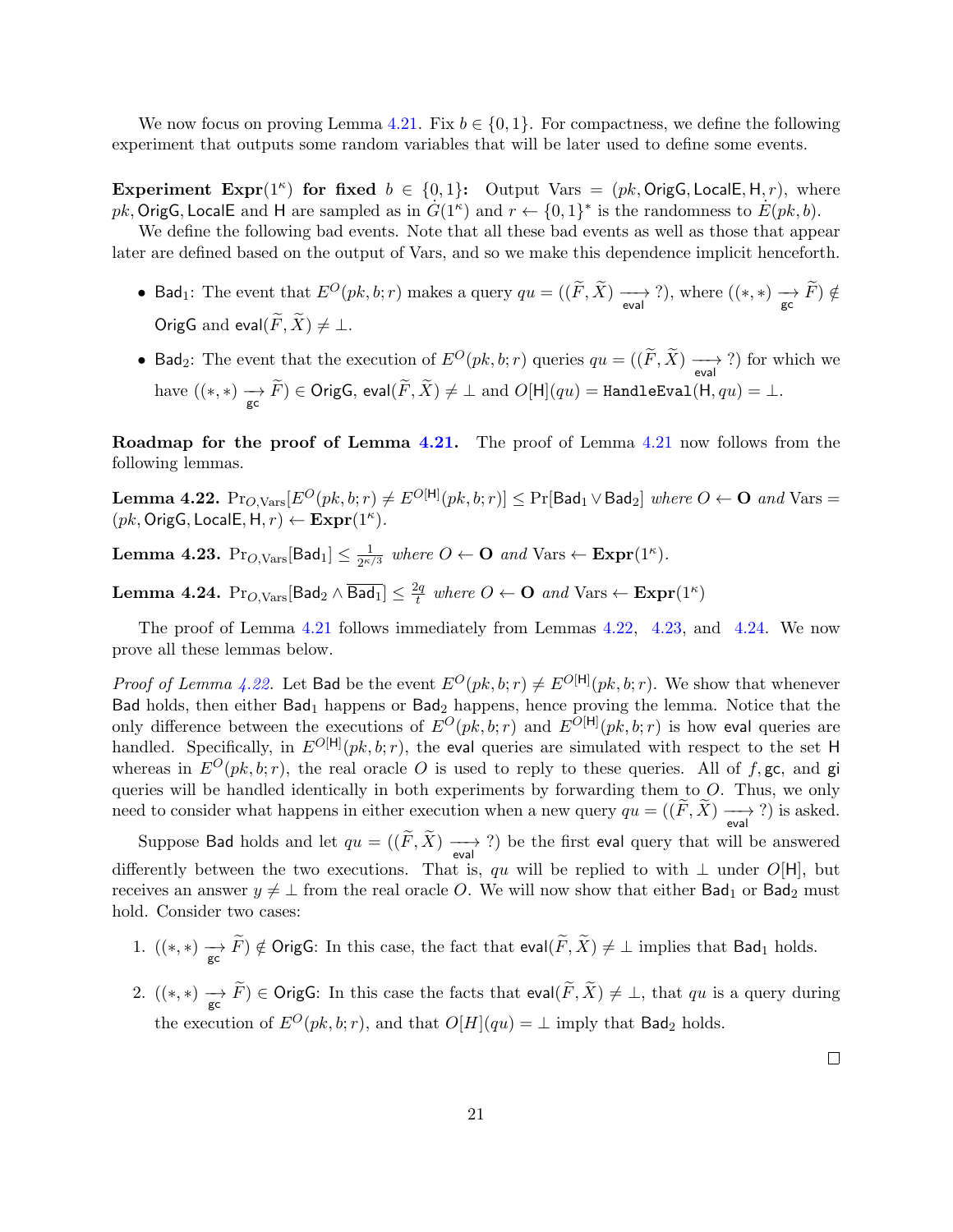*Proof of Lemma [4.23.](#page-20-1)* The proof of this lemma follows by a simple reduction to Lemma [3.1.](#page-10-2) Letting  $\alpha = \Pr[\mathsf{Bad}_1],$  we will show how to build an adversary  $\mathcal{A}^{f,\mathsf{gc},\mathsf{gi}}(1^{\kappa})$  in the sense of Lemma [3.1](#page-10-2) that will win with probability  $\alpha \cdot \frac{1}{\text{poly}}$  $\frac{1}{\text{poly}(\kappa)}$ .

Let i be the index of the first query qu during the execution of  $E^{O}(pk, b; r)$  for which the event Bad<sub>1</sub> holds. Note that up to the query index *i*, the executions of  $E^O(pk, b; r)$  and  $E^{O[OrigG]}(pk, b; r)$ are identical. With this in mind, we build the adversary  $\mathcal{A}^{f,\text{gc},\text{gi}}(1^{\kappa})$  as follows.

The adversary  $\mathcal{A}^{f,\text{gc},\text{gi}}(1^{\kappa})$  samples  $(pk, sk) \leftarrow G^{f,\text{gc},\text{gi}}(1^{\kappa})$ , forming the set of query/response pairs OrigG. Then  $\mathcal{A}^{f,gc,gi}$  guesses  $i \leftarrow [q]$  and runs  $E^{O[OrigG]}(pk,b;r)$  for a random r. Notice that A makes no queries to eval whatsoever, as it handles eval queries using OrigG. If the ith query of this execution is  $((\widetilde{F},*) \longrightarrow ?)$  for some  $\widetilde{F}$ , then  $\mathcal{A}^{f,\text{gc},\text{gi}}$  returns  $\widetilde{F}$ ; otherwise,  $\mathcal{A}$  returns  $\bot$ .

 $\mathcal{A}^{f,\text{gc},\text{gi}}(1^{\kappa})$  wins with probability at least  $\alpha \cdot \frac{1}{\alpha}$  $\frac{1}{q}$ . On the other hand, by Lemma [3.1](#page-10-2) we know  $\mathcal{A}$ 's success probability is at most  $\frac{1}{2^{\kappa/2}}$ . Thus, we have  $\alpha \leq \frac{1}{2^{\kappa/2}}$  $\frac{1}{2^{\kappa/3}}$ , and the proof is complete.  $\Box$ 

*Proof of Lemma [4.24.](#page-20-2)* We claim that whenever the event  $Bad<sub>2</sub> \wedge \overline{Bad<sub>1</sub>}$  holds then the event Miss, defined below, must necessarily hold. Miss is the event that during the execution of  $E^{O[OrigG]}(pk, b; r)$ there is a query  $qu = ((F, X) \longrightarrow ?)$ , such that

- 1.  $((*,*) \xrightarrow{\longrightarrow} F) \in \mathsf{OrigG};$
- 2. eval $(\widetilde{F}, \widetilde{X}) \neq \perp$ ;
- 3.  $((*,*) \xrightarrow{\sim} F) \notin H$  and  $((F,X) \xrightarrow{\sim} *) \notin H$ .

The reason for the above claim is that if  $Bad_2 \wedge \overline{Bad_1}$  holds, then  $\overline{Bad_1}$  must necessarily hold, and thus the two executions  $E^O(pk, b; r)$  and  $E^{O[OrigG]}(pk, b; r)$  are identical. The rest follows by the definition of the event Bad<sub>2</sub>. We will prove

<span id="page-21-0"></span>
$$
\Pr[\text{Miss}] \le \frac{2q}{t},\tag{5}
$$

which will yield the proof of this lemma. Thus, in the sequel we focus on proving Equation [5.](#page-21-0)

We break the event Miss into smaller events. For that, we need some notation. Let  $i \in [n]$ ,  $d \in \{0,1\}$ , F be circuit with input size n and let  $\widetilde{F} = \text{gc}(s, F)$ , for some s. We say that a garbled input  $\widetilde{X} = (\widetilde{x}_1, \ldots, \widetilde{x}_n)$  is an  $(i, d)$ -match for  $\widetilde{F}$  if  $\widetilde{X}$  is a valid garbled input of  $\widetilde{F}$  and the *i*th garbled bit of  $X$  corresponds to the bit  $d$ . Formally,

- for all  $j \in [n]$  and  $j \neq i$ :  $\widetilde{x}_j = \text{gi}(s, j, 0)$  or  $\widetilde{x}_j = \text{gi}(s, j, 1);$
- $\widetilde{x}_i = \text{gi}(s, i, d)$ .

We say that a set of query/response pairs U contains an  $(i, d)$ -match for  $\widetilde{F}$  if there exists  $((F, X) \longrightarrow *) \in U$  such that X is an  $(i, d)$ -match for F.

We also give the following notation. Recalling the way in which LocalE is constructed in  $G$ through t iterations, for  $i \in [t]$  let LocalE<sub>i</sub> be the set formed after the *i*-th iteration. Also, let OrigE<sup>\*</sup> be the set of all query/response pairs during the execution of  $E^{O[OrigG]}(pk, b; r)$ .

We now define a series of events, Miss<sub>i,d</sub>, for  $i \in [q]$  and  $d \in \{0,1\}$ , and will show that if Miss holds then for some i and d the event  $Miss_{i,d}$  must hold.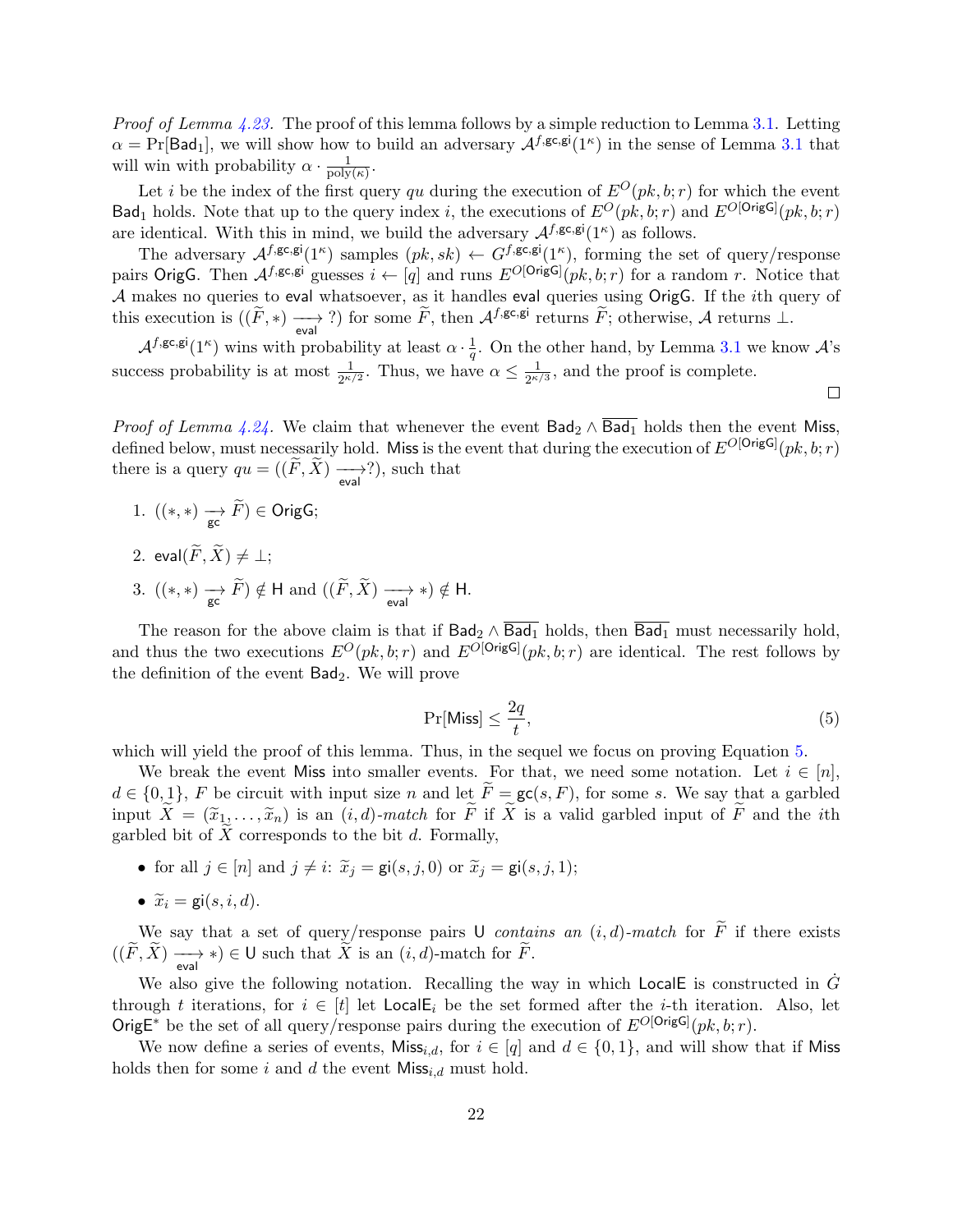**Event** Miss<sub>i,d</sub> is the event that for some F that  $((*,*) \rightarrow F) \in \text{OrigG},$  both the following hold:

- 1. OrigE<sup>\*</sup> contains an  $(i, d)$ -match for  $\widetilde{F}$ ;
- 2. none of the sets  $\mathsf{LocalE}_1, \cdots, \mathsf{LocalE}_t$  do contain an  $(i, d)$ -match for  $\widetilde{F}$ .

We claim that if Miss holds then Miss<sub>i,d</sub> must hold, for some  $i \in [q]$  and  $d \in \{0,1\}$ . Suppose the event Miss holds for the query  $qu = ((F, X) \longrightarrow ?)$  (see above for the definition of Miss). We consider all possible cases:

- For no  $(i, d)$  does the set LocalE = LocalE<sub>1</sub> ∪  $\cdots$  ∪ LocalE<sub>t</sub> contain an  $(i, d)$ -match for  $\widetilde{F}$ . In this case, since the set  $\text{OrigE}^*$  contains  $((\widetilde{F}, \widetilde{X}) \longrightarrow *)$ , there exists an  $(i, d)$ -match for  $\widetilde{F}$  for all  $i \in [q]$  and so Miss<sub>i,d</sub> holds for some d and all  $i \in [q]$ .
- There is one and only one garbled input  $X_1$  which is valid for F and for which we have  $((F, X_1) \longrightarrow ?) \in$  LocalE. In this case, we must have  $X_1 \neq X$ , because otherwise we would have  $((F, X) \longrightarrow *) \in H$ , a contradiction to the fact that Miss holds. Thus, for some  $(i, d)$ both the following must hold: (A)  $\widetilde{X}$  is an  $(i, d)$ -match for  $\widetilde{F}$  and (B)  $\widetilde{X_1}$  is not an  $(i, d)$ -match for  $\widetilde{F}$ . Thus, for some i and d, the event  $\widetilde{Miss}_{i,d}$  must hold.
- There are at least two different garbled inputs  $X_1$  and  $X_2$  which both are valid for F and which  $((F, X_1) \longrightarrow ?) \in \mathsf{LocalE}$  and  $((F, X_2) \longrightarrow ?) \in \mathsf{LocalE}$ : This case cannot happen because otherwise we would have  $(*, * \longrightarrow_F) \in H$ , a contradiction to the fact that Miss holds.

Having proved  $Pr[Miss] \leq \sum_{i,d} Pr[Miss_{i,d}]$ , we bound the probability of each individual Miss<sub>i,d</sub>. To bound the probability of the event Miss<sub>i,d</sub>, note that since all of  $LocalE_1, \ldots, LocalE_t$  and  $OrigE^*$ are obtained via independent and identical processes, by Lemma [3.1](#page-10-2) we have

$$
\Pr[\mathsf{Miss}_{i,d}] \leq \frac{1}{t}.
$$

Using a union bound,  $Pr[Miss] \leq \frac{2q}{t}$  $\frac{t}{t}$ , and Equation [5](#page-21-0) is now proved. This completes the proof.

 $\Box$ 

#### <span id="page-22-0"></span>4.1.5 Proof of Security for  $\dot{\mathcal{E}}$

*Proof of Lemma [4.20.](#page-19-3)* To define the reduction algorithm SecRed we need to introduce the following procedure, overloading the definition of ConstHelp (Definition [4.13\)](#page-17-2). In Definition [4.13](#page-17-2) the procedure ConstHelp was given as input an auxiliary information set Aux which helps the procedure in finding answers to the eval queries provided in the given set Q. In the definition below, however, there is no auxiliary information set, but the procedure could use the oracle rev.

<span id="page-22-1"></span>Definition 4.25. Procedure ConstHelp:

- Input: A set of query/answer pairs Q.
- Oracle:  $O = (f, gc, gi, eval, rev)$ .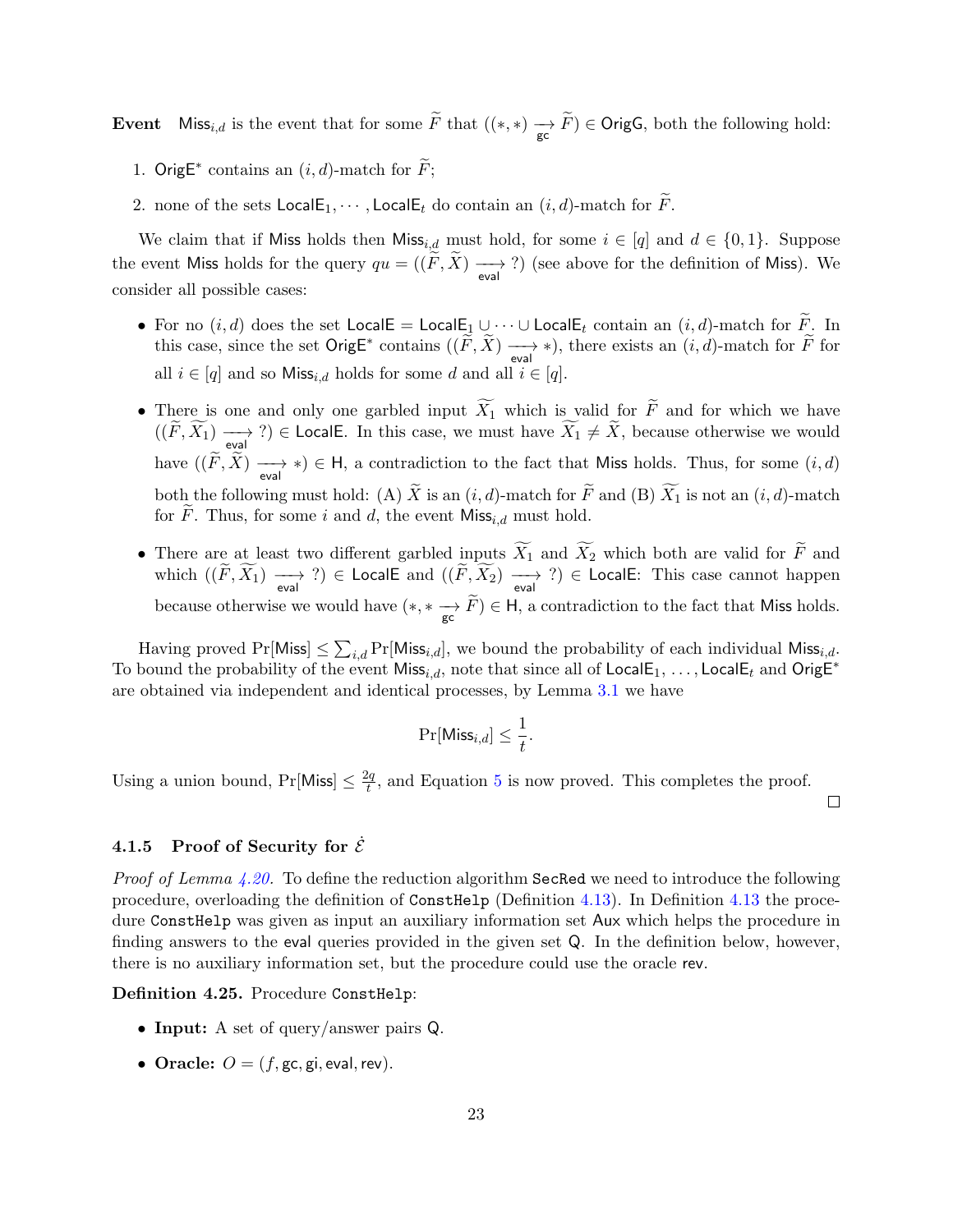- Output: A "hint" set H formed as follows:
	- $-$  If there exists  $((\tilde{F}, \tilde{X}) \longrightarrow_{eval} y \neq \bot) \in \mathsf{Q}$  such that for no  $\tilde{X}' \neq \tilde{X}$  do we have  $((\tilde{F}, \tilde{X}') \longrightarrow_{eval} y \neq \bot)$  $y' \neq \bot$ )  $\in \mathsf{Q}$ , then add  $((\widetilde{F}, \widetilde{X}) \longrightarrow_{\text{eval}} y)$  to H.
	- $-$  If for two distinct  $X_1$  and  $X_2$  we have  $((F, X_1) \longrightarrow_{\text{eval}} y_1 \neq \bot) \in \mathbb{Q}$  and  $((F, X_2) \longrightarrow_{\text{eval}} y_2 \neq \bot)$  $\bot) \in \mathsf{Q}$ , then add  $(((s, F)) \longrightarrow_{\mathsf{gc}} F)$  to H, where  $(s, F) = \mathsf{rev}(F, X_1, X_2)$ .

We will now describe the attack oracle-aided algorithm SecRed against the semantic security of  $(G^O, E^O, D^O)$ . The input to SecRed is pair of challenge  $(pk, c)$  sampled under  $\mathcal{E}^O$ . Moreover, SecRed has oracle access to O as well as an adversary against  $\dot{\mathcal{E}}^O$ .

Description of SecRed<sup> $A, O(pk, c)$ :</sup>

- 1. Initialize LocalE<sup>∗</sup> = ∅. For  $i = [1, t]$ , do the following: Run  $E^{O}(pk, 0)$  and  $E^{O}(pk, 1)$  and add all the resulting query-answer pairs to LocalE<sup>∗</sup> .
- 2. Set  $H^* \leftarrow \texttt{ConstHelp}^O(\textsf{LocalE}^*).$
- 3. Return  $b' \leftarrow \mathcal{A}(pk, \mathsf{H}^*, c)$ .

We will now show that the following holds for both  $b = 0$  and  $b = 1$ : The distribution Dist1 =  $(pk, H^*, c)$  is statistically close to Dist2 =  $(\dot{pk}, \dot{c})$ , where  $(pk, sk) \leftarrow G^O(1^{\kappa})$ ,  $c \leftarrow E^O(pk, b)$ , and  $(pk, *) \leftarrow G^O(1^{\kappa})$  and  $c \leftarrow E^O(pk, b)$ . Also,  $H^*$  is sampled as in the execution of the security reduction SecRed<sup>A,O</sup>(pk, c). Let all the variables that appear below be sampled as in the above. First, it is easy to show that

$$
\Delta((pk, \mathsf{H}^*), \dot{pk}) \le \text{poly}(\kappa) \times \frac{1}{2^{\kappa/2}} \le \frac{1}{2^{\kappa/3}}.
$$

Moreover, by Lemma [4.22](#page-20-0) we have

$$
\Delta(c,\dot{c}) \le \frac{2q}{t} + \frac{1}{2^{\kappa/3}}.\tag{6}
$$

Thus, SecRed<sup>A,O</sup>(pk,c) breaks the semantic security of  $(G^O, E^O, D^O)$  with probability at least  $\gamma - \frac{2q}{t} - \frac{1}{2^{\kappa/2}}$  $\frac{1}{2^{\kappa/4}}.$ 

#### $\Box$

#### <span id="page-23-0"></span>4.2 Removing Garbling Evaluation Queries from Decryption

In this section, we will prove Lemma [4.10.](#page-16-3) Namely, we will show the existence of a compilation procedure that compiles a PKE scheme  $\mathcal{E} = (G^{f,\text{gc},\text{gi}}, E^{f,\text{gc},\text{gi}}, D^{f,\text{gc},\text{gi},\text{eval}})$  into a new PKE scheme  $\mathcal{E} = (\mathcal{G}^{f,\text{gc},\text{gi}}, \mathcal{E}^{f,\text{gc},\text{gi}}, \mathcal{D}^{f,\text{gc},\text{gi}})$  with correctness and security comparable to the original scheme  $\mathcal{E},$ but where  $\ddot{D}$  will not ask any eval queries.

Again, for simplicity we use the following convention where we keep the entire oracle  $O$  as a superscript to all the algorithms  $(G^O, E^O, D^O)$  as well as  $(\ddot{G}^O, \ddot{E}^O, \ddot{D}^O)$  with the understanding that the actual oracle access is of the form given above. We also make the following assumption without loss of generality.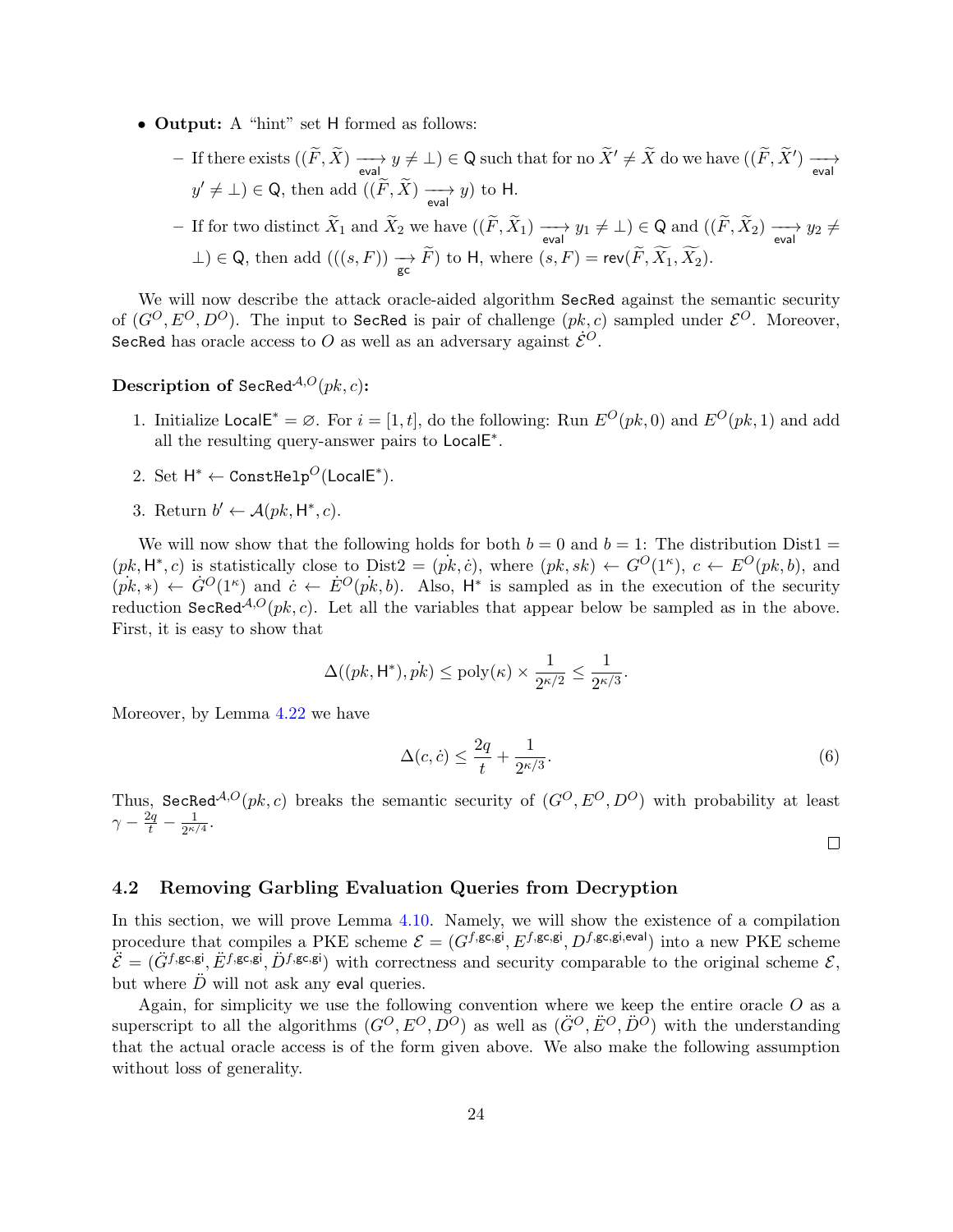<span id="page-24-2"></span>**Assumption 4.26.** We assume that all the algorithms  $(G, E, D)$  are in normal form (Definition [4.12\)](#page-17-1). Also, we assume w.l.o.g. that the secret key outputted by G contains all the queryresponse pairs made by  $G$ .

#### <span id="page-24-0"></span>4.2.1 Definitions

Here, we give some notation and definitions used in the compilation procedure.

**Definition 4.27** (Query set). For an oracle-aided algorithm  $A^O$  we write Query( $A^O(x; r)$ ) when referring to the set of all queries asked during the execution of  $A^O$  on the input x and randomness r. We write Query( $A^{O}(x)$ ) to indicate the random variable formed by returning Query( $A^{O}(x; r)$ ) for  $r \leftarrow \{0,1\}^*$ .

<span id="page-24-4"></span>**Definition 4.28** (Valid partial oracles). We say that a partial oracle  $O<sub>1</sub>$  is valid if for some  $O_2 \in \text{Supp}(\mathbf{O})$ :  $O_1 \subseteq O_2$ .

**Definition 4.29** (Oracle consistency/sampling notation). We say a partial oracle  $O<sub>1</sub>$  is consistent with a set of query/response pairs S if  $O_1 \cup S$  is valid.

For a partial oracle  $O_1$  and randomness r we say that  $(O_1, r)$  agrees with a public key pk if (1)  $G^{O_1}(r) = (pk, *)$  and (2) all the queries in Query( $G^{O_1}(r)$ ) are defined in  $O_1$ . We say that  $(O_1, r)$ minimally agrees with pk if (1)  $(O_1, r)$  agrees with pk and (2)  $O_1$  is defined only on the queries that occur during the execution and nothing more: namely,  $O_1(qu)$  is defined iff  $qu \in \text{Query}(G^{O_1}(r))$ .

We let Partial( $pk$ , S) denote the set of all  $(O_1, r)$  where (1)  $(O_1, r)$  minimally agrees with pk and (2)  $O_1$  agrees with S. We sometimes abuse notation and write  $(O_1, sk) \leftarrow$  Partial $(pk, S)$  to mean the following sampling:  $(O_1, r) \leftarrow$  Partial $(pk, S)$  and  $(pk, sk) = G^{O_1}(r)$ .

<span id="page-24-5"></span>**Definition 4.30** (Composed oracle). Given a partial oracle  $O_p$  and full oracle O (an oracle that is defined on all points in its domain) we define  $O_p \Diamond O$  to be the *composed oracle* that uses  $O_p$  to reply if the corresponding query is defined there, and uses O otherwise. Note that  $O_p \Diamond O$  is not necessarily in  $\text{Supp}(O)$ .

#### <span id="page-24-1"></span>4.2.2 Compilation Procedure

<span id="page-24-3"></span>**Construction 4.31.** The scheme  $\ddot{\mathcal{E}} = (\ddot{G}, \ddot{E}, \ddot{D})$  is parameterized over two functions  $\varepsilon = \varepsilon(\kappa)$  and  $t = t(\kappa)$ , which we will instantiate later.

- $\ddot{G}(1^{\kappa})$ : Do the following steps:
	- 1. Set OrigG =  $\emptyset$ . Run  $(pk, sk) \leftarrow G^O(1^{\kappa})$ , and add all query-answer pairs that are encountered during this execution to OrigG.
	- 2. Set LearnG =  $\emptyset$ . While there exists a query  $qu \notin$  LearnG such that

$$
\Pr_{O'\leftarrow\mathbf{O}}[qu\in\mathrm{Query}(G^{O'}(1^{\kappa}))\mid pk,\mathsf{LearnG}]\ge\varepsilon,
$$

then choose the lexicographically first such  $qu$  and add  $(qu \to Q'(qu))$  to LearnG. Note that  $T \in \{f, \text{gc}, \text{gi}\}.$ 

3. Output  $\ddot{pk} = (pk, \text{LearnG})$  and  $\ddot{sk} = sk$ . (By Assumption [4.26,](#page-24-2)  $\ddot{sk}$  contains OrigG.)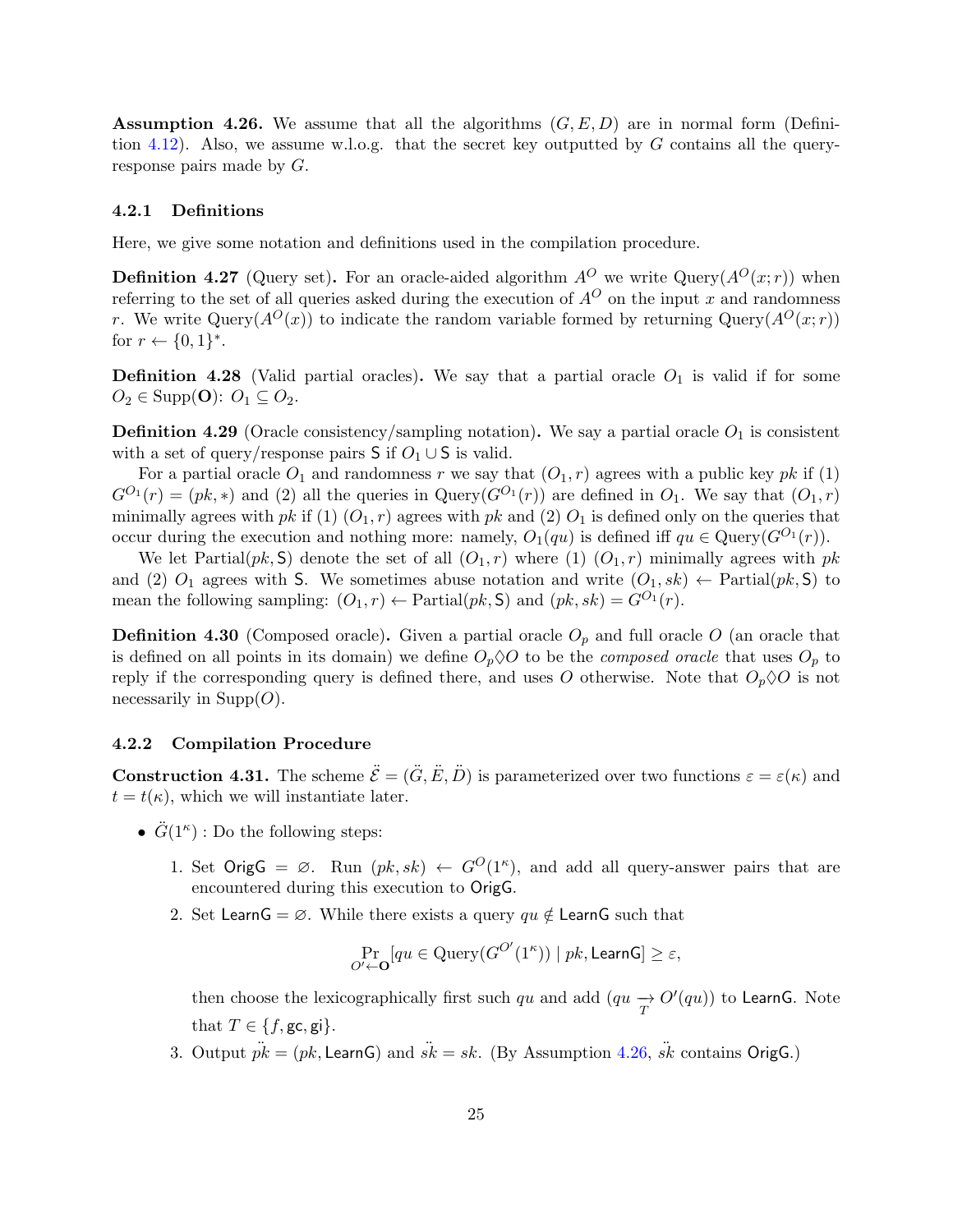- <span id="page-25-3"></span>•  $\ddot{E}(\ddot{pk}, b)$ : Given  $\ddot{pk} = (pk, \text{LearnG})$  and  $b \in \{0, 1\}$  do the following:
	- 1. Set OrigE =  $\emptyset$ . Run  $c \leftarrow E^O(pk, b)$  and add all the query-answer pairs that are observed during this execution to OrigE.
	- 2. Generating helper set H for  $\ddot{D}$ : Sample  $t' \leftarrow [1, t]$ . Set S = OrigE ∪ LearnG. For  $i \in [1, t']$ , do the following:
		- (a) **Offline phase:** Sample  $(O_i, sk_i) \leftarrow$  Partial $(pk, S)$ .
		- (b) **Semi-online phase:** Execute  $D^{\widehat{O}_i \lozenge O[|S|]}(\widehat{sk}_i, c)$  and add all query/response pairs made to the oracle O to the set S. Let  $\widehat{\text{OrigD}}_i$  be the set of all query-answer pairs made by this execution.

After all iterations, set  $\mathsf{H} := \texttt{ConstHelp}(\widehat{\textsf{OrigD}}, \mathsf{S}),$  where  $\widehat{\textsf{OrigD}} = \widehat{\textsf{OrigD}}_1 \cup \cdots \cup \widehat{\textsf{OrigD}}_{t'}.$ 

- 3. Output  $\ddot{c} = (c, H)$ .
- $\ddot{D}(\ddot{pk}, \ddot{sk}, \ddot{c})$ : Given  $\ddot{pk} = (pk, \text{LearnG}), \ddot{sk}, \text{ and } \ddot{c} = (c, \text{H}),$  Output  $\widetilde{b} \leftarrow D^{O[\text{HULearnG}]}(\ddot{sk}, c)$ .

Query complexity of  $\ddot{\mathcal{E}}$ . The following lemma follows from the description of the compilation procedure of Construction [4.31.](#page-24-3)

<span id="page-25-2"></span>**Lemma 4.32.** Let q be as in Definition [4.16.](#page-18-1) Assuming  $\varepsilon = \frac{1}{\text{poly}}$  $\frac{1}{\text{poly}(\kappa)}$  and  $t = \text{poly}(\kappa)$ , all the algorithms of  $\ddot{\mathcal{E}}^O$  make  $q^{O(1)}$  queries. Concretely, the algorithm  $\ddot{E}$  makes at most  $\nu := 4tq^2$  queries.

We note that by taking  $\varepsilon = \frac{1}{\text{poly}}$  $\frac{1}{\text{poly}(\kappa)}$  the learning process of  $\ddot{G}$  (i.e., for sampling LearnG) could be done by making a polynomial number of queries [\[BMG07\]](#page-42-9).

#### <span id="page-25-0"></span>4.2.3 Correctness and Security

In this section we give the correctness and security statements regarding the compiled scheme  $\mathcal{E} = (\ddot{G}, \ddot{E}, \ddot{D})$  and prove them. By doing so, we complete the proof of Lemma [4.10.](#page-16-3) The following lemma gives the correctness bound for the compiled scheme. We prove the lemma in Section [4.2.4.](#page-26-0)

<span id="page-25-1"></span>**Lemma 4.33** (Correctness of  $\ddot{\mathcal{E}}$ ). Suppose the original PKE scheme  $(G, E, D)$  is  $(\frac{1}{2} + \delta)$ -correct in the ideal model. The compiled PKE scheme  $(\ddot{G}, \ddot{E}, \ddot{D})$  has at least  $(\frac{1}{2} + \delta - \eta)$  correctness in the ideal model, where

$$
\eta = \frac{1}{2^{\kappa/5}} + \frac{2q}{t} + 3\varepsilon \nu t.
$$

That is,

$$
\Pr[\ddot{D}^O(sk, \ddot{c}) \neq b] \le \frac{1}{2} - \delta + \eta \tag{7}
$$

where the probability is taken over  $O \leftarrow \mathbf{O}$ ,  $(\mathring{pk}, sk) \leftarrow \mathring{G}^O(1^{\kappa})$ ,  $b \leftarrow \{0,1\}$  and  $\ddot{c} = (c, \mathsf{H}) \leftarrow$  $\ddot{E}^O(\ddot{pk}, b)$ . Here t and  $\varepsilon$  are the underlying parameters of the compilation procedure, and  $\nu$  is defined in Lemma [4.32.](#page-25-2) In particular, for any constant  $c > 0$  by taking  $t = 2q^{c+2}$  and  $\varepsilon = \frac{1}{a^{3c}}$  $\frac{1}{q^{3c+8}},$ the compiled scheme  $(\ddot{G}, \ddot{E}, \ddot{D})$  has at least  $(\frac{1}{2} + \delta - 1/\kappa^c)$  correctness in the ideal model.

The following lemma gives the security loss for the compiled scheme  $\ddot{\mathcal{E}} = (\ddot{G}, \ddot{E}, \ddot{D})$ . We give the proof in Section [4.2.5.](#page-33-0)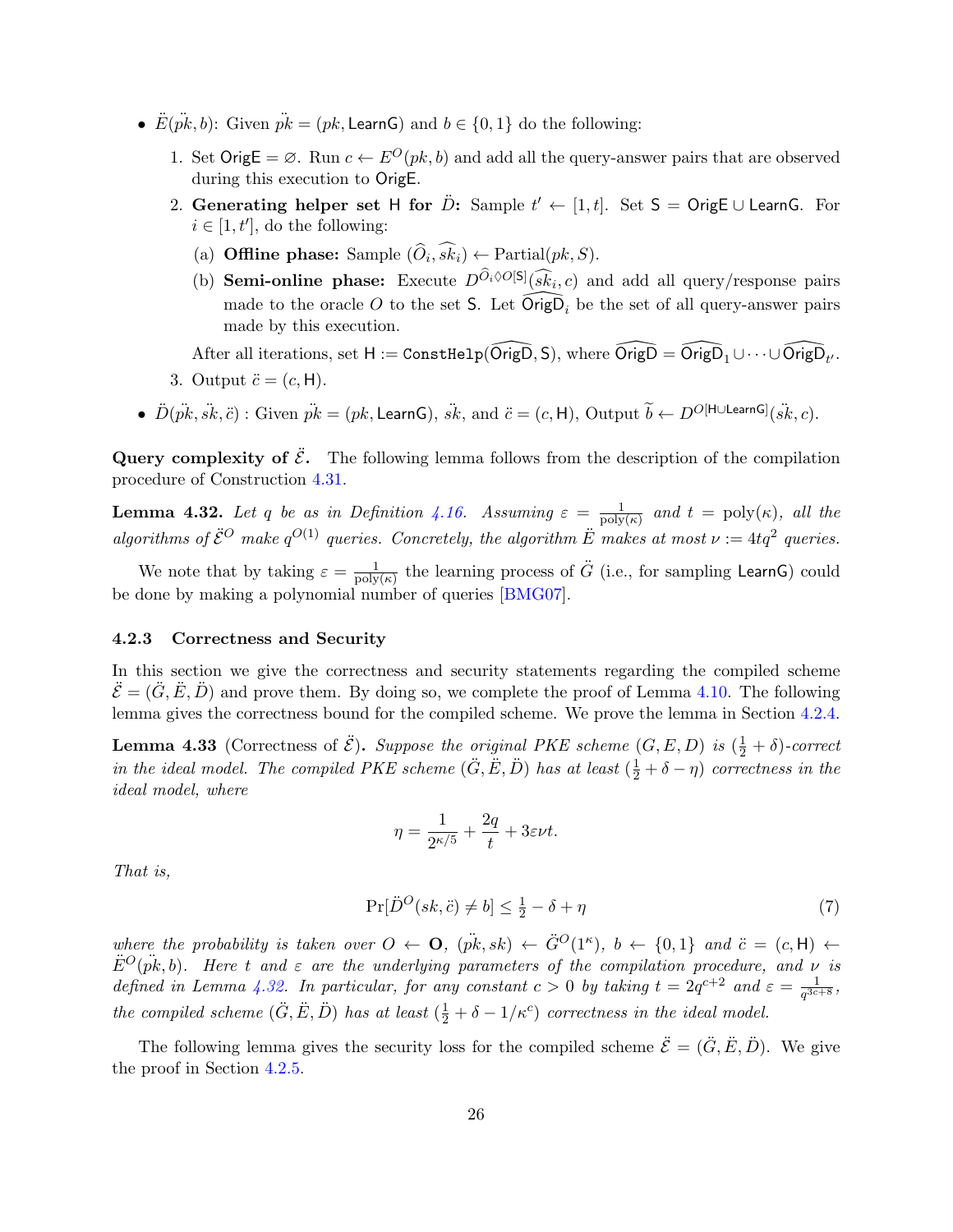<span id="page-26-1"></span>**Lemma 4.34** (Security of  $\ddot{\mathcal{E}}$ ). Let p be an arbitrary polynomial which satisfies

$$
8tq^2\varepsilon + \frac{1}{2^{\kappa/2 - 1}} \le \frac{1}{p}.
$$

There exists a polynomial-query algorithm SecRed that satisfies the following. For any adversary A that breaks the semantic security of  $(\ddot{G}^O, \ddot{E}^O, \ddot{D}^O)$  in the ideal model O with probability at least  $\gamma$ , the adversary SecRed<sup>A,O</sup> breaks the semantic security of  $(G^O, E^O, D^O)$  with probability at least  $\gamma - \beta$  where

$$
\beta=t\cdot\big(\tfrac{1}{p-1}+4tq^2\varepsilon+\tfrac{1}{q^{2c+4}}+\tfrac{1}{2^{\kappa/2-1}}\big).
$$

In particular, for any constant c by taking  $t = 2q^{c+2}$  and  $\varepsilon = \frac{1}{a^{3c}}$  $\frac{1}{q^{3c+8}}$  we will have the following: For any adversary A breaking the semantic security of  $(\ddot{G}^O, \ddot{E}^O, \ddot{D}^O)$  in the ideal model with probability at least  $\gamma$ , the (polynomial-query) adversary SecRed<sup>A,O</sup> breaks the semantic security of  $(G^O, E^O, D^O)$  with probability at least  $\gamma - \frac{22}{\kappa^2 + c}$ .

### <span id="page-26-0"></span>4.2.4 Proving Lemma [4.33:](#page-25-1) Correctness for  $\ddot{\mathcal{E}}$

In this section, we will prove Lemma [4.33,](#page-25-1) which states that  $\ddot{\mathcal{E}} = (\ddot{G}, \ddot{E}, \ddot{D})$  is still a correct PKE after having removed the eval queries from D.

**Proof roadmap.** Consider the variables sampled in Lemma [4.33.](#page-25-1) Parse  $\ddot{pk} = (pk, \text{LearnG})$ . Notice that  $\ddot{D}^{O}(sk, \ddot{c})$  simply runs  $D^{O[H \cup \text{LearnG}]}(sk, c)$ . Thus, to prove Lemma [4.33](#page-25-1) we prove the following lemma, which shows that the probability that  $D^{O[H\cup \text{LearnG}]}(sk, c) \neq D^{O}(sk, c)$  is small.

<span id="page-26-3"></span>**Lemma 4.35.** For any  $b \in \{0, 1\}$ 

$$
\Pr[D^{O[\text{HULearnG}]}(sk, c) \neq D^{O}(sk, c)] \le \frac{1}{2^{\kappa/5}} + \frac{2q}{t} + 3\varepsilon\nu t,\tag{8}
$$

where  $O \leftarrow \mathbf{O}$ ,  $((pk, \text{LearnG}), sk) \leftarrow \ddot{G}^O(1^{\kappa})$  and  $(c, H) \leftarrow \ddot{E}^O(\ddot{pk}, b)$ .

We first show how to derive Lemma [4.33](#page-25-1) from Lemma [4.35.](#page-26-3)

*Proof of Lemma [4.33.](#page-25-1)* Let all the variables below be sampled as in Lemma 4.33. We have

$$
\Pr[\ddot{D}^{O}(sk, \ddot{c}) \neq b] = \Pr[D^{O[\text{H}\cup \text{LearnG}]}(sk, c) \neq b] \leq \Pr[D^{O}(sk, c) \neq b] + \eta \leq \frac{1}{2} - \delta + \eta,
$$

where the first inequality follows from Lemma [4.35](#page-26-3) and the second inequality follows from the correctness bound assumed for the original scheme  $(G, E, D)$ . Notice that for the second inequality we made use of the fact that  $(pk, sk, c)$  is identically distributed to a random triple  $(pk', sk', c')$ produced under the original scheme: That is,  $(pk', sk') \leftarrow G^O(1^{\kappa})$  and  $c' \leftarrow E^O(pk', b)$ .  $\Box$ 

To prove Lemma [4.35](#page-26-3) we define the following two undesirable events that are defined based on the variables sampled in Lemma [4.35.](#page-26-3) We will then show that the probability of the event in Lemma [4.35](#page-26-3) is at most the probability of the union of the following two events.

<span id="page-26-2"></span> $6N$ ote that a secret key under the compiled scheme has the same format as the one under the original scheme.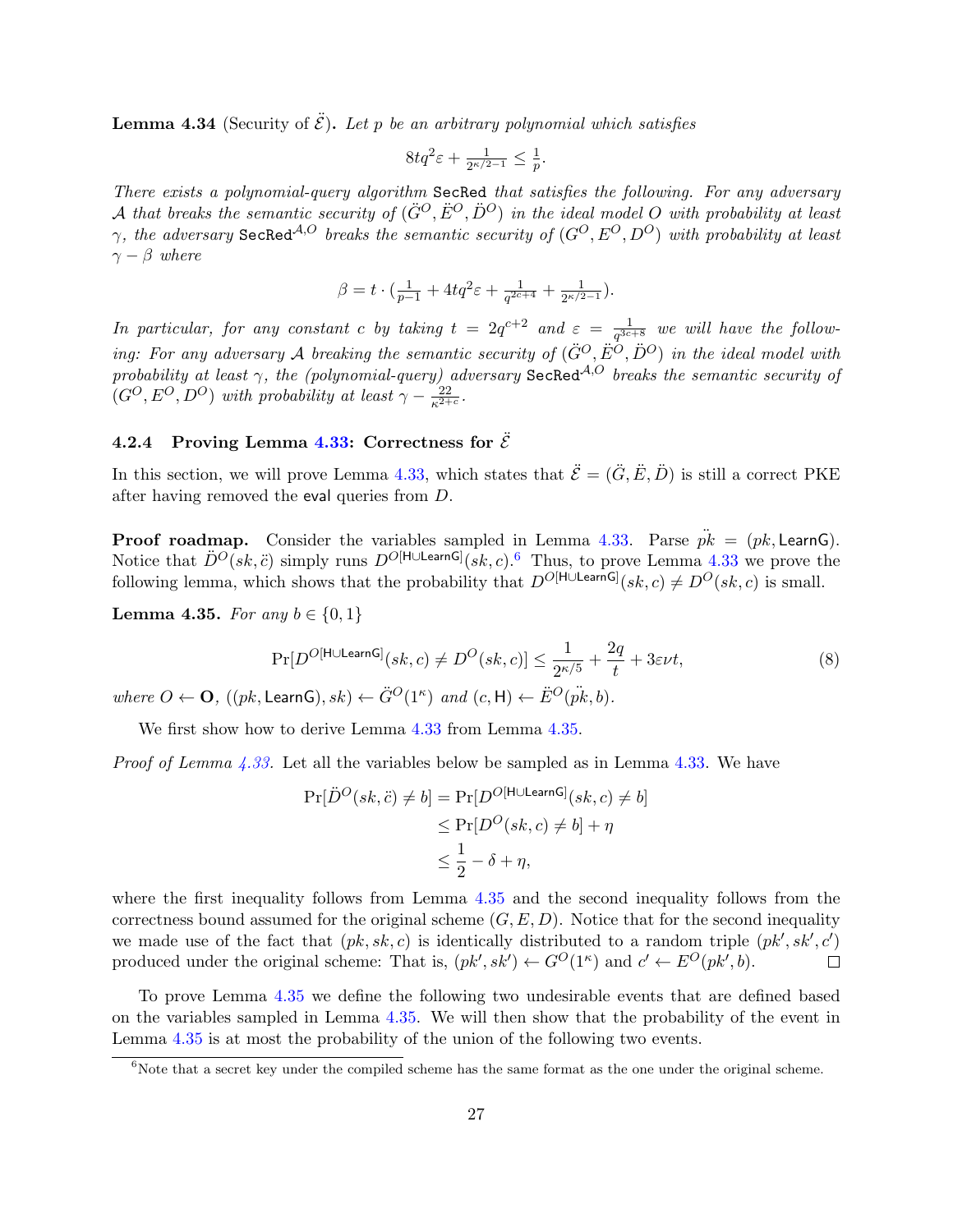Definition 4.36 (Event Miss). Let OrigD be the set of query/response pairs for the execution of  $D^{O}(sk, c)$ . The event Miss holds if there is a query  $qu = ((\widetilde{F}, \widetilde{X}) \longrightarrow ?) \in \text{OrigD such that:}$ 

- 1. eval $(\widetilde{F}, \widetilde{X}) = y \neq \bot$ , and
- 2.  $((F, X) \longrightarrow_{eval} *) \notin H$  and  $(* \longrightarrow_{gc} F) \notin H$ , and
- 3.  $((s, F) \longrightarrow F) \in \text{OrigE}$  for some s and F.

**Definition 4.37** (Event Surprise). There exists a query  $qu = ((F, X) \longrightarrow ?) \in$  OrigD such that:

 $\bullet \hspace{0.1cm} (* \longrightarrow F) \notin \mathsf{OrigG} \cup \mathsf{LearnG} \cup \mathsf{OrigE}$ 

The proof of Lemma [4.35](#page-26-3) now follows from the following three lemmas.

<span id="page-27-0"></span>**Lemma 4.38.** For any  $b \in \{0, 1\}$ 

$$
\Pr[D^{O[\text{H}\cup \text{LearnG}]}(sk, c) \neq D^{O}(sk, c)] \leq \Pr[\text{Miss } \vee \text{Surprise}],
$$

where  $O \leftarrow \mathbf{O}$ ,  $((pk, \text{LearnG}), sk) \leftarrow \ddot{G}^O(1^{\kappa})$  and  $(c, H) \leftarrow \ddot{E}^O(\ddot{pk}, b)$ .

<span id="page-27-1"></span>Lemma 4.39. Pr $[\textsf{Surprise}] \leq \frac{1}{26}$  $\frac{1}{2^{k/2}}$ , where  $O \leftarrow \mathbf{O}$ ,  $((pk, \textsf{LearnG}), sk) \leftarrow \ddot{G}^O(1^k)$  and  $(c, H) \leftarrow$  $\ddot{E}^O(\ddot{pk}, b)$ .

<span id="page-27-2"></span>**Lemma 4.40.** Pr[Miss]  $\leq \frac{1}{2\kappa}$  $\frac{1}{2^{\kappa/4}}+\frac{2q}{t}+3\varepsilon\nu t$ , where  $O\leftarrow \mathbf{O}$ ,  $((pk,\textsf{LearnG}),sk) \leftarrow \ddot{G}^O(1^{\kappa})$  and  $(c, H) \leftarrow \ddot{E}^O(\ddot{pk}, b).$ 

 $\Box$ 

Proof of Lemma [4.35.](#page-26-3) The proof follows directly from Lemmas [4.38,](#page-27-0) [4.39](#page-27-1) and [4.40.](#page-27-2)

We first prove Lemma [4.38.](#page-27-0)

*Proof of Lemma [4.38.](#page-27-0)* Let Bad be the event that  $D^{O[H\cup \text{LearnG}]}(sk, c) \neq D^{O}(sk, c)$ . We show if Miss and Surprise hold, then Bad must necessarily hold, hence proving the lemma. Suppose Miss∧Surprise hold and to the contrary that  $Bad$  holds and consider the first query  $qu$  on which the two executions  $D^{O[H\cup \textsf{LearnG}]}(sk, c)$  and  $D^{O}(sk, c)$  are different. Since all non-eval queries are handled the same in both executions, we must have  $qu = ((F, X) \longrightarrow ?)$  for some F and X. Now since Surprise holds we have (\* → F) ∈ OrigG∪LearnG∪OrigE. On the other hand, by Assumption [4.26](#page-24-2) and Definition [4.12](#page-17-1) we cannot have  $(* \longrightarrow_F) \in \text{OrigG}$  because the secret key sk contains OrigG and thus by the normalform restriction the query qu will not be issued to the oracle in both executions. Also, we cannot have  $(* \longrightarrow F) \in$  LearnG because in that case we will have  $O[H \cup$  LearnG $](qu) = O(qu)$ . Thus,  $(* \longrightarrow_{\text{gc}} F) \in \text{OrigE}.$  Now a simple inspection shows that Miss holds, a contradiction.  $\Box$ 

*Proof of Lemma [4.39.](#page-27-1)* As in the proof of Lemma [4.23](#page-20-1) we can easily show that whenever the event Surprise happens, we can win in the sense of Lemma [3.1.](#page-10-2) The bound now follows from Lemma [3.1.](#page-10-2) We omit the details.  $\Box$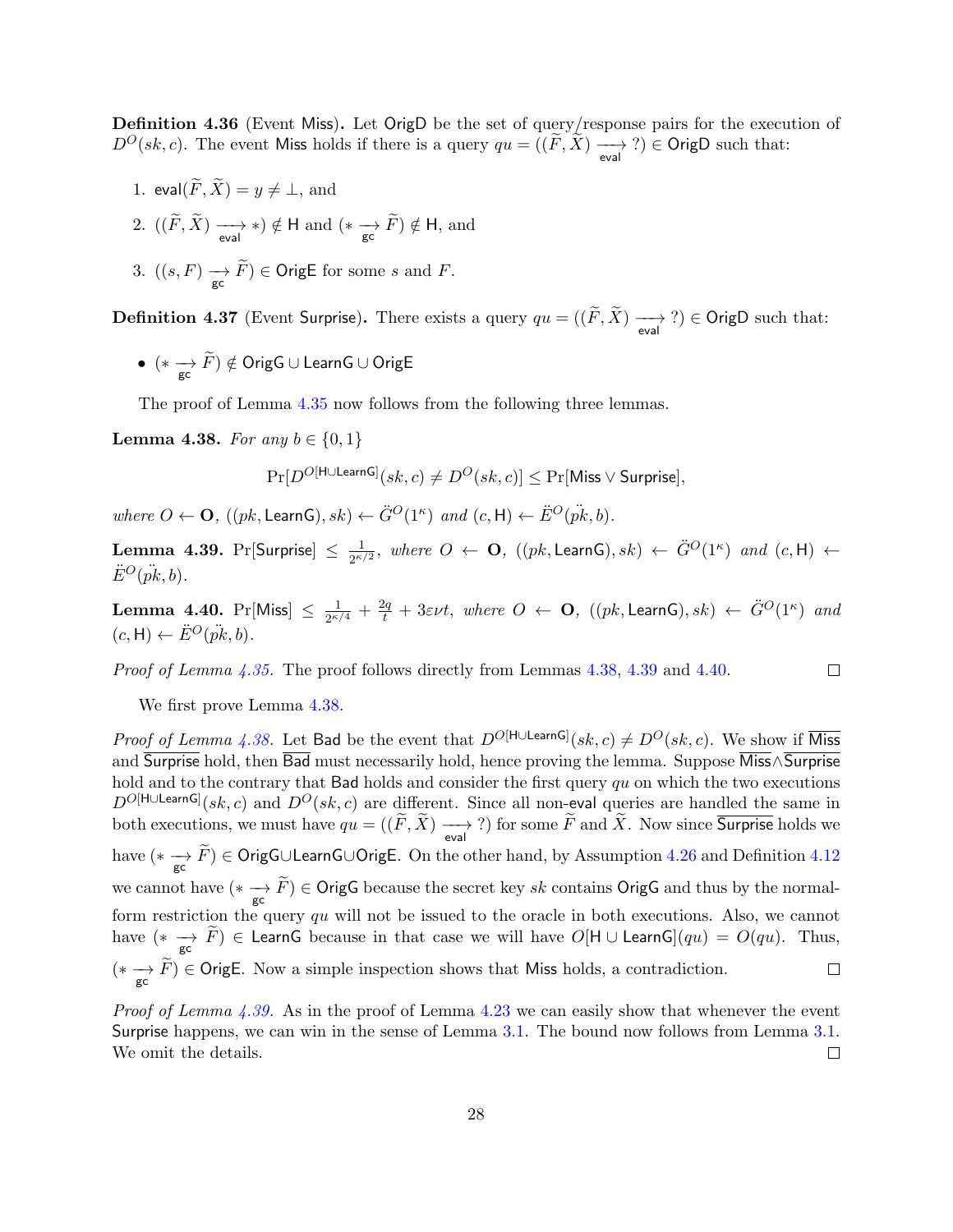**Proving Lemma [4.40.](#page-27-2)** We now focus on proving Lemma 4.40. We first start by giving a general lemma that we will use during the proof.

<span id="page-28-1"></span>**Lemma 4.41** (Hitting unlearned queries). Let  $\ddot{pk} = (pk, \text{LearnG}) \leftarrow \ddot{G}(1^{\kappa})$  and let OrigG be the query-answer pairs asked by G during  $\ddot{G}$ . Let  $A^{f, \text{gc}, \text{gi}}$  be an arbitrary randomized q-query algorithm that takes as input  $(1^{\kappa}, \ddot{pk})$  and define  $Q_A$  to be the query-answer pairs asked by A. Then:

$$
\Pr_{O,A}[\exists qu\in\mathsf{Q}_\mathsf{A}\cap\mathsf{OrigG}\setminus\mathsf{LearnG}]\leq q\varepsilon
$$

Proof. Consider an alternative experiment where we replace  $A$  with another algorithm  $A'$  that, instead of issuing its queries to the oracle, would instead simulate the answers to these queries consistently with LearnG. That is, if the answer of a query is included in LearnG then it will use this answer, otherwise it will sample a new uniformly random answer (consistently with LearnG) and store this answer in  $Q_{A'}$ . Note that the execution of  $A^{f,gc,gi}(1^{\kappa},\mu k)$  and  $A'(1^{\kappa},\mu k)$  would proceed statistically the same up until the point when a query qu is asked such that  $qu \in \text{OrigG} \setminus \text{LearnG}.$ In that case,  $A$  would answer consistently with  $\text{OrigG},$  whilst  $A'$  would use a uniformly random answer. Since these two executions proceed the same up until this bad event, the probability of this event happening is the same in both experiments, so we will bound this event in the  $A'$  experiment.

Since the query-answer pairs of A' depend only on pk and LearnG (and hence  $Q_{A'}$  is independent of OrigG given LearnG and  $pk$ ), we can in fact sample LearnG first conditioned on  $pk$  followed by sampling  $Q_{A'}$  conditioned on LearnG and pk. Finally, we will sample OrigG conditioned on LearnG and pk. Now we compute the following probability that any query qu in  $Q_{A'}$  is sampled in OrigG \ LearnG as follows:

$$
\Pr_{O,A'}[\exists \ qu \in \mathsf{Q}_{\mathsf{A}'} \cap (\mathsf{OrigG} \setminus \mathsf{LearnG})] \le \sum_{qu \in \mathsf{Q}_{\mathsf{A}'}} \Pr[qu \in \mathsf{Q}_{\mathsf{A}'} \land qu \in (\mathsf{OrigG} \setminus \mathsf{LearnG})]
$$
\n
$$
\le \sum_{qu \in \mathsf{Q}_{\mathsf{A}'}} \Pr[qu \in \mathsf{OrigG} \setminus \mathsf{LearnG}]
$$
\n
$$
\le \sum_{qu \in \mathsf{Q}_{\mathsf{A}'}} \Pr[qu \in \mathsf{Query}(G^O) \mid pk, \mathsf{LearnG}]
$$
\n
$$
\le |\mathsf{Q}_{\mathsf{A}'}| \times \varepsilon \le q\varepsilon
$$

 $\Box$ 

We give Definitions [4.42](#page-28-0) and [4.43](#page-29-0) below to describe more compactly the random variables sampled during the compilation. We will then give some notation and terminology. We will then give a few lemmas from which Lemma [4.40](#page-27-2) is easily derived. We will then prove those lemmas.

<span id="page-28-0"></span>**Definition 4.42.** Procedure Dist $Gen(pk, c, S)$ 

- Offline phase: Sample  $(\widehat{\text{OrigG}}, \widehat{sk}) \leftarrow \text{Partial}(pk, S)$
- Semi-online phase: Execute  $\widehat{D^{Orig} \otimes \mathcal{O}[S]}(\widehat{sk}, c)$  and update S by adding all query/response pairs made to the oracle O. Let  $\widehat{\text{OrigD}}$  be the set of all query/response pairs during this decryption execution.
- Return  $(S, \widehat{OrigG}, \widehat{sk}, \widehat{OrigD} )$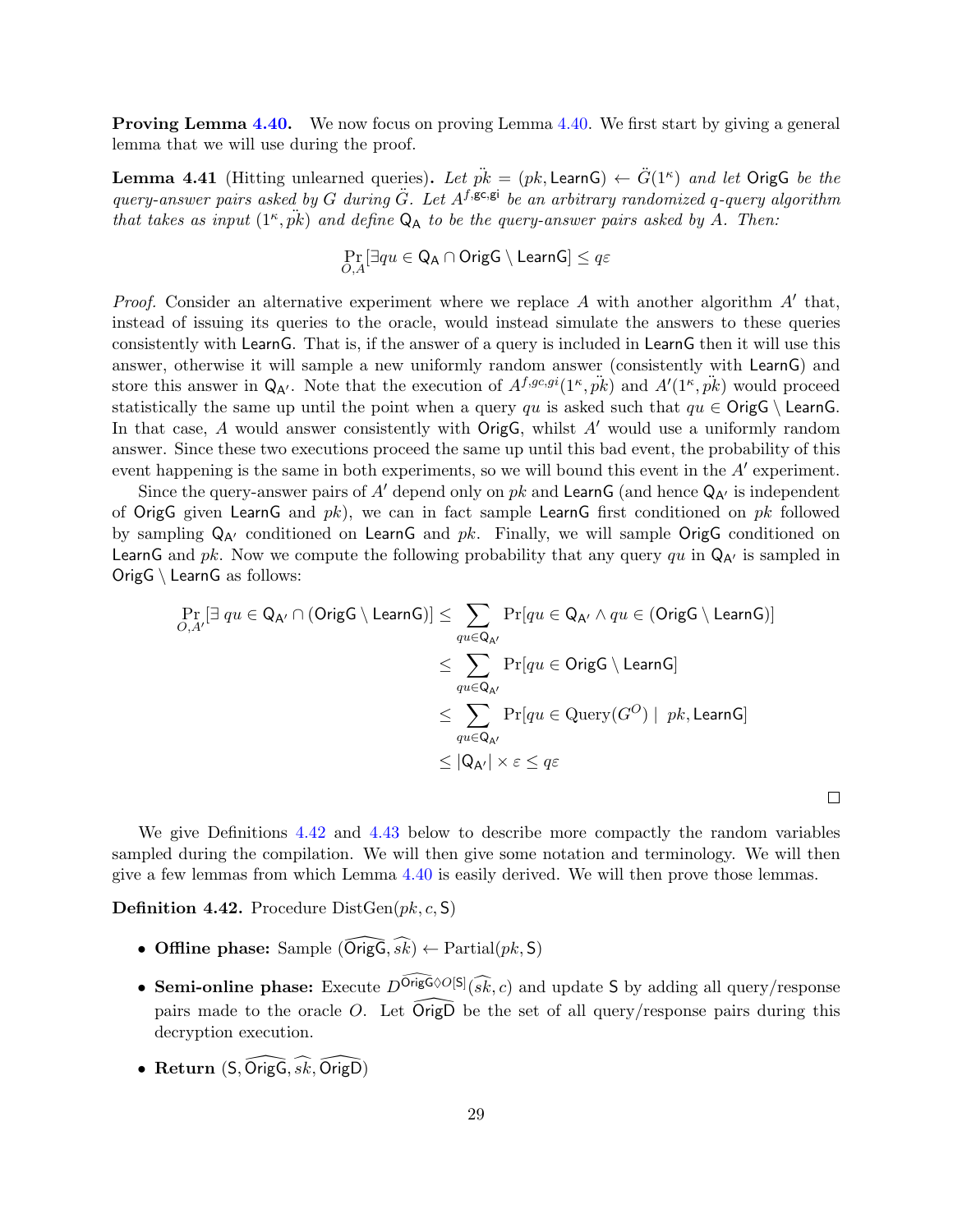<span id="page-29-0"></span>Definition 4.43. Procedure  $DistGen_1(1^{\kappa})$ :

• Output: a tuple

 $Dist := (OrigG, sk, pk, LearnG, OrigE, OrigD),$ 

as well as a sequence of tuples of the form

$$
\mathbf{Dist}_i := (\widehat{\mathsf{OrigG}}_i, \widehat{sk}_i, pk, \mathsf{LearnG}, \mathsf{OrigE}, \widehat{\mathsf{OrigD}}_i).
$$

#### • Operations

- 1. Sample  $(pk, sk) \leftarrow G^O(1^{\kappa})$  and let OrigG be the set of all query/response pairs.
- 2. Sample LearnG as in  $\ddot{G}$ .
- 3. Sample  $c \leftarrow E^O(pk, b)$  and let OrigE be the set of all query/response pairs
- 4. Let OrigD be the set of all query/response pairs during the execution of  $D^{O}(sk, c)$ .
- 5. Let  $S_1$  = LearnG ∪ OrigE. For  $i \ge 1$  sample

$$
(\mathsf{S}_{i+1}, \widehat{\mathsf{OrigG}}_i, \widehat{sk}_i, \widehat{\mathsf{OrigD}}_i) \leftarrow \mathrm{DistGen}(pk, c, \mathsf{S}_i).
$$

Invalid samples. We say that a value

$$
(\widehat{\mathsf{OrigG}}_i, \widehat{sk}_i, pk, \mathsf{LearnG}, \mathsf{OrigE}, \widehat{\mathsf{OrigD}}_i)
$$

of the random variable  $Dist_i$  is *invalid* if

$$
(\mathsf{LearnG}\cup\widehat{\mathsf{OrigG}}_i\cup\mathsf{OrigE}\cup\widehat{\mathsf{OrigD}}_i)
$$

is not a valid partial oracle (Definition [4.28\)](#page-24-4). We let invalid<sub>i</sub> be the event that  $Dist_i$  is invalid. We also define

$$
invalid = invalid_1 \vee \cdots \vee invalid_{t'} \tag{9}
$$

Let  $\widehat{\text{Dist}}_{i,\text{good}}$  to be the induced distribution on  $\widehat{\text{Dist}}_i$  conditioned on  $\widehat{\text{invalid}}_i$ .

<span id="page-29-3"></span>**Lemma 4.44.** Let t' be as in the compilation procedure. The distributions **Dist** and  $\widehat{\text{Dist}}_{t'+1, \text{good}}$ are identically distributed.

Proof. The proof can be easily done by inspection.

The proof of Lemma [4.40](#page-27-2) now follows from the following two lemmas.

<span id="page-29-1"></span>**Lemma 4.45.** We have Pr[Miss  $\vert$   $\overline{invalid}$ ]  $\leq \frac{2q}{t}$  $\frac{t_{q}}{t}$ , where the probability is taken over the variables sampled by DistGen<sub>1</sub>(1<sup> $\kappa$ </sup>) (see Definition [4.43\)](#page-29-0).

<span id="page-29-2"></span>**Lemma 4.46.** We have Pr[invalid]  $\leq \frac{1}{2\pi}$  $\frac{1}{2^{k/4}}+3\varepsilon\nu t$ , where the probability is taken over the variables sampled by  $DistGen_1(1^{\kappa})$ .

*Proof of Lemma [4.40.](#page-27-2)* The proof follows immediately from Lemmas [4.45](#page-29-1) and Lemma [4.46.](#page-29-2)

 $\Box$ 

 $\Box$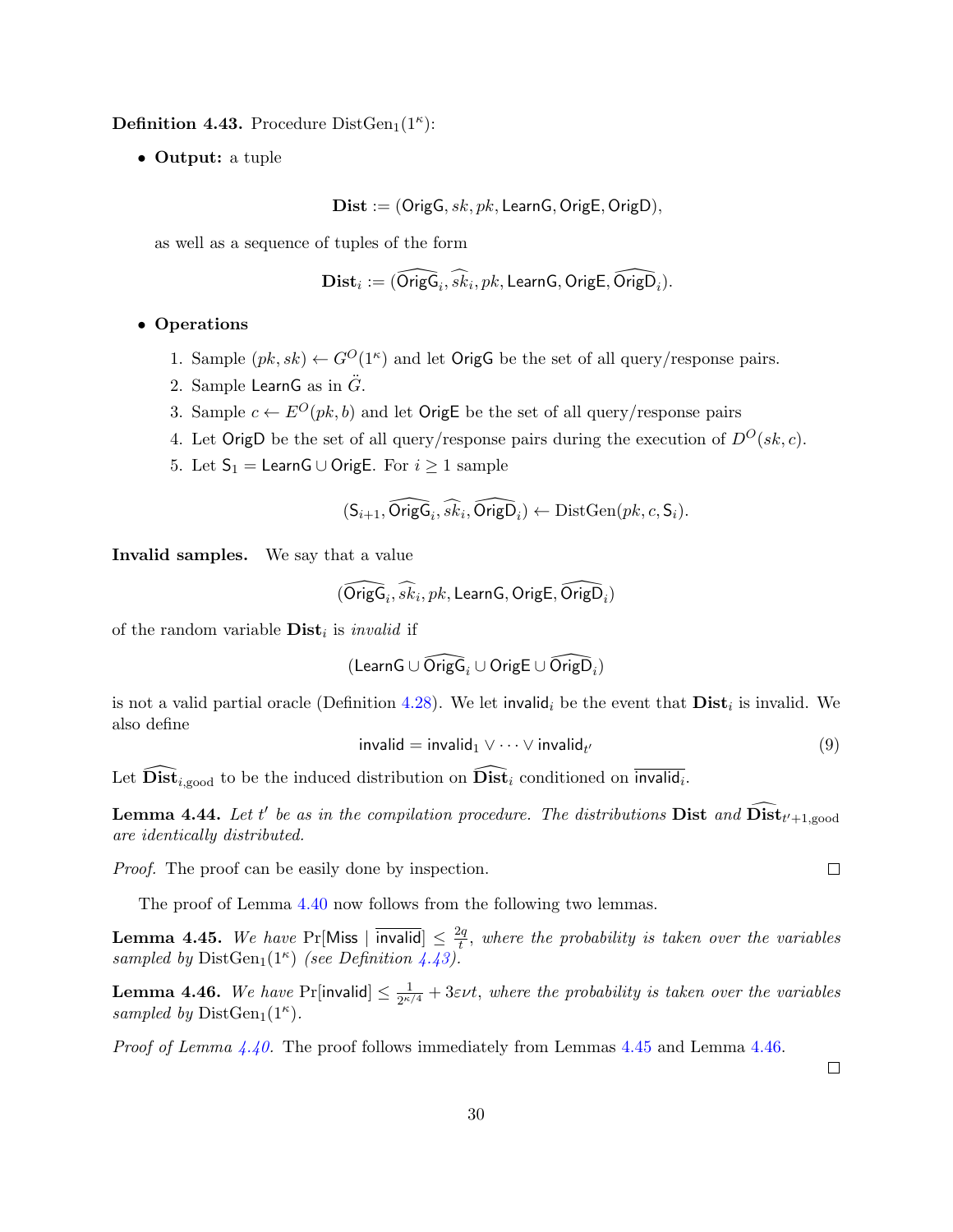#### Proving Lemmas [4.45](#page-29-1) and Lemma [4.46.](#page-29-2)

*Proof of Lemma [4.45.](#page-29-1)* The proof is done similarly to the proof of Lemma [4.24.](#page-20-2) Relying on the notation  $(i, d)$ -match defined in the proof of Lemma [4.24,](#page-20-2) as in that proof we break the event Miss into smaller events  $\mathsf{Miss}_{h,d}$ , for  $h \in [q]$  and  $d \in \{0,1\}$ , defined as follows:

**Event Miss**<sub>h,d</sub>. The event that for some F that  $((*,*) \rightarrow F) \in \text{OrigE}$ , both the following hold:

- 1. OrigD contains an  $(h, d)$ -match for  $\overline{F}$ ;
- 2. none of the sets  $\widehat{\text{OrigD}}_1, \ldots, \widehat{\text{OrigD}}_{t'}$  do contain an  $(h, d)$ -match for  $\widetilde{F}$ .

As in the proof of Lemma [4.24,](#page-20-2) we can show that if Miss holds then  $Miss_{h,d}$  must hold, for some  $h \in [q]$  and  $d \in \{0, 1\}$ . In the sequel we show

$$
\Pr[\mathsf{Miss}_{h, d} \mid \overline{\mathsf{invalid}}] \le \frac{1}{t},
$$

which will imply the desired bound for the value of  $Pr[M]$  invalid.

Fix  $h \in [q]$  and  $d \in \{0, 1\}$  for which we want to bound the event Miss<sub>h,d</sub>. Some notation first. For a sequence of tuples  $(Dist_1, Dist_2, \ldots)$  sampled from  $(Dist_1, Dist_2, \ldots)$  given in Definition [4.43,](#page-29-0) we define a random variable  $\textbf{First}_{h,d}$  which takes a value in  $\{1,\ldots,t+1\}\cup\{\perp\}$  as follows:

- First $t_{h,d} = i$  for  $i \in [1, t+1]$  if
	- 1.  $\widehat{\text{OrigD}_i}$  contains an  $(h, d)$ -match for  $\widetilde{F}$ ;
	- 2. none of the sets  $\widehat{\text{OrigD}}_1, \ldots, \widehat{\text{OrigD}}_{i-1}$  do contain an  $(h, d)$ -match for  $\widetilde{F}$ .
- First $h_{n,d} = \perp$  if none of the sets  $\widehat{\text{OrigD}}_1, \ldots, \widehat{\text{OrigD}}_{t+1}$  do contain an  $(h, d)$ -match for  $\widetilde{F}$ .

Now applying Lemma [4.44](#page-29-3) we have that, for any  $(h, d)$ :

$$
\Pr[\mathsf{Miss}_{h,d} \mid \overline{\mathsf{invalid}}] = \Pr[\mathbf{First}_{h,d} = t' + 1]
$$

where the random variable  $\textbf{First}_{h,d}$  is defined over the sequence  $(\text{Dist}_1, \text{Dist}_2, \ldots, \text{Dist}_{t+1}),$  where the *i*'th tuple is sampled as  $Dist_i \leftarrow Dist_{i, good}$ .

The random variable  $\textbf{First}_{h,d}$  takes a value in  $[1, t + 1] \cup \{\perp\}$  according to some arbitrary distribution. However, since  $t'$  is chosen uniformly at random from [1,  $t$ ] we have:

$$
\Pr[\mathbf{First}_{h,d}=t'+1]\leq \frac{1}{t}
$$

 $\Box$ 

*Proof of Lemma [4.46.](#page-29-2)* We show that for all  $i \in [t]$ ,

<span id="page-30-0"></span>
$$
\Pr[\text{invalid}_i] \le \frac{1}{2^{\kappa/3}} + 3\varepsilon\nu. \tag{10}
$$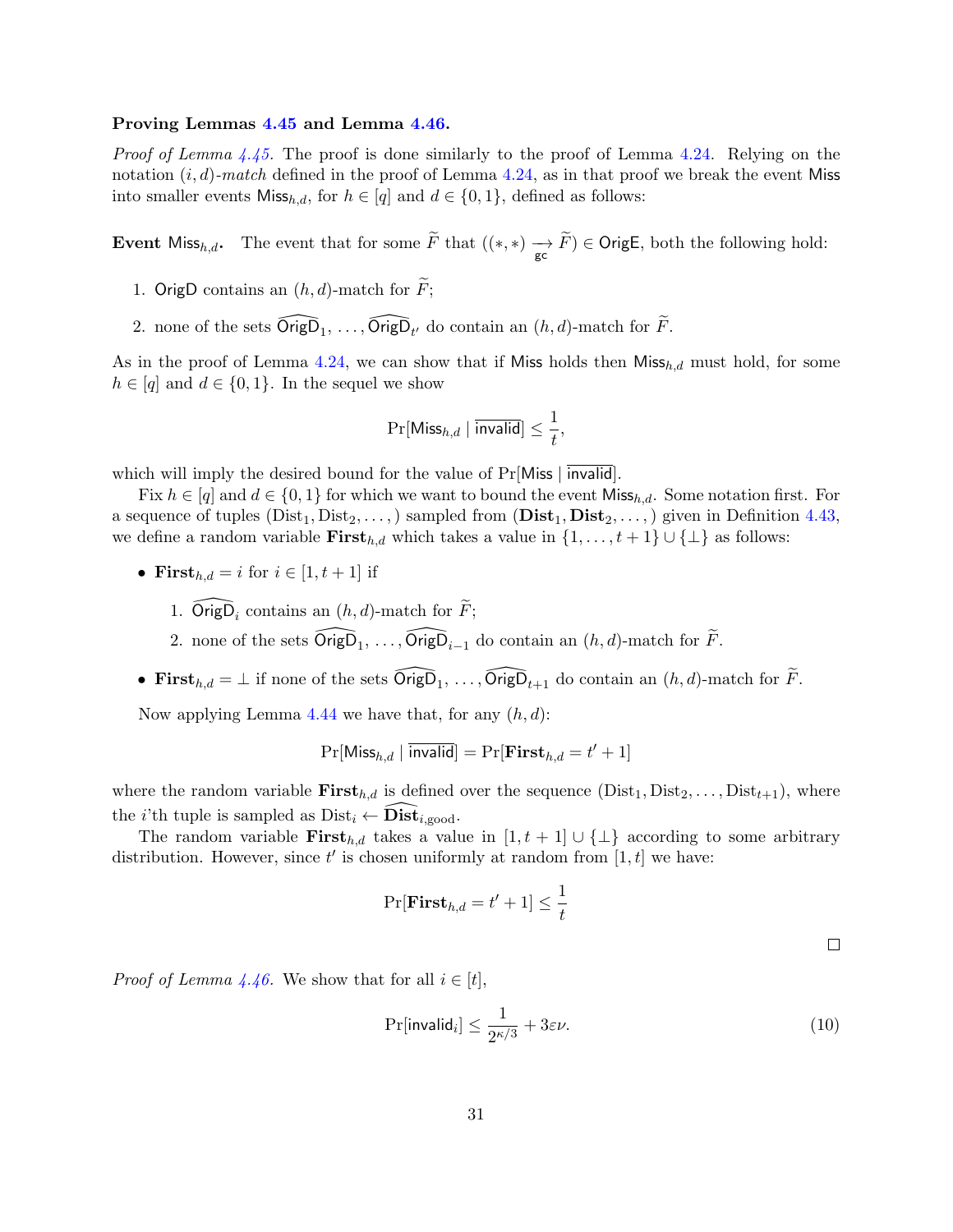The proof of the lemma then follows by the union bound. Fix  $i$ . We want to bound the probability that the tuple Tup<sup>i</sup> sampled as

$$
\mathsf{Tup}_{\mathsf{i}} = (\mathsf{LearnG} \cup \widehat{\mathsf{OrigG}}_i \cup \mathsf{OrigE} \cup \widehat{\mathsf{OrigD}}_i) \leftarrow \mathbf{Dist}_i
$$

is invalid. Note that by design the set

$$
\mathsf{W} = \mathsf{LearnG} \cup \widehat{\mathsf{OrigG}}_i \cup \mathsf{OrigE}
$$

makes up a valid partial oracle. This is because  $\widehat{\text{OrigG}}_i$  is chosen in a manner consistent with LearnG∪OrigE. We first claim that if  $Tup_i$  is invalid then  $\widehat{OrigG}_i \cup \widehat{OrigD}_i$  must be invalid. To prove this, suppose  $\widehat{\text{OrigG}}_i \cup \widehat{\text{OrigD}}_i$  is valid and suppose to the contrary that  $\text{ Tup}_i$  is invalid. Noting that W is valid and also, by assumption, that  $\widehat{\text{OrigG}}_i \cup \widehat{\text{OrigD}}_i$  is valid, we consider all possible cases for the inconsistency of  $\mathsf{Tup}_i$ :

- 1. For some  $T \in \{f, \text{gc}, \text{gi}\}$  we have  $(qu \rightarrow ans_1) \in \widehat{\text{OrigD}}_i$  and  $(qu \rightarrow ans_2) \in \text{LearnG} \cup \text{OrigE}$ and  $ans_1 \neq ans_2$ : Since  $-qu \rightarrow ans_1) \in \widehat{\text{OrigD}}_i$  this means that either  $-qu \rightarrow ans_1) \in \widehat{\text{OrigG}}_i$ or  $O(qu) = ans_1$ . The first case contradicts the fact that  $\widehat{O}$ rig $\widehat{G}_i$  agrees with LearnG ∪ OrigE and the second case contradicts the fact that LearnG ∪ OrigE agree with  $O$ .
- 2. For some  $T \in \{f, \text{gc}, \text{gi}\}$  we have  $(qu_1 \xrightarrow{T} ans) \in \widehat{\text{OrigD}}_i$  and  $(qu_2 \xrightarrow{T} ans) \in \text{LearnG} \cup \text{OrigE}$ and  $qu_1 \ne qu_2$ : Like above, it can be proved this case cannot happen either.
- 3. For some and  $\widetilde{F}$  and  $\widetilde{X}$ ,  $qu = ((\widetilde{F}, \widetilde{X}) \longrightarrow \bot) \in \widehat{\text{OrigD}}_i$  and  $qu$  is inconsistent with LearnG ∪ OrigE: In order to have inconsistency, for some s we must at least have  $((s, F) \longrightarrow_F) \in$ LearnG∪OrigE. Now by design in that case for any S we will have  $O[LearnG\cup OrigE\cup S](qu)$  =  $O(qu)$  and thus we will also have  $O(qu) = \perp$ . Thus, there cannot be any inconsistencies.

Thus, to prove Equation [10](#page-30-0) it suffices to show

<span id="page-31-0"></span>
$$
\Pr[\widehat{\text{OrigG}}_i \cup \widehat{\text{OrigD}}_i \text{ is invalid}] \le \frac{1}{2^{\kappa/3}} + 3\varepsilon\nu. \tag{11}
$$

We now focus on proving Equation [11.](#page-31-0) As the first observation, we note that we cannot have any input inconsistencies in  $\widehat{\text{OrigG}}_i \cup \widehat{\text{OrigD}}_i$ : namely, a query qu for which we have  $\left(qu \frac{ }{T}\right)$  $an_1$ )  $\in \widehat{\text{OrigG}}_i \cup \widehat{\text{OrigD}}_i$  and  $\left( qu \to an_2 \right) \in \widehat{\text{OrigG}}_i \cup \widehat{\text{OrigD}}_i$  for  $an_1 \neq an_2$ . The reason that this cannot happen is because of the normal-form restriction and the definition of composed oracles (Definition [4.30\)](#page-24-5). Thus, it suffices to bound the probability of output collisions in  $\widehat{\text{OrigG}}_i \cup \widehat{\text{OrigD}}_i$ . That is, we consider the inconsistencies between  $\widehat{\text{OrigG}}_i$  and  $\widehat{\text{OrigD}}_i$  that could happen as a result of having two different queries that have the same answer. We consider all possible case that an output collision may occur.

1. Col<sub>1</sub>: There exists  $((s_1, F_1) \longrightarrow \widetilde{F}) \in \widehat{\text{OrigG}}_i$  such that  $((s, F) \longrightarrow \widetilde{F}) \in \widehat{\text{OrigG}}_i \setminus \widehat{\text{OrigG}}_i$  and that  $(s, F) \neq (s_1, F_1)$ .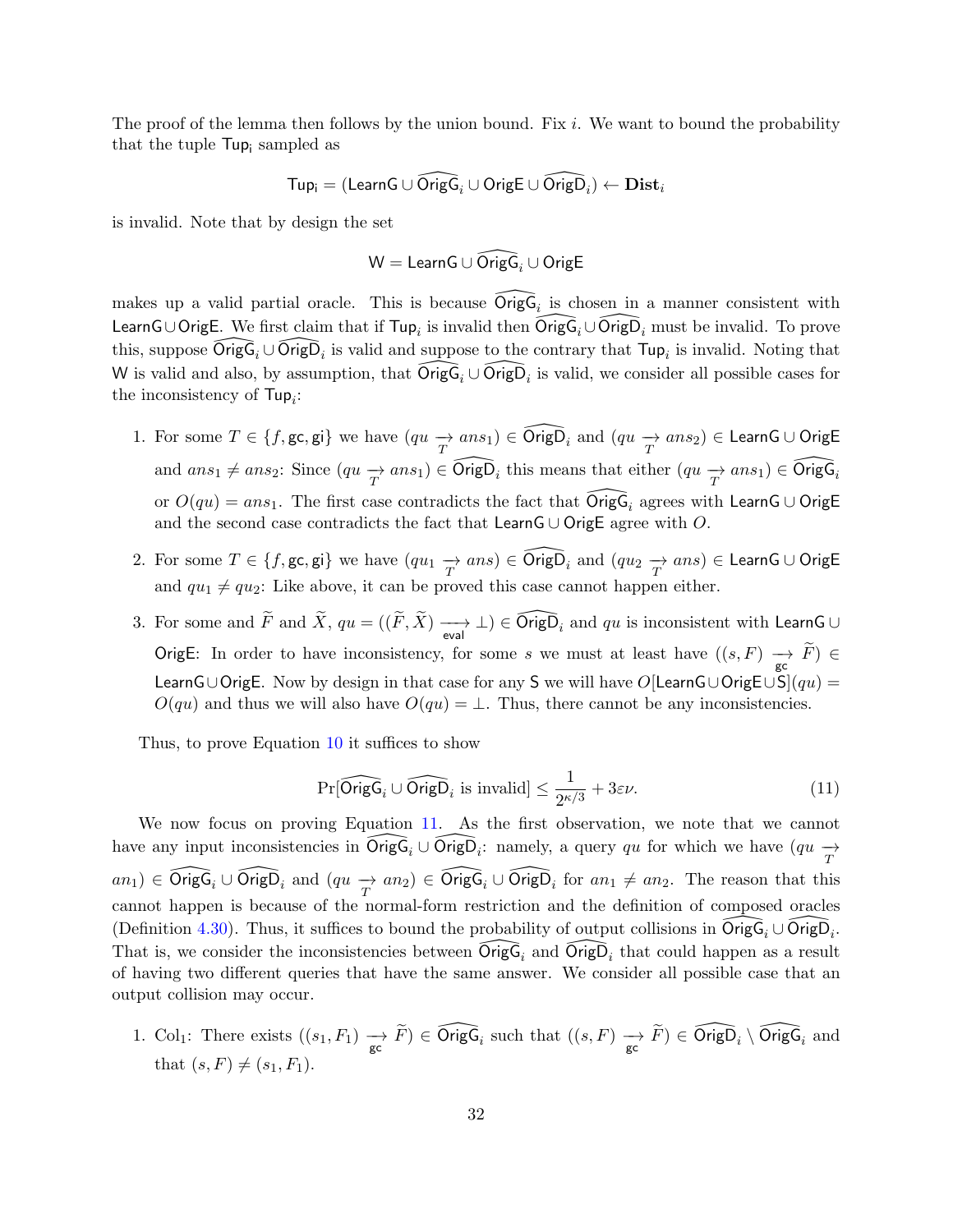- 2. Col<sub>2</sub>: There exists  $((s_1, x_1) \rightarrow \tilde{x}) \in \widehat{\text{OrigG}}_i$  such that  $((s, x) \rightarrow \tilde{x}) \in \widehat{\text{OrigG}}_i \setminus \widehat{\text{OrigG}}_i$  and that  $(s, x) \neq (s_1, x_1).$
- <span id="page-32-0"></span>3. Col<sub>3</sub>: There exists  $((\widetilde{F}, \widetilde{X}) \longrightarrow \bot) \in \widehat{\text{OrigD}}_i$  such that  $eval(\widetilde{F}, \widetilde{X}) \neq \bot$  and  $((s, F) \longrightarrow \widetilde{F}) \in$  $\widehat{\textsf{OrigG}}_i \cup \widehat{\textsf{OrigD}}_i$  for some s and F.

We mention that the event Col<sub>3</sub> may not necessarily cause an inconsistency by itself, but if some query  $qu = ((\widetilde{F}, \widetilde{X}) \longrightarrow \bot) \in \widehat{\text{OrigD}}_i$  does cause an inconsistency in  $\widehat{\text{OrigG}}_i \cup \widehat{\text{OrigD}}_i$ , then the conditions in Case [3](#page-32-0) must hold.

We will now show that each of the events  $Col_1$ ,  $Col_2$  and  $Col_3$  may occur with probability at most  $\frac{1}{2^{\kappa/2}} + \varepsilon \nu$ , proving Equation [11.](#page-31-0)

Bounding the event  $Col_1$ : We show

<span id="page-32-1"></span>
$$
\Pr[\text{Col}_1] \le \frac{1}{2^{\kappa/2}} + \nu \varepsilon. \tag{12}
$$

To prove this, first note that Col<sub>1</sub> implies that  $\widetilde{F}$  is a valid garbled circuit, and that we indeed have  $\mathsf{gc}(s, F) = \widetilde{F}$ . This is because the real oracle O agrees with  $\widehat{\text{OrigD}}_i \setminus \widehat{\text{OrigG}}_i$ . We claim

<span id="page-32-2"></span>
$$
\Pr[((s, F) \xrightarrow{\sim} \widetilde{F}) \in \text{OrigG}] \ge 1 - \frac{1}{2^{\kappa/2}}.\tag{13}
$$

We first show how to derive Equation [12](#page-32-1) from Equation [13.](#page-32-2) Notice that  $((s, F) \longrightarrow F) \notin$  LearnG. This is because  $\widehat{\text{OrigG}}_i$  agrees with LearnG and so we could not have had  $((s_1, F_1) \xrightarrow{\sim} \widetilde{F}) \in \widehat{\text{OrigG}}_i$ . Thus, from Equation [13](#page-32-2) we have  $\Pr[((s,F)\underset{\mathsf{gc}}{\longrightarrow}\widetilde{F})\in \mathsf{OrigG}\setminus \mathsf{LearnG}]\geq 1-\frac{1}{2^{\kappa_\wedge}}$  $\frac{1}{2^{k/2}}$ . Now recall that, by the definition of the event Col<sub>1</sub> we have  $((s, F) \rightarrow \widetilde{F}) \in \widehat{\text{OrigD}}_i$ . Now applying Equation [13](#page-32-2) along with Lemma [4.41](#page-28-1) and Lemma [4.32,](#page-25-2) Equation [12](#page-32-1) is established.

We now prove Equation [13.](#page-32-2) Let  $\mathsf{Surp}'$  be the event that  $((s, F) \longrightarrow \widetilde{F}) \notin \mathsf{OrigG}.$  We will show  $\Pr[\mathsf{Surp'}] \leq \frac{1}{2\kappa}$  $\frac{1}{2^{\kappa/2}}$  by reducing it to Lemma [3.1.](#page-10-2) First, note that F is valid garbed circuit under gc, and that it is constructible using  $\overline{\text{OrigG}}_i$  and that

$$
(\widehat{\mathsf{OrigG}}_i, \widehat{sk}_i) \leftarrow (\mathbf{O}, \mathbf{sk} \mid pk, \mathsf{LearnG} \cup \mathsf{S}_{i-1}).
$$

for some set  $S_i$  which completely agrees with O and so we cannot have the query/response  $((*,*) \rightarrow \widetilde{F}) \in \mathsf{S}_i$ . Thus, the occurrence of the event **Surp'** implies we could forge a valid  $\widetilde{F}$  "on the fly" and so by Lemma [3.1](#page-10-2) we have  $Pr[S_{\text{u}}|S] \leq \frac{1}{2\kappa}$  $\frac{1}{2^{\kappa/2}}.$ 

**Bounding the event** Col<sub>2</sub>. As in Col<sub>1</sub>, we can show that  $Pr[Col_2] \leq \frac{1}{2\kappa}$  $\frac{1}{2^{\kappa/2}}+\varepsilon \nu.$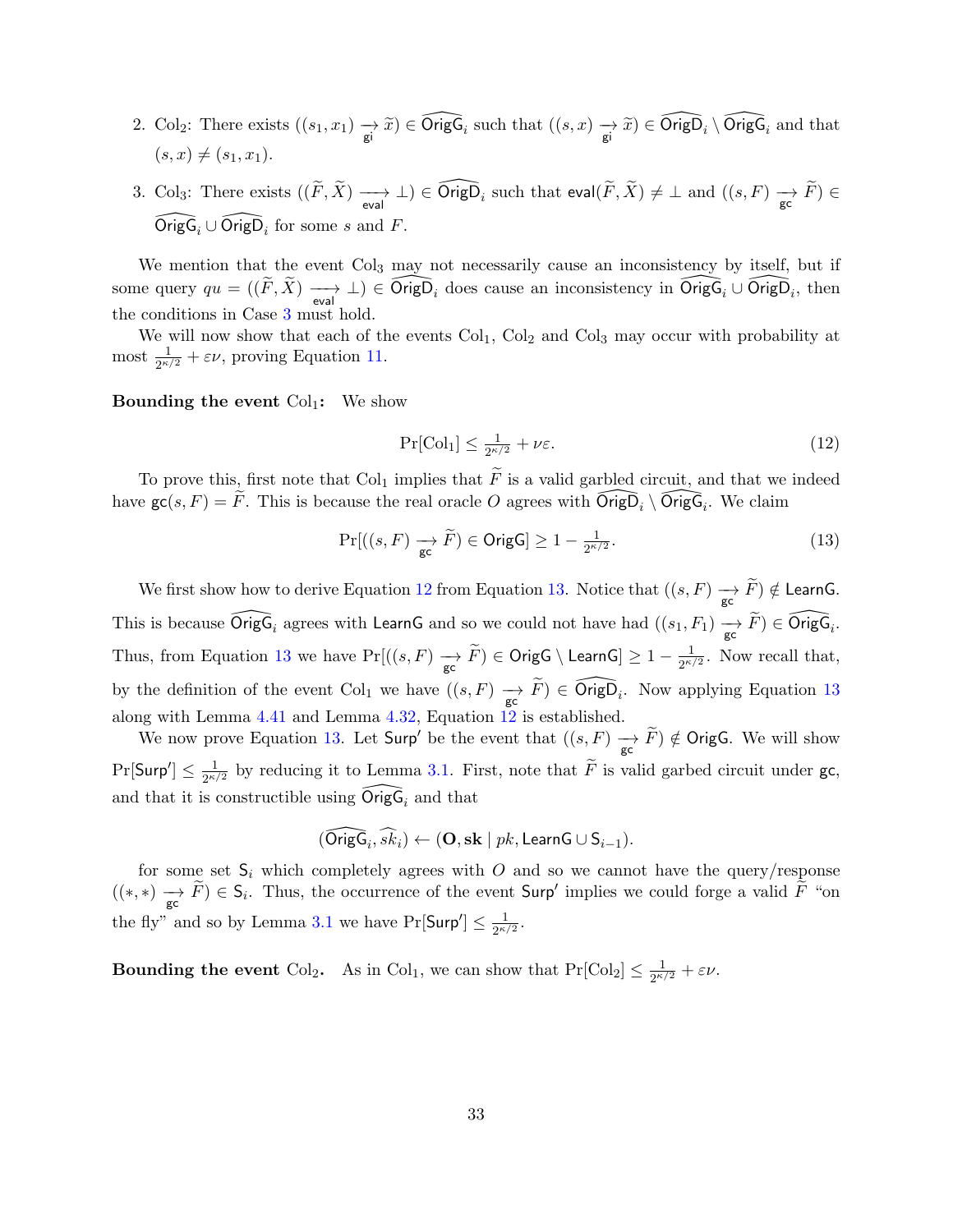**Bounding the event** Col<sub>3</sub> . Suppose Col<sub>3</sub> holds: Namely, there exists  $((\widetilde{F}, \widetilde{X}) \longrightarrow \perp) \in \widehat{\text{OrigD}}_i$ such that  $eval(\widetilde{F}, \widetilde{X}) \neq \perp$  and  $((s, F) \rightarrow \widetilde{F}) \in \widehat{\text{OrigG}}_i \cup \widehat{\text{OrigD}}_i$  for some s and F. First, we argue that we cannot have  $((s, F) \longrightarrow \widetilde{F}) \in \widehat{\text{OrigG}}_i$ . This is because, otherwise, the query/response  $((s, F) \rightarrow \widetilde{F})$  will be included in  $\widehat{sk}_i$ , and so by Assumption [4.12,](#page-17-1) during  $D^{\widehat{O}_i \lozenge \overline{O}[S]}(\widehat{sk}_i, c)$  the query  $((F,X) \longrightarrow ?)$  will never be asked.

Now since  $((s, F) \longrightarrow_{\text{gc}} \widetilde{F}) \notin \widehat{\text{OrigG}}_i$ , we have  $((s, F) \longrightarrow_{\text{gc}} \widetilde{F}) \in \widehat{\text{OrigD}}_i$  and since  $\widehat{\text{OrigD}}_i \neq \widehat{\text{OrigG}}_i$ agrees with O on all non-eval queries we have  $\mathsf{gc}(s, F) = \widetilde{F}$ . Thus,  $\widetilde{F}$  is a valid garbled circuit.

Thus, it suffices to bound the probability of the following event that we call Col': there exists  $((\widetilde{F}, \widetilde{X}) \longrightarrow \bot) \in \widehat{\text{OrigD}}_i \text{ such that } \widetilde{F} \text{ is valid and } ((s, F) \longrightarrow \widetilde{F}) \in \widehat{\text{OrigD}}_i \text{ for some } s \text{ and } F.$ Notice that by the normal-form restriction, the event Col' happens only when the query/response  $((\widetilde{F}, \widetilde{X}) \longrightarrow *) \in \widehat{\text{OrigD}}_i$  is added to  $\widehat{\text{OrigD}}_i$  before the query/response  $((s, F) \longrightarrow \widetilde{F})$  is created. Now exactly as in Col<sub>1</sub> we can show that the probability that Col<sup>'</sup> happens is at most  $\frac{1}{2^{k/2}} + \nu \varepsilon$ .

The proof of Lemma [4.46](#page-29-2) is now complete.

<span id="page-33-0"></span>4.2.5 Proving Lemma [4.34:](#page-26-1) Security for  $\ddot{\mathcal{E}}$ 

In this section, we will prove Lemma [4.34,](#page-26-1) which states that the security of the compiled scheme  $\ddot{\mathcal{E}} = (\ddot{G}, \ddot{E}, \ddot{D})$  can be reduced to the security of  $\mathcal{E}$ .

First, note that for a random public key  $\ddot{pk} = (pk, \text{LearnG})$  produced as  $((pk, \text{LearnG}), *) \leftarrow$  $\ddot{G}(1^{\kappa})$ , the variable LearnG can be perfectly sampled solely based on pk and that pk is identically distributed to a random public key produced under the original  $G(1^{\kappa})$ . With this in mind, given an attacker A against  $\mathcal{E}$ , we give a poly-query attacker SecRed<sup>A,O</sup> that, given (pk, LearnG, c), where  $(pk, c)$  are produced under the original scheme  $(G^O, E^O, D^O)$  will sample  $H^*$  then run  $\mathcal{A}(pk, \text{LearnG}, c, H^*)$ . We will then show that for both  $b \in \{0, 1\}$  the following holds: the joint distribution of  $(pk, \text{LearnG}, c, H)$  is close to  $(pk, \text{LearnG}, c, H^*)$ , where  $pk = (pk, \text{LearnG}) \leftarrow \dot{G}(1^{\kappa}), (c, H) \leftarrow$  $\ddot{E}^O(pk, b)$  and the hint list  $H^*$  is generated during the security reduction SecRed<sup>A,O</sup>(pk, LearnG, c).

Challenges and overview of techniques. Let us first start with a high level description of the main challenges and how we overcome them. Consider a random public key  $\ddot{pk} = (pk, \text{LearnG}) \leftarrow$  $\ddot{G}(1^{\kappa})$  and a random ciphertext  $(c, H) \leftarrow \ddot{E}^O(p\kappa, b)$  for some unknown plaintext bit b. Notice that c is identically distributed to a random ciphertext outputted by  $E^O(pk, b)$ . Thus, the main challenge is to sample a simulated H <sup>∗</sup> which is close enough to the real H, and to do this solely based on  $(pk, \text{LearnG}, c)$ , and in particular without knowing OrigE, the set of query/response pairs used to sample  $c \leftarrow E^O(pk, b)$ .

Recall the random variables  $(\widehat{O}_i, \widehat{sk}_i)$  sampled during the real execution of  $\ddot{E}^O(\ddot{pk}, b)$ . In order to be able to sample  $H^*$  we should be able to sample  $(O_i^*, sk_i^*)$  that is close to  $(\widehat{O}_i, \widehat{sk}_i)$ . The main challenge in doing so is that  $(O_i, sk_i)$  is conditioned on LearnG ∪ OrigE, and OrigE is not available to SecRed $^{O}(pk$ , Learn $G, c$ ). We will show that if we sample  $(O_i^*, sk_i^*)$  based on  $(pk, \mathsf{LearnG})$ , then  $(O_i^*, sk_i^*)$  and  $(\widehat{O}_i, \widehat{sk}_i)$  will be reasonably close enough, assuming that LearnG has captured all  $\varepsilon$ heavy queries for small enough values of  $\varepsilon$ .

 $\Box$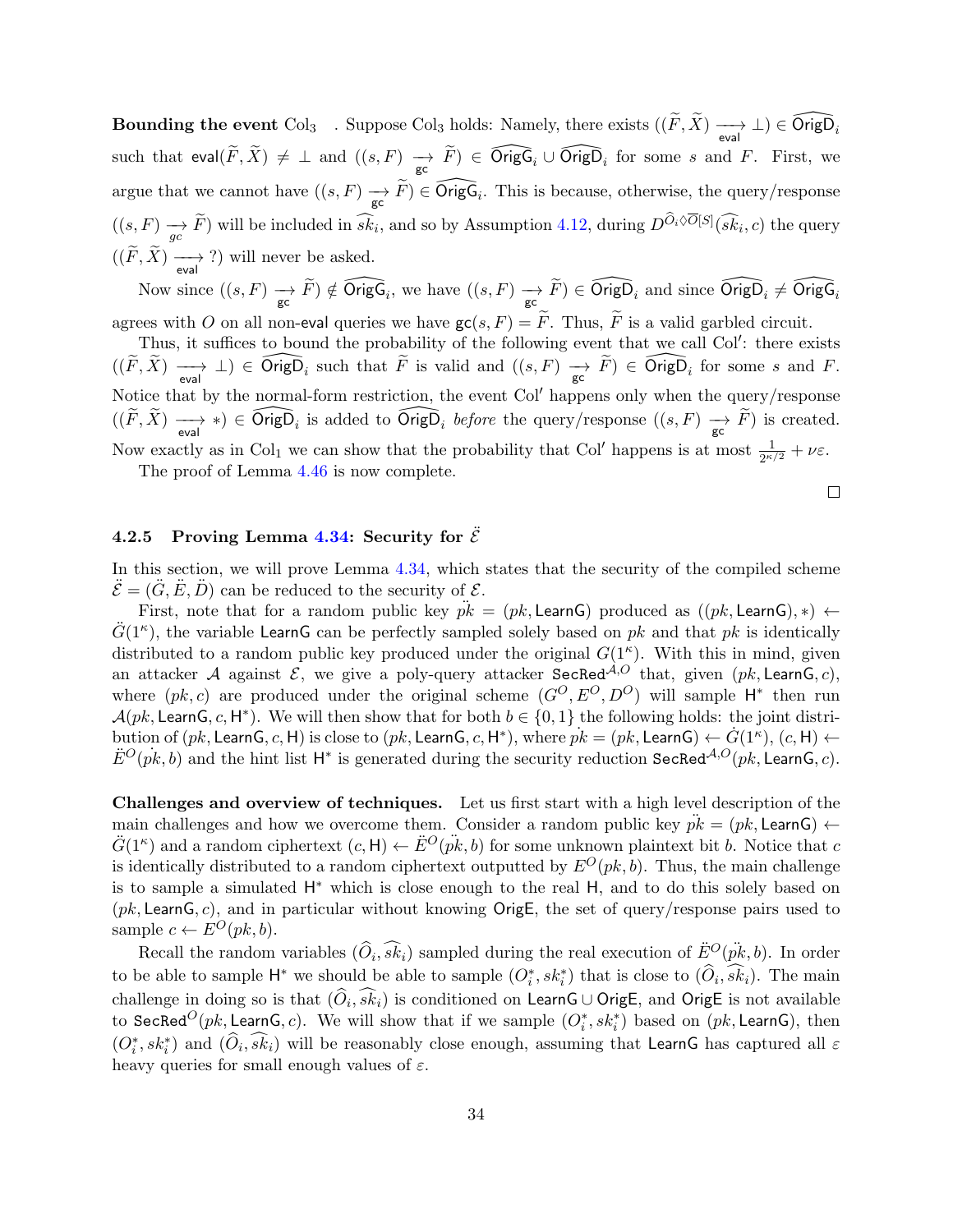Now assuming that  $(O_i^*, sk_i^*)$  is close to  $(\widehat{O}_i, \widehat{sk}_i)$ , letting  $S = \text{LearnG} \cup \text{OrigE}$ , the algorithm SecRed<sup>A,O</sup>(pk, LearnG, c) needs to be able to run the execution of  $D^{O_i^*\lozenge O[S]}(sk_i^*, c)$  in order to be able to simulate that of  $D^{\widehat{O}_i \lozenge O[S]}(\widehat{sk}_i, c)$ . For simplicity of exposition, in the following assume that  $(O_i^*, sk_i^*)$  and  $(\widehat{O_i}, \widehat{sk_i})$  are identically distributed, and so we show how SecRed<sup>A,O</sup> simulates the execution of  $D^{\widehat{O}_i \lozenge O[S]}(\widehat{s}\widehat{k}_i, c)$ , assuming that it knows  $(\widehat{s}\widehat{k}_i, \widehat{O}_i)$ . The main challenge in this simulation is that SecRed<sup> $\lambda$ ,O</sup>(pk, LearnG, c) does not know what S is. A simple way around for SecRed<sup>A,O</sup> is to use its full access to the oracle eval to make up for its lack of access to S. That is, SecRed<sup>A,O</sup> would perform  $D^{\widehat{O}_i \lozenge O}(\widehat{sk}_i, c)$ . But this idea runs into the following problem: The oracle  $\widehat{O}_i \Diamond O[S]$  may reply to an encountered query  $qu = ((\widetilde{F}, \widetilde{X}) \longrightarrow ?)$  with  $\bot$ , but we may have that eval $(\widetilde{F}, \widetilde{X}) \neq \bot$ , in which case we will have  $\widehat{O}_i \Diamond O[S](qu) = \bot$  but  $\widehat{O}_i \Diamond O(qu) \neq \bot$ . To overcome this problem, it seems that the algorithm SecRed<sup>A,O</sup>, during the execution of  $D^{O_i^* \otimes S}(sk_i^*, c)$  should only resort to its eval oracle for a query eval( $\widetilde{F}, \widetilde{X}$ ) if indeed  $O[S](qu) \neq \perp$ . But checking for this seems difficult, mainly because SecRed<sup>A,O</sup>(pk, LearnG, c) does not know what S is. Let us call this event bad. We resolve this bad event as follows. Notice that whenever bad happens for a query  $qu = ((F, X) \longrightarrow ?)$ , then w.h.p. F must have been generated in OrigG as a result of a gc query. Moreover, if this  $\tilde{F}$  appears during the decryption execution of  $D^{\hat{O}_i \Diamond O}(\widehat{sk}_i, c)$ , it should appear during many other random executions of the same kind. Thus, we perform the following experiment to collect all such  $\widetilde{F}$ : Sample OrigE' by running  $c' \leftarrow E^O(pk, b')$  for both  $b' \in \{0, 1\}$ ; let  $S' =$ LearnG∪OrigE'; and sample  $(\widehat{O}, \widehat{sk})$  consistent with  $(pk,$  LearnG∪OrigE') and run the execution of  $D^{\widehat{O}\Diamond O[S']}(sk', c')$  and record in a set HidG all  $\widetilde{F}$  such that we see a query  $((\widetilde{F}, \widetilde{X}) \longrightarrow ?)$  for which we have eval $(\widetilde{F}, \widetilde{X}) \neq \bot$  but  $\widehat{O} \Diamond O[S'](\widetilde{F}, \widetilde{X}) = \bot$ .

Then, in the simulated execution of  $D^{\widehat{O}_i \lozenge O}(\widehat{sk}_i, c)$  whenever  $\texttt{SecRed}^{\mathcal{A}, O}$  sees a query  $((\widetilde{F}, \widetilde{x}) \longrightarrow$ eval ?), it will forward this query to O only if  $\widetilde{F} \notin H \times H$  idg. If  $\widetilde{F} \in H \times H$  and  $A, O$  replies to that query with ⊥.

 $\mathbf{Proceedure\ SecRed}^{\mathcal A, O}(pk, \mathsf{LearnG}, c) \quad \text{with output bit } b' \mathbf{:}$ 

- 1. Finding hidden garbled circuits in OrigG: Let HidG :=  $\emptyset$ . Do the following  $q^{\tau}$  times.
	- (a) For both  $b \in \{0,1\}$  do the following:
		- i. Sample  $c' \leftarrow E^{O}(pk, b)$  and let OrigE' be the set of all query/response pairs during this execution.
		- ii. Let  $\widehat{\text{OrigD}}'_1, \ldots, \widehat{\text{OrigD}}'_t$  be sampled as in  $\text{DistGen}_1(pk, \text{LearnG}, \text{OrigE}')$  and let

$$
\widehat{\mathsf{OrigD}} = \widehat{\mathsf{OrigD}'}_1 \cup \cdots \cup \widehat{\mathsf{OrigD}'}_t.
$$

iii. If there is  $qu = ((\widetilde{F}, \widetilde{X}) \longrightarrow \bot) \in \widehat{\text{OrigD}}$  but  $eval(\widetilde{F}, \widetilde{X}) \neq \bot$ , then add  $\widetilde{F}$  to HidG.

## 2. Sampling  $H^*$ :

(a) Sample  $t' \leftarrow [1, t]$ . For  $i \in [t']$ : i. Sample  $(O_i^*, sk_i^*) \leftarrow (\mathbf{O}, \mathbf{sk} \mid pk \cup \mathsf{LearnG}).$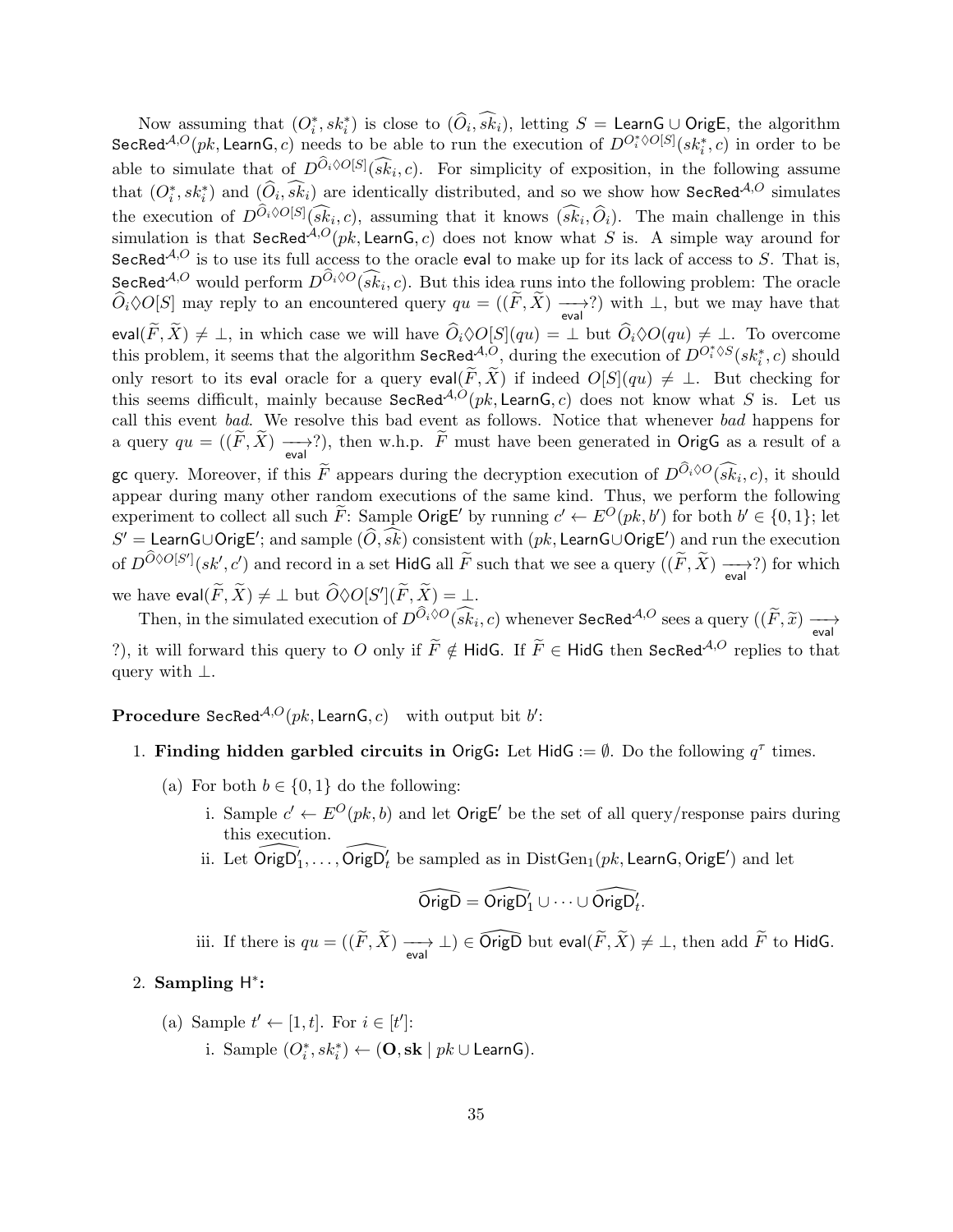- ii. Execute  $D^{O_{lim}}(sk_i^*, c)$ , where  $O_{lim}(qu)$  replies exactly as  $O_i^* \Diamond O(qu)$ , except for the following case in which  $O_{lim}$  replies with  $\perp$  :
	- $qu = ((F, X) \longrightarrow ?)$  and  $F \in H \text{idG}$

When the execution is over,

- Let  $\mathsf{EvalD}_i^* := \emptyset$ . For any eval query  $qu = ((\widetilde{F}, \widetilde{X}) \xrightarrow[\text{eval}]{\text{eval}})^2)$  during the execution for which  $\widetilde{F}\notin \textsf{HidG}$  and  $\textsf{eval}(\widetilde{F},\widetilde{X})=y\neq \bot,$  add  $((\widetilde{F},\widetilde{X})\xrightarrow[\textsf{eval}]{\bullet} y)$  to  $\textsf{EvalD}_i^*$
- (b) Set  $\mathsf{H}^* \leftarrow \mathsf{ConstHelp}^O(\mathsf{EvalD}_1^* \cup \cdots \cup \mathsf{EvalD}_{t'}^*)$ , where the procedure Const $\mathsf{Help}^O$  is defined in Definition [4.25.](#page-22-1)
- 3. Output  $b' \leftarrow \mathcal{A}(pk, \text{LearnG}, c, H^*)$

To describe our statement about the closeness of H and  $H^*$ , we define the following experiment outputting random variables over which we later state some events and probability statements.

Experiment Expr<sub>1</sub>(1<sup> $\kappa$ </sup>) for bit  $b \in \{0, 1\}$ : Output

$$
\text{Vars} = (\text{OrigG}, \text{OrigE}, c, (S_i, \widehat{O}_i, \widehat{sk}_i)_{i \in [t]}, \text{H}, (O_i^*, sk_i^*)_{i \in [t]}, \text{HidG}, \text{H}^*),
$$

where

- 1.  $((pk, \text{LearnG}), sk) \leftarrow G^O(1^{\kappa}).$
- 2.  $(c, H) \leftarrow \ddot{E}((pk, \text{LearnG}), b)$  with OrigE and  $(\widehat{O}_i, \widehat{sk}_i)$  being the random variables sampled inside this execution, and  $S_i$  is the value of S in the *i*th iteration based on which  $(O_i, sk_i)$  is sampled — i.e.,  $(O_i, sk_i) \leftarrow \text{Partial}(pk, \mathsf{S}_i)$ .
- 3. H\*, HidG and  $(O_i^*,sk_i^*)$  are sampled as in the execution of SecRed $^{A,O}(pk, \mathsf{LearnG}, c)$ .

We will prove the following lemma which shows that our proposed reduction SecRed does a good job of simulating H.

<span id="page-35-0"></span>**Lemma 4.47.** Let  $p$  be an arbitrary polynomial which satisfies

$$
8tq^2\varepsilon + \frac{1}{2^{\kappa/2 - 1}} \le \frac{1}{p}.
$$

We have

$$
\Delta(\mathsf{H},\mathsf{H}^*) \leq t(\tfrac{1}{p-1} + 4tq^2\varepsilon + \tfrac{1}{q^{\tau-1}} + \tfrac{1}{2^{\kappa/2-1}}),
$$

where H and  $H^*$  are sampled as in  $\text{Expr}_1(1^{\kappa})$ .

The proof of Lemma [4.47](#page-35-0) follows from Lemmas [4.48](#page-35-1) and [4.49,](#page-36-0) given below.

<span id="page-35-1"></span>**Lemma 4.48.** Let p be a polynomial as in Lemma  $\frac{1}{4}$ . For any  $i \in [t]$  we have

$$
\Delta((O_i^*,sk_i^*,\mathsf{LearnG},\mathsf{OrigE},c),(\widehat{O}_i,\widehat{sk}_i,\mathsf{LearnG},\mathsf{OrigE},c)) \leq \tfrac{1}{p-1},
$$

where all the variables are sampled as in  $\text{Expr}_1(1^{\kappa})$ .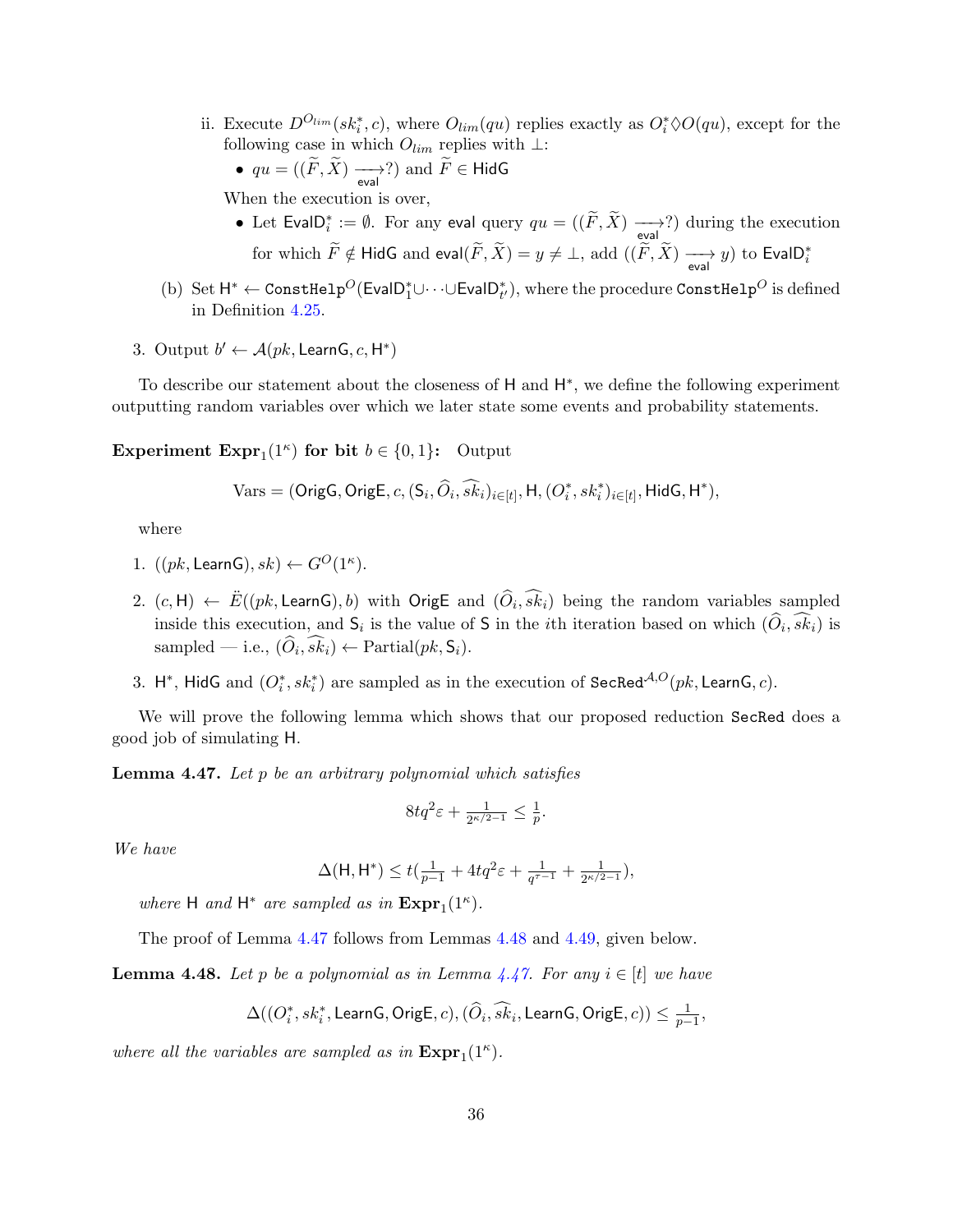<span id="page-36-0"></span>**Lemma 4.49.** Fix  $i \in [t]$ . Let  $O'_{lim}$  be defined as follows:  $O'_{lim}$  replies to a query qu exactly as  $\widehat{O}_i \Diamond O$  except for the following case in which  $O'_{lim}$  replies with  $\bot \colon qu = ((\widetilde{F}, *) \longrightarrow ?)$  and  $\widetilde{F} \in H$ idG. Let Evnt: be the event that  $\text{Trace}(D^{O'_{\!im}}(\widehat{sk}_i,c)) = \text{Trace}(D^{\widehat{O}_i\lozenge O[\textsf{OrigE}\cup \textsf{LearnG}\cup \mathsf{S}_i]}(\widehat{sk}_i,c)).$  Then

$$
\Pr[\overline{\mathsf{Evnt}}] \le 4tq^2\varepsilon + \tfrac{1}{q^{\tau-1}} + \tfrac{1}{2^{\kappa/2-1}},
$$

where all the variables inside Evnt are sampled as in  $\text{Expr}_1(1^{\kappa})$ .

We will first how to prove of Lemma [4.47](#page-35-0) using Lemmas [4.48](#page-35-1) and [4.49.](#page-36-0) We will then prove Lemma [4.48](#page-35-1) and Lemma [4.49.](#page-36-0)

*Proof of Lemma [4.47.](#page-35-0)* Fix  $i \in [t]$ . Let  $O_{lim}$  be defined as in the execution of the security reduction SecRed<sup>A,O</sup>(pk, LearnG, c): Namely,  $O_{lim}$  replies to a query qu exactly as  $O_i^* \lozenge O$  except for the following case in which  $O_{lim}$  replies with  $\perp$ :  $qu = ((F, *) \longrightarrow ?)$  and  $F \in HidG$ .

Let  $T_1 = \text{Trace}(D^{O_{lim}}(sk_i^*, c))$  and  $T_2 = \text{Trace}(D^{\widehat{O}_i \lozenge O[\text{LearnGUOrigEUS}_i](\widehat{sk}_i, c))}$ , where Trace denotes the set of query/response pairs made during a given execution. We show

<span id="page-36-1"></span>
$$
\Delta(\mathsf{T}_1, \mathsf{T}_2) \le \frac{1}{p-1} + 4tq^2\varepsilon + \frac{1}{q^{\tau-1}} + \frac{1}{2^{\kappa/2-1}}.\tag{14}
$$

Using a union bound we will then obtain the desired upper bound for  $\Delta(H, H^*)$ .

We show how to obtain Equation [14](#page-36-1) based on Lemmas [4.48](#page-35-1) and [4.49.](#page-36-0) By Lemma 4.48 we have

<span id="page-36-2"></span>
$$
\Delta((O_i^*, sk_i^*, \text{LearnG}, \text{OrigE}, c), (\widehat{O}_i, \widehat{sk}_i, \text{LearnG}, \text{OrigE}, c)) \le \frac{1}{p-1}.\tag{15}
$$

Note that since HidG is sampled independently of all the variables in Equation [15](#page-36-2) we have

<span id="page-36-3"></span>
$$
\Delta((O_i^*, sk_i^*, \text{OrigE}, c, \text{HidG}), (\widehat{O}_i, \widehat{sk}_i, \text{OrigE}, c, \text{HidG})) \le \frac{1}{p-1}.\tag{16}
$$

Define the oracle  $O'_{lim}$  as in Lemma [4.49:](#page-36-0)  $O'_{lim}$  replies to a query qu exactly as  $\widehat{O}_i \Diamond O$  except for the following case in which  $O'_{lim}$  replies with  $\perp$ :  $qu = ((\widetilde{F}, *) \longrightarrow ?)$  and  $\widetilde{F} \in HidG$ . Define

 $\mathsf{T}'_1 = \text{Trace}(D^{O'_{lim}}(sk_i^*, c))$ 

From Equation [16](#page-36-3) we have

<span id="page-36-4"></span>
$$
\Delta(\mathsf{T}_1, \mathsf{T}'_1) \le \frac{1}{p-1}.\tag{17}
$$

By Lemma [4.49](#page-36-0) we have

<span id="page-36-5"></span>
$$
\Delta(\mathsf{T}'_1, \mathsf{T}_2) \le 4tq^2\varepsilon + \frac{1}{q^{\tau - 1}} + \frac{1}{2^{\kappa/2 - 1}}.\tag{18}
$$

 $\Box$ Combining Equations [17](#page-36-4) and [18](#page-36-5) implies the bound in Equation [14,](#page-36-1) as desired.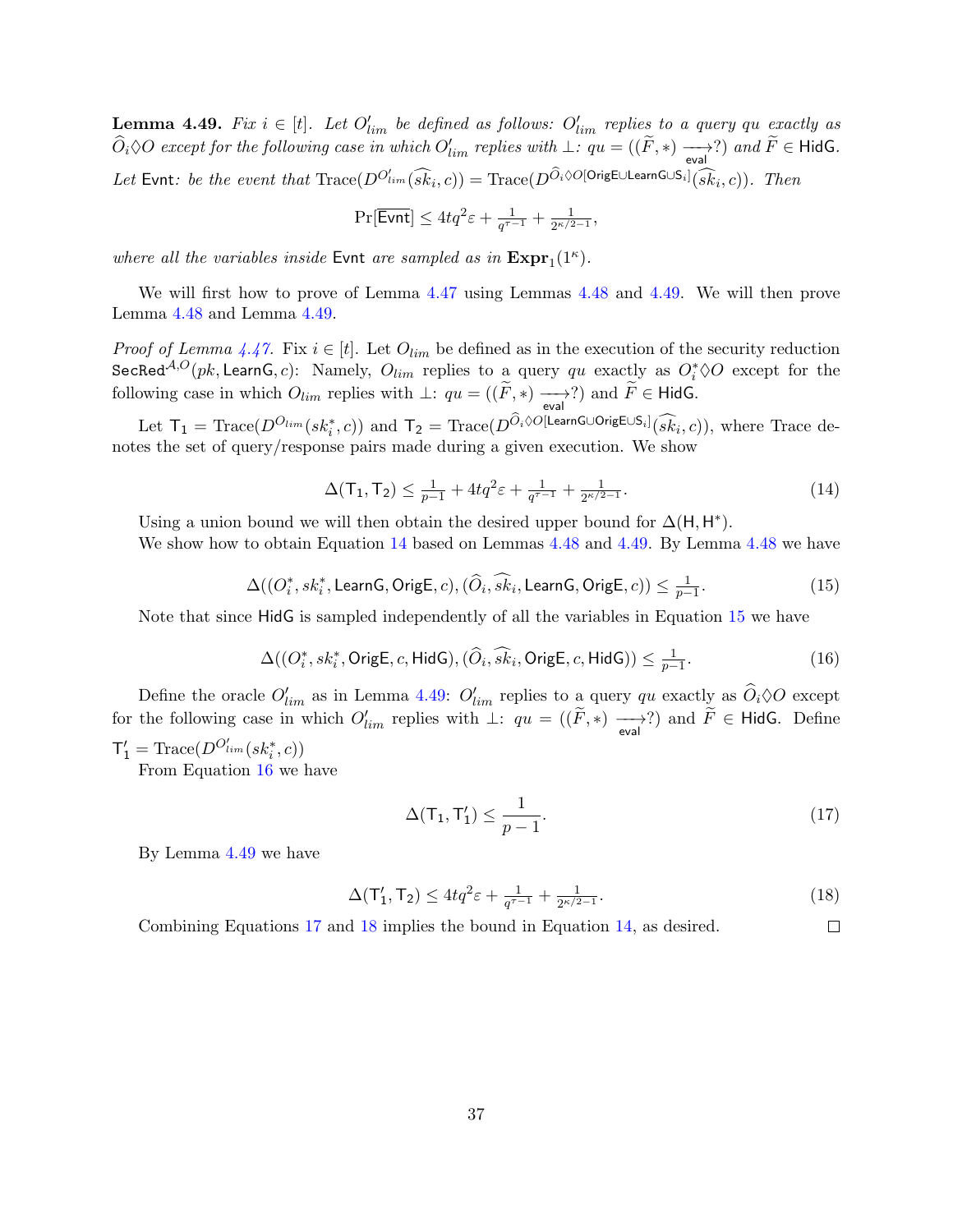**Roadmap for the proof of Lemma [4.48.](#page-35-1)** We now focus on proving Lemma 4.48. Fix an arbitrary iteration  $i \in [t]$  for which we want to show  $\textbf{Dist}_1 = (O_i^*, sk_i^*, \text{LearnG}, \text{OrigE}, c)$  and  $\textbf{Dist}_2 =$  $(O_i, sk_i, \textsf{LearnG}, \textsf{OrigE}, c)$  are statistically close. Recall that

$$
(O_i^*,sk_i^*) \leftarrow \mathbf{D}_1 := (\mathbf{O},\mathbf{sk} \mid pk \cup \mathbf{LearnG}),
$$

and

$$
(\tilde{O}_i, s\tilde{k}_i) \leftarrow \mathbf{D}_2 := (\mathbf{O}, \mathbf{sk} \mid pk \cup \mathsf{LearnG} \cup \mathsf{OrigE} \cup \mathsf{S}_i).
$$

Define

Diff := (OrigE  $\cup$  S<sub>i</sub> \ LearnG).

Comparing the ways in which  $(O_i^*, sk_i^*)$  and  $(\widehat{O}_i, \widehat{sk}_i)$  are sampled, Diff is the only extra set on which  $O_i$  is conditioned on. With this in mind, to prove that  $\text{Dist}_1$  and  $\text{Dist}_2$  are close, we first define a notion of disjointedness between two sets of query/response pairs. We will then show that if (a)  $O_i^*$  and Diff are disjoint and (b)  $\widehat{O}_i$  and Diff are disjoint, then the induced distributions  $\text{Dist}_1$ and  $Dist_2$  are identical. We will then bound the probability that (a) or (b) does not hold.

The notion of disjointness is described below.

<span id="page-37-3"></span>**Definition 4.50.** Let  $S_1, S_2$  be partial oracles (i.e., two sets of query/response pairs). We say

- $S_1$  hits  $S_2$  if there is some query qu on which both  $S_1(qu)$  and  $S_2(qu)$  are defined. We stress that even if the outputs are the same (i.e,  $S_1(qu) = S_2(qu)$ ) we still call this event a hit.
- $S_1$  and  $S_2$  are *disjoint* if  $S_1$  and  $S_2$  do not hit and that  $S_1 \cup S_2$  is a valid oracle.

Define the following two disjoint events:

- Disjoint<sub>1</sub> :=  $O_i^*$  is disjoint of Diff.
- Disjoint<sub>2</sub> :=  $O_i$  is disjoint of Diff.

We show the following lemma.

<span id="page-37-0"></span>**Lemma 4.51.** Let p be as in Lemma [4.47.](#page-35-0) That is,  $8tq^2\varepsilon + \frac{1}{26\sqrt{2}}$  $\frac{1}{2^{\kappa/2-1}} \leq \frac{1}{p}$  $rac{1}{p}$ . Then:

- <span id="page-37-1"></span>1.  $((O_i^*, sk_i^*, \text{LearnG}, \text{OrigE}, c) | \text{Disjoint}_1) \equiv ((\widehat{O}_i, \widehat{sk}_i, \text{LearnG}, \text{OrigE}, c) | \text{Disjoint}_2),$
- <span id="page-37-2"></span>2. Pr[Disjoint<sub>1</sub>]  $\geq 1 - \frac{1}{p}$  $\frac{1}{p},$
- <span id="page-37-4"></span>3. Pr[Disjoint<sub>2</sub>]  $\geq 1 - \frac{1}{p-1}$ ,

where all the variables are sampled as in  $\text{Expr}_1(1^{\kappa})$ .

*Proof of Lemma [4.48.](#page-35-1)* The proof follows in a straightforward way from Lemma [4.51.](#page-37-0)  $\Box$ 

We now focus on proving Lemma  $4.51$ .

*Proof of Lemma [4.51,](#page-37-0) Part [1.](#page-37-1)* the proof of this part follows from the definition of disjointness.  $\Box$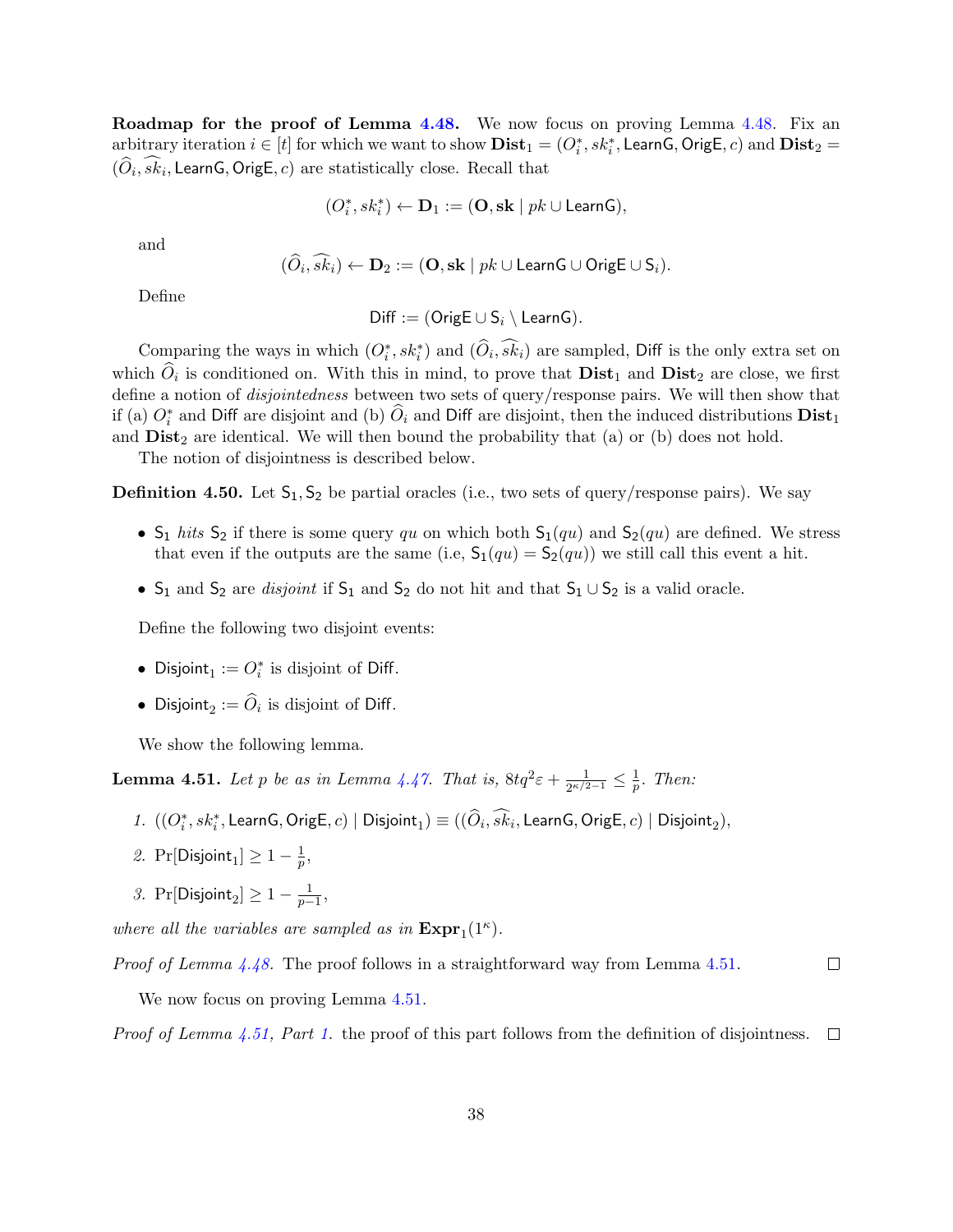Roadmap for the proof of Lemma [4.51,](#page-37-0) Part [2.](#page-37-2) We first describe three events  $Bad<sub>1</sub>$ ,  $Bad<sub>2</sub>$ and  $Bad<sub>3</sub>$  in Definition [4.52.](#page-38-0) Then the proof of this part of the lemma will be divided into two lemmas. First, in Lemma [4.53](#page-38-1) we will show that  $Pr[Disjoint_1] \geq Pr[Bad_1 \vee Bad_2 \vee Bad_3]$ . Then, in Lemma [4.54](#page-39-0) we will show that  $Pr[Bad_1 \vee Bad_2 \vee Bad_3] \leq 8tq^2 \varepsilon + \frac{1}{2\kappa/2}$  $\frac{1}{2^{\kappa/2-1}}$ . These two will complete the proof of Part [2](#page-37-2) of Lemma [4.51.](#page-37-0)

<span id="page-38-0"></span>**Definition 4.52.** We define the following bad events. Informally,  $Bad_1$  is the event that the output of some gc or gi query defined by  $O_i^*$  is at the range of the actual oracles gc and gi but that output does not appear in OrigG. Also,  $Bad<sub>2</sub>$  is the event that some non-heavy query in OrigG also does appear in Diff. Finally,  $Bad_3$  is defined as in  $Bad_2$  by replacing OrigG with  $O_i^*$ .

- Bad<sub>1</sub>: the event that at least one of the following occurs:
	- 1. There exists  $(* \longrightarrow \widetilde{F}) \in O_i^*$  such that for some  $(s, F)$ :  $\mathsf{gc}(s, F) = \widetilde{F}$  and that  $((s, F) \longrightarrow \mathsf{gc})$  $\widetilde{F}$ ) ∉ (OrigG ∪ LearnG).
	- 2. There exists  $(* \to \tilde{x}) \in O_i^*$  such that that for some  $(s, i, b)$ :  $\mathsf{gi}(s, i, b) = \tilde{x}$  and that  $((s, i, b) \rightarrow \widetilde{x}) \notin (\mathsf{OrigG} \cup \mathsf{LearnG}).$
- Bad<sub>2</sub>: the event that there exists a query that appears in both OrigG and Diff. That is, for some  $T \in \{f, \text{gc}, \text{gi}\}\$ there exists a query qu such that  $(qu \rightarrow * ) \in \text{OrigG}$  and  $(qu \rightarrow * ) \in \text{Diff}$ .
- Bad<sub>3</sub>: the event that there exists a query that appears both in  $O_i^*$  and Diff. That is, for some  $T \in \{f, \text{gc}, \text{gi}\}\$  there exists a query qu such that  $(qu \to \ast) \in O_i^*$  and  $(qu \to \ast) \in \text{Diff}$ .

<span id="page-38-1"></span>Lemma 4.53. We have

$$
\Pr[\mathsf{Disjoint}_1] \geq \Pr[\overline{\mathsf{Bad}_1 \vee \mathsf{Bad}_2 \vee \mathsf{Bad}_3}],
$$

where all the variables are sampled as in  $\text{Expr}_1(1^{\kappa})$ .

*Proof.* We show whenever  $\overline{Bad_1 \vee Bad_2 \vee Bad_3}$  then the event Disjoint<sub>1</sub> must necessarily hold. Suppose toward a contradiction that  $\overline{\text{Disjoint}}_1$  holds, or in other words  $O_i^*$  and Diff are not disjoint. Recalling the notion of disjointedness from Definition [4.50](#page-37-3) we consider all possible cases, deriving a contradiction for each case:

- 1.  $O_i^*$  hits Diff or in other words there is a query that appears in both  $O_i^*$  and Diff: This contradicts the fact that Bad<sub>3</sub> holds.
- 2.  $O_i^*$  does not hit Diff but  $O_i^* \cup$  Diff is not a valid partial oracle: if this happens then at least one of the following must happen:
	- (a) for some  $qu_1 \neq qu_2$  we have  $-qu_1 \longrightarrow \widetilde{F}$   $\in O_i^*$  and  $qu_2 \longrightarrow \widetilde{F}$   $\in$  Diff: in this case we claim  $(qu_2 \rightarrow_{\text{gc}} F) \in \text{OrigG},$  which contradicts the fact that  $\text{Bad}_2$  holds. To prove the claim suppose to the contrary that  $(qu_2 \rightarrow_{\text{gc}} F) \notin \text{OrigG.}$  Firs, note that since  $(qu_2 \rightarrow_{\text{gc}} F)$  $F) \in$  Diff we have  $\mathsf{gc}(qu_2) = F$ . Also, note that we must have  $\left(qu_2 \xrightarrow[\mathsf{gc}]{F}\right) \notin \mathsf{LearnG}$ because we know  $O_i^*$  agrees with LearnG and so we could not have had  $(qu_1 \rightarrow \widetilde{F}) \in O_i^*$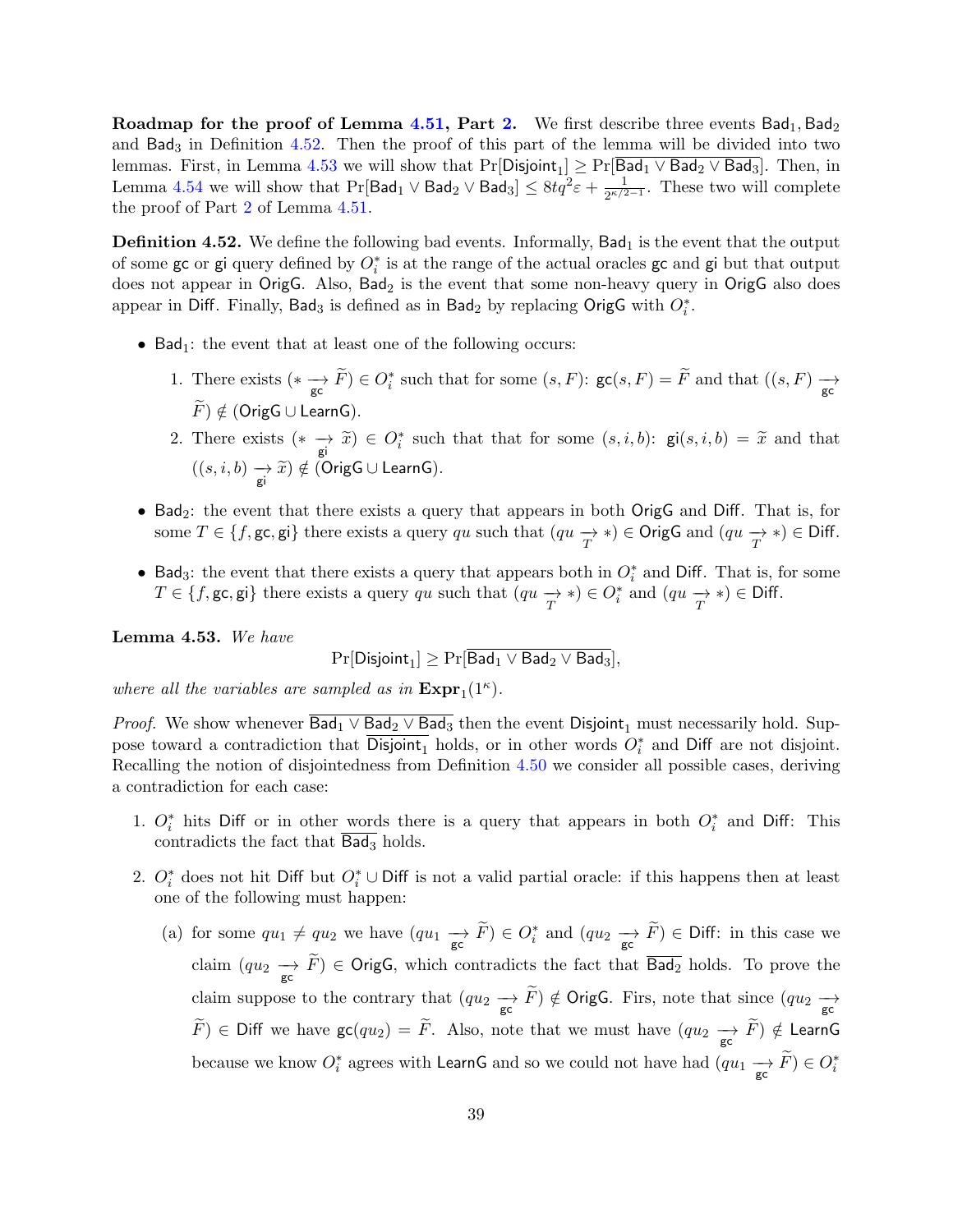for  $qu_1 \ne qu_2$ . Now we reach a contradiction to the fact that  $Bad_1$  holds, because we now have  $\widetilde{F}$  is a valid garbled circuit,  $(qu_1 \underset{\mathsf{gc}}{\rightarrow} \widetilde{F}) \in O_i^*$  and  $(\ast \underset{\mathsf{gc}}{\rightarrow} \widetilde{F}) \notin \mathsf{OrigG} \cup \mathsf{LearnG}.$ 

(b) for some  $qu_1 \neq qu_2$  we have  $(qu_1 \longrightarrow \tilde{x}) \in O_i^*$  and  $(qu_2 \longrightarrow \tilde{x}) \in \text{Diff}$ : in exactly the same way as in the previous case we can show that this case is also impossible.

 $\Box$ 

<span id="page-39-0"></span> ${\rm \bf Lemma \ 4.54.} \ \ We \ have \ \Pr[{\rm Bad}_1 \vee {\rm Bad}_2 \vee {\rm Bad}_3] \leq 8tq^2\varepsilon + \frac{1}{2\kappa/2}$  $\frac{1}{2^{\kappa/2-1}}$ , where all the variables are sampled as in  $\mathrm{Expr}_1(1^{\kappa}).$ 

Proof. We can bound the probability of any of these events using ideas discussed extensively before, and so we outline the main ideas. First, note that whenever the event  $Bad<sub>1</sub>$  holds, we have hit the image of a sparse random function, which in our case is either  $\gcd$  or  $\gcd$ . This is because  $O_i^*$  is sampled in offline mode while conditioning solely on OrigG∪LearnG. Thus, by Lemma [3.1](#page-10-2) we have  $\Pr[\mathsf{Bad}_1] \leq 2 \times \frac{1}{2^2}$  $\frac{1}{2^{2^{\kappa}}}$ .

Recall that  $\text{Diff} = \text{OrigE} \setminus \text{LearnG}$ . The event  $\text{Bad}_2$  is the event that there is a query  $qu \in \text{OrigG}$ which is at most  $\varepsilon$  heavy, but that it appears during a process which is independent of that used to produce OrigG and which consists of at most  $4tq^2$  queries. (See Lemma [4.32.](#page-25-2)) Thus, we have  $Pr[Bad_2] \leq 4tq^2\varepsilon$ . Finally, the event  $Bad_3$  can be bounded in exactly the same way.  $\Box$ 

Proof of Lemma [4.51,](#page-37-0) Part [2.](#page-37-2) the proof of this part follows from Lemmas [4.53](#page-38-1) and [4.54.](#page-39-0)  $\Box$ 

*Proof of Lemma [4.51,](#page-37-0) Part [3.](#page-37-4)* Recall the distributions  $D_1$  and  $D_2$ :

$$
(O_i^*, r_i^*) \leftarrow \mathbf{D}_1 := (\mathbf{O}, \mathbf{sk} \mid pk \cup \mathsf{LearnG}).
$$

 $(O_i, \widehat{r}_i) \leftarrow \mathbf{D}_2 := (\mathbf{O}, \mathbf{sk} \mid pk \cup \mathsf{LearnG} \cup \mathsf{OrigE} \cup \mathsf{S}_i).$ 

Recall that  $\text{Diff} = (\text{OrigE} \cup \text{S}_i) \setminus \text{LearnG}.$ 

In what follows we write  $(O', r') \in \mathbf{D}_1$  to mean that  $(O', r')$  is in the support set of  $\mathbf{D}_1$ . Consider the following partitioning of the worlds:

- $S_1$ : the set of all  $(O', r') \in D_2$  such that  $G^{O'}(r')$  does not hit Diff.
- S<sub>2</sub>: the set of all  $(O', r') \in \mathbf{D}_2$  such that  $G^{O'}(r')$  hits Diff.
- $S_3$ : the set of worlds generated by  $D_1$  which disagree with Diff. Namely, for all  $(O', r') \in S_3$ we have  $O' \cup$  Diff is an invalid partial oracle.

Note that  $S_1 \cup S_2 \cup S_3$  covers all the worlds in the support set of  $D_1$ . Also,  $S_1 \cup S_2$  covers all the worlds in the support set of  $D_2$  $D_2$ . By Part 2 of Lemma [4.51](#page-37-0) we have

$$
\frac{|S_2|+|S_3|}{|S_1|+|S_2|+|S_3|} \leq \frac{1}{p}.
$$

We want to bound  $|S_2|/(|S_1| + |S_2|)$ . We have

$$
\frac{|S_2|}{|S_1|+|S_2|}\leq \frac{|S_2|+|S_3|}{|S_1|}\leq \frac{\frac{|S_2|+|S_3|}{|S_1|+|S_2|+|S_3|}}{\frac{|S_1|}{|S_1|+|S_2|+|S_3|}}\leq \frac{\frac{1}{p}}{\frac{p-1}{p}}=\frac{1}{p-1}.
$$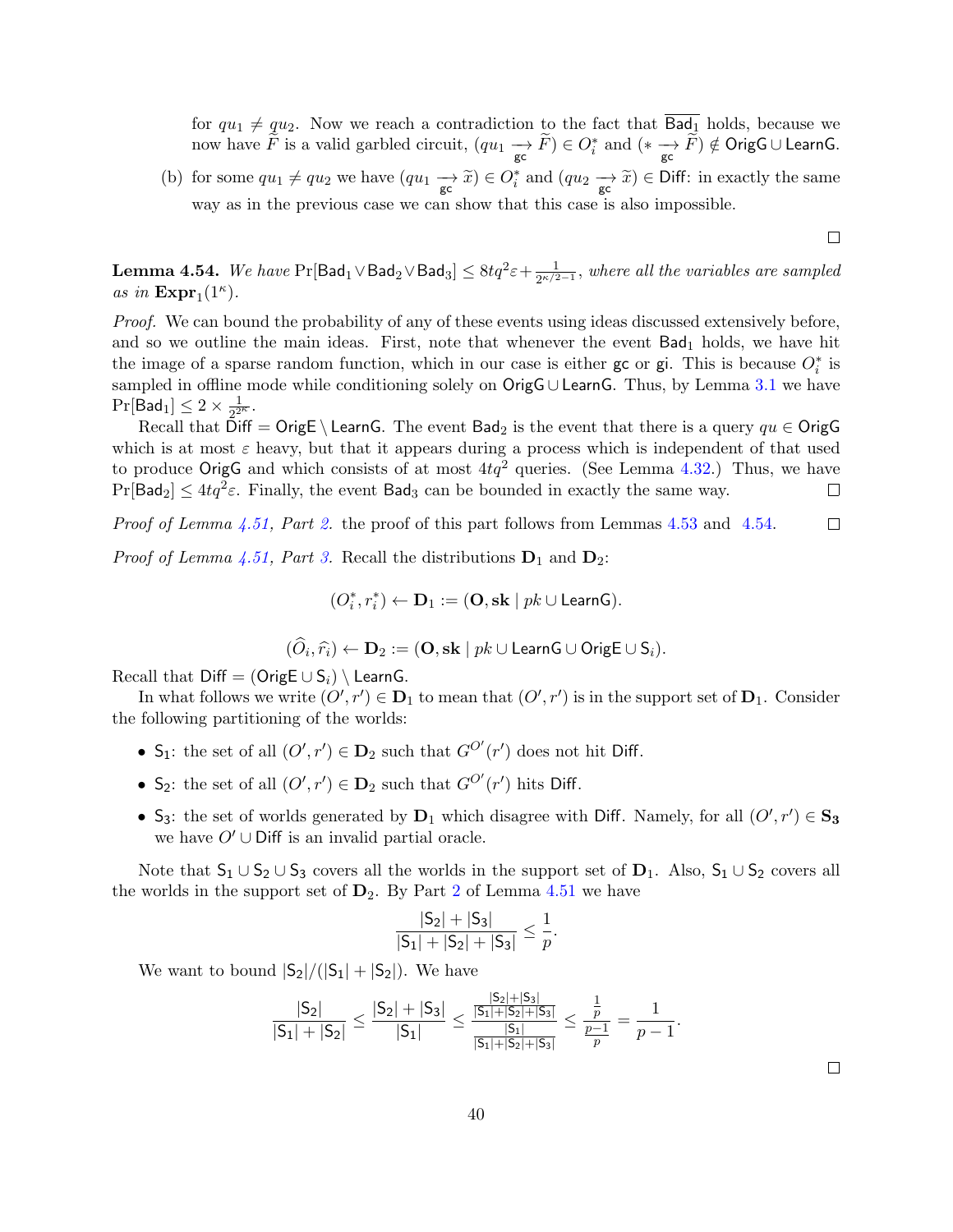We now focus on proving Lemma [4.49.](#page-36-0)

*Proof of Lemma [4.49.](#page-36-0)* Let  $\text{OrigD}_i$  be the set of all queries issued during the execution of the procedure  $D^{\widehat{O}_i \Diamond O}$ [OrigE∪LearnG∪S $_i$ ] $(\widehat{sk}_i, c)$ . Define the following events:

- Miss: the event that there exists  $F$  such that  $(*\longrightarrow\limits_{\mathsf{gc}} F)\in \mathsf{OrigG},$  that  $(*\longrightarrow\limits_{\mathsf{gc}} F)\notin \mathsf{LearnG}\cup$ OrigE∪S<sub>i</sub>, that  $\widetilde{F} \notin H$ idG and that for some  $\widetilde{X}$ :  $((\widetilde{F}, \widetilde{X}) \longrightarrow ?) \in \widehat{\text{OrigD}}_i$  and eval $(\widetilde{F}, \widetilde{X}) \neq \bot$ .
- Bad<sub>4</sub>: the event that there exists  $F$  such that  $(*\longrightarrow\limits_{\mathsf{gc}} F)\notin\mathsf{OrigG}\cup\mathsf{LearnG}\cup\mathsf{OrigE}\cup\mathsf{S}_i,$  that  $((\widetilde{F}, *) \longrightarrow ?) \in \widehat{\text{OrigD}_i}$  for some s and  $F: \text{ gc}(s, F) = \widetilde{F}.$
- Bad<sub>5</sub>: the event that there is F such that  $F \in H \text{idG}$  and  $(* \xrightarrow{\rightarrow}_{\text{gc}} F) \notin \text{OrigG}$ .
- Bad<sub>6</sub>: the event that there exists a query qu such that  $(qu \rightarrow * ) \in \text{OrigG} \cap \text{Diff}$ , where recall that  $\text{Diff} = (\text{OrigE} \cup \text{S}_i) \setminus \text{LearnG}.$

We show that if Evnt holds, then Miss ∨ Bad<sub>4</sub> ∨ Bad<sub>5</sub> ∨ Bad<sub>6</sub> holds, or equivalently, if Miss ∧ Bad<sub>4</sub> ∧ Bad<sub>5</sub> ∧ Bad<sub>6</sub> holds then Evnt holds. We will then show that the probability that Miss ∨ Bad<sub>4</sub> ∨ Bad<sub>5</sub> ∨ Bad<sub>6</sub> holds is at most  $q\varepsilon + \frac{1}{q^1}$  $\frac{1}{q^{15}}+2\times\frac{1}{2^{\kappa/2}}$  $\frac{1}{2^{\kappa/2}}$ .

Suppose  $\overline{\mathsf{Miss}} \wedge \overline{\mathsf{Bad}_4} \wedge \overline{\mathsf{Bad}_6}$  holds and suppose to the contrary that  $\overline{\mathsf{Evnt}}$  holds. Let  $S := \text{LearnG} \cup \text{OrigE} \cup S_i.$  Let  $T_1 = \text{Trace}(D^{O_{\text{ext}}}(\widehat{sk}_i, c))$  and let  $T_2 = \text{Trace}(D^{\widehat{O}_i \lozenge O[\text{S}]}(\widehat{sk}_i, c)).$ Consider the first point in which  $T_1$  and  $T_2$  become different: this point must be an eval query  $qu = ((F, X) \longrightarrow ?)$ , where  $gc(s, F) = F$  for some  $(s, F)$  and for which one of the following holds: We show that each case leads to a contradiction.

- 1.  $O_{\text{ext}}(qu) = \perp$  and  $\widehat{O}_i \lozenge O[S](qu) \neq \perp$ : The fact that  $O_{\text{ext}}(qu) = \perp$  implies  $\widetilde{F} \in H$ idG. Since Bad<sub>5</sub> holds we have  $(* \longrightarrow F) \in \text{OrigG.}$  Also, by the way in which HidG is designed, we have  $(\ast \underset{\mathsf{gc}}{\rightarrow} \widetilde{F}) \notin \mathsf{LearnG}.$  Now the fact that  $\widehat{O}_i\diamond O[S](qu) \neq \bot$  and that  $(\ast \underset{\mathsf{gc}}{\rightarrow} \widetilde{F}) \notin \mathsf{LearnG}$ imply that  $(* \rightarrow_{\text{gc}} F) \in \text{S} \setminus \text{LearnG} = \text{Diff.}$  Now the facts that  $(* \rightarrow_{\text{gc}} F) \in \text{Diff and that}$  $(* \longrightarrow_{\text{gc}} F) \in \text{OrigG}$  imply that  $\text{Bad}_6$  holds, which is a contradiction.
- 2.  $O_{ext}(qu) \neq \perp$  and  $\widehat{O}_i \Diamond O[S](qu) = \perp$ : Since  $\widehat{O}_i \Diamond O[S](qu) = \perp$  and eval $(qu) \neq \perp$  we have  $(* \rightarrow_{\text{gc}} F) \notin$  S. Also, since Bad<sub>4</sub> holds, we have  $(* \rightarrow_{\text{gc}} F) \in \text{OrigG} \cup S$ , and thus by the preceding condition we have  $(* \longrightarrow_F F) \in \mathsf{OrigG}.$  Moreover,  $O_{\mathsf{ext}}(qu) \neq \bot$  implies  $F \notin \mathsf{HidG}.$ Now the facts that  $(* \rightarrow_{\text{gc}} \widetilde{F}) \in \text{OrigG} \setminus \text{S}$ , that  $\widetilde{F} \notin \text{HidG}$ , that  $((\widetilde{F}, \widetilde{X}) \longrightarrow ?) \in \widehat{\text{OrigD}_i}$  and that eval $(F, \tilde{X}) \neq \perp$  imply Miss holds, which is a contradiction.

We now show how to bound each of the events above. We can easily show that each of the events Bad<sub>4</sub> and Bad<sub>5</sub> happens with probability at most  $\frac{1}{2^{k/2}}$  because the occurrence of each of them implies that we have obliviously hit a valid point in the image of  $gc$ . Also, the event  $Bad<sub>6</sub>$  is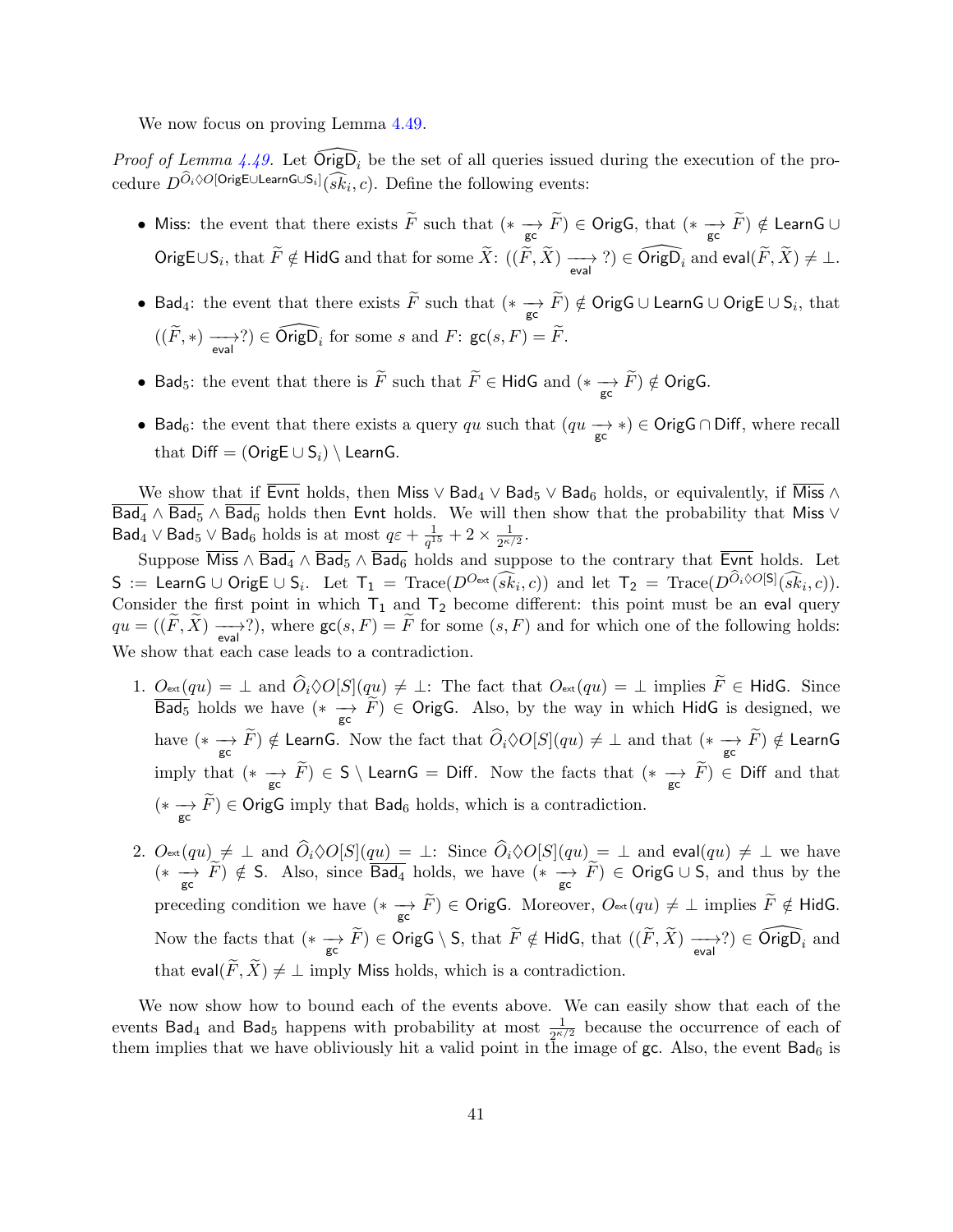a special case of the event  $Bad<sub>2</sub>$  (Definition [4.52\)](#page-38-0), which we have shown in Lemma [4.54](#page-39-0) that this event occurs with probability at most  $4tq^2\varepsilon$ .

We now bound the probability of the event Miss. To this end, we define a Bernoulli random variable for any F such that  $((*\underset{\text{gc}}{\longrightarrow} F)) \in \text{OrigG}$  and then show that the event Miss is the event that for some  $\widetilde{F}$  where  $((*\longrightarrow_{\text{gc}} \widetilde{F})) \in \text{OrigG: the first } q^{\tau}$  trials of that Bernoulli variable fails, but the last one succeeds. We obtain the desired bound of  $q \times \frac{1}{q^2}$  $\frac{1}{q^{\tau}}$  from Lemma [3.1](#page-10-2) and a union bound.

Fix F for which  $((*\longrightarrow_{\text{gc}} F)) \in \text{OrigG.}$  Define the following Bernoulli trial.

#### Bernoulli Trial:

- 1. For both  $b \in \{0,1\}$  do the following:
	- (a) Sample  $c' \leftarrow E^O(pk, b)$  and let OrigE' be the set of all query/response pairs during this execution.
	- (b) Let  $\widehat{\text{OrigD}_i}$  be sampled as in  $\text{DistGen}_1(pk, \text{LearnG}, \text{OrigE}').$ 
		- We say the Bernoulli trial succeeds if there is a query  $qu = ((\widetilde{F}, \widetilde{X}) \longrightarrow \bot) \in \widehat{\text{OrigD}_i}$ but eval $(\widetilde{F}, \widetilde{X}) \neq \bot$ . Otherwise, we say the Bernoulli trial fails.

Now suppose the event Miss holds. This means that there exists F such that  $(*\longrightarrow_F) \in \mathsf{OrigG},$ that  $F \notin H$ idG, that  $(* \longrightarrow_F F) \notin LearnG \cup OrigE \cup S_i$ , and that for some X the query  $((F, X) \longrightarrow_{eval} P)$ appears during the execution of  $D^{\widehat{O}_i \lozenge O}[\mathsf{LearnGUOrigEUS}_i](\widehat{sk}_i, c)$  and that eval $(\widetilde{F}, \widetilde{X}) \neq \bot$ . This means that this particular Bernoulli trial (based on OrigE,  $\hat{O}_i$  and  $sk_i$ ) succeeds. Moreover,  $\hat{F} \notin HidG$ means that all the previous  $q^{\tau}$  Bernoulli trials performed to form the random variable HidG failed. The proof is now complete.  $\Box$ 

## References

<span id="page-41-3"></span><span id="page-41-2"></span><span id="page-41-1"></span><span id="page-41-0"></span>[App17] Benny Applebaum. Garbled circuits as randomized encodings of functions: a primer. In Tutorials on the Foundations of Cryptography, pages 1–44. Springer, 2017. [3](#page-2-2) [AS15] Gilad Asharov and Gil Segev. Limits on the power of indistinguishability obfuscation and functional encryption. In Foundations of Computer Science (FOCS), 2015 IEEE 56th Annual Symposium on, pages 191–209. IEEE, 2015. [3,](#page-2-2) [4,](#page-3-2) [5,](#page-4-2) [9,](#page-8-0) [12](#page-11-1) [AS16] Gilad Asharov and Gil Segev. On constructing one-way permutations from indistinguishability obfuscation. In Eyal Kushilevitz and Tal Malkin, editors, TCC 2016-A: 13th Theory of Cryptography Conference, Part II, volume 9563 of Lecture Notes in Computer Science, pages 512–541, Tel Aviv, Israel, January 10–13, 2016. Springer, Heidelberg, Germany. [3](#page-2-2) [Bar17] Boaz Barak. The complexity of public-key cryptography. In Tutorials on the Foundations of Cryptography, pages 45–77. Springer, 2017. [3](#page-2-2)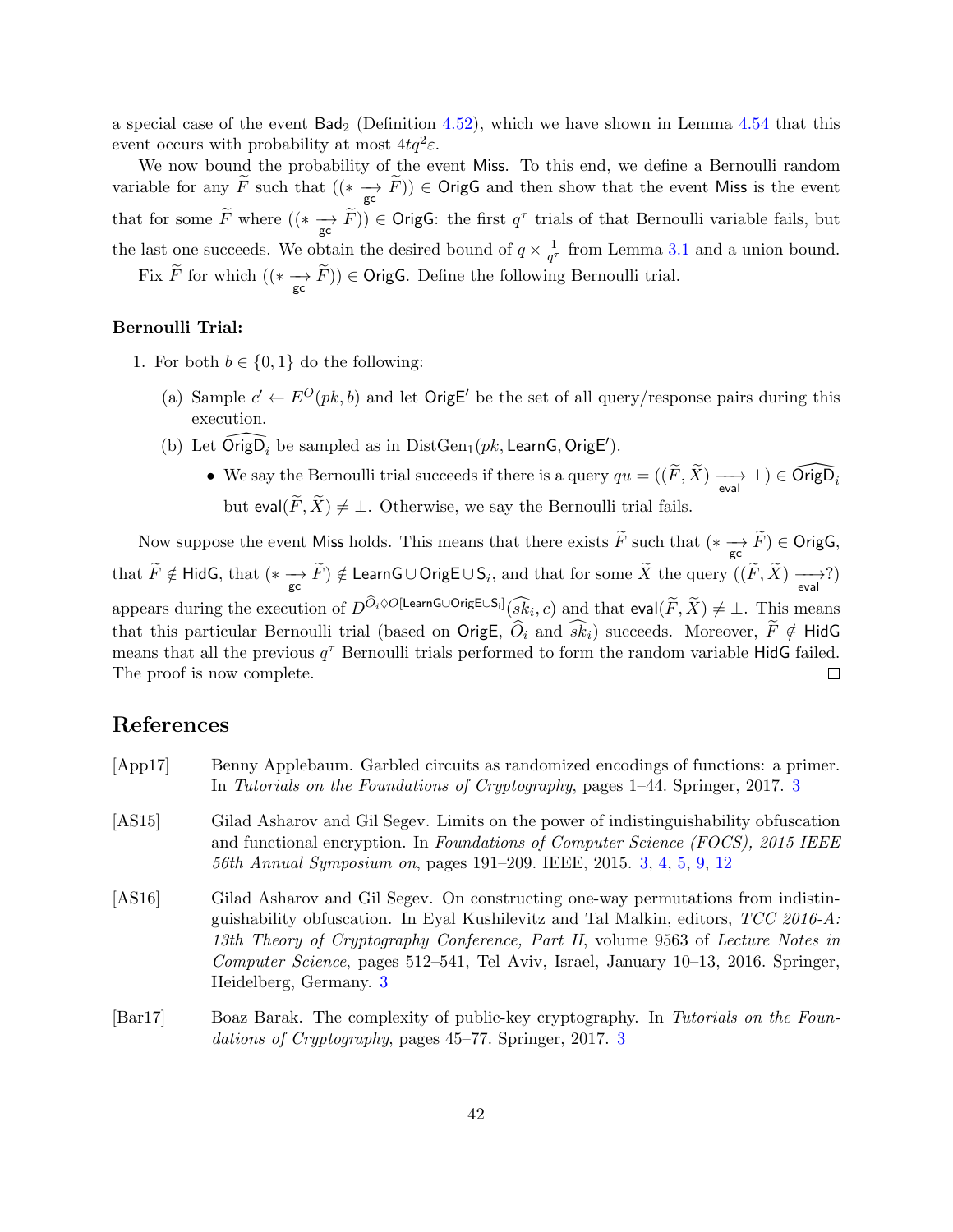- <span id="page-42-4"></span>[BBF13] Paul Baecher, Christina Brzuska, and Marc Fischlin. Notions of black-box reductions, revisited. In International Conference on the Theory and Application of Cryptology and Information Security, pages 296–315. Springer, 2013. [3,](#page-2-2) [13](#page-12-3)
- <span id="page-42-3"></span>[BDV17] Nir Bitansky, Akshay Degwekar, and Vinod Vaikuntanathan. Structure vs. hardness through the obfuscation lens. In Annual International Cryptology Conference, pages 696–723. Springer, 2017. [3](#page-2-2)
- <span id="page-42-5"></span>[Bea96] Donald Beaver. Correlated pseudorandomness and the complexity of private computations. In 28th Annual ACM Symposium on Theory of Computing, pages 479–488, Philadephia, PA, USA, May 22–24, 1996. ACM Press. [4](#page-3-2)
- <span id="page-42-0"></span>[BHR12] Mihir Bellare, Viet Tung Hoang, and Phillip Rogaway. Foundations of garbled circuits. In Ting Yu, George Danezis, and Virgil D. Gligor, editors, ACM CCS 12: 19th Conference on Computer and Communications Security, pages 784–796, Raleigh, NC, USA, October 16–18, 2012. ACM Press. [3,](#page-2-2) [4,](#page-3-2) [12](#page-11-1)
- <span id="page-42-2"></span>[BKSY11] Zvika Brakerski, Jonathan Katz, Gil Segev, and Arkady Yerukhimovich. Limits on the power of zero-knowledge proofs in cryptographic constructions. In Theory of Cryptography Conference, pages 559–578. Springer, 2011. [3,](#page-2-2) [5,](#page-4-2) [55,](#page-54-1) [56](#page-55-1)
- <span id="page-42-9"></span>[BMG07] Boaz Barak and Mohammad Mahmoody-Ghidary. Lower bounds on signatures from symmetric primitives. In 48th Annual Symposium on Foundations of Computer Science, pages 680–688, Providence, RI, USA, October 20–23, 2007. IEEE Computer Society Press. [26](#page-25-3)
- <span id="page-42-8"></span>[BMG09] Boaz Barak and Mohammad Mahmoody-Ghidary. Merkle puzzles are optimal - an  $O(n^2)$ -query attack on any key exchange from a random oracle. In Shai Halevi, editor, Advances in Cryptology – CRYPTO 2009, volume 5677 of Lecture Notes in Computer Science, pages 374–390, Santa Barbara, CA, USA, August 16–20, 2009. Springer, Heidelberg, Germany. [16](#page-15-3)
- <span id="page-42-1"></span>[BPR+08] Dan Boneh, Periklis A. Papakonstantinou, Charles Rackoff, Yevgeniy Vahlis, and Brent Waters. On the impossibility of basing identity based encryption on trapdoor permutations. In 49th Annual Symposium on Foundations of Computer Science, pages 283–292, Philadelphia, PA, USA, October 25–28, 2008. IEEE Computer Society Press. [3](#page-2-2)
- <span id="page-42-7"></span>[CKP15] Ran Canetti, Yael Tauman Kalai, and Omer Paneth. On obfuscation with random oracles. In Yevgeniy Dodis and Jesper Buus Nielsen, editors, TCC 2015: 12th Theory of Cryptography Conference, Part II, volume 9015 of Lecture Notes in Computer Science, pages 456–467, Warsaw, Poland, March 23–25, 2015. Springer, Heidelberg, Germany. [6](#page-5-2)
- <span id="page-42-6"></span>[Dac16] Dana Dachman-Soled. Towards non-black-box separations of public key encryption and one way function. In Martin Hirt and Adam D. Smith, editors, TCC 2016-B: 14th Theory of Cryptography Conference, Part II, volume 9986 of Lecture Notes in Computer Science, pages 169–191, Beijing, China, October 31 – November 3, 2016. Springer, Heidelberg, Germany. [5](#page-4-2)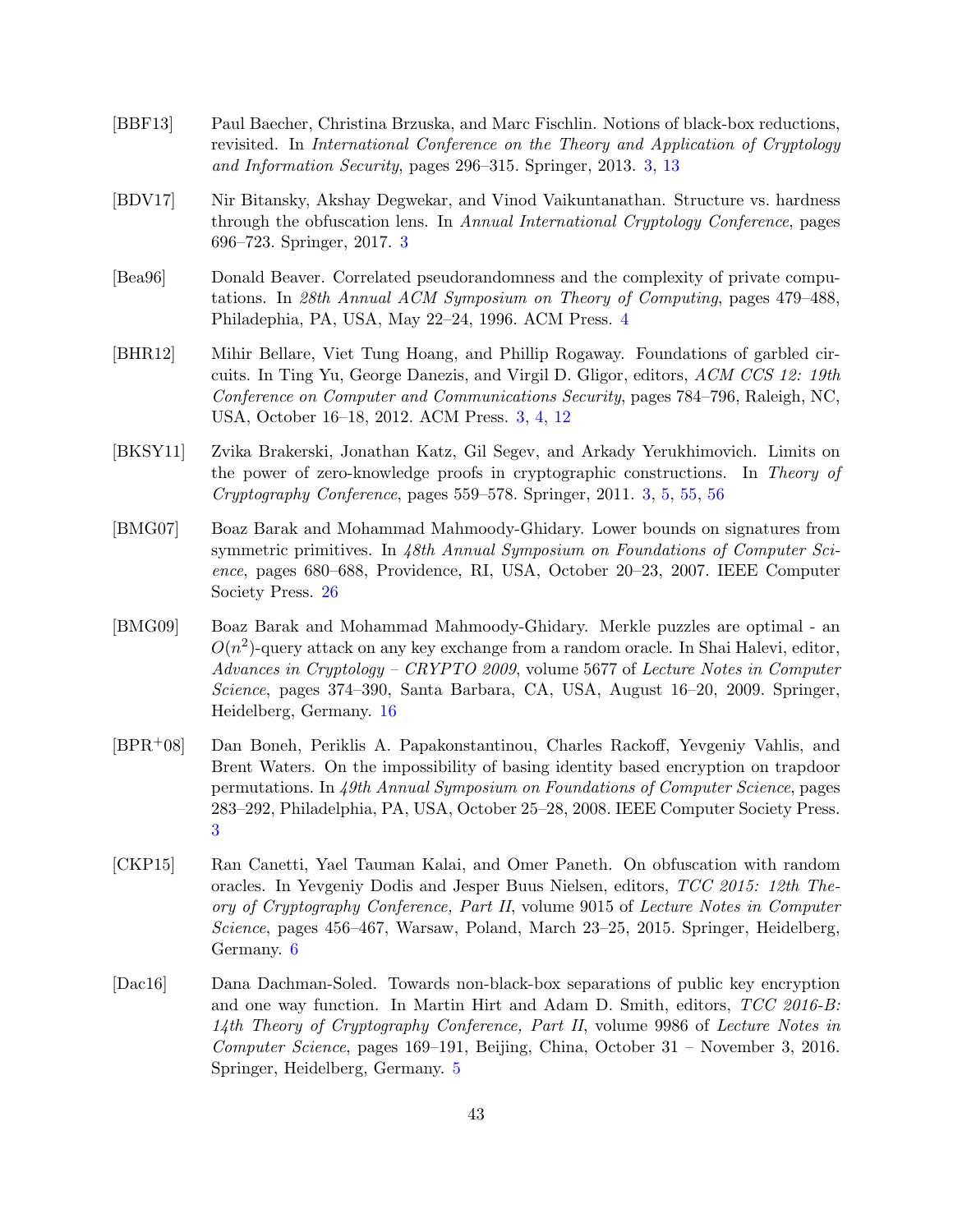- <span id="page-43-2"></span>[DG17] Nico Döttling and Sanjam Garg. Identity-based encryption from the Diffie-Hellman assumption. In Jonathan Katz and Hovav Shacham, editors, Advances in Cryptology – CRYPTO 2017, Part I, volume 10401 of Lecture Notes in Computer Science, pages 537–569, Santa Barbara, CA, USA, August 20–24, 2017. Springer, Heidelberg, Germany. [3,](#page-2-2) [4](#page-3-2)
- <span id="page-43-0"></span>[DH76] Whitfield Diffie and Martin E. Hellman. New directions in cryptography. IEEE Transactions on Information Theory, 22(6):644–654, 1976. [3](#page-2-2)
- <span id="page-43-9"></span>[FLS90] Uriel Feige, Dror Lapidot, and Adi Shamir. Multiple non-interactive zero knowledge proofs based on a single random string (extended abstract). In 31st Annual Symposium on Foundations of Computer Science, pages 308–317, St. Louis, Missouri, October 22– 24, 1990. IEEE Computer Society Press. [55](#page-54-1)
- <span id="page-43-3"></span>[GLOS15] Sanjam Garg, Steve Lu, Rafail Ostrovsky, and Alessandra Scafuro. Garbled RAM from one-way functions. In Rocco A. Servedio and Ronitt Rubinfeld, editors, 47th Annual ACM Symposium on Theory of Computing, pages 449–458, Portland, OR, USA, June 14–17, 2015. ACM Press. [4](#page-3-2)
- <span id="page-43-5"></span>[GMM17a] Sanjam Garg, Mohammad Mahmoody, and Ameer Mohammed. Lower bounds on obfuscation from all-or-nothing encryption primitives. In Jonathan Katz and Hovav Shacham, editors, Advances in Cryptology – CRYPTO 2017, Part I, volume 10401 of Lecture Notes in Computer Science, pages 661–695, Santa Barbara, CA, USA, August 20–24, 2017. Springer, Heidelberg, Germany. [5,](#page-4-2) [6](#page-5-2)
- <span id="page-43-6"></span>[GMM17b] Sanjam Garg, Mohammad Mahmoody, and Ameer Mohammed. When does functional encryption imply obfuscation? In  $TCC$  2017: 15th Theory of Cryptography Conference, Part I, Lecture Notes in Computer Science, pages 82–115. Springer, Heidelberg, Germany, March 2017. [5](#page-4-2)
- <span id="page-43-7"></span>[GMR01] Yael Gertner, Tal Malkin, and Omer Reingold. On the impossibility of basing trapdoor functions on trapdoor predicates. In 42nd Annual Symposium on Foundations of Computer Science, pages 126–135, Las Vegas, NV, USA, October 14–17, 2001. IEEE Computer Society Press. [7](#page-6-3)
- <span id="page-43-4"></span>[GW11] Craig Gentry and Daniel Wichs. Separating succinct non-interactive arguments from all falsifiable assumptions. In Lance Fortnow and Salil P. Vadhan, editors, 43rd Annual ACM Symposium on Theory of Computing, pages 99–108, San Jose, CA, USA, June 6– 8, 2011. ACM Press. [5](#page-4-2)
- <span id="page-43-8"></span>[HR04] Chun-Yuan Hsiao and Leonid Reyzin. Finding collisions on a public road, or do secure hash functions need secret coins? In Matthew Franklin, editor, Advances in  $Cryptology - CRYPTO 2004$ , volume 3152 of Lecture Notes in Computer Science, pages 92–105, Santa Barbara, CA, USA, August 15–19, 2004. Springer, Heidelberg, Germany. [7](#page-6-3)
- <span id="page-43-1"></span>[IK00] Yuval Ishai and Eyal Kushilevitz. Randomizing polynomials: A new representation with applications to round-efficient secure computation. In 41st Annual Symposium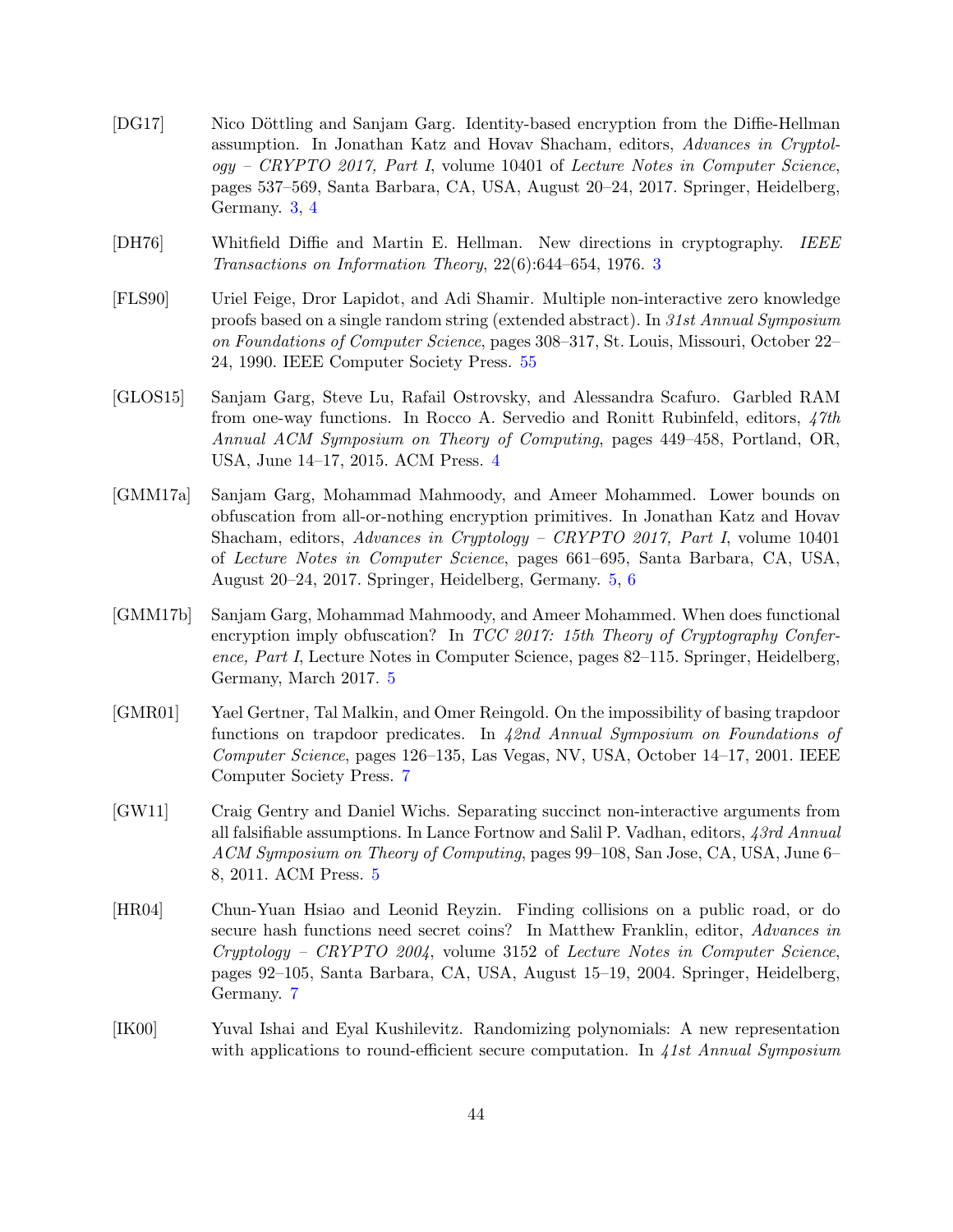on Foundations of Computer Science, pages 294–304, Redondo Beach, CA, USA, November 12–14, 2000. IEEE Computer Society Press. [3](#page-2-2)

- <span id="page-44-0"></span>[IR89] Russell Impagliazzo and Steven Rudich. Limits on the provable consequences of oneway permutations. In 21st Annual ACM Symposium on Theory of Computing, pages 44–61, Seattle, WA, USA, May 15–17, 1989. ACM Press. [2,](#page-1-0) [3,](#page-2-2) [6,](#page-5-2) [7,](#page-6-3) [8,](#page-7-1) [10,](#page-9-4) [13,](#page-12-3) [15,](#page-14-2) [16](#page-15-3)
- <span id="page-44-5"></span>[LO13] Steve Lu and Rafail Ostrovsky. How to garble RAM programs. In Thomas Johansson and Phong Q. Nguyen, editors, Advances in Cryptology – EUROCRYPT 2013, volume 7881 of Lecture Notes in Computer Science, pages 719–734, Athens, Greece, May 26– 30, 2013. Springer, Heidelberg, Germany. [4](#page-3-2)
- <span id="page-44-2"></span>[LP09] Yehuda Lindell and Benny Pinkas. A proof of security of Yao's protocol for two-party computation. Journal of Cryptology, 22(2):161–188, April 2009. [3](#page-2-2)
- <span id="page-44-9"></span>[MMN16a] Mohammad Mahmoody, Ameer Mohammed, and Soheil Nematihaji. On the impossibility of virtual black-box obfuscation in idealized models. In Eyal Kushilevitz and Tal Malkin, editors, TCC 2016-A: 13th Theory of Cryptography Conference, Part I, volume 9562 of Lecture Notes in Computer Science, pages 18–48, Tel Aviv, Israel, January 10–13, 2016. Springer, Heidelberg, Germany. [6](#page-5-2)
- <span id="page-44-8"></span>[MMN+16b] Mohammad Mahmoody, Ameer Mohammed, Soheil Nematihaji, Rafael Pass, and Abhi Shelat. Lower bounds on assumptions behind indistinguishability obfuscation. In Eyal Kushilevitz and Tal Malkin, editors, TCC 2016-A: 13th Theory of Cryptography Conference, Part I, volume 9562 of Lecture Notes in Computer Science, pages 49–66, Tel Aviv, Israel, January 10–13, 2016. Springer, Heidelberg, Germany. [6](#page-5-2)
- <span id="page-44-6"></span>[Pas11] Rafael Pass. Limits of provable security from standard assumptions. In Lance Fortnow and Salil P. Vadhan, editors, 43rd Annual ACM Symposium on Theory of Computing, pages 109–118, San Jose, CA, USA, June 6–8, 2011. ACM Press. [5](#page-4-2)
- <span id="page-44-3"></span>[PRV12] Periklis A. Papakonstantinou, Charles W. Rackoff, and Yevgeniy Vahlis. How powerful are the DDH hard groups? Cryptology ePrint Archive, Report 2012/653, 2012. <http://eprint.iacr.org/2012/653>. [3,](#page-2-2) [4](#page-3-2)
- <span id="page-44-7"></span>[PTV11] Rafael Pass, Wei-Lung Dustin Tseng, and Muthuramakrishnan Venkitasubramaniam. Towards non-black-box lower bounds in cryptography. In Yuval Ishai, editor, TCC 2011: 8th Theory of Cryptography Conference, volume 6597 of Lecture Notes in Computer Science, pages 579–596, Providence, RI, USA, March 28–30, 2011. Springer, Heidelberg, Germany. [5](#page-4-2)
- <span id="page-44-1"></span>[RSA78] Ronald L. Rivest, Adi Shamir, and Leonard M. Adleman. A method for obtaining digital signature and public-key cryptosystems. Communications of the Association for Computing Machinery, 21(2):120–126, 1978. [3](#page-2-2)
- <span id="page-44-4"></span>[RTV04] Omer Reingold, Luca Trevisan, and Salil P. Vadhan. Notions of reducibility between cryptographic primitives. In Moni Naor, editor, TCC 2004: 1st Theory of Cryptography Conference, volume 2951 of Lecture Notes in Computer Science, pages 1–20, Cambridge, MA, USA, February 19–21, 2004. Springer, Heidelberg, Germany. [3,](#page-2-2) [4,](#page-3-2) [13](#page-12-3)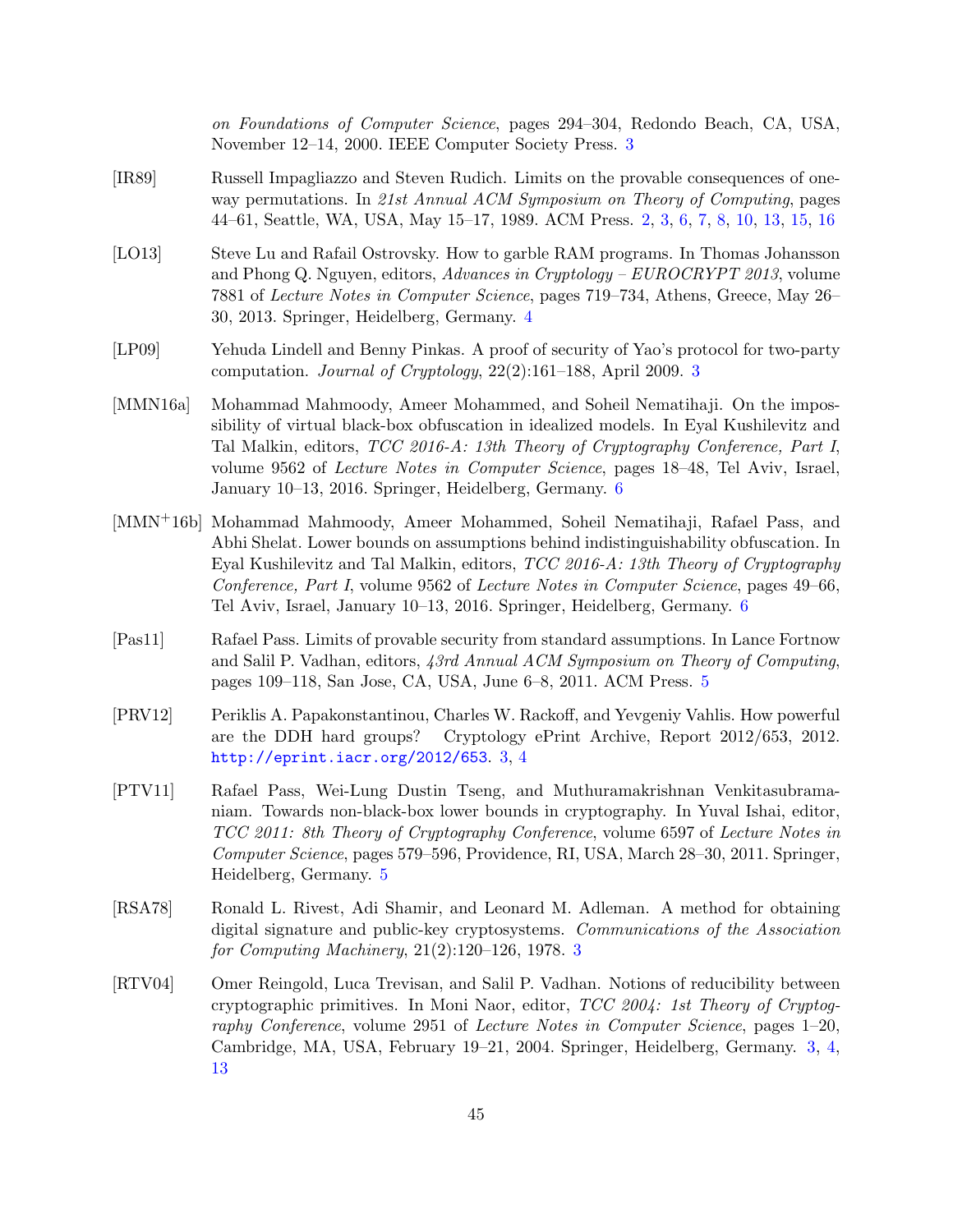- <span id="page-45-3"></span>[SW14] Amit Sahai and Brent Waters. How to use indistinguishability obfuscation: deniable encryption, and more. In David B. Shmoys, editor, 46th Annual ACM Symposium on Theory of Computing, pages 475–484, New York, NY, USA, May 31 – June 3, 2014. ACM Press. [7](#page-6-3)
- <span id="page-45-2"></span>[Yao86] Andrew Chi-Chih Yao. How to generate and exchange secrets (extended abstract). In 27th Annual Symposium on Foundations of Computer Science, pages 162–167, Toronto, Ontario, Canada, October 27–29, 1986. IEEE Computer Society Press. [3](#page-2-2)

## <span id="page-45-0"></span>A Extension to Constant-Round Key Agreement

Our main result showed that PKE, which is equivalent to 2-round key agreement, cannot be obtained from one-way functions and garbling. In this section, we describe how our main result can in fact extend to m-round key agreement protocols for any constant  $m$ . Unfortunately, the proof becomes more involved when handling protocols with more than 2 messages (which are equivalent to PKE schemes), and that is why in the main body of the paper we describe the full proof for the case of PKE schemes. Here we sketch the arguments needed for the extension to the constant-round KE protocols.

The reason that our techniques, at least in their current form, do not extend beyond the constant-round (in the context of KE) is that, every time that we compile the protocol into a new one (with almost the same security) and get rid of the garbling queries for a round, it blows up the parameters (e.g., the communication complexity) of the protocol by a polynomial factor. Going beyon this limitation is an interesting future direction.

We start by first introducing some notation and definitions related to key agreement protocols.

#### <span id="page-45-1"></span>A.1 Notation and Definitions

**Interactive protocols.** For any pair of interactive oracle-aided algorithms  $(A, B)$  and oracle O, we use  $\langle A^{O}(1\kappa), B^{O}(1\kappa)\rangle$  to denote a random execution of an interactive protocol between an *initia*tor A and a successor  $B$ , both with access to oracle O and both with no initial inputs. We denote by  $\mathsf{AMsg}_i$  the  $i$ 'th message of  $A$  and by  $\mathsf{BMsg}_i$  the  $i$ 'th message of  $B.$  We use  $\mathsf{Trans}\langle A^O(1^\kappa), B^O(1^\kappa) \rangle$ to refer to the *transcript* of the protocol, which is  $(AMSg_1, BMsg_1, \ldots)$ . We may sometimes refer to A as Alice and to B as Bob.

Secret state of algorithms. For an interactive protocol  $\langle A, B \rangle$  between  $A := (A_1, \ldots, A_m)$  and  $B := (B_1, \ldots, B_m)$  we assume the following: the input to  $A_i$ , for any  $i \in [m]$ , is (StA, Tr), where Tr is the existing transcript at the time and StA is passed on privately to  $A_i$  from  $A_{i-1}$ , consisting of all the randomness values as well as all the query/response pairs made by  $(A_1, \ldots, A_{i-1})$ . We use  $StA_{qu}$  to refer to all query/response pairs contained in StA and use  $StA_{rand}$  to refer to the randomness part of StA. We assume a similar convention for B.

**Notation.** Let  $\langle A, B \rangle$  be an m-round protocol and  $m \geq 2i$ . We write

$$
(\text{Tr}, \text{state} = (\text{StA}, \text{StB})) \leftarrow \langle A[1, \cdots, i], B[1, \cdots, i] \rangle
$$

to indicate that after running i executions of each of the algorithms (i.e.,  $2i$  rounds in total) the resulting transcript is Tr and the current secret states of A and B are, respectively, StA and StB.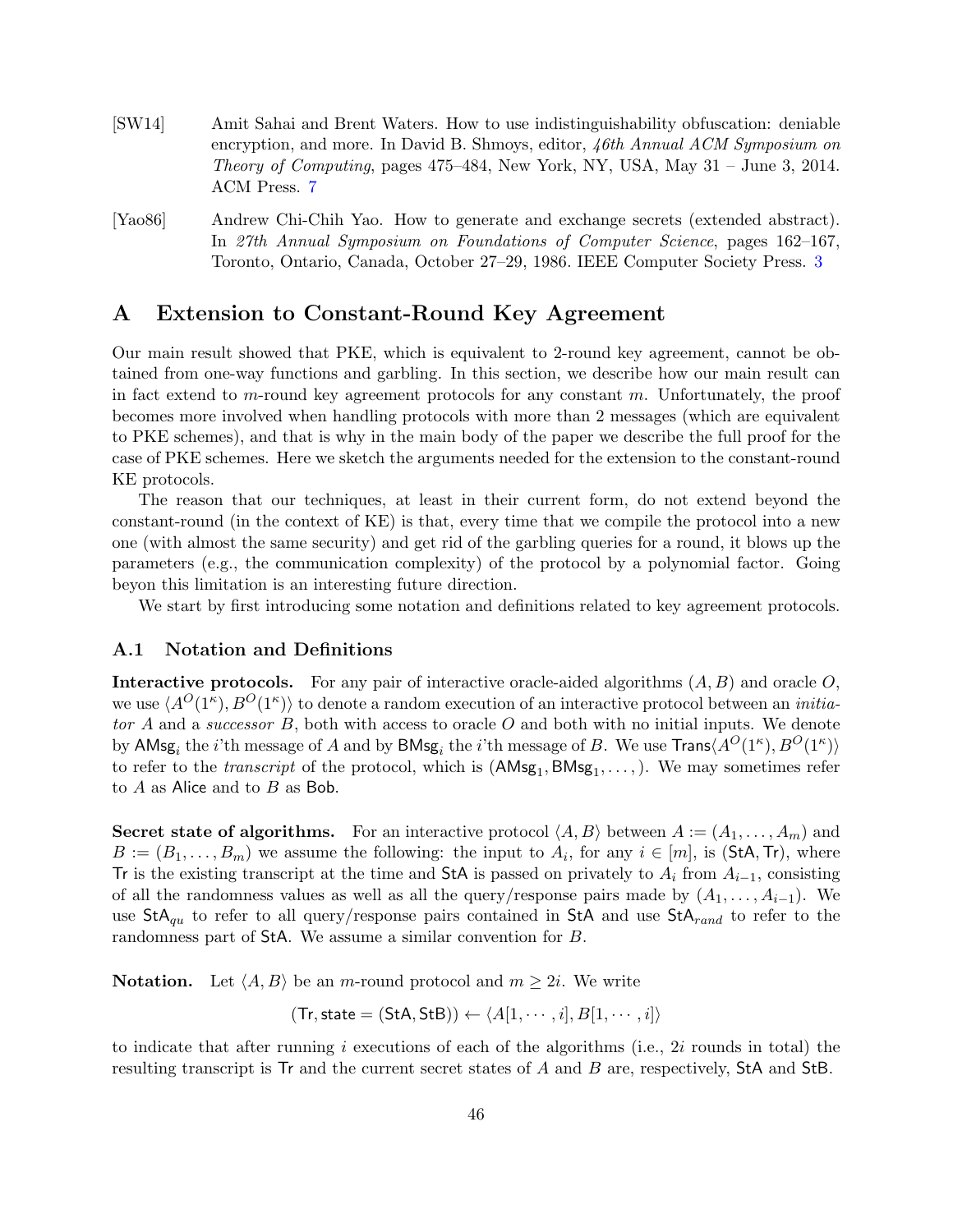**Transcript.** For any given transcript  $Tr = (AMsg_1, BMsg_1, ..., AMsg_m, BMsg_m)$ , we let  $Tr_A :=$  $(AMSg_1, \dots, AMsg_m)$  be A's portion of the transcript, and define  $Tr_B$ , B's portion, similarly.

 ${\rm \bf Half\text{-}fixed\,\, executions.}\quad \text{Let \, AliceM} := (\mathsf{AMsg}_1, \dots, \mathsf{AMsg}_m) \,\, \text{be a given sequence of \, Alice's mes-}$ sages during the protocol. We use  $\langle$  AliceM,  $B^{O}(1^{\kappa})\rangle$  to represent a random execution of the protocol in which Alice's  $i$ th message, for  $i \in [m],$  is fixed to  $\mathsf{AMsg}_i$ . We use  $\langle \mathsf{AliceM}, B^O(r_1; \ldots; r_m) \rangle$  to refer to the above execution, but in which the randomness of  $B$ 's *i*'th algorithm is fixed to  $r_i$ . We let Query( $\langle$ AliceM,  $B^O(1^{\kappa})\rangle$ ) denote the set of all Bob's query/answer pairs during the execution of  $\langle$ AliceM,  $B^O(1^{\kappa})\rangle$ .

**Protocol output.** At the end of an interactive protocol  $\langle A, B \rangle$ , each A and B output a value. We use (out<sub>A</sub>, out<sub>B</sub>)  $\leftarrow$  out( $\langle A^{O}(1^{\kappa}), B^{O}(1^{\kappa})\rangle$ ) to indicate that out<sub>A</sub> and out<sub>B</sub> are, respectively, A's and  $B$ 's output values.

**Definition A.1** (Key Agreement Protocol). For any security parameter  $\kappa \in \mathbb{N}$  and any  $m \in$ N, an 2m-round key agreement protocol consists of two PPT interactive algorithms  $(A, B)$  such that  $\langle A(r_a), B(r_b)\rangle(1^{\kappa}) = (k_a, k_b)$  for (private) randomness  $r_a, r_b$ . The following completeness and security conditions must be satisfied:

Correctness. For any function  $\delta(.)$ , we say that a key agreement protocol is  $(1-\delta)$ -correct if the following holds for any security parameter  $\kappa$ :

$$
\Pr[k_a = k_b] \ge 1 - \delta(\kappa)
$$

where the probability is over the randomness  $(A, B)$ . We say that the protocol is *correct* if it is  $(1 - \delta)$ -correct where  $\delta = 1/p(\kappa)$  for some polynomial  $p(.)$ .

**Security.** For any function  $\gamma(.)$ , we say that a key agreement protocol is  $\gamma$ -secure if, for all PPT adversaries E and any security parameter  $\kappa$  the following holds:

$$
\Pr[E(1^{\kappa}, \text{Tr}) = k] \le \gamma(\kappa)
$$

where  $k \leftarrow \langle A(r_a), B(r_b) \rangle (1^{\kappa}), \text{Tr} \leftarrow \text{Trans}\langle A(r_a), B(r_b) \rangle$  and the probability is over the randomness of E and  $(A, B)$ . We say that the protocol is *secure* if there exists a negligible function negl(.) such that it is  $\gamma$ -secure for some  $\gamma(\kappa) = \text{negl}(\kappa)$ .

Definition A.2 (Alice-consistency and Bob-consistency). Let

$$
\mathsf{Tr} := (\mathsf{AMsg}_1, \mathsf{BMsg}_1, \ldots, \mathsf{AMsg}_{i-1}, \mathsf{BMsg}_{i-1})
$$

be a partial transcript.

Let  $(O', r_B)$  consist of a partial oracle O' and a sequence of Bob's randomness values  $r_B :=$  $(r_{B,1}, \ldots, r_{B,i-1})$ . We define the following notions.

• Bob-consistency: We say that  $(O', r_B)$  Bob-agrees with Tr (or is Bob-consistent with Tr) if

$$
\mathsf{Trans}(\langle \mathsf{Tr}_A, B^{O'}(r_{B,1};\ldots; r_{B,i-1}) \rangle) = \mathsf{Tr}.
$$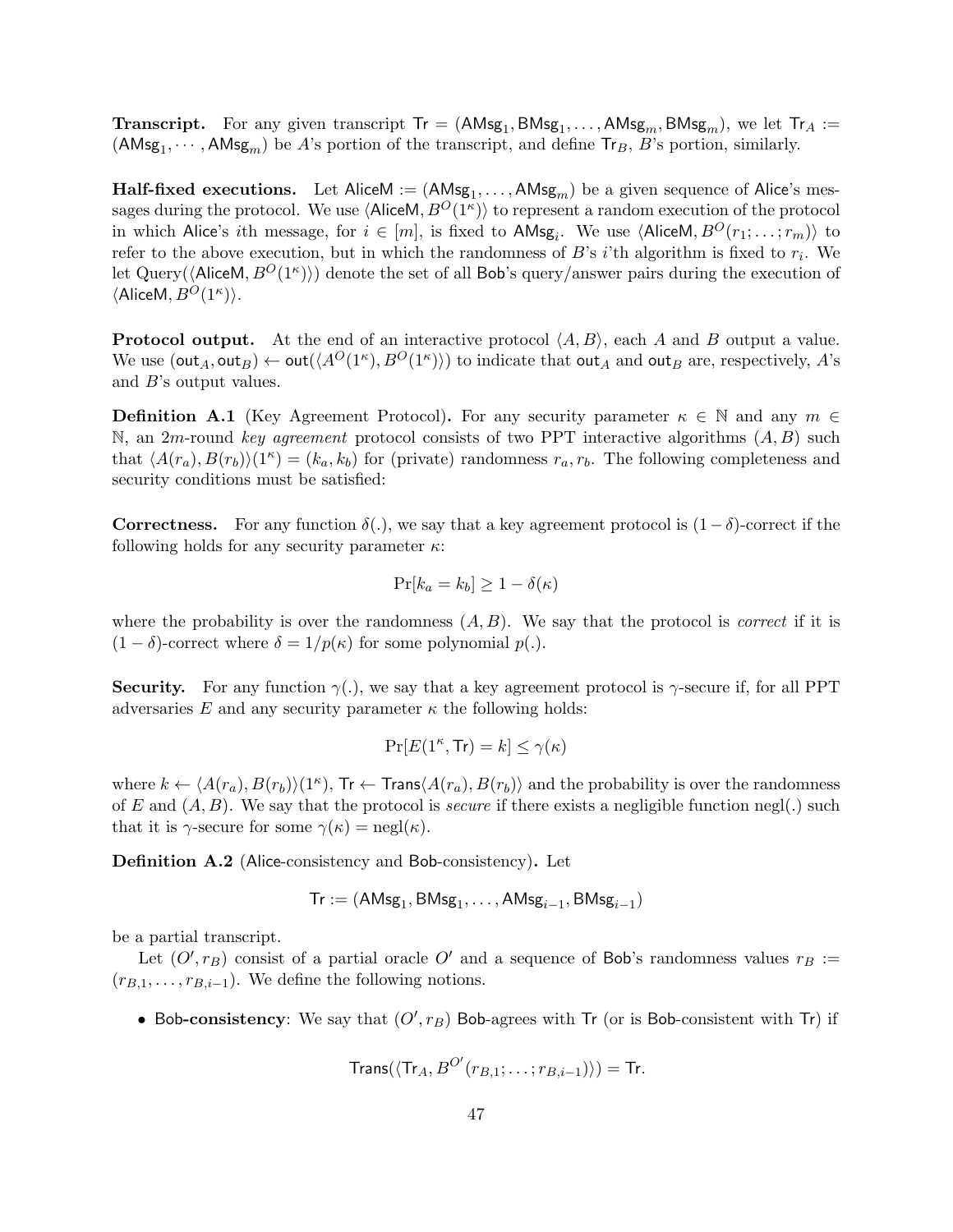- Bob-minimal-consistency: We say that  $(O', r_B)$  minimally Bob-agrees with Tr if (a)  $(O', r_B)$ Bob-agrees with  $\text{Tr}$  and (b)  $O'$  is defined only on the queries that Bob makes during the execution of  $\langle \text{Tr}_A, B^{O'}(r_{B,1}; \ldots; r_{B,i-1}) \rangle$ , and nothing more.
- Generalized consistency: Letting S be a set of query/answer pairs, we say  $(O', r_B)$  is Bob-consistent with (Tr, S), denoted  $(O', r_B)$ <sup>Bob</sup> Tr, if (a) O' agrees with S and (b)  $(O', r_B)$ is Bob-consistent with Tr.

Similarly, we may define the notion of Alice-consistency by  $\vdash$ . Alice

In our compilation procedure we need to have a procedure that allows us to return a consistent sample of the next hidden state of Bob based on a given transcript and a set of query/response pairs. Recall that the secret state of each Bob and Alice at any point consists of all their previous randomness values as well as all their previous query/answer pairs. We have the following definition for our sampling purposes.

Definition A.3 (Next-Bob sampler, next-Alice sampler). Let S be a set of query/answer pairs and

 $\mathsf{Tr} := (\mathsf{AMsg}_1, \mathsf{BMsg}_1, \dots, \mathsf{AMsg}_{i-1}, \mathsf{BMsg}_{i-1}),$ 

be a partial transcript. The sampler NextBSamp(Tr, S) samples uniformly at random a pair  $(O', r_B := (r_{B,1}, \ldots, r_{B,i-1}))$  that minimally Bob-agrees with  $(Tr, S)$  and outputs  $(O', \widehat{StB} :=$  $(O', r_B)$ ). We may similarly define the procedure NextASamp.

#### <span id="page-47-0"></span>A.2 Compilation procedure

Given a key agreement protocol  $(A, B)$  in the  $O = (f, gc, gi, eval)$  where the first  $\nu$  steps do not make calls to eval but the  $(\nu + 1)$  step might potentially do, we will show how to compile out eval from that step. We assume WLOG that the  $\nu$ 'th step is Alice's turn to send a message.

**Parameters.** The compilation is parameterized over two polynomials  $t = t(\kappa)$  and  $\varepsilon = \varepsilon(\kappa)$ , which we will instantiate later.

#### Compilation

- $\dot{A}_{\nu}$ (StA := (StA<sub>qu</sub>, StA<sub>rand</sub>), Tr) : Do the following steps:
	- 1. Learning previous heavy queries of Bob: Set LearnB :=  $\emptyset$ . While there exists a query  $qu \notin$  LearnB such that

$$
\Pr_{\substack{O'\leftarrow \mathbf{O} \\ r_B \leftarrow \{0,1\}^*}} \left[ qu \in \mathsf{Query}(\langle \mathsf{Tr}_\mathsf{A}, B^{O'}(r_B) \rangle) \mid (O', r_B) \stackrel{\text{Bob}}{\vdash} (\mathsf{Tr}, \mathsf{LearnB}) \right] \ge \varepsilon
$$

choose the lexicographically first such  $qu$  and add  $(qu \rightarrow O(qu))$  to LearnB, where T is the type of the query.

2. Running original Alice  $A_{\nu}$ : Let OrigA = StA<sub>qu</sub>. Run AMsg<sub> $\nu$ </sub>  $\leftarrow A_{\nu}^O(\text{StA}, \text{Tr})$  and add all the query-answer pairs to OrigA.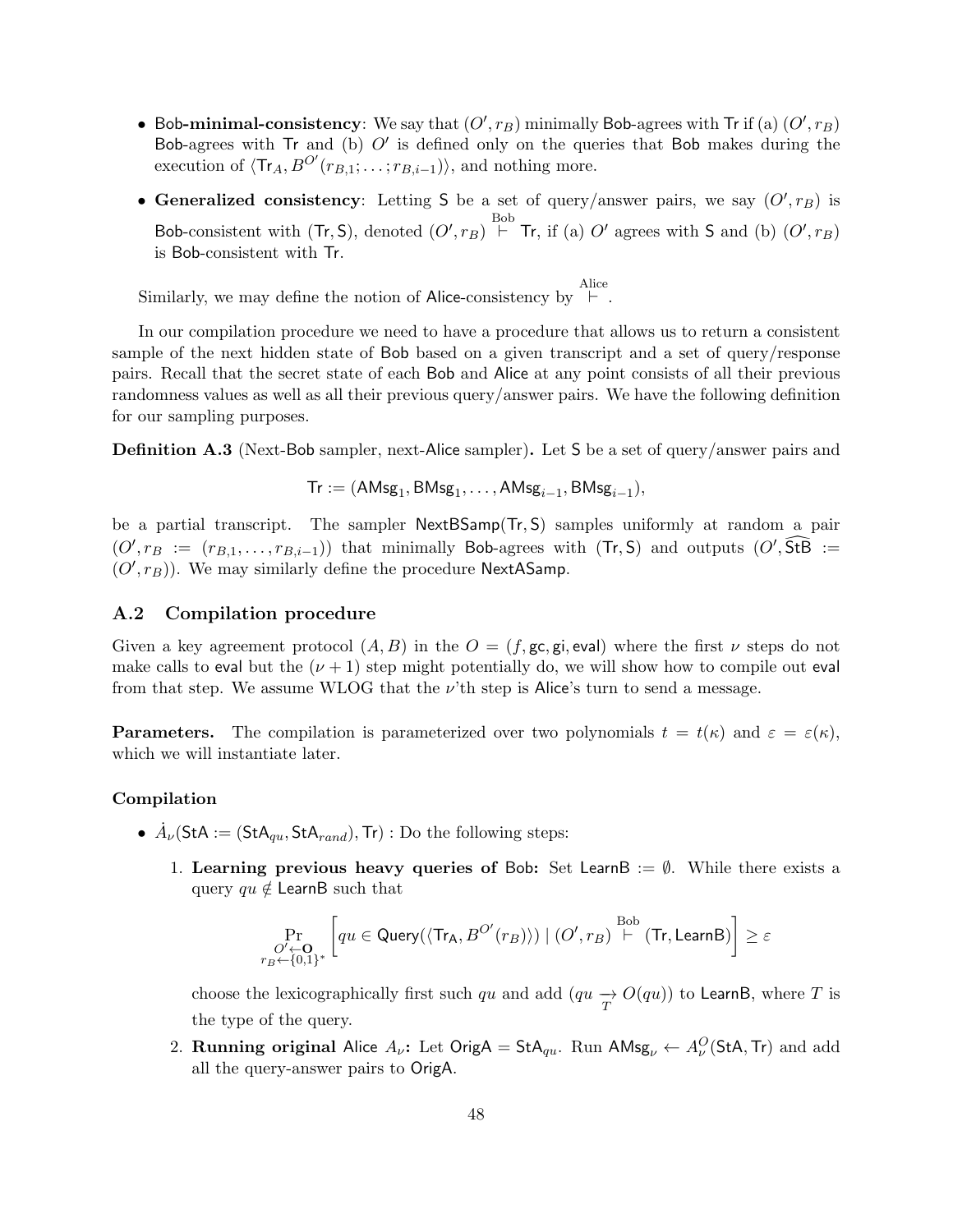- 3. Generating Helper Set H for  $\dot{B}_{\nu+1}$ : Sample  $t' \leftarrow [1, t]$ . Set S = OrigA  $\cup$  LearnB. For  $i \in [1, t']$ , do the following:
	- (a) **Offline phase:** Sample  $\widehat{(O_i, \mathsf{state}_i)} \leftarrow \mathsf{NextBSamp(Tr, S)}$ .
	- (b) **Semi-online phase:** Execute  $B_{\nu+1}^{\hat{O}_i \lozenge O[|S|]}(\widehat{\text{state}}_i, \text{Tr}||\text{AMsg}_{\nu})$  and add all query-answer pairs made to the oracle O to the set S. Let  $\widehat{\text{OrigB}}_i$  be the set of all query-answer pairs made by this execution.

When all the iterations are over, set H ← ConstHelp( $\widehat{O}$ rigB, S), where  $\widehat{O}$ rigB =  $\widehat{O}$ rigB<sub>1</sub> ∪  $\cdots \cup \widehat{\mathsf{OrigB}}_{t'}$ .

- 4. Output  $\mathsf{AMsg}_\nu = (\mathsf{LearnB}, \mathsf{AMsg}_\nu, \mathsf{H}).$
- $\dot{B}_{\nu+1}(\mathsf{StB},\mathsf{Tr}||\mathsf{A}\dot{\mathsf{M}}\mathsf{sg}_\nu)$ : Parse

$$
\mathsf{A}\dot{\mathsf{M}}\mathsf{sg}_\nu := (\mathsf{LearnB}, \mathsf{AMsg}_\nu, \mathsf{H}).
$$

Run  $B_{\nu+1}^{O[H\cup \text{LearnB}]}(\text{StB},\text{Tr}||\text{AMsg}_{\nu})$  and output whatever this outputs.

#### <span id="page-48-0"></span>A.3 Correctness and Security

In this section we give the correctness and security statements about our compiled protocol.

The proof of security follows almost exactly the same as in the PKE case. The proof of correctness require us to deal with some new cases, that we did not have before, and so we give a sketch of the proof below.

#### <span id="page-48-1"></span>A.4 Proof of Correctness

The following lemma will help us establish correctness for the compiled protocol by relating the correctness of the compiled protocol to that of the original one.

<span id="page-48-2"></span>Lemma A.4. We have

$$
\Pr\left[B_{\nu+1}^{O[\text{H}\cup\text{LearnB}]}(\text{StB},\text{Tr}||\text{AMsg}_{\nu}) \neq B_{\nu+1}^{O}(\text{StB},\text{Tr}||\text{AMsg}_{\nu})\right] \leq \text{negl}(\kappa) \tag{19}
$$

where  $O \leftarrow \mathbf{O}$ ,

$$
(\mathsf{Tr}, state = (\mathsf{StA}, \mathsf{StB})) \leftarrow \langle A[1 \cdots \nu - 1], B[1 \cdots \nu - 1] \rangle,
$$

and (LearnB,  $AMsg_{\nu}$ , H)  $\leftarrow \dot{A}^O_{\nu}(\text{StA}, \text{Tr}).$ 

To prove Lemma [A.4](#page-48-2) we define the following two undesirable events that are defined based on the variables sampled in Lemma [A.4.](#page-48-2) We will then show that the probability of the event in Lemma [A.4](#page-48-2) is at most the probability of the union of the following two events.

Definition A.5 (Event Miss). Let OrigB be the set of all query/response pairs during the execution of  $B^O_{\nu+1}(\mathsf{StB},\mathsf{Tr}||\mathsf{AMsg}_\nu).$ 

We define the event Miss to hold if there is a query  $qu = ((F, X) \longrightarrow ?) \in \text{OrigB such that:}$ 

1. eval $(\widetilde{F}, \widetilde{X}) = y \neq \bot$ , and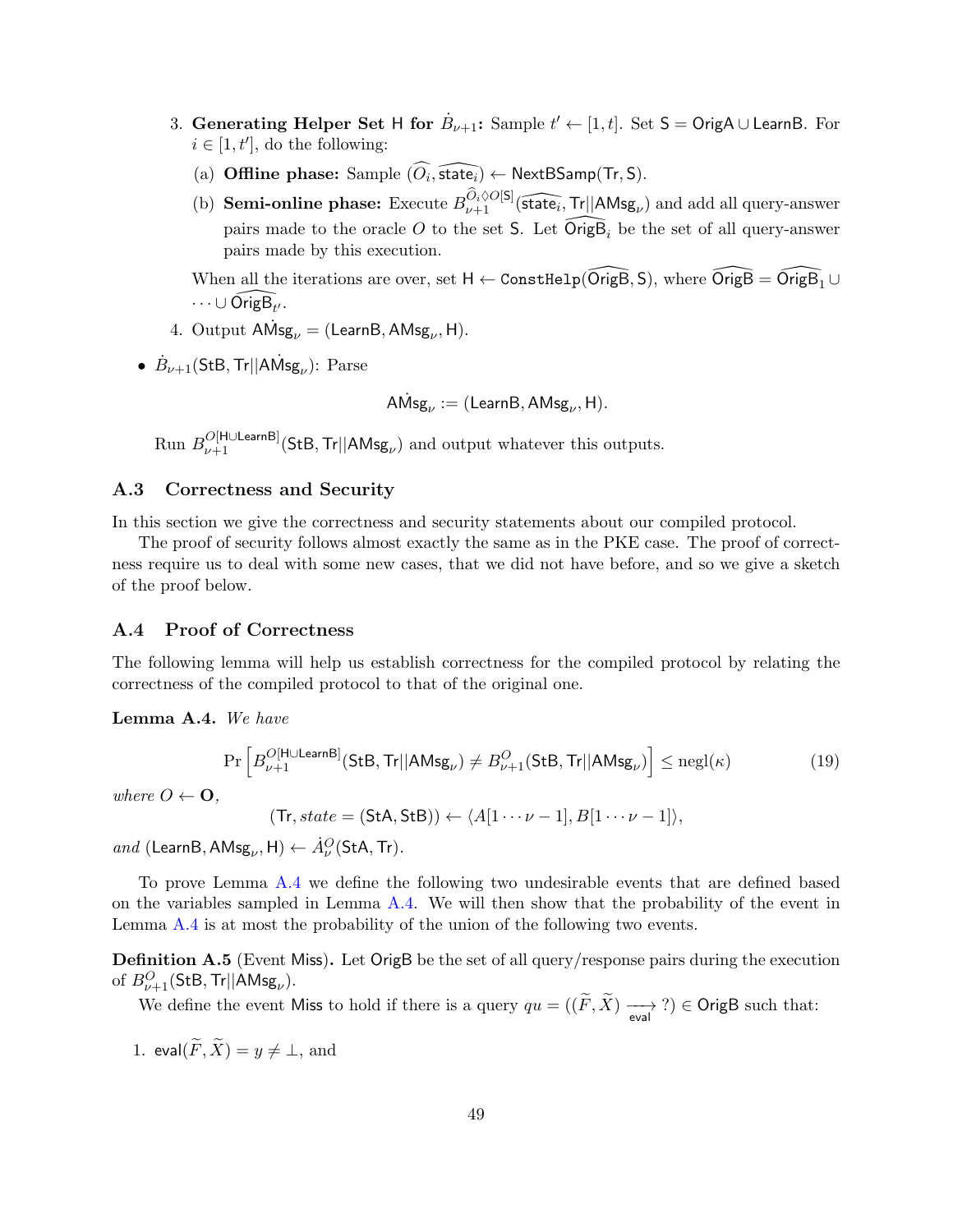- 2.  $((F, X) \longrightarrow *) \notin \mathsf{H}$  and  $(* \longrightarrow F) \notin \mathsf{H}$ , and
- 3.  $((s, F) \longrightarrow_{\text{gc}} F) \in \text{OrigA}$  for some s and F.

**Definition A.6** (Event Surprise). There exists a query  $qu = ((F, X) \longrightarrow ?) \in \text{OrigB such that:}$ 

 $\bullet \ \ (\ast \underset{\mathsf{gc}}{\longrightarrow} F) \notin \mathsf{StB} \cup \mathsf{LearnB} \cup \mathsf{OrigA}.$ 

The proof of Lemma [A.4](#page-48-2) now follows from the following three lemmas.

<span id="page-49-1"></span> ${\bf Lemma ~ \ A.7. ~ Pr} \left[ B_{\nu+1}^{O[{\sf H}\cup{\sf LearnB}]}({\sf StB},{\sf Tr}||{\sf AMsg}_\nu) \neq B_{\nu+1}^{O}({\sf StB},{\sf Tr}||{\sf AMsg}_\nu) \right] ~\leq ~ \Pr[{\sf Miss} ~ \lor ~ {\sf Surprise}],$ where  $O \leftarrow \mathbf{O}$ ,

$$
(\mathsf{Tr}, state = (\mathsf{StA}, \mathsf{StB})) \leftarrow \langle A[1 \cdots \nu - 1], B[1 \cdots \nu - 1] \rangle,
$$

and (LearnB,  $AMsg_{\nu}$ , H)  $\leftarrow \dot{A}^O_{\nu}(\text{StA}, \text{Tr}).$ 

<span id="page-49-2"></span>Lemma A.8. Pr [Surprise]  $\leq \frac{1}{2\kappa}$  $\frac{1}{2^{k/2}}$ , where  $O \leftarrow \mathbf{O}$ ,

$$
(\mathsf{Tr}, state = (\mathsf{StA}, \mathsf{StB})) \leftarrow \langle A[1 \cdots \nu - 1], B[1 \cdots \nu - 1] \rangle,
$$

and (LearnB,  $AMsg_{\nu}$ , H)  $\leftarrow \dot{A}^O_{\nu}(\text{StA}, \text{Tr}).$ 

<span id="page-49-0"></span>**Lemma A.9.** Pr[Miss]  $\leq \frac{1}{25}$  $\frac{1}{2^{k/4}} + \frac{2q}{t} + 3\varepsilon \nu t$ , where  $O \leftarrow \mathbf{O}$ ,

$$
(\mathsf{Tr}, state = (\mathsf{StA}, \mathsf{StB})) \leftarrow \langle A[1 \cdots \nu - 1], B[1 \cdots \nu - 1] \rangle,
$$

and (LearnB,  $AMsg_\nu, H) \leftarrow \dot{A}^O_\nu(\text{StA}, \text{Tr}).$ 

*Proof of Lemma [A.4.](#page-48-2)* The proof follows in a straightforward from Lemmas [A.7,](#page-49-1) [A.8](#page-49-2) and [A.9.](#page-49-0)  $\Box$ 

We first prove Lemma [A.7.](#page-49-1)

Proof of Lemma [A.7.](#page-49-1) Let Bad be the event that

$$
B_{\nu+1}^{O[\text{HULearnB}]}(\text{StB},\text{Tr}||\text{AMsg}_{\nu}) \neq B_{\nu+1}^{O}(\text{StB},\text{Tr}||\text{AMsg}_{\nu}).
$$

For notational convenience we let  $Ext_1$  and  $Ext_2$  be the whole executions traces of the following two executions:

$$
\text{Ext}_1 := B_{\nu+1}^{\text{O[HULearnB]}}(\text{StB}, \text{Tr}||\text{AMsg}_{\nu}) \text{ and } \text{Ext}_2 := B_{\nu+1}^{\text{O}}(\text{StB}, \text{Tr}||\text{AMsg}_{\nu}).
$$

We show if Miss and Surprise hold, then Bad must necessarily hold, hence proving the lemma. Suppose Miss  $\land$  Surprise hold and to the contrary that Bad holds and consider the first query qu on which the two executions  $Ext_1$  and  $Ext_2$  are different. Since all non-eval queries are handled the same in both executions, we must have  $qu = ((F, X) \longrightarrow ?)$  for some F and X. Now since Surprise holds we have  $(*\longrightarrow\atop {\rm gc}F)\in \sf{StB}\cup \sf{LearnB}\cup \sf{OrigA}.$  On the other hand, by Assumption [4.26](#page-24-2) and Definition [4.12](#page-17-1) we cannot have  $(*\longrightarrow_F F) \in$  StB, because by the normal-form restriction the query qu will not be issued to the oracle in both executions. Also, we cannot have  $(*\longrightarrow_{\text{gc}} F) \in \text{LearnB}$ because in that case we will have  $O[H \cup \text{LearnB}](qu) = O(qu)$ . Thus,  $(* \longrightarrow_{\text{gc}} F) \in \text{OrigA}$ . Now a simple inspection shows that Miss holds, a contradiction.  $\Box$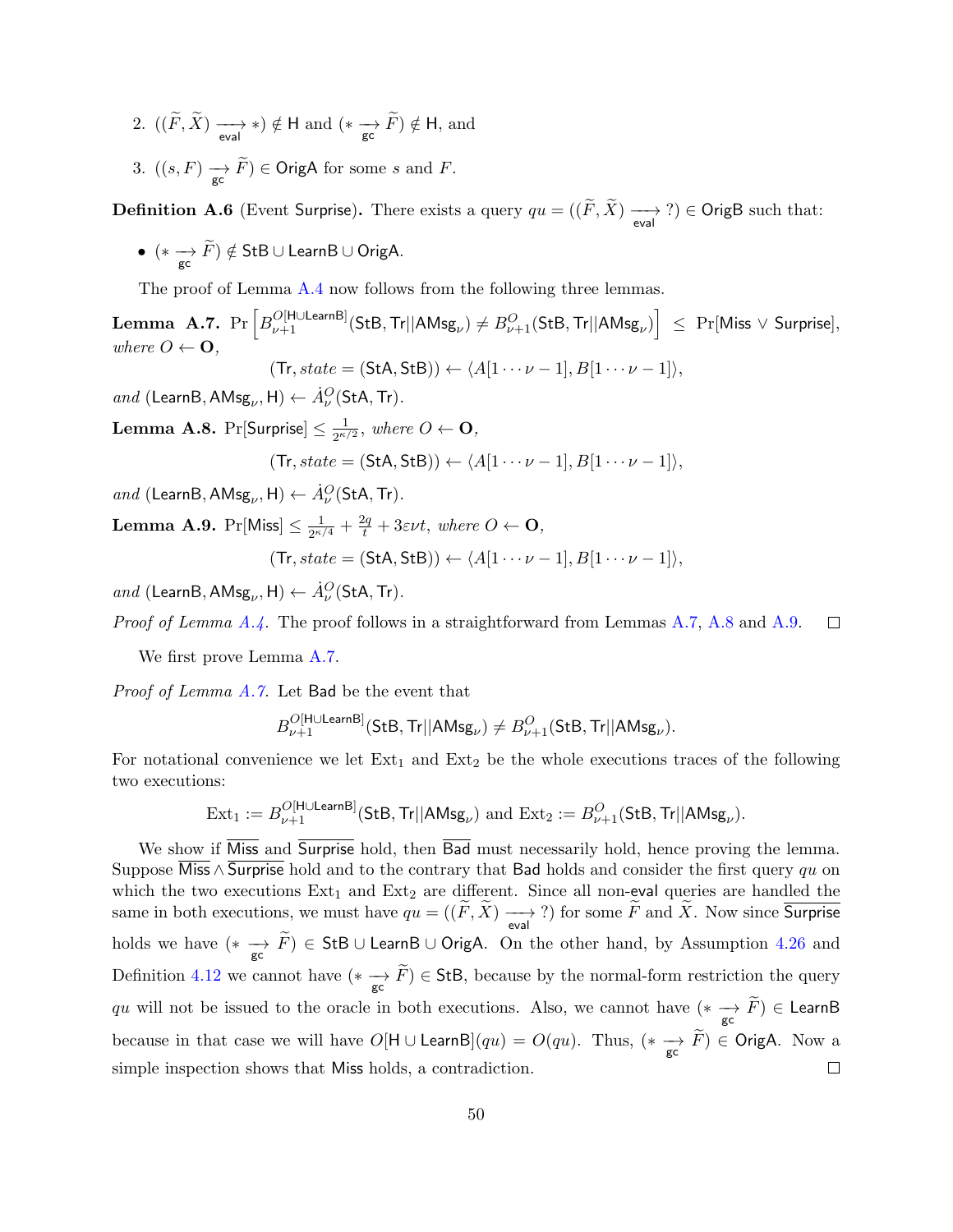Proof of Lemma [A.8.](#page-49-2) As in the proof of Lemma [4.23](#page-20-1) we can easily show that whenever the event Surprise happens, we can win in the sense of Lemma [3.1.](#page-10-2) The bound now follows from Lemma [3.1.](#page-10-2) We omit the details.  $\Box$ 

#### <span id="page-50-0"></span>A.4.1 Proof of Lemma [A.9.](#page-49-0)

We now focus on proving Lemma [A.9.](#page-49-0) We first give Definitions [A.10](#page-50-1) and [A.11](#page-50-2) below to describe more compactly the random variables sampled during the compilation. We will then give some notation and terminology. We will then give a few lemmas from which Lemma [A.9](#page-49-0) is easily derived. We will then prove each of those lemmas.

<span id="page-50-1"></span>**Definition A.10.** DistGen(Tr,  $AMsg_{\nu}$ , S)

- Offline phase: Sample  $(\widehat{O}, \widehat{\text{state}}) \leftarrow \text{NextBSamp}(Tr, S)$
- Semi-online phase: Execute  $B_{\nu+1}^{\widehat{O} \diamond O[{\sf S}]}(\widehat{\textsf{state}},\textsf{Tr}||\textsf{AMsg}_\nu)$  and update S by adding all query/response pairs made to the oracle O. Let  $\overline{O}$ rigB be the set of all query/response pairs during this decryption execution.
- Return  $(S, state, OrigB)$

<span id="page-50-2"></span>Definition A.11. Procedure Dist $Gen_1(1^{\kappa})$ :

- Output: a tuple  $Dist := (StB, Tr, LearnB, Origin, ArgB)$ , as well as a sequence of tuples of the form  $Dist_i := (\widehat{StB}_i, Tr, LearnB, Origin, \widehat{OrigB}_i),$  which are sampled as follows.
- Operations
	- 1. Sample  $(\text{Tr}, state = (\text{StA}, \text{StB})) \leftarrow \langle A[1 \cdots \nu 1], B[1 \cdots \nu 1] \rangle$ ,
	- 2. Sample LearnB as in  $\dot{A}_{\nu}(\mathsf{StA},\mathsf{Tr}).$
	- 3. Sample  $AMsg_{\nu} \leftarrow A_{\nu}^{O}(StA, Tr)$  and let OrigA contain all query/response pairs in this execution as well as all query/response pairs in StA.
	- 4. Let OrigB be the set of all query/response pairs during the execution of  $B^O_{\nu+1}(\mathsf{StB},\mathsf{Tr}||\mathsf{AMsg}_\nu).$
	- 5. Let  $S_1$  = LearnB ∪ OrigA. For  $i \ge 1$  sample

$$
(\mathsf{S}_{i+1},\widehat{\mathsf{StB}}_i,\widehat{\mathsf{OrigB}}_i) \leftarrow \mathrm{DistGen}(\mathsf{Tr},\mathsf{AMsg}_\nu,\mathsf{S}_i).
$$

Invalid samples. We say that a value  $(\widehat{\mathsf{StB}}_i, \mathsf{Tr}, \mathsf{LearnB}, \mathsf{OrigA}, \widehat{\mathsf{OrigB}}_i)$  of the random variable Dist<sub>i</sub> is *invalid* if  $(\widehat{\mathsf{StB}}_i \cup \mathsf{LearnB} \cup \mathsf{OrigA} \cup \widehat{\mathsf{OrigB}}_i)$  is not a valid partial oracle (Definition [4.28\)](#page-24-4). We let invalid<sub>i</sub> be the event that  $Dist_i$  is invalid. We also define

$$
invalid = invalid_1 \vee \cdots \vee invalid_{t'} \tag{20}
$$

Let  $\widehat{\text{Dist}}_{i, good}$  to be the induced distribution on  $\widehat{\text{Dist}}_i$  conditioned on  $\widehat{\text{invalid}}_i$ .

<span id="page-50-3"></span>**Lemma A.12.** Let t' be as in the compilation procedure. The two distributions **Dist** and  $\widehat{\text{Dist}}_{t'+1,good}$ are identically distributed.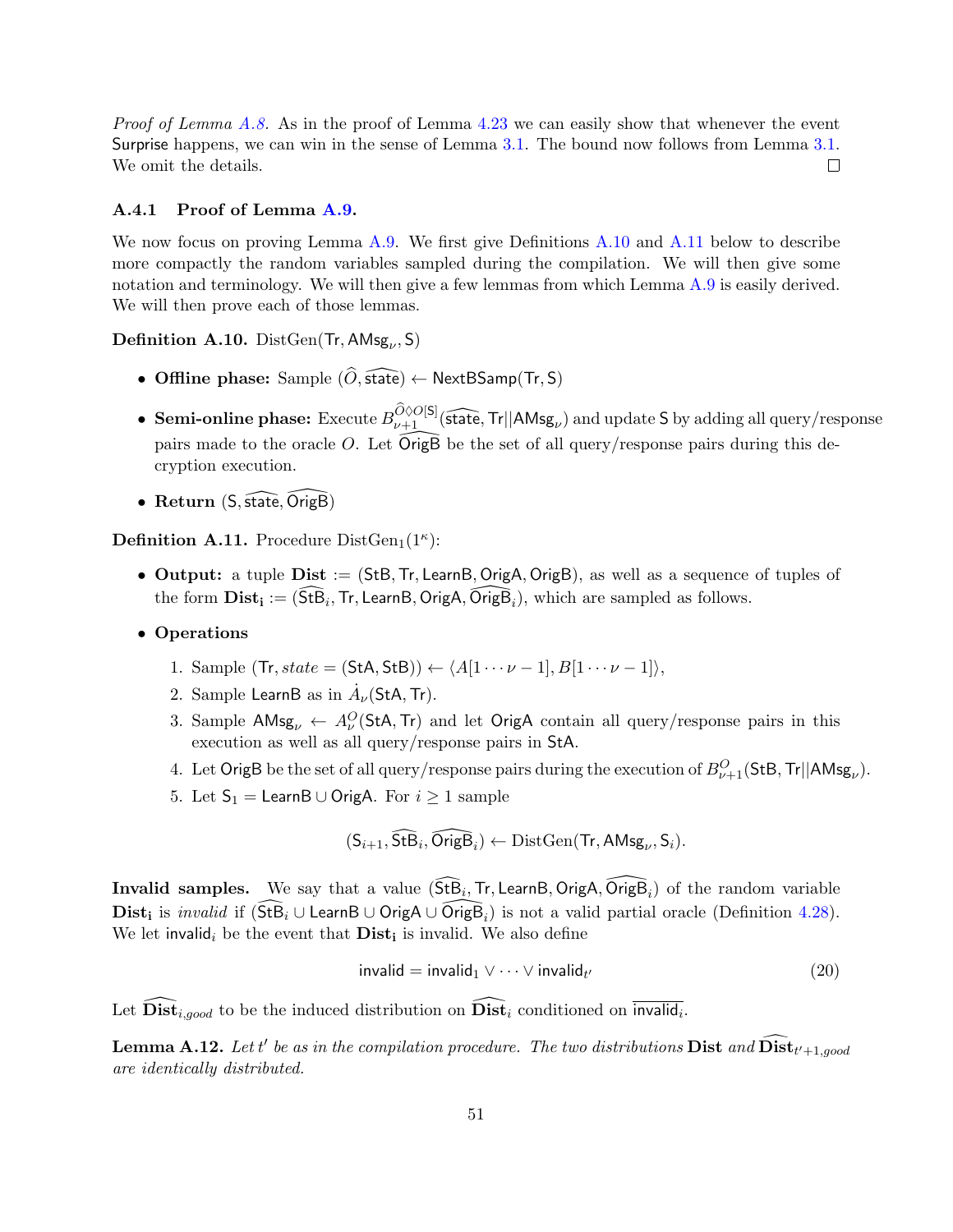Proof. The proof can be easily done by inspection.

The proof of Lemma [A.9](#page-49-0) now follows from the following two lemmas.

<span id="page-51-0"></span>**Lemma A.13.** We have Pr[Miss  $\vert$   $\overline{invalid}$ ]  $\leq \frac{2q}{t}$  $\frac{t_i q}{t}$ , where the probability is taken over the variables sampled by  $DistGen_1(1^{\kappa})$  (Definition [A.11\)](#page-50-2).

<span id="page-51-1"></span>**Lemma A.14.** We have Pr[invalid]  $\leq \frac{1}{2\pi}$  $\frac{1}{2^{k/4}}+3\varepsilon\nu t$ , where the probability is taken over the variables sampled by  $\text{DistGen}_1(1^{\kappa})$ .

Proof of Lemma [A.9.](#page-49-0) The proof follows immediately from Lemmas [A.13](#page-51-0) and Lemma [A.14.](#page-51-1)  $\Box$ 

Proof of Lemma [A.13.](#page-51-0) The proof is done similarly to the proof of Lemma [4.24.](#page-20-2) Relying on the notation  $(i, d)$ -match defined in the proof of Lemma [4.24,](#page-20-2) as in that proof we break the event Miss into smaller events  $Miss_{h,d}$ , for  $h \in [q]$  and  $d \in \{0,1\}$ , defined as follows:

**Event Miss**<sub>h,d</sub>. The event that for some F that  $((*,*) \xrightarrow{\text{gc}} F) \in \text{OrigA}$ , both the following hold:

- 1. OrigB contains an  $(h, d)$ -match for  $\overline{F}$ ;
- 2. none of the sets  $\widehat{\text{OrigB}}_1, \ldots, \widehat{\text{OrigB}}_{t'}$  do contain an  $(h, d)$ -match for  $\widetilde{F}$ .

As in the proof of Lemma [4.24,](#page-20-2) we can show that if Miss holds then  $\mathsf{Miss}_{h,d}$  must hold, for some  $h \in [q]$  and  $d \in \{0,1\}$ . In the sequel we show

$$
\Pr[\mathsf{Miss}_{h,d} \mid \overline{\mathsf{invalid}}] \le \frac{1}{t},
$$

which will imply the desired bound for the value of  $Pr[M]$  invalid.

Fix  $h \in [q]$  and  $d \in \{0, 1\}$  for which we want to bound the event Miss<sub>h,d</sub>. Some notation first. For a sequence of tuples  $(Dist_1, Dist_2, \ldots)$  sampled from  $(Dist_1, Dist_2, \ldots)$  given in Definition [A.11,](#page-50-2) we define a random variable  $\textbf{First}_{h,d}$  which takes a value in  $\{1,\ldots,t+1\}\cup\{\perp\}$  as follows:

- First $h_d = i$  for  $i \in [1, t + 1]$  if
	- 1.  $\widehat{\text{OrigB}}_i$  contains an  $(h, d)$ -match for  $\widetilde{F}$ ; and
	- 2. none of the sets  $\widehat{\text{OrigB}}_1, \ldots, \widehat{\text{OrigB}}_{i-1}$  do contain an  $(h, d)$ -match for  $\widetilde{F}$ .
- First  $h, d = \perp$  if none of the sets  $\widehat{\text{OrigB}}_1, \ldots, \widehat{\text{OrigB}}_{t+1}$  do contain an  $(h, d)$ -match for  $\widetilde{F}$ .

Now applying Lemma [A.12](#page-50-3) we have that, for any  $(h, d)$ :

 $\Pr[\mathsf{Miss}_{h,d} \mid \overline{\mathsf{invalid}}] = \Pr[\mathbf{First}_{h,d} = t' + 1]$ 

where the random variable  $\textbf{First}_{h,d}$  is defined over the sequence of sampled tuples  $(\text{Dist}_1, \text{Dist}_2, \ldots, \text{Dist}_{t+1}),$ where the *i*th tuple is sampled as  $Dist_i \leftarrow Dist_{i, good}$ .

The random variable  $\textbf{First}_{h,d}$  takes a value in  $[1, t + 1] \cup \{\perp\}$  according to some arbitrary distribution. However, since  $t'$  is chosen uniformly at random from [1, t] we have:

$$
\Pr[\mathbf{First}_{h,d} = t' + 1] \le \frac{1}{t}.
$$

 $\Box$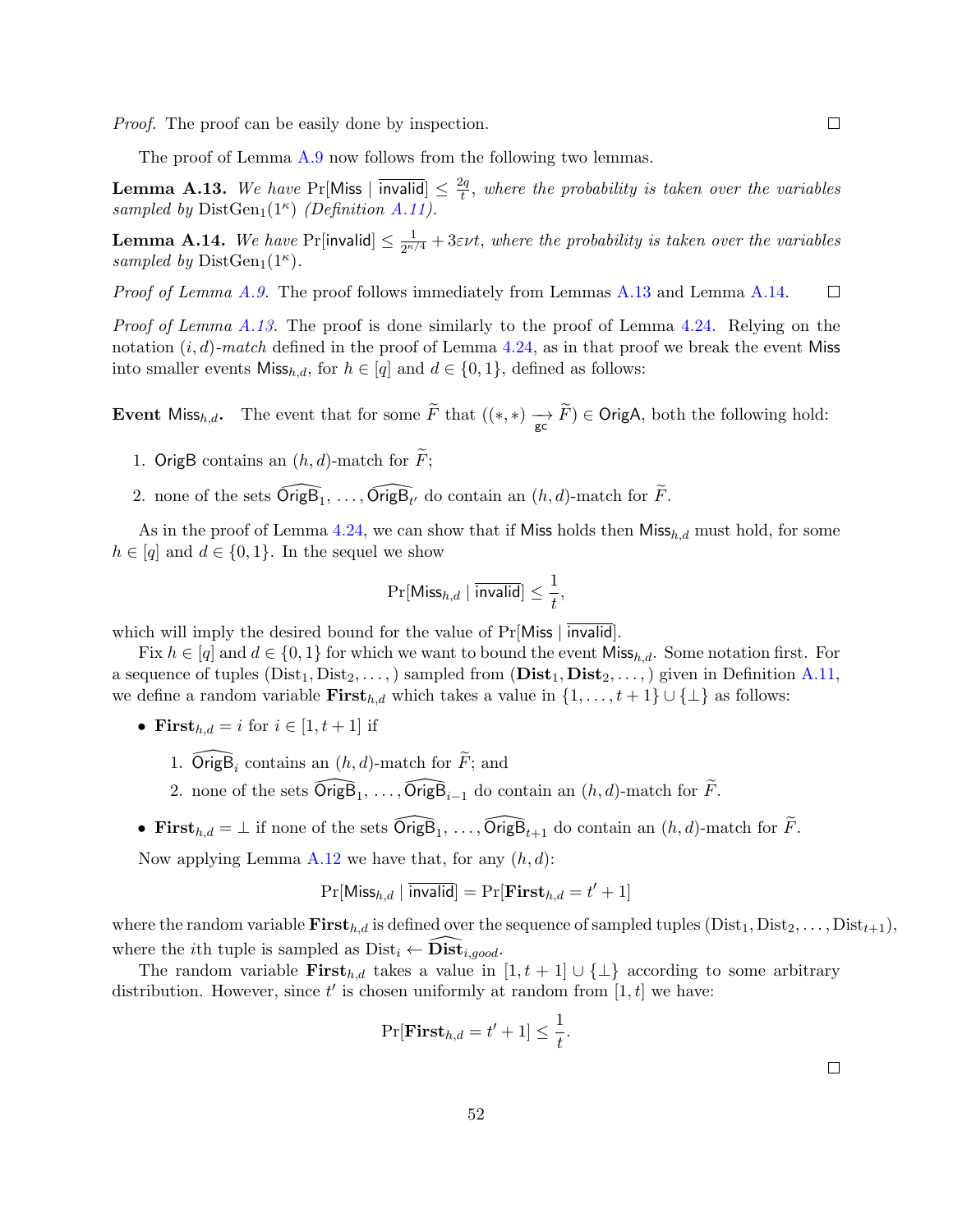*Proof of Lemma [A.14.](#page-51-1)* We show that for all  $i \in [t]$ ,

<span id="page-52-0"></span>
$$
\Pr[\mathsf{invalid}_i] \le \frac{1}{2^{\kappa/3}} + 3\varepsilon\nu. \tag{21}
$$

The proof of the lemma then follows by the union bound. Fix i. We want to bound the probability that the tuple  $\text{Tup}_i$  sampled as

$$
\mathsf{Tup}_{\mathsf{i}} = (\mathsf{LearnB} \cup \widehat{\mathsf{StB}}_i \cup \mathsf{OrigA} \cup \widehat{\mathsf{OrigB}}_i) \leftarrow \mathbf{Dist}_i
$$

is invalid. Note that by design the set

$$
W = \text{LearnB} \cup \widehat{\text{StB}}_i \cup \text{OrigA}
$$

makes up a valid partial oracle. This is because  $StB_i$  is sampled in a manner consistent with LearnB ∪ OrigA.

We first claim that if  $Tup_i$  is invalid then  $\widehat{\mathsf{StB}}_i \cup \widehat{\mathsf{OrigB}}_i$  must be invalid. To prove this, suppose  $\widehat{\text{StB}}_i \cup \widehat{\text{OrigB}}_i$  is valid and suppose to the contrary that  $\text{Tip}_i$  is invalid. Noting that W is valid and also by assumption that  $\widehat{\mathsf{StB}_i} \cup \widehat{\mathsf{OrigB}_i}$  is valid, we consider all cases for the inconsistency of Tup<sub>i</sub>:

- 1. For some  $T \in \{f, \text{gc}, \text{gi}\}\)$  we have  $(qu \rightarrow ans_1) \in \widehat{\text{OrigB}}_i$  and  $(qu \rightarrow ans_2) \in \text{LearnB} \cup \text{OrigA}$ and  $ans_1 \neq ans_2$ : Since  $-qu \rightarrow ans_1) \in \widehat{\text{OrigB}}_i$  this means that either  $-qu \rightarrow ans_1) \in \widehat{\text{StB}}_i$  or  $O(qu) = ans_1$ . The first case contradicts the fact that  $\overline{StB}_i$  agrees with LearnB ∪ OrigA and the second case contradicts the fact that LearnB  $\cup$  OrigA agree with O.
- 2. For some  $T \in \{f, \text{gc}, \text{gi}\}$  we have  $-qu_1 \xrightarrow{T} ans) \in \widehat{\text{OrigB}}_i$  and  $-qu_2 \xrightarrow{T} ans) \in \text{LearnB} \cup \text{OrigA}$ and  $qu_1 \ne qu_2$ : Like above, it can be proved this case cannot happen either.
- 3. For some and  $\widetilde{F}$  and  $\widetilde{X}$ ,  $qu = ((\widetilde{F}, \widetilde{X}) \longrightarrow \bot) \in \widehat{\text{OrigB}}_i$  and  $qu$  is inconsistent with LearnB  $\cup$ OrigA: In order to have inconsistency, for some s we must at least have  $((s, F) \longrightarrow_{\text{gc}} F) \in$ LearnB∪OrigA. Now by design in that case for any S we will have O[LearnB∪OrigA∪S]( $qu$ ) =  $O(qu)$  and thus we will also have  $O(qu) = \perp$ . Thus, there cannot be any inconsistencies.

Thus, to prove Equation [21](#page-52-0) it suffices to show

<span id="page-52-1"></span>
$$
\Pr[\widehat{\mathsf{StB}}_i \cup \widehat{\mathsf{OrigB}}_i \text{ is invalid}] \le \frac{1}{2^{\kappa/3}} + 3\varepsilon\nu. \tag{22}
$$

We now focus on proving Equation [22.](#page-52-1) As the first observation, we note that we cannot have any input inconsistencies in  $\widehat{\mathsf{StB}}_i \cup \widehat{\mathsf{OrigB}}_i$ : namely, a query qu for which we have  $(qu \rightarrow ans_1) \in$  $\widehat{\text{StB}}_i \cup \widehat{\text{OrigB}}_i$  and  $\left( qu \to ans_2 \right) \in \widehat{\text{StB}}_i \cup \widehat{\text{OrigB}}_i$  for  $ans_1 \neq ans_2$ . The reason that this cannot happen is because of the normal-form restriction and the definition of composed oracles (Definition [4.30\)](#page-24-5).

Thus, it suffices to bound the probability of output collisions in  $\widehat{StB}_i \cup \widehat{OrigB}_i$ . That is, we consider the inconsistencies between  $\widehat{\mathsf{StB}}_i$  and  $\widehat{\mathsf{OrigB}}_i$  that could happen as a result of having two different queries that have the same answer. We consider all possible cases that an output collision may occur.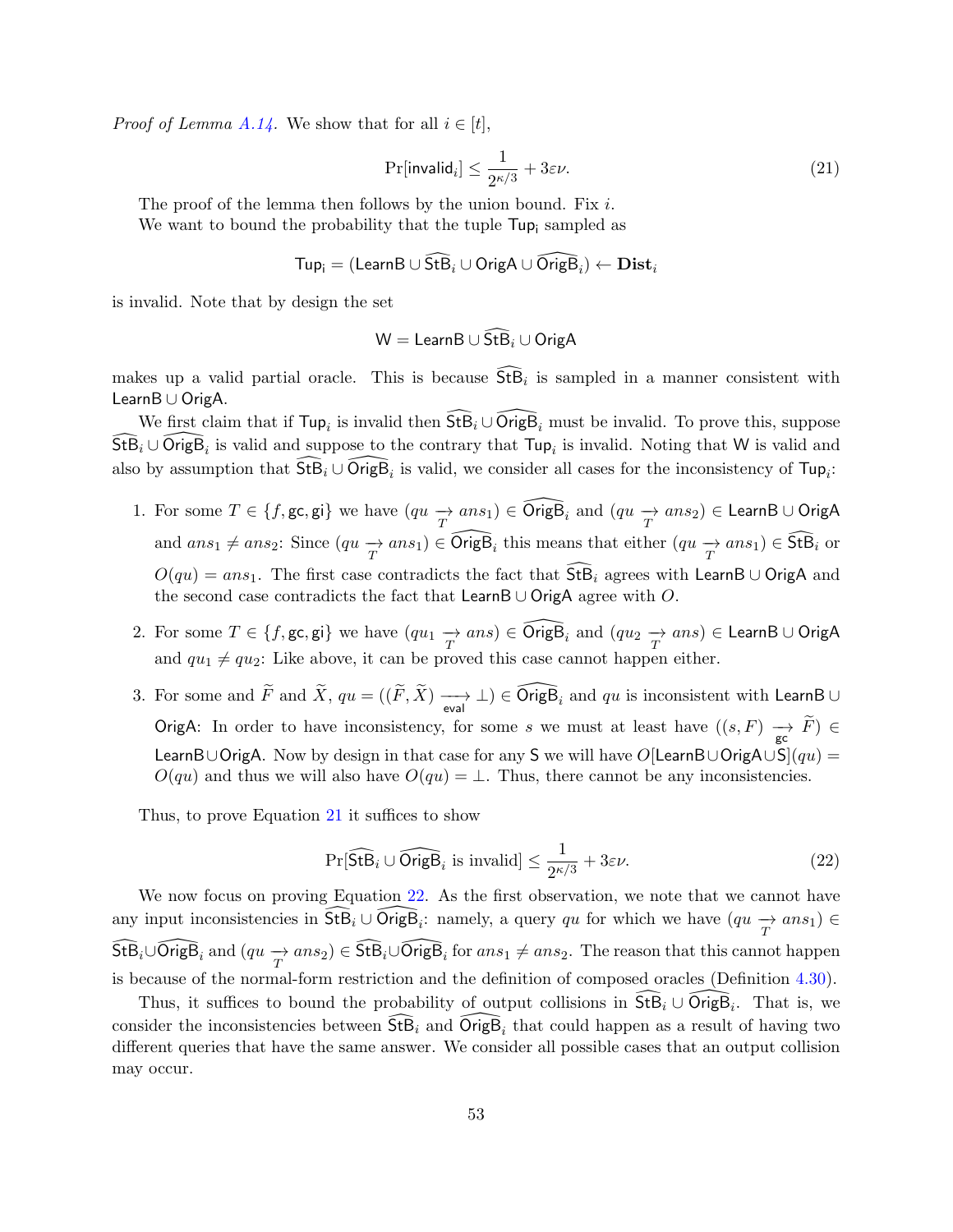- 1. Col<sub>1</sub>: There exists  $((s_1, F_1) \longrightarrow \widetilde{F}) \in \widehat{\text{StB}}_i$  such that  $((s, F) \longrightarrow \widetilde{F}) \in \widehat{\text{OrigB}}_i \setminus \widehat{\text{StB}}_i$  and that  $(s, F) \neq (s_1, F_1).$
- 2. Col<sub>2</sub>: There exists  $((s_1, x_1) \rightarrow \tilde{x}) \in \widehat{\mathsf{StB}}_i$  such that  $((s, x) \rightarrow \tilde{x}) \in \widehat{\mathsf{OrigB}}_i \setminus \widehat{\mathsf{StB}}_i$  and that  $(s, x) \neq (s_1, x_1).$
- <span id="page-53-0"></span>3. Col<sub>3</sub>: There exists  $((\widetilde{F}, \widetilde{X}) \longrightarrow \bot) \in \widehat{\text{OrigB}}_i$  such that  $eval(\widetilde{F}, \widetilde{X}) \neq \bot$  and  $((s, F) \longrightarrow \widetilde{F}) \in$  $\widehat{\mathsf{StB}}_i \cup \widehat{\mathsf{OrigB}}_i$  for some s and F.

We mention that the event Col<sub>3</sub> may not necessarily cause an inconsistency by itself, but if some query  $qu = ((\widetilde{F}, \widetilde{X}) \longrightarrow \bot) \in \widetilde{\text{OrigB}}_i$  does cause an inconsistency in  $\widehat{\text{StB}}_i \cup \widetilde{\text{OrigB}}_i$ , then the conditions in Case [3](#page-53-0) must hold.

We will now show that each of the events  $Col_1$ ,  $Col_2$  and  $Col_3$  may occur with probability at most  $\frac{1}{2^{\kappa/2}} + \varepsilon \nu$ , proving Equation [22.](#page-52-1)

**Bounding the event**  $Col_1$ : We show

<span id="page-53-1"></span>
$$
\Pr[\text{Col}_1] \le \frac{1}{2^{\kappa/2}} + \nu \varepsilon. \tag{23}
$$

To prove this, first note that Col<sub>1</sub> implies that  $\widetilde{F}$  is a valid garbled circuit, and that we indeed have  $\mathsf{gc}(s, F) = \widetilde{F}$ . This is because the real oracle O agrees with  $\widehat{\mathsf{OrigB}}_i \setminus \widehat{\mathsf{StB}}_i$ . We claim

<span id="page-53-2"></span>
$$
\Pr[((s, F) \xrightarrow{\sim} \widetilde{F}) \in \mathsf{StB}] \ge 1 - \frac{1}{2^{\kappa/2}}.\tag{24}
$$

We first show how to derive Equation [23](#page-53-1) from Equation [24.](#page-53-2) Notice that  $((s, F) \longrightarrow_{\text{gc}} F) \notin \text{LearnB}.$ This is because  $StB_i$  agrees with LearnB and so we could not have had  $((s_1, F_1) \rightarrow F) \in StB_i$ . Thus, from Equation [24](#page-53-2) we have  $\Pr[((s,F)\xrightarrow[\text{gc}]{\text{gc}}\widetilde{F})\in \text{StB}\setminus \text{LearnB}]\geq 1-\frac{1}{2^{\kappa/2}}$  $\frac{1}{2^{k/2}}$ . Now recall that, by the definition of the event Col<sub>1</sub> we have  $((s, F) \xrightarrow{\sim} \widetilde{F}) \in \widehat{\text{OrigB}}_i$ . Now applying Equation [24](#page-53-2) along with Lemma [4.41](#page-28-1) and Lemma [4.32,](#page-25-2) Equation [23](#page-53-1) is established.

We now prove Equation [24.](#page-53-2) Let  $\textsf{Surp}'$  be the event that  $((s, F) \longrightarrow \widetilde{F}) \notin \textsf{StB}$ . We will show  $\Pr[\mathsf{Surp}'] \leq \frac{1}{2\kappa}$  $\frac{1}{2^{\kappa/2}}$  by reducing it to Lemma [3.1.](#page-10-2) First, note that F is valid garbed circuit under gc, and that it is constructible using  $\tilde{\mathsf{St}}\bar{\mathsf{B}}_i$  and that

$$
\mathsf{StB}_i \leftarrow \mathsf{NextBSamp}(\mathsf{Tr}, \mathsf{LearnB} \cup \mathsf{S}_{i-1}).
$$

for some set  $S_i$  which completely agrees with O and so we cannot have the query/response  $((*,*) \rightarrow \widetilde{F}) \in \mathsf{S}_i$ . Thus, the occurrence of the event **Surp'** implies we could forge a valid  $\widetilde{F}$  "on the fly" and so by Lemma [3.1](#page-10-2) we have  $Pr[S_{\text{u}}|S] \leq \frac{1}{2\kappa}$  $\frac{1}{2^{\kappa/2}}.$ 

**Bounding the event** Col<sub>2</sub>. Exactly as in Col<sub>1</sub>, we can show that  $Pr[Col_2] \leq \frac{1}{2^{\kappa}}$  $\frac{1}{2^{\kappa/2}}+\varepsilon \nu.$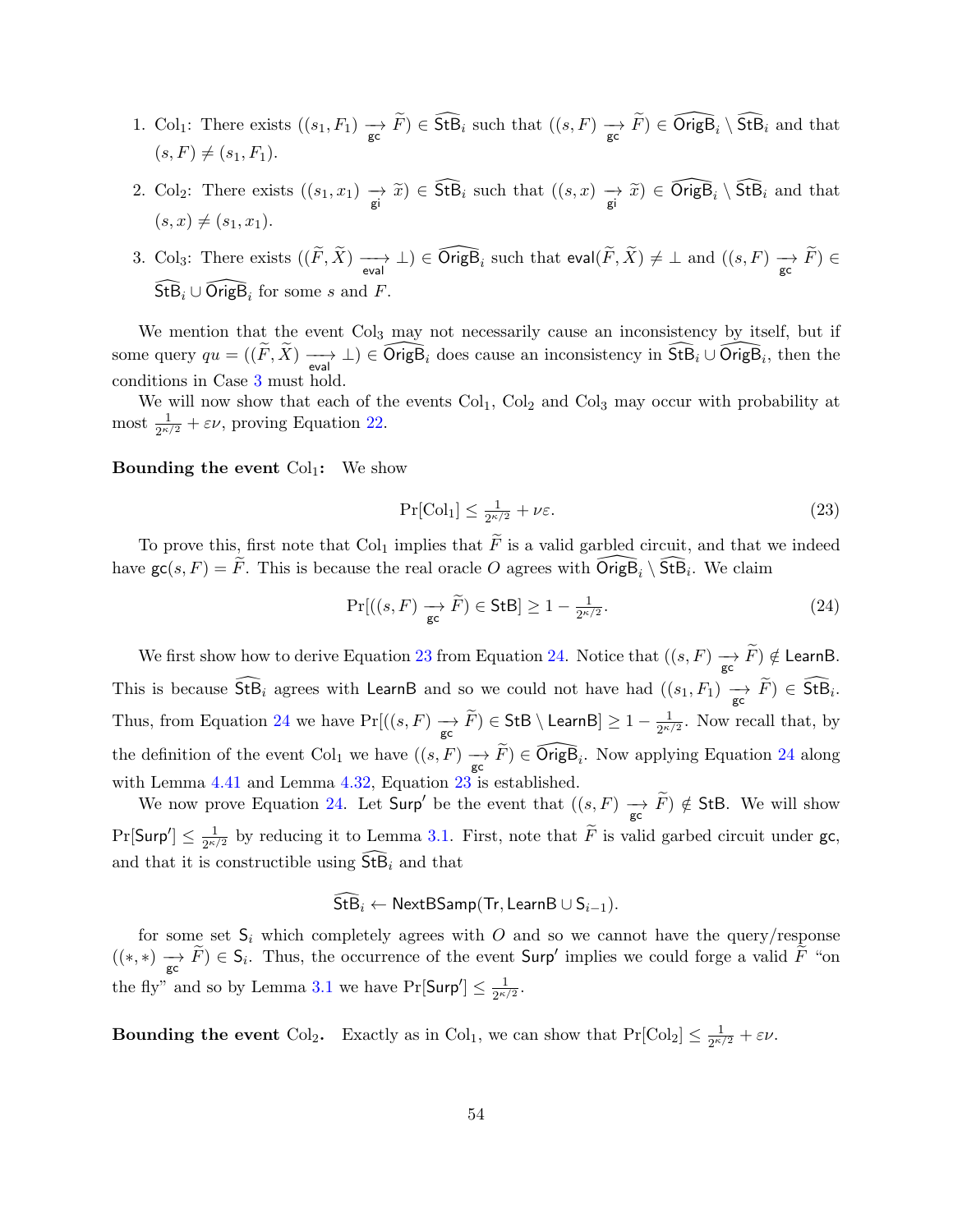<span id="page-54-1"></span>**Bounding the event** Col<sub>3</sub>. Suppose Col<sub>3</sub> holds: Namely, there exists  $((\widetilde{F}, \widetilde{X}) \longrightarrow \bot) \in \widehat{\text{OrigB}}_i$ such that  $eval(\widetilde{F}, \widetilde{X}) \neq \bot$  and  $((s, F) \longrightarrow \widetilde{F}) \in \widehat{\mathsf{StB}}_i \cup \widehat{\mathsf{OrigB}}_i$  for some s and F. First, we argue that we cannot have  $((s, F) \longrightarrow F) \in \mathsf{StB}_i$ . This is because, otherwise, the query/response  $((s, F) \longrightarrow F)$ will be included in  $\widehat{\mathsf{StB}}_i$ , and so by Assumption [4.12,](#page-17-1) during  $B_{\nu+1}^{\widehat{O}_i \lozenge \overline{O}[S]}(\widehat{\mathsf{StB}}_i, \mathsf{Tr}||\mathsf{AMsg}_{\nu})$  the query  $((F,X) \longrightarrow ?)$  will never be asked.

Now since  $((s, F) \longrightarrow \widetilde{F}) \notin \widehat{\mathsf{StB}}_i$ , we have  $((s, F) \longrightarrow \widetilde{F}) \in \widehat{\mathsf{OrigB}}_i$  and since  $\widehat{\mathsf{OrigB}}_i \neq \widehat{\mathsf{StB}}_i$  agrees with O on all non-eval queries we have  $\mathsf{gc}(s, F) = \widetilde{F}$ . Thus,  $\widetilde{F}$  is a valid garbled circuit.

Thus, it suffices to bound the probability of the following event that we call Col': there exists  $((\widetilde{F}, \widetilde{X}) \longrightarrow \bot) \in \widehat{\text{OrigB}}_i$  such that  $\widetilde{F}$  is valid and  $((s, F) \longrightarrow \widetilde{F}) \in \widehat{\text{OrigB}}_i$  for some s and F. Notice that by the normal-form restriction, the event Col' happens only when the query/response  $((\widetilde{F}, \widetilde{X}) \longrightarrow *) \in \widehat{\text{OrigB}}_i$  is added to  $\widehat{\text{OrigB}}_i$  before the query/response  $((s, F) \longrightarrow \widetilde{F})$  is created. Now exactly as in Col<sub>1</sub> we can show that the probability that Col' happens is at most  $\frac{1}{2^{k/2}} + \nu \varepsilon$ .

The proof of Lemma [A.14](#page-51-1) is now complete.

 $\Box$ 

## <span id="page-54-0"></span>B NIWI from Ideal Garbling

Brakerski et al. [\[BKSY11\]](#page-42-2) show that a certain class of non-black-box techniques, when applied to one-way functions, is not sufficient to yield PKE. More specifically, they show that there exists no fully black-box constructions of perfectly-complete PKE (and even perfectly-complete constantround key exchange protocols) from OWFs and non-interactive witness indistinguishability (NIWI) protocols for relations with OWF gates.[7](#page-54-2) We will show that the class of garbling-based non-blackbox techniques that we rule out (i.e., GC-OWF, Definition [3.6\)](#page-12-2) does in fact already capture NIWI based techniques.

To proceed formally, we will first review the primitive of NIWI-OWF, which, as shown by Brakerski et al. [\[BKSY11\]](#page-42-2), does not imply perfectly-complete PKE in a black-box way. Afterward, we will show that NIWI-OWF can be instantiated in a black-box way using our GC-OWF oracle (Definition [4.3\)](#page-13-0).

By doing this we will extend the result of [\[BKSY11\]](#page-42-2) by ruling out all fully-black-box constructions of PKE (and constant-round key exchange protocols) — which may not necessarily be perfectly complete — from NIWI-OWF.

We first start with some definitions to formalize the notion of PKE constructions from NIWI and one-way functions.

**Definition B.1** (Oracle circuit satisfiability). Fix an oracle f. The language  $\mathsf{Sat}^f$  contains oracleaided binary-output circuits  $C^f$ , where  $C^f \in \mathsf{Sat}^f$  iff there exists an input x such that  $C^f(x) = 1$ . We call x a witness for  $C^f$ .

**Definition B.2** (NIWI for Sat<sup>f</sup>). Fix an oracle f. We say that a non-interactive protocol  $\langle$ NIP, NIV $\rangle$ is complete, sound and witness indistinguishable for  $\mathsf{Sat}^f$  if all the following hold:

<span id="page-54-2"></span><sup>&</sup>lt;sup>7</sup>Whatever we say about NIWI also holds about NIZK, because one may use standard techniques [\[FLS90\]](#page-43-9) to go from NIWI to NIZK (in the CRS model).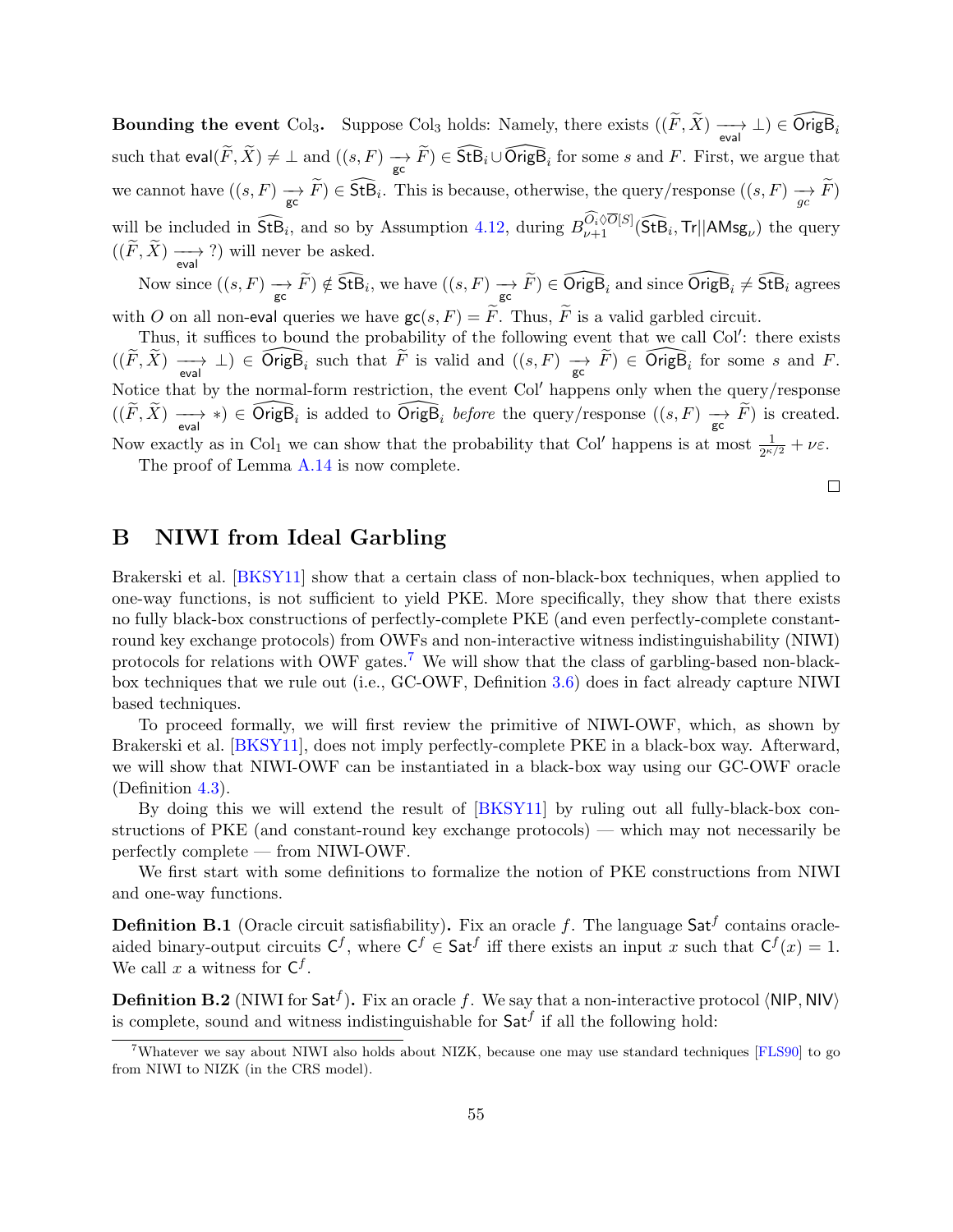<span id="page-55-1"></span>• Completeness: for any circuit  $C^f \in \mathsf{Sat}^f$  and witness x for  $C^f$  we have

$$
\Pr[\text{NIV}(1^{\kappa}, C^f, \pi) = 1] = 1,
$$

where  $\pi \leftarrow \text{NIP}(1^{\kappa}, \mathsf{C}^f, x)$ .

- Soundness: for any circuit  $C^f \notin$  Sat<sup>f</sup> and any (alleged) proof  $\pi^*$ , we have  $Pr[NIV(1^{\kappa}, C^f, \pi^*)]$  $1] = \text{negl}(\kappa).$
- Witness Indistinguishability: For any  $C^f \in \mathsf{Sat}^f$  and any two witnesses  $x_1$  and  $x_2$  for  $C^f$ , the two distributions  $(x_1, x_2, \text{NIP}(C^f, x_1))$  and  $(x_1, x_2, \text{NIP}(C^f, x_1))$  are indistinguishable.

We now formally define a black-box construction of PKE from NIWI-OWF.

Definition B.3 (PKE from NIWI-OWF). A fully black-box construction of PKE from one-way functions and NIWI protocols for circuits with one-way function gates (shortly, from NIWI-OWF) consists of two oracle-aided PPT algorithms (PKE, Red  $:=(\text{Red}_1, \text{Red}_2)$ ) for which the following holds: for any function f and any sound-and-complete non-interactive protocol  $NIWI = (NIP, NIV)$ for  $\mathsf{Sat}^f$ , we have

- PKE<sup> $f$ ,NIWI</sup> is a correct implementation of PKE:
- For any adversary A that breaks the semantic security of PKE<sup>f,NIWI</sup>, either Red<sup>f,NIWI,A</sup> breaks The one-wayness of f or  $\text{Red}_2^{f,\text{NIWI},\mathcal{A}}$  breaks the witness indistinguishability of NIWI for Sat<sup>f</sup>.

We are now ready to state our extension of the result of Brakerski et al [\[BKSY11\]](#page-42-2).

<span id="page-55-2"></span>**Theorem B.4** (Impossibility of PKE from NIWI+OWF). There exists no fully black-box construction of PKE from OWFs and NIWI protocols for circuits with one-way functions gates.

Brakerski et al. [\[BKSY11\]](#page-42-2) proved the above theorem for the case of perfectly complete PKE. Our extension relaxes this restriction to also rule out PKE possibly with decryption error.

Roadmap. We will show the existence of NIWI-OWF with respect to measure one of our oracles  $O = (f, gc, gi, eval, rev)$ . To this end, in Section [B.1](#page-55-0) we first show how to prove this for the case of interactive WI protocols (which we simply refer to as WI protocols). Then, in Section [B.2](#page-58-0) we will show how to make the protocol of Section [B.1](#page-55-0) non-interactive using our oracles.

#### <span id="page-55-0"></span>B.1 WI-OWF Using Garbling

As mentioned earlier we will first show in this section how to build WI protocols for  $\mathsf{Sat}^f$ . This construction does not require the random nature of our oracles, and can in fact be realized using any garbling scheme with natural specific properties, as we discuss below.

**WI-OWF.** Fix f. We give a three round WI protocol for  $\mathsf{Sat}^f$ , built generically using oracle access to  $(f, \mathcal{G}S)$ , where  $\mathcal{G}S =$  (Garb, Eval) is a garbling scheme relative to f gates (Definition [3.4\)](#page-11-2) satisfying a specific property. We describe this property below.

Recall that correctness of a garbling scheme implies that the garbling of a non-satisfiable circuit can never be evaluated to 1 if the corresponding garbled labels were generated honestly. The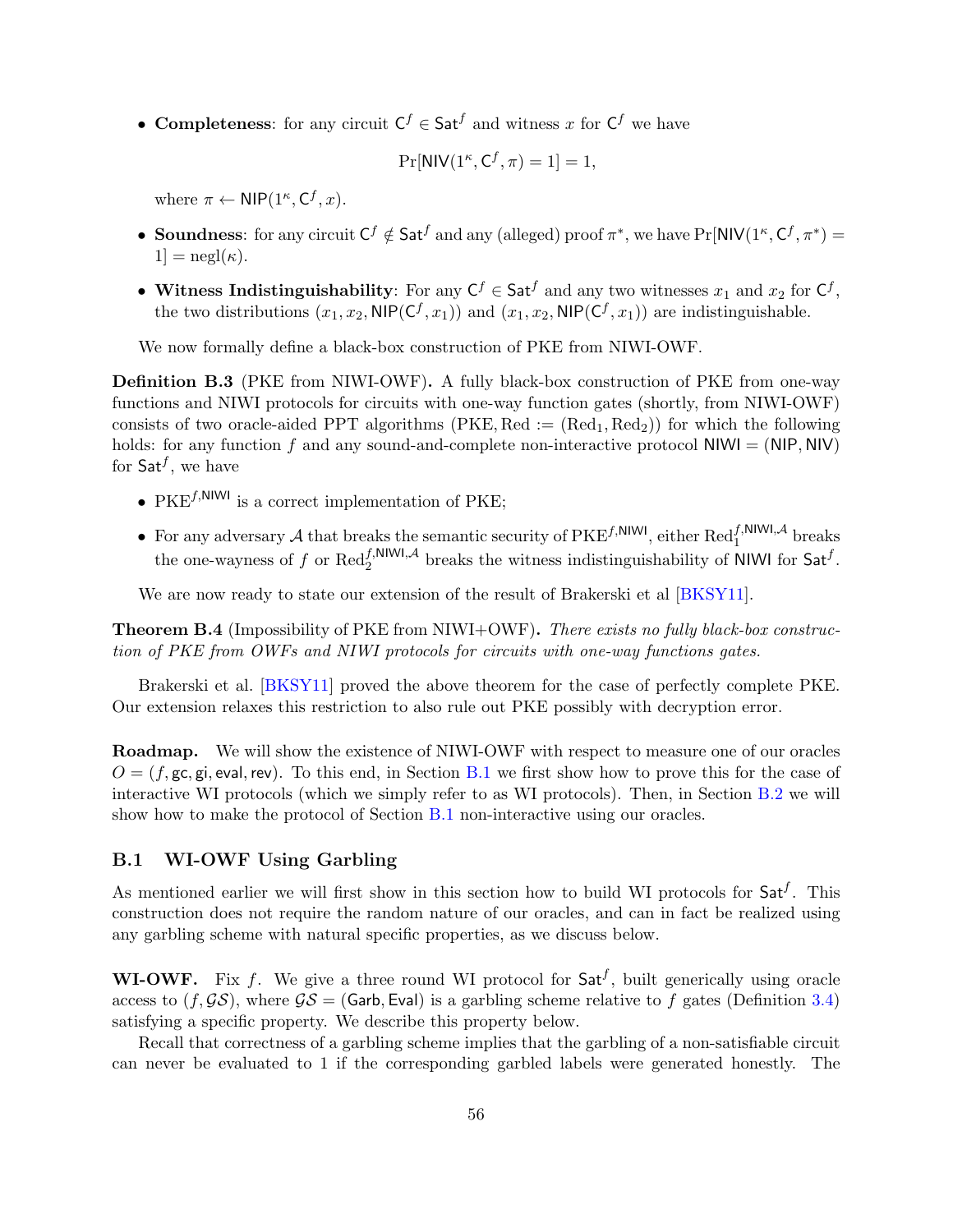following definition extends this by demanding that even maliciously generated labels (i.e., those that are not outputted by the garbling algorithm) cannot make the garbled circuit evaluate to one. Moreover, we require that maliciously generated garbled circuits can never be evaluated to anything but ⊥.

**Definition B.5** (Non-ambiguous garbling schemes). Fix a function f and let  $\mathcal{GS} =$  (Garb, Eval) be a garbling scheme relative to f. We say that  $\mathcal{GS} = (Garb, Eva)$  is non-ambiguous if both the following properties hold.

- 1. For any  $\widetilde{C}$  for which there does not exist a seed  $s \in \{0,1\}^*$  and circuit  $C$  satisfying  $\mathsf{Garb}(s, \mathsf{C}) = \widetilde{C}$  $(\widetilde{\mathsf{C}}, *)$ , we have that  $\mathsf{Eval}^f(\widetilde{\mathsf{C}}, \widetilde{X}) = \bot$ , for any (arbitrary generated)  $\widetilde{X}$ .
- 2. For any oracle-aided circuit  $C^f \notin S$  at, any randomness  $s \in \{0,1\}^*$ , assuming  $\mathsf{Garb}(s, \mathsf{C}) =$  $(\widetilde{\mathsf{C}}, *)$ , for no (arbitrary generated)  $\widetilde{X}$  do we have Eval<sup>f</sup> $(\widetilde{\mathsf{C}}, \widetilde{X}) = 1$ .

<span id="page-56-0"></span>Construction B.6 (WI protocol  $\langle P, V \rangle$  for Sat<sup>f</sup> using non-ambiguous garbling). We will now describe our construction of a WI protocol for  $\mathsf{Sat}^f$  using blackbox access to a non-ambiguous garbling scheme  $\mathcal{GS} := (\mathsf{Garb}, \mathsf{Eval}, \mathsf{Sim})$  for f-gate circuits.

- Common inputs of P and V:  $(1^{\kappa}, r, \mathsf{C})$ : a security parameter  $1^{\kappa}$ , a polynomial  $r = r(\kappa)$ and a circuit C. The value of r will determine the soundness error. Also, let  $n := |C|$  and let m denote the input size of C.
- Private input of P:  $x \in \{0,1\}^m$ , where  $C^f(x) = 1$ .
- Interactive Phase:
	- $P^{f,\mathcal{G}S:=(\mathsf{Garb},\mathsf{Eval})}(\mathsf{C}^f,x)$ : for all  $i \in [r]$ , choose randomness seed $_i \leftarrow \{0,1\}^*$  and make the query ((seed<sub>i</sub>,  $C^f$ )  $\xrightarrow[\text{Garb}]$  to obtain

$$
(\widetilde{\sf{C}}_i,\textsf{label}_{1,0}^{(i)},\textsf{label}_{1,1}^{(i)},\ldots,\textsf{label}_{m,0}^{(i)},\textsf{label}_{m,1}^{(i)}):=\textsf{Garb}(\text{seed}_i,{\sf{C}}).
$$

Return

$$
msg := (\widetilde{C}_1, \ldots, \widetilde{C}_r). \tag{25}
$$

- $\mathsf{V}^{f,\mathcal{GS}}(\mathsf{C}^f,\mathsf{msg})$ : return a challenge message  $\mathsf{ch} \leftarrow \{0,1\}^r.$
- $-$  P(ch): send  $\mathsf{msg}' := (\mathsf{msg}'_1, \ldots, \mathsf{msg}'_r)$  to V, where for  $i \in [r]$ ,  $\mathsf{msg}'_i$  is formed as:
	- $*$  if  $\mathsf{ch}_i = 0, \, \text{then } \mathsf{msg}_i' := (\mathsf{label}_{1,x_1}^{(i)}, \cdots, \mathsf{label}_{m,x_m}^{(i)})$
	- $*$  if  $\mathsf{ch}_i = 1$ , then  $\mathsf{msg}_i' := \mathrm{seed}_i$
- Decision Phase:  $V^{f,GS}(C^f, msg, ch, msg'_1, ..., msg'_r)$ : Parse msg :=  $(\widetilde{C}_1, ..., \widetilde{C}_r)$ . Return 1 if the following condition holds and return 0 otherwise: for all  $i \in [r]$  we must have:

$$
- \text{ if } \mathsf{ch}_i := 0, \text{ then } \mathsf{Eval}(\widetilde{\mathsf{C}}_i, \mathsf{msg}_i') = 1;
$$

- if  $\mathsf{ch}_i = 1$ , then  $\mathsf{Garb}(\mathsf{msg}_i', \mathsf{C}^f) = (\widetilde{\mathsf{C}}_i, *)$ .

We will now prove all the properties required by the WI scheme.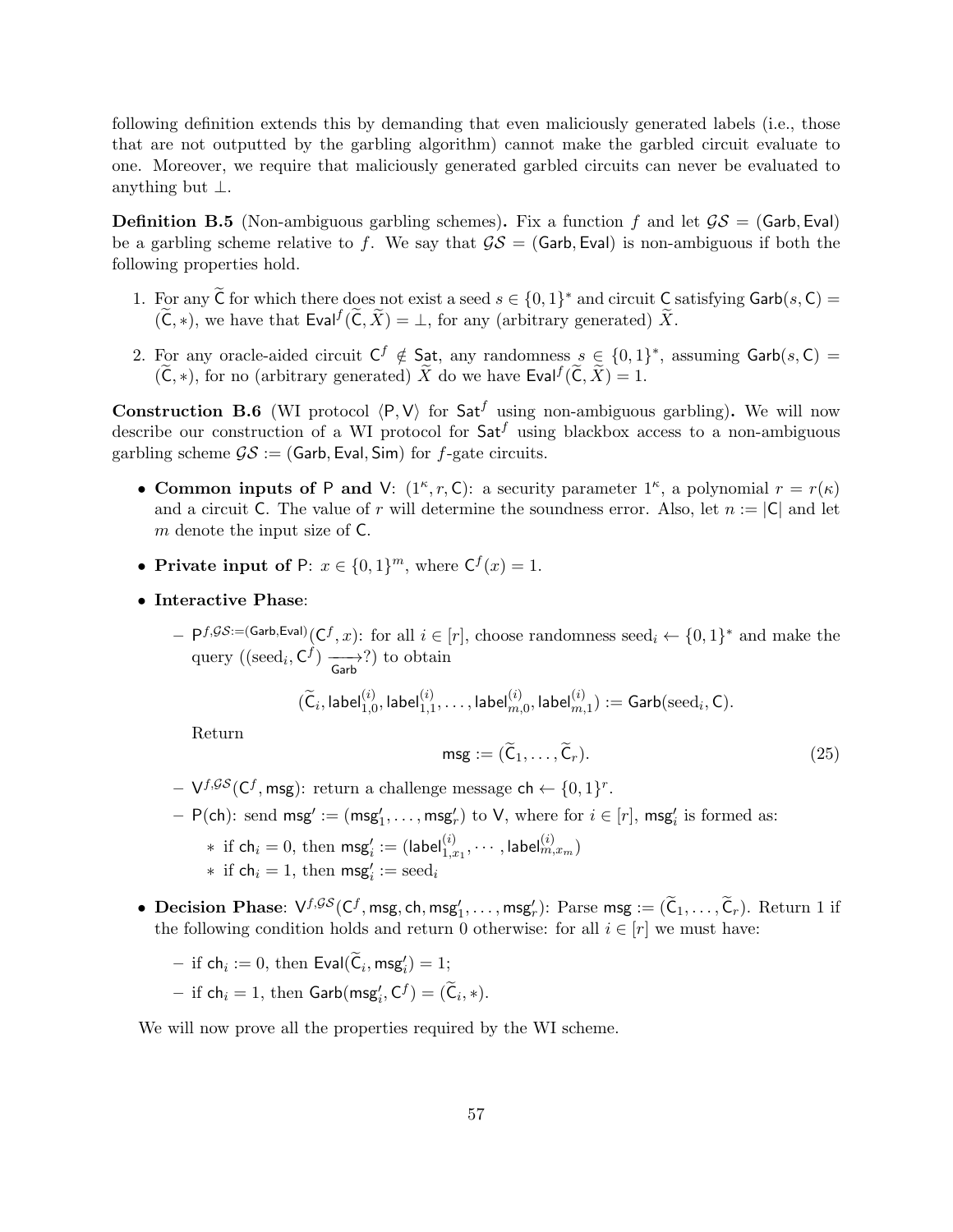**Perfect completeness.** By simple inspection, we can see that for all circuits  $C<sup>f</sup>$ , input x where  $C^{f}(x) = 1$  we have

$$
\Pr[\langle P^{f,\mathcal{GS}}(C^f,x), V^{f,\mathcal{GS}}(C^f) \rangle = 1] = 1.
$$

**Statistical soundness.** Assuming  $\mathcal{GS} = (Garb, Eva)$  is non-ambiguous, the following holds: for all unbounded provers  $\mathsf{P}^*$  and for all  $\mathsf{C}^f \notin \mathsf{Sat}$ :

<span id="page-57-0"></span>
$$
\Pr[\langle \mathsf{P}^*(\mathsf{C}^f), \mathsf{V}^{f,\mathcal{GS}}(\mathsf{C}^f) \rangle = 1] \le \frac{1}{2^r}.\tag{26}
$$

*Proof of statistical soundness.* Fix  $P^*$  and  $C^f \notin$  Sat. We prove Equation [26.](#page-57-0) We first give some terminologies. Call a garbled circuit  $\tilde{C}$  matching if there exists some randomness seed for which we have Garb(seed,  $C^f$ ) = ( $\tilde{C}$ , \*). Call  $\tilde{C}$  non-matching if  $\tilde{C}$  is not matching.

Let  $(\tilde{\mathsf{C}}_1, \ldots, \tilde{\mathsf{C}}_n)$  be the first message that  $\mathsf{P}^*$  sends to  $\mathsf{V}^{f,\mathcal{GS}}(\mathsf{C}^f)$ . Let match be the set that contains all indices  $i \in [r]$  where  $C_i$  is matching. Let nonmatch contains all indices  $i \in [r]$  where  $C_i$ is non-matching. Note that match ∪ nonmatch =  $\{1, \ldots, r\}$ .

Let  $ch \leftarrow \{0,1\}^r$  be the random challenge that  $V^{f,\mathcal{GS}}(C^f)$  sends. We now claim that the probability that  $V^{f,\mathcal{GS}}(C^f)$  outputs 1 at the end of the protocol is the probability that  $\mathsf{ch}_i = 1$  for all  $i \in \mathsf{match}$  and that  $\mathsf{ch}_i = 0$  for all  $j \in \mathsf{nonmatch}$ . Assuming this claim is true, our desired probability bound of  $\frac{1}{2^r}$  follows. Thus in the sequel we will show why this claim holds.

To prove the above claim, we show if for some  $i \in \text{match}$ ,  $\text{ch}_i = 0$  then  $\mathsf{V}^{f,\mathcal{GS}}(\mathsf{C}^f)$  will definitely reject. Similarly, if for some  $i \in \mathsf{nonmatch}$ ,  $\mathsf{ch}_i = 1$  then  $\mathsf{V}^{f,\mathcal{GS}}(\mathsf{C}^f)$  will definitely reject.

- For some  $i \in \mathsf{match}$  we have  $\mathsf{ch}_i = 0$ : In order for  $\mathsf{V}^{f,\mathcal{GS}}_i(\mathsf{C}^f)$  not to catch  $\mathsf{P}^*$  on this index i,  $P^*$  must send some string  $\widetilde{X}$  for which we have  $\text{Eval}(\widetilde{C}, \widetilde{X}) = 1$ . This is however impossible for P<sup>\*</sup> to do because  $i \in \text{match}$  means that  $\widetilde{C}$  is a valid garbled circuit for  $C^f$ , and since  $C^f \notin \text{Sat}$ , by non-ambiguity of  $\mathcal{GS}$  the adversary  $\mathsf{P}^*$  cannot find such  $\widetilde{X}$ .
- For some  $i \in \mathsf{nonmatch}$  we have  $\mathsf{ch}_i = 1$ : In order for  $\mathsf{V}^{f,\mathcal{GS}}(\mathsf{C}^f)$  not to catch  $\mathsf{P}^*$  on this index i,  $P^*$  must send some randomness seed which satisfies  $\text{Garb}(\text{seed}, C) = (\widetilde{C}_i, *)$ . However, this is impossible to do, because  $i \in \mathsf{nonmatch}$  means that there exists no seed which satisfies  $\mathsf{Garb}(\text{seed}, \mathsf{C}^f) = (\widetilde{\mathsf{C}}, \ast).$

 $\Box$ 

Witness Indistinguishability. For any circuit  $C^f \in S$  at, any two witnesses  $x_0$  and  $x_1$  for  $C^f$ , and any PPT (but not necessarily honest)  $V_1^{f,GS}$  we have

$$
\Pr[\mathbf{Expr}(P, V_1, C^f, x_0, x_1) = 1] \le \frac{1}{2} + \operatorname{negl}(\kappa),
$$

where the experiment  $\text{Expr}(P, V_1, C^f, x_0, x_1)$  is defined as follows.

- 1.  $b \leftarrow \{0, 1\};$
- 2. msg  $\leftarrow P^{f,\mathcal{GS}}(C^f,x_b)$
- 3. ch  $\leftarrow$   $\mathsf{V}^{f,\mathcal{GS}}_1$  $_{1}^{f,\mathcal{GS}}(\mathsf{C}^f,x_0,x_1,\mathsf{msg})$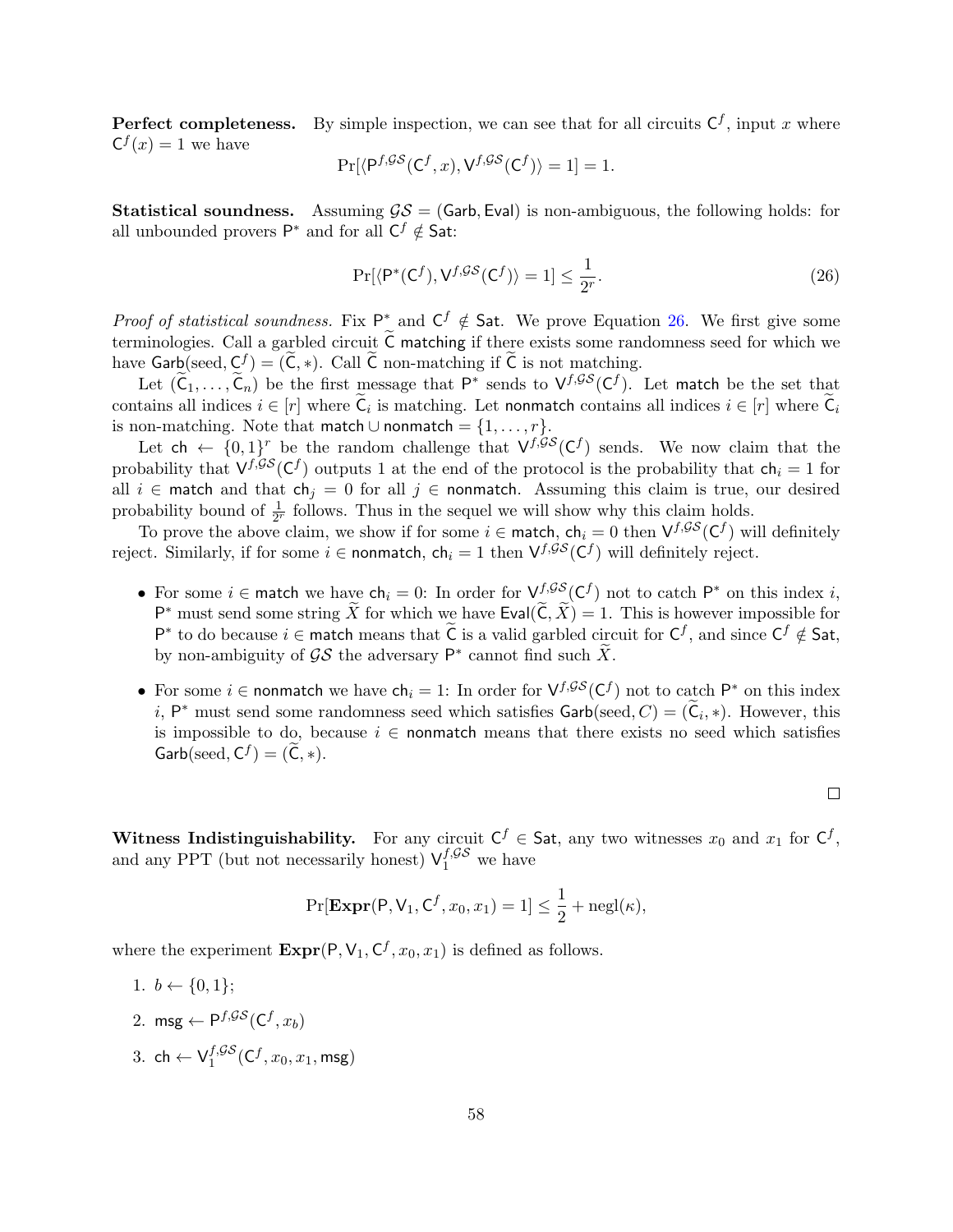- 4. msg'  $\leftarrow P^{f,\mathcal{GS}}(\mathsf{ch})$
- 5.  $b' \leftarrow \bigvee_{1}^{f,\mathcal{GS}}$  $j^{f, \mathcal{GS}}_1(\mathsf{msg}')$
- 6. output 1 if  $b = b'$  and 0 otherwise.

*Proof of witness indistinguishability.* Let msg and msg' be as in the above experiment. First, note that msg is completely independent of the underlying challenge witness  $x<sub>b</sub>$ . This is because: to generate msg, we sample r randomness values  $\text{seed}_1, \ldots, \text{seed}_r$ , we set for  $i \in [r]$ 

$$
(\widetilde{\mathsf{C}}_i,\mathsf{label}_{1,0}^{(i)},\mathsf{label}_{1,1}^{(i)},\ldots,\mathsf{label}_{m,0}^{(i)},\mathsf{label}_{m,1}^{(i)}):=\mathsf{Garb}(\mathrm{seed}_i,\mathsf{C}),
$$

and we output  $\textsf{msg} := (\widetilde{C}_1, \ldots, \widetilde{C}_n)$ . Parse  $\textsf{msg}' = (\textsf{msg}'_1, \ldots, \textsf{msg}'_r)$ . For any  $i \in [r]$  where  $\textsf{ch}_i = 1$ , we have  $\text{msg}_i' = \text{seed}_i$ , and thus  $\text{msg}_i'$  is again completely independent of the challenge witness  $x_b$ . Thus, we only focus on  $\text{msg}_i'$  where  $\text{ch}_i = 0$ . Suppose for an index i we have  $\text{ch}_i = 0$ . For rotational simplicity, set  $y := x_b$ . By the design of the protocol we have

$$
\mathsf{msg}_i':=\mathbf{lb}:=(\mathsf{label}_{1,y_1}^{(i)},\cdots,\mathsf{label}_{m,y_m}^{(i)}).
$$

We now claim that  $\text{msg}_i'$  is computationally independent of the challenge witness  $x_b$ . The reason is that by the simulation security of the garbling scheme we have  $(\tilde{C}_i, \mathbf{lb}) \equiv^c \mathsf{Sim}(1^{\kappa}, n, m, \mathsf{C}^f(y))$ , and since  $C^{f}(y) = 1$  we obtain that **lb** is computationally independent of  $x_b$ . The proof is complete.

#### <span id="page-58-0"></span>B.2 Making the WI protocol Non-Interactive

We will now show that NIWI-OWF exists relative to measure one of our GC-OWF ideal oracles (Lemma [B.8\)](#page-58-1). We will then use this to derive the following impossibility: there exists no fully black-box construction of PKE from NIWI-OWF (Theorem [B.4\)](#page-55-2).

Construction B.7 (NIWI-OWF relative to our oracles). We now describe a non-interactive protocol NIWI :=  $\langle$ NIP, NIV $\rangle$  for the language Sat<sup>f</sup>, which is non-interactive version of the WI protocol  $\langle P := (P_1, P_2), V \rangle$  in Construction [B.6.](#page-56-0)

• NIP<sup>f,gc,gi,eval</sup>( $C^f, x$ ): send (msg, msg') to NIV, where

$$
msg \leftarrow P_1^{f,gc,gi,eval}(C^f, x)
$$

$$
msg' \leftarrow P_2^{f,gc,gi,eval}(ch), \text{ where } ch = f(msg)
$$

• NIV<sup>f,gc,gi,eval</sup>(msg, msg'): call (msg  $\rightarrow$ ?) to get ch and return the decision output bit of  $V^{f,\text{gc,gi,eval}}(\text{msg},\text{ch},\text{msg}').$ 

<span id="page-58-1"></span>**Lemma B.8** (NIWI-OWF exists relative to our oracles). Let  $O$  be our garbling oracle distribution (Definition [4.3\)](#page-13-0). For measure one of oracles  $(f, gc, gi, eval, rev)$  outputted by O the following holds: the non-interactive protocol NIWI<sup>f,gc,gi,eval</sup> above is witness indistinguishable for the language  $\mathsf{Sat}^f$ .

Proof. We give a sketch of the proof. We need to prove completeness, soundness and witness indistinguishability for  $(NIP^{f,gc,gi}, NIV^{f,gc,gi,eval}).$ 

• Perfect completeness: Immediate by perfect completeness of  $W$ I $^{f,gc,gi,eval}$ .